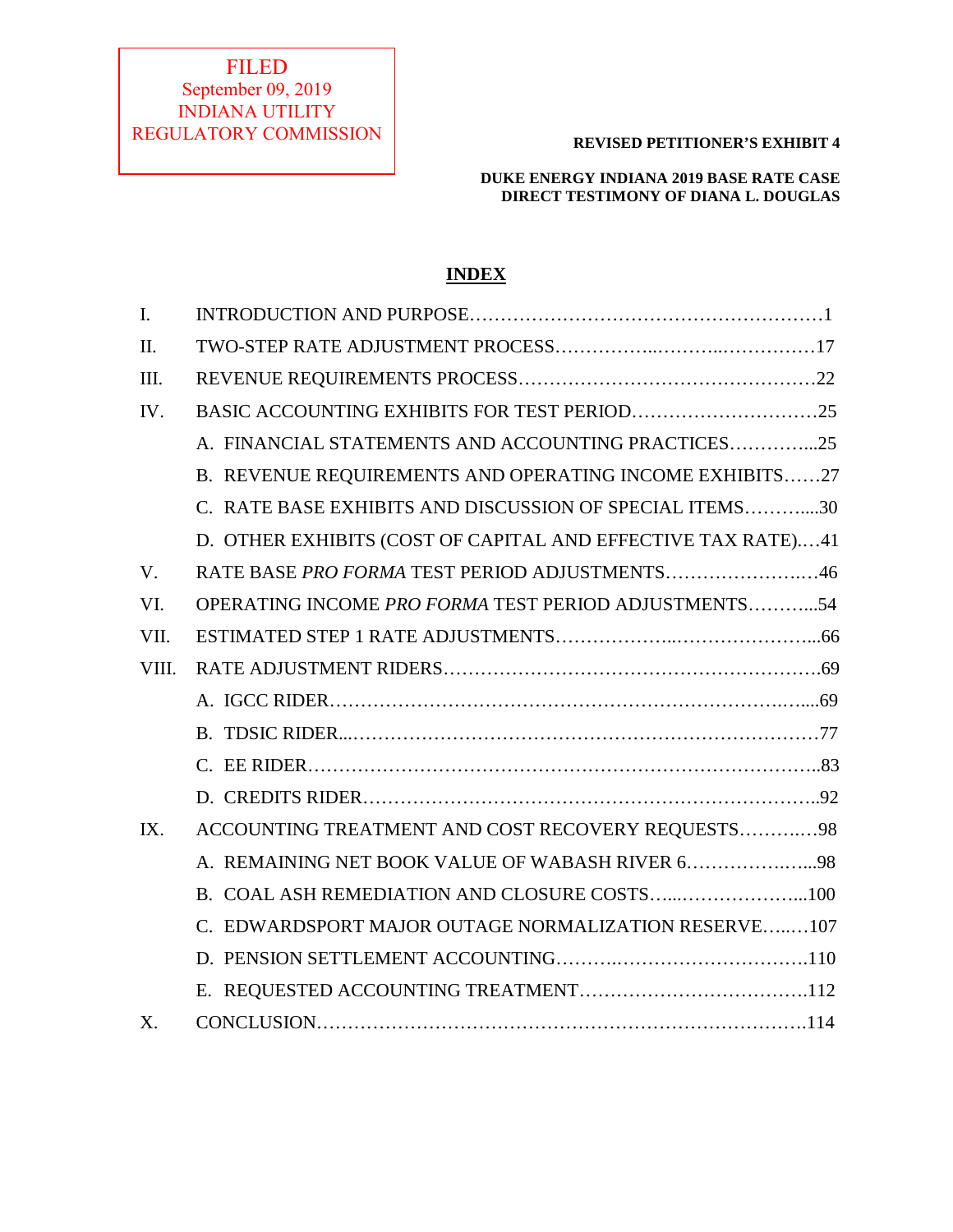#### **DUKE ENERGY INDIANA 2019 BASE RATE CASE REVISED DIRECT TESTIMONY OF DIANA L. DOUGLAS**

# **REVISED DIRECT TESTIMONY OF DIANA L. DOUGLAS DIRECTOR, RATES & REGULATORY PLANNING DUKE ENERGY INDIANA, LLC BEFORE THE INDIANA UTILITY REGULATORY COMMISSION**

| $\mathbf{1}$   |    | I. INTRODUCTION                                                                   |  |
|----------------|----|-----------------------------------------------------------------------------------|--|
| 2              | Q. | PLEASE STATE YOUR NAME AND BUSINESS ADDRESS.                                      |  |
| 3              | A. | My name is Diana L. Douglas, and my business address is 1000 East Main Street,    |  |
| $\overline{4}$ |    | Plainfield, Indiana 46168.                                                        |  |
| 5              | Q. | BY WHOM ARE YOU EMPLOYED AND IN WHAT CAPACITY?                                    |  |
| 6              | A. | I am employed by Duke Energy Indiana, LLC ("Duke Energy Indiana" or               |  |
| 7              |    | "Company") as Director, Rates and Regulatory Planning. Duke Energy Indiana is     |  |
| 8              |    | a wholly owned, indirect subsidiary of Duke Energy Corporation.                   |  |
| 9              | Q. | PLEASE DESCRIBE YOUR DUTIES AS DIRECTOR, RATES &                                  |  |
| 10             |    | REGULATORY PLANNING.                                                              |  |
| 11             | A. | As Director, Rates & Regulatory Planning, I am responsible for the preparation of |  |
| 12             |    | financial and accounting data used in Company rate filings.                       |  |
| 13             | Q. | PLEASE DESCRIBE YOUR EDUCATIONAL AND PROFESSIONAL                                 |  |
| 14             |    | <b>BACKGROUND.</b>                                                                |  |
| 15             | A. | I am a graduate of Indiana University, holding a Bachelor of Science Degree in    |  |
| 16             |    | Business, with a major in Accounting, with additional post-graduate course-work   |  |
| 17             |    | within the MBA program of Indiana University. Since my employment as a            |  |
| 18             |    | permanent employee in 1980 with the Company (then known as Public Service         |  |
| 19             |    | Company of Indiana, Inc.), I have held various financial and accounting positions |  |
| 20             |    | supporting the Company and its affiliates. My position prior to Director, Rates,  |  |
|                |    |                                                                                   |  |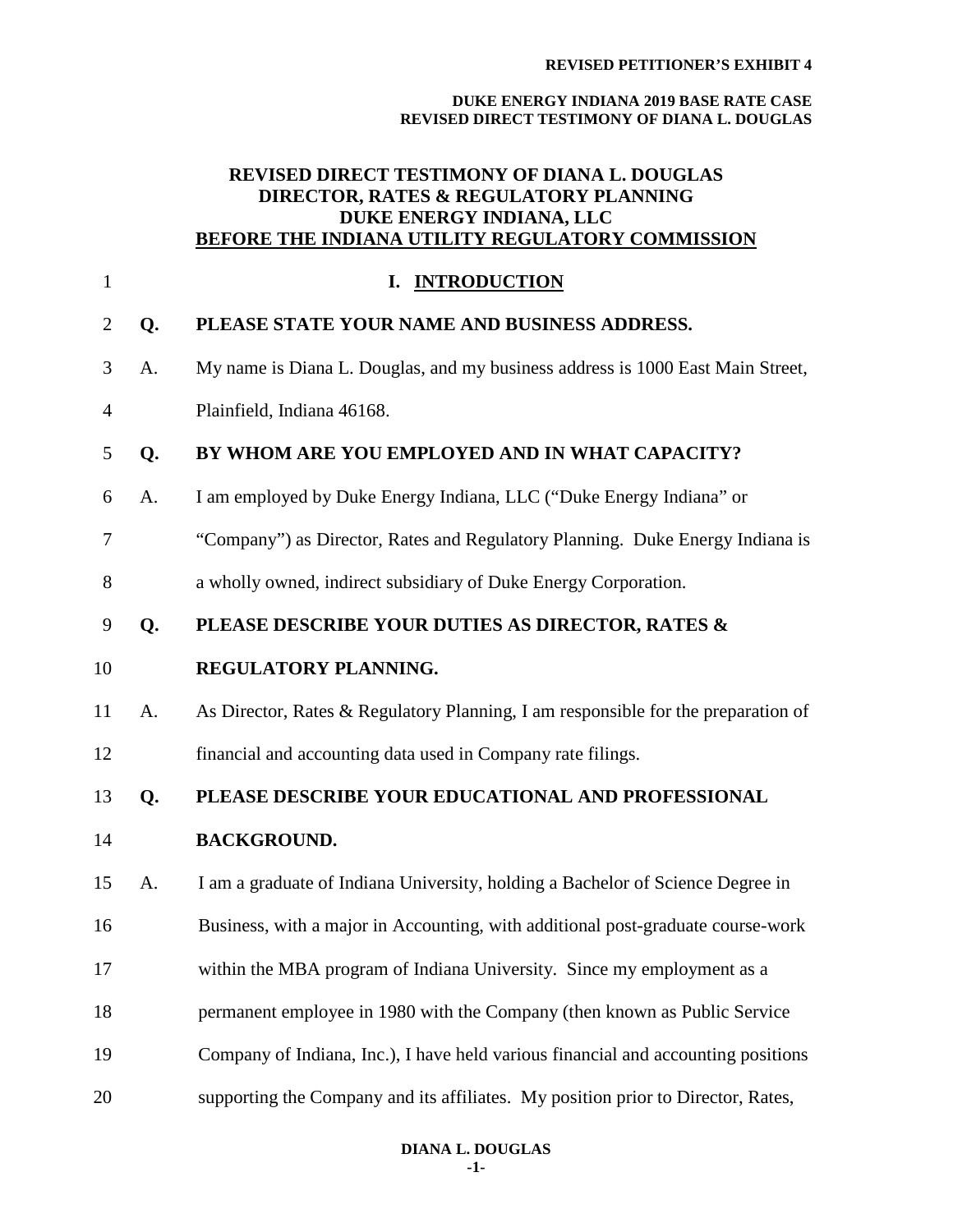| $\mathbf{1}$   |    | was that of manager responsible for fuel and joint ownership accounting. I have |
|----------------|----|---------------------------------------------------------------------------------|
| $\overline{c}$ |    | also had management responsibility for emission allowance accounting, general   |
| 3              |    | accounting for the Commercial Business Unit, and power marketing and trading    |
| 4              |    | settlements and back office operations. I have also held positions in Corporate |
| 5              |    | Accounting, Budgets and Forecasts, and Payroll. I am a Certified Public         |
| 6              |    | Accountant ("CPA") and a member of the Indiana CPA Society.                     |
| $\tau$         | Q. | WHAT IS THE PURPOSE OF YOUR TESTIMONY IN THIS                                   |
| $8\,$          |    | PROCEEDING?                                                                     |
| 9              | A. | The purpose of my testimony is to explain and support several accounting,       |
| 10             |    | revenue requirements and ratemaking aspects of the Company's case. My           |
| 11             |    | testimony will:                                                                 |
| 12             |    | 1) Explain the Company's planned step-in (two-step) rate adjustment             |
| 13             |    | process to ensure, given the Company's use of a calendar year ending            |
| 14             |    | December 31, 2020, forecasted test period ("Test Period"), that the rates       |
| 15             |    | being charged customers include costs for used and useful plant;                |
| 16             |    | 2) Explain the process for using the forecasted Test Period data provided       |
| 17             |    | by Duke Energy Indiana witness Mr. Christopher M. Jacobi to produce             |
| 18             |    | adjusted forecasted Test Period data for use in the jurisdictional separation   |
| 19             |    | and cost of service studies to produce the revenue requirements and             |
| 20             |    | proposed rate increase amounts for the Test Period;                             |
| 21             |    | 3) Sponsor and support certain portions of the basic accounting exhibits        |
| 22             |    | ("Accounting Exhibits") required by the Minimum Standard Filing                 |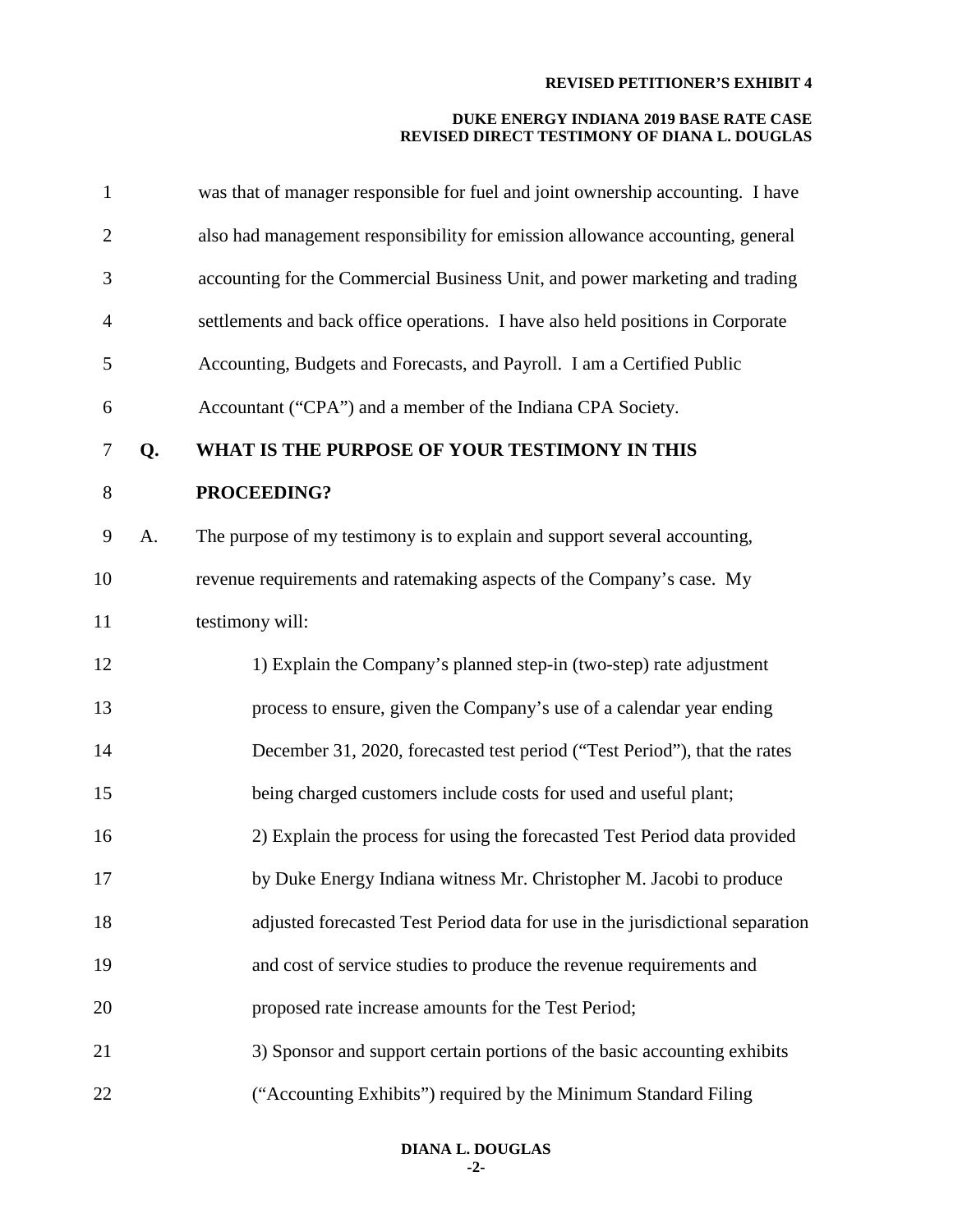| $\mathbf{1}$   | Requirements ("MSFR") to be filed with the case-in-chief pursuant to 170      |
|----------------|-------------------------------------------------------------------------------|
| $\overline{2}$ | IAC 1-5-6;                                                                    |
| 3              | 4) Sponsor and support the majority of rate base <i>pro forma</i> adjustments |
| $\overline{4}$ | applicable to the Test Period and certain revenue and expense pro forma       |
| 5              | adjustments to operating income;                                              |
| 6              | 5) Explain and support proposed changes to certain of the Company's           |
| 7              | existing rate adjustment riders (also referred to as tracking mechanisms or   |
| 8              | trackers) to be effective with the implementation of the Company's            |
| 9              | revised base rates;                                                           |
| 10             | 6) Explain and support the Company's requests for certain accounting          |
| 11             | treatment and deferral authority with current or future recovery of certain   |
| 12             | expense items; and,                                                           |
| 13             | 7) Explain and support a revision to one of my revenue workpapers and to      |
| 14             | support a supplemental revenue workpaper to enable a broader view of the      |
| 15             | impact of the proposals in this rate case that includes the rate case impacts |
| 16             | on projected revenues associated with items that will remain in the riders    |
| 17             | post-base rate case implementation. The workpaper revision also affects       |
| 18             | numbers used in two of my other workpapers and one of my exhibits and         |
| 19             | also workpapers and exhibits of other witnesses. The new workpaper            |
| 20             | supports revised bill impact testimony, workpapers and exhibits of other      |
| 21             | witnesses, and also affects my workpaper summary exhibit.                     |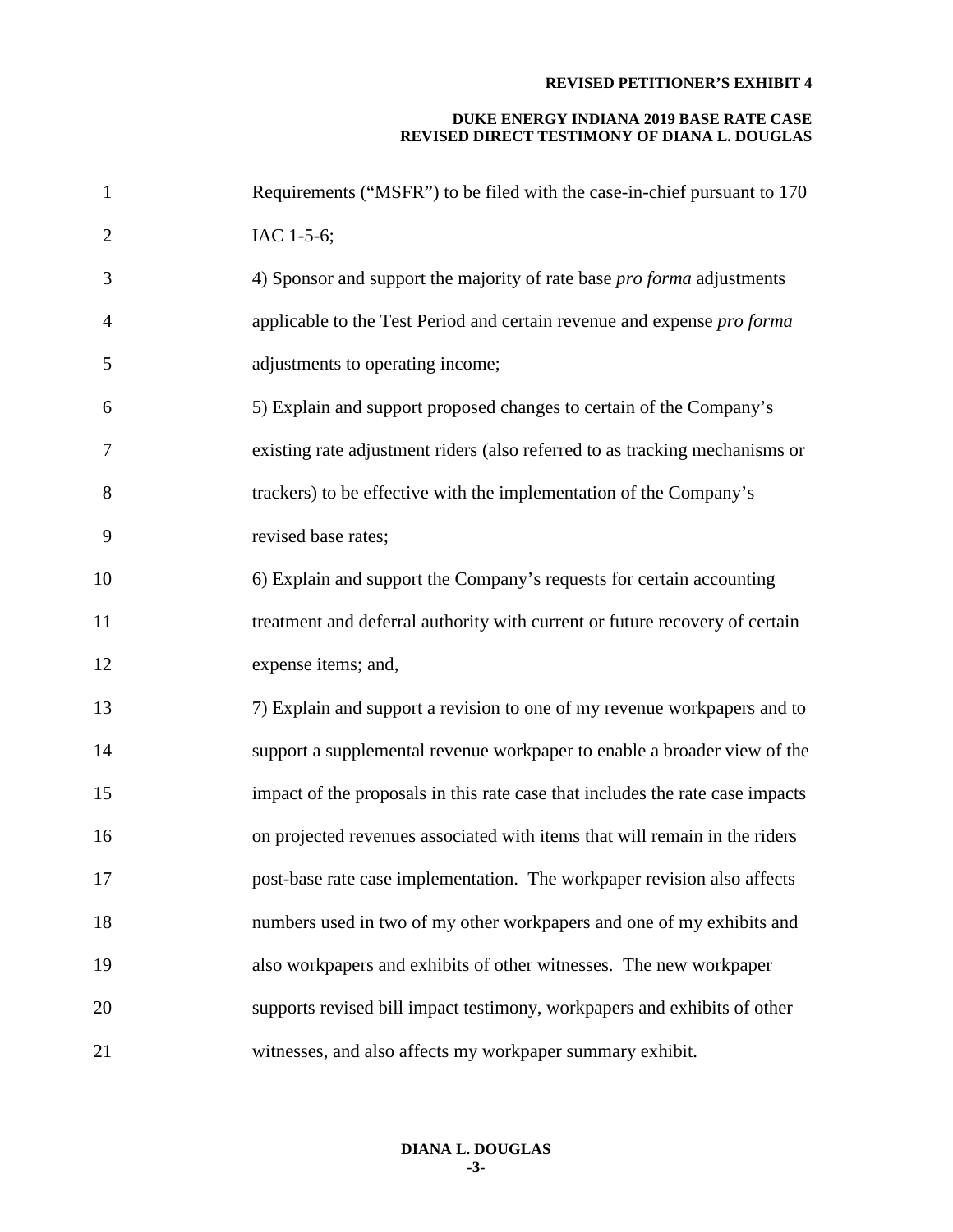# **DUKE ENERGY INDIANA 2019 BASE RATE CASE REVISED DIRECT TESTIMONY OF DIANA L. DOUGLAS**

# 1 **Q. WHICH PORTION OF THE ACCOUNTING EXHIBITS REQUIRED**

# 2 **UNDER THE MSFR WILL YOU BE SPONSORING?**

- 3 A. My testimony sponsors the following portion of the Accounting Exhibits required
- 4 to be filed with the case-in-chief pursuant to 170 IAC 1-5-6, which are both
- 5 attached as exhibits to my testimony and also are included with Duke Energy
- 6 Indiana's submission of the Minimum Standard Filing Requirements ("MSFR"):

# 7 **Table 1**

| <b>MSFR Reference</b>          |                                                                                                                               |
|--------------------------------|-------------------------------------------------------------------------------------------------------------------------------|
| and Exhibit Number             | <b>Exhibit</b>                                                                                                                |
| 170 IAC 1-5-6 (1) (A)          | Duke Energy Indiana's Comparative Balance                                                                                     |
| Petitioner's Exhibit 4-A (DLD) | Sheet for the historical reference period of the<br>twelve months ending December 31, 2018<br>("Historical Reference Period") |
| 170 IAC 1-5-6 (1) (B)          | Duke Energy Indiana's Cash Flow Statement for                                                                                 |
| Petitioner's Exhibit 4-B (DLD) | the Historical Reference Period                                                                                               |
| 170 IAC 1-5-6 (1) (C)          | Duke Energy Indiana's Comparative Income                                                                                      |
| Petitioner's Exhibit 4-C (DLD) | Statement for the Historical Reference Period                                                                                 |
| 170 IAC 1-5-6 (2)              | Duke Energy Indiana's Revenue Requirement                                                                                     |
| Petitioner's Exhibit 4-D (DLD) | Calculation for the forward-looking (i.e.,<br>forecasted) test period ending December 31,<br>2020 ("Test Period")             |
| 170 IAC 1-5-6 (3)              | Duke Energy Indiana's Jurisdictional Net                                                                                      |
| Petitioner's Exhibit 4-E (DLD) | Operating Income for the Test Period                                                                                          |
| 170 IAC 1-5-6 (4) (A) & (B)    | Duke Energy Indiana's Jurisdictional Rate Base                                                                                |
| Petitioner's Exhibit 4-F (DLD) | for the Test Period                                                                                                           |
| 170 IAC 1-5-6 (1) (5)          | Duke Energy Indiana's Capital Structure and Cost                                                                              |
| Petitioner's Exhibit 4-G (DLD) | of Capital for the Historical<br>Reference Period and for the Test Period                                                     |
| 170 IAC 1-5-6 (1) (5)          | Duke Energy Indiana's Effective Tax Rate for the                                                                              |
| Petitioner's Exhibit 4-H (DLD) | Historical Reference Period and for the Test<br>Period                                                                        |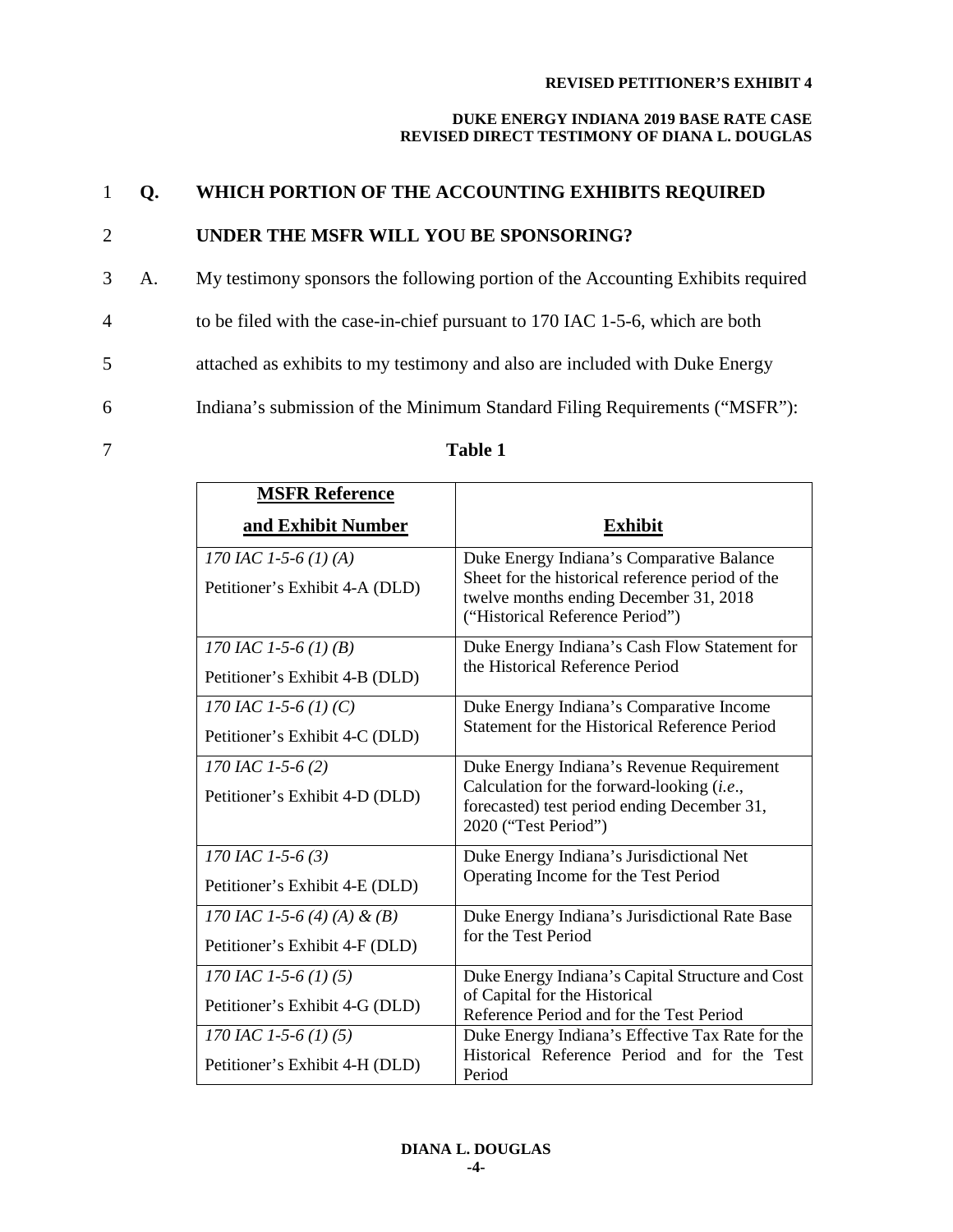| $\mathbf{1}$   |    | The Company's remaining Accounting Exhibits are filed with the                      |
|----------------|----|-------------------------------------------------------------------------------------|
| $\overline{c}$ |    | testimony of Duke Energy Indiana witnesses Mr. Christopher M. Jacobi                |
| 3              |    | (forecasted financial statements) and Ms. Christa L. Graft (revenue conversion      |
| 4              |    | factor). These will also be included with the MSFRs.                                |
| 5              |    | The Company will also be filing with its MSFRs the Balance Sheet,                   |
| 6              |    | Income Statement, and Capital Structure and Cost of Capital for the Quarter         |
| 7              |    | Ending March 31, 2019, and will continue to update for each subsequent quarter      |
| 8              |    | during the pendency of this case.                                                   |
| 9              | Q. | PLEASE EXPLAIN THE ORGANIZATION OF ANY SCHEDULES                                    |
| 10             |    | SUPPORTING THESE ACCOUNTING EXHIBITS THAT ARE BEING                                 |
| 11             |    | FILED WITH THIS CASE IN CHIEF.                                                      |
| 12             | A. | Each of my exhibits supporting the Test Period revenue requirements (Petitioner's   |
| 13             |    | Exhibits 4-D (DLD) through Exhibit 4-H (DLD)) is supported by one or more           |
| 14             |    | supporting schedules providing differing levels of detail and <i>pro forma</i>      |
| 15             |    | adjustments, as applicable. The schedules are all labeled with categories, such as  |
| 16             |    | Rate Base, Operation and Maintenance Expenses ("O&M") or Revenues, and              |
| 17             |    | have been numbered with a unique schedule number within that category. This is      |
| 18             |    | true across the other Duke Energy Indiana witnesses who are providing revenue       |
| 19             |    | requirements testimony (Ms. Suzanne A. Sieferman and Ms. Graft) or <i>pro forma</i> |
| 20             |    | adjustments (Ms. Sieferman, Ms. Graft and Mr. Roger. A Flick, II), although they    |
| 21             |    | will have their own exhibit numbering. In this way, stakeholders can identify all   |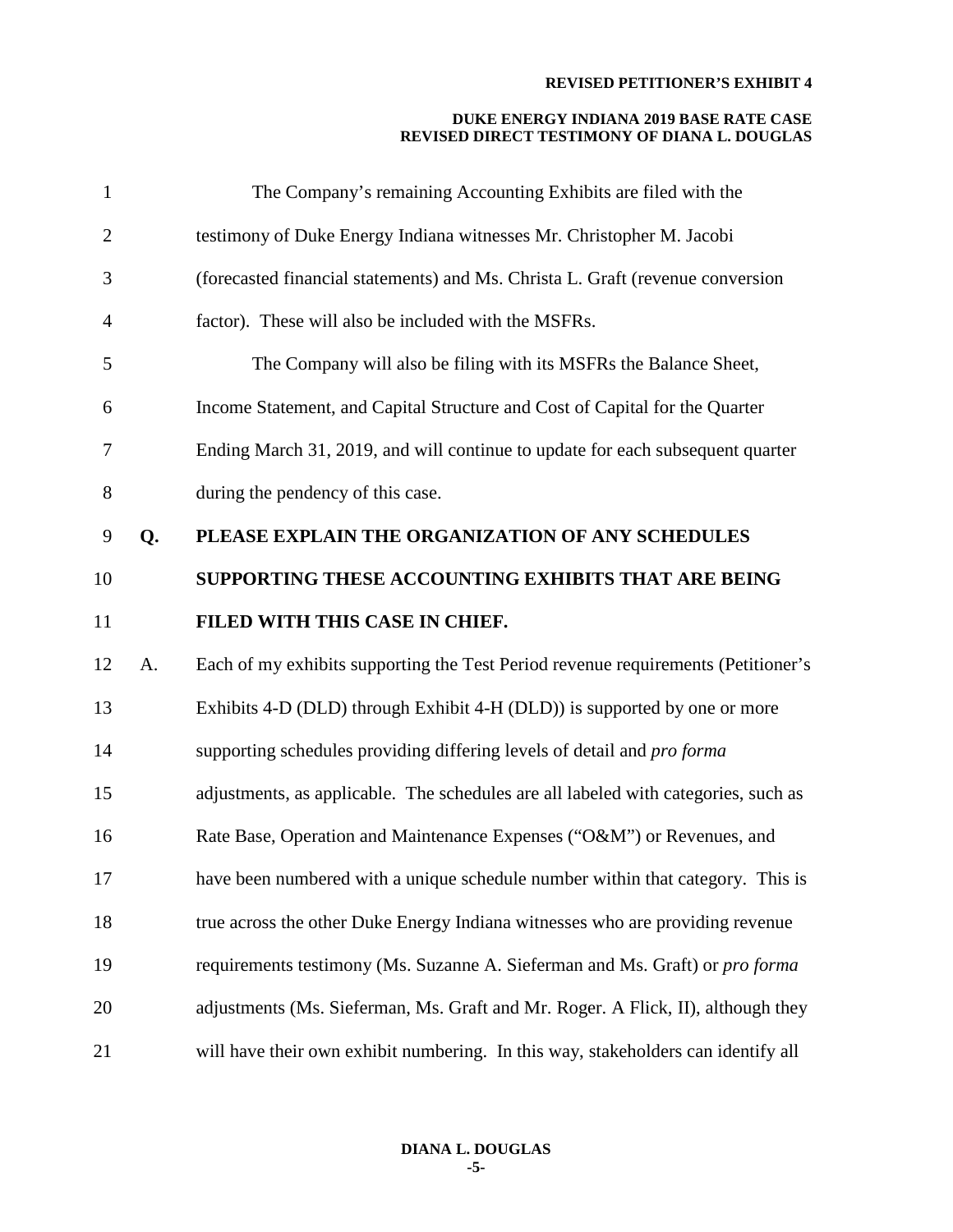## **DUKE ENERGY INDIANA 2019 BASE RATE CASE REVISED DIRECT TESTIMONY OF DIANA L. DOUGLAS**

1 exhibits and *pro forma* adjustments associated with Revenues, for example,

2 regardless of which witness sponsors them. The categories we used are:

| <b>Category</b>                                    | <b>Schedule</b>         |
|----------------------------------------------------|-------------------------|
|                                                    | <b>Numbering Prefix</b> |
| <b>Revenue Requirements</b>                        | <b>RR</b>               |
| <b>Operating Income</b>                            | <b>OPIN</b>             |
| Revenues                                           | <b>REV</b>              |
| O&M (Excluding, Fuel, EAs and Purchased Power)     | OM                      |
| Cost of Goods Sold (Fuel, EAs and Purchased Power) | <b>COGS</b>             |
| Depreciation and Amortization                      | DA                      |
| Taxes Other than Income Tax                        | <b>OTX</b>              |
| <b>Income Taxes</b>                                | <b>TX</b>               |
| <b>Rate Base</b>                                   | RB                      |
| Capital Structure & Cost of Capital                | CS                      |

## 3 **Table 2**

4 Petitioner's Exhibit 4-W (DLD) includes a list of all schedules sponsored by me

5 with references to additional schedules within that category that are sponsored by

6 other witnesses.

# 7 **Q. WHICH RATE BASE** *PRO FORMA* **TEST PERIOD ADJUSTMENTS**

# 8 **WILL YOU BE SPONSORING?**

9 A. The rate base adjustments I am sponsoring that are attached as supporting

10 schedules to Petitioner's Exhibit 4-F (DLD) include: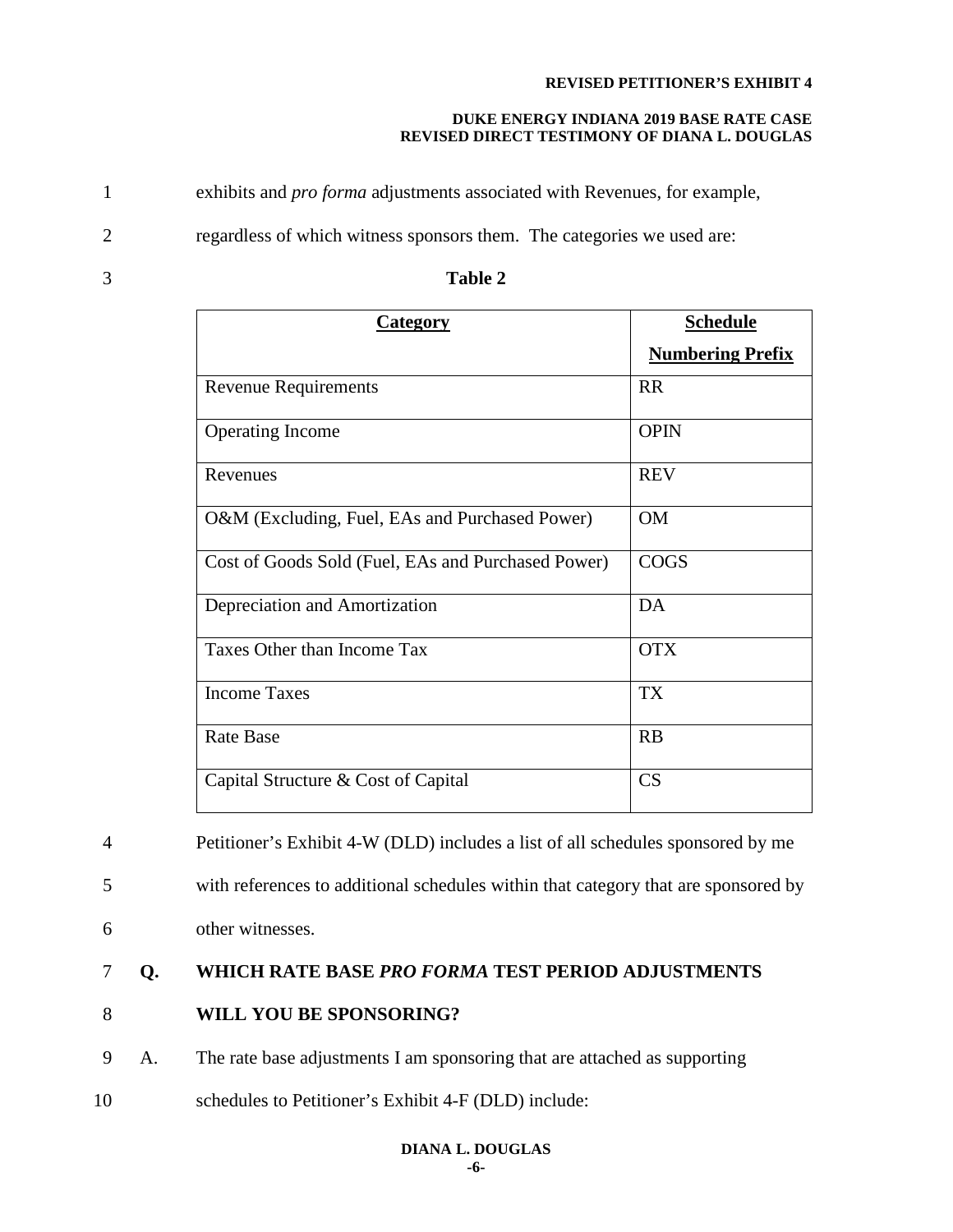## **DUKE ENERGY INDIANA 2019 BASE RATE CASE REVISED DIRECT TESTIMONY OF DIANA L. DOUGLAS**

# 1 **Table 3**

| <b>Exhibit</b>                    | <b>Pro Forma Adjustments to Rate Base</b>                                                                                                                       |  |
|-----------------------------------|-----------------------------------------------------------------------------------------------------------------------------------------------------------------|--|
| Petitioner's Exhibit 4-F<br>(DLD) | Schedule RB2 – Pro Forma Adjustments to<br>Plant-in-Service and Accumulated Depreciation<br>Reserve:                                                            |  |
|                                   | <b>Remove Asset Retirement Obligation</b><br>("ARO") Assets                                                                                                     |  |
|                                   | Remove Non-Jurisdictional Portion of<br>$\bullet$<br>Henry County Generating Station Plant<br>Assets                                                            |  |
|                                   | Remove Gas Pipeline Lease Asset                                                                                                                                 |  |
|                                   | <b>Remove Amount of Edwardsport Station</b><br>$\bullet$<br>Post-In Service Ongoing Capital Plant<br>("Ongoing Capital") in Excess of<br><b>Settlement Caps</b> |  |
|                                   | <b>Remove Transmission Plant Assets</b><br>$\bullet$<br>Recovered via the Midcontinent<br>Independent System Operator ("MISO")                                  |  |
|                                   | <b>Remove Non-Utility Customer Lighting</b><br>Assets                                                                                                           |  |
|                                   | <b>Remove Non-Advanced Metering</b><br>$\bullet$<br>Infrastructure ("AMI") Secondary<br>Meters                                                                  |  |
|                                   | <b>Adjust Accumulated Depreciation for</b><br><b>Proposed Depreciation Rates</b>                                                                                |  |
|                                   | Schedule RB4-Adjust Regulatory Assets<br><b>Included in Rate Base</b>                                                                                           |  |
|                                   | Schedule RB5 – Remove Non-Jurisdictional<br>Portion of Henry County Generating Station<br>Plant Materials and Supplies ("M&S")<br>Inventory                     |  |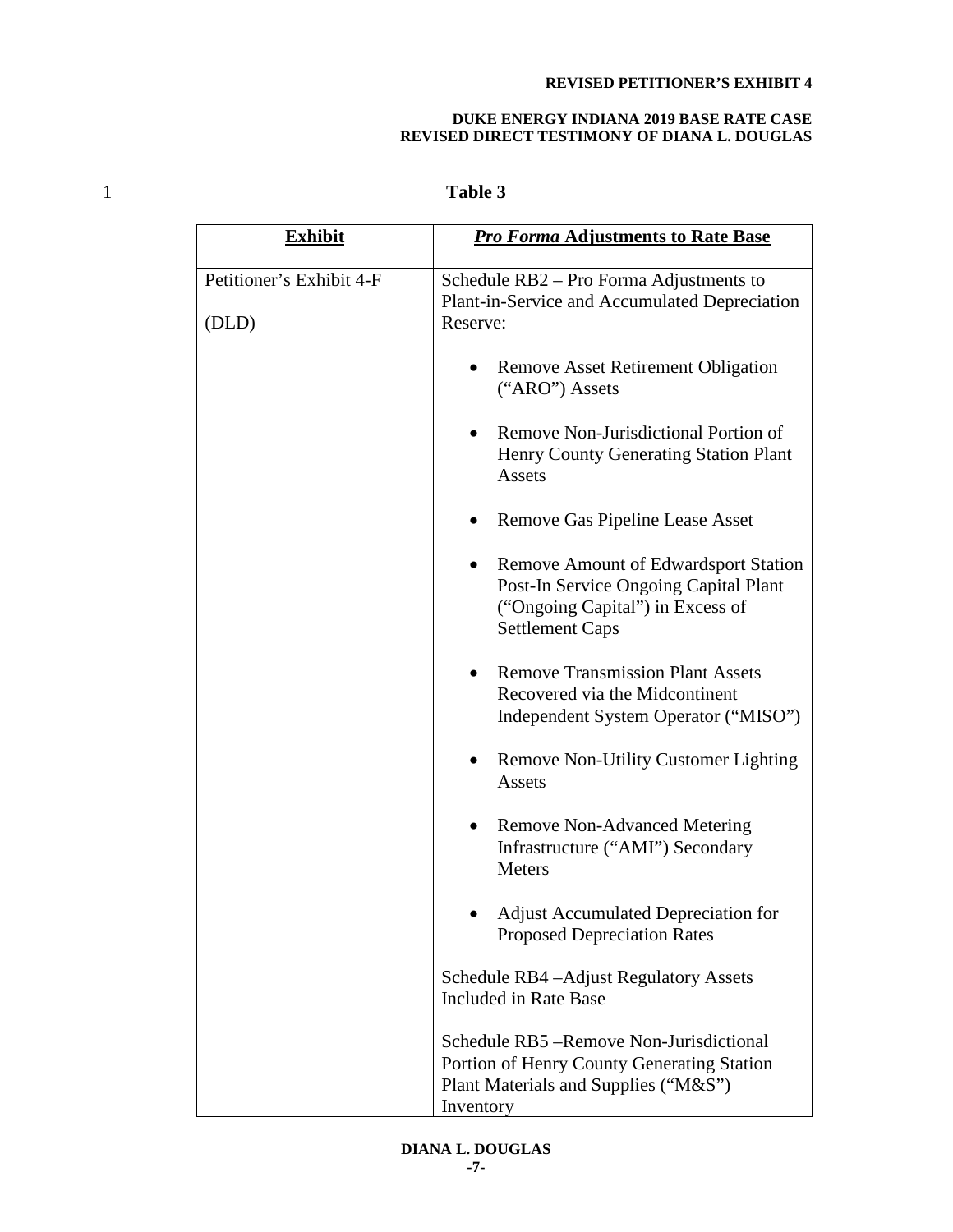# **DUKE ENERGY INDIANA 2019 BASE RATE CASE REVISED DIRECT TESTIMONY OF DIANA L. DOUGLAS**

- 1 The Company's remaining rate base *pro forma* adjustments will be sponsored by
- 2 Ms. Sieferman.

# 3 **Q. WHICH OPERATING INCOME** *PRO FORMA* **TEST PERIOD**

# 4 **ADJUSTMENTS WILL YOU BE SPONSORING?**

- 5 A. The operating income adjustments I am sponsoring that are attached as supporting
- 6 schedules to Petitioner's Exhibit 4-E (DLD) include:
- 

# 7 **Table 4**

| <b>Exhibit</b>                 | <b>Pro Forma Adjustments to Operating</b>                                          |
|--------------------------------|------------------------------------------------------------------------------------|
|                                | <b>Income</b>                                                                      |
| Petitioner's Exhibit 4-E (DLD) | Schedule OM15 – Remove Expense for Other<br><b>Post Retirement Benefits</b>        |
|                                | Schedule OM16 – Normalize Edwardsport<br><b>Planned Outage Expenses</b>            |
|                                | Schedule DA3 – Adjust and Annualize<br>Depreciation Expense for Production Plant   |
|                                | Schedule DA4 – Adjust and Annualize<br>Depreciation Expense for Transmission Plant |
|                                | Schedule DA5 – Adjust and Annualize<br>Depreciation Expense for Distribution Plant |
|                                | Schedule DA6 - Adjust and Annualize<br>Depreciation Expense for General Plant      |
|                                | Schedule DA7 - Adjust and Annualize<br>Depreciation Expense for Intangible Plant   |
|                                | Schedule DA8 - Adjust General Plant<br>Depreciation for MISO RECB/MVP Credits      |
|                                | Schedule DA10 – Adjust and Annualize<br><b>Regulatory Asset Amortization</b>       |
|                                | Schedule OTX5 – Adjust and Annualize Property<br><b>Tax Expense</b>                |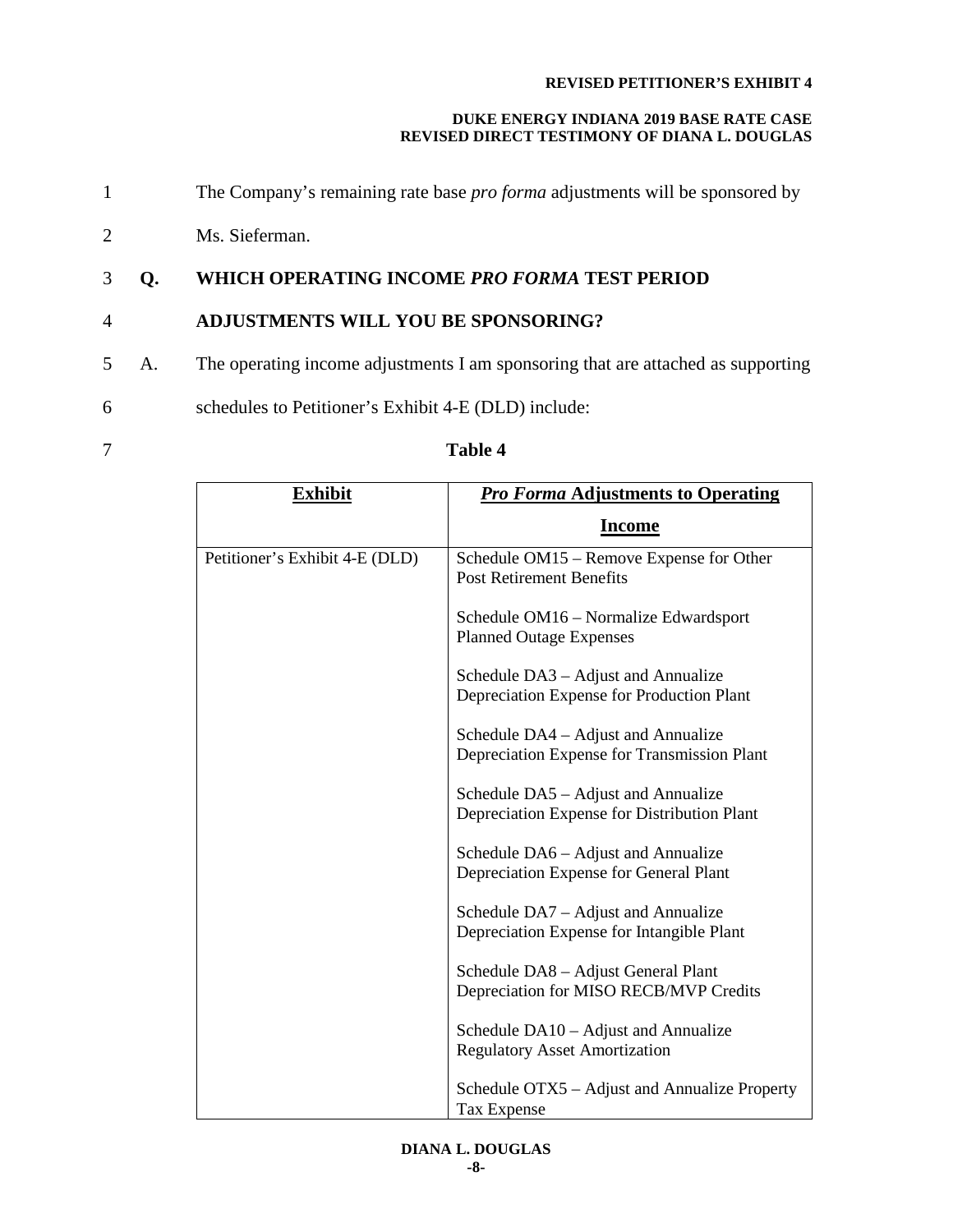| $\mathbf{1}$   | In addition, I will be supporting the adjusted Test Period income tax expense             |
|----------------|-------------------------------------------------------------------------------------------|
| $\overline{2}$ | calculation and <i>pro forma</i> adjustments that are attached as supporting schedules to |
| 3              | Petitioner's Exhibit 4-H (DLD). This includes:                                            |
| $\overline{4}$ | the federal and state current and deferred income tax impacts of other                    |
| 5              | <i>pro forma</i> adjustments;                                                             |
| 6              | the Company's synchronized interest deduction;                                            |
| 7              | the Company's parent interest deduction ("Muncie Remand                                   |
| 8              | deduction"); and,                                                                         |
| 9              | the removal of certain Investment Tax Credit ("ITC") and Excess<br>$\bullet$              |
| 10             | Deferred Income Taxes ("EDIT") amortization credits which will not                        |
| 11             | be included in the cost of service for base rates, but rather be included                 |
| 12             | in the Company's Standard Contract Rider 67 - Tax and Merger                              |
| 13             | Credits Adjustment ("Rider 67" or "Credits Rider").                                       |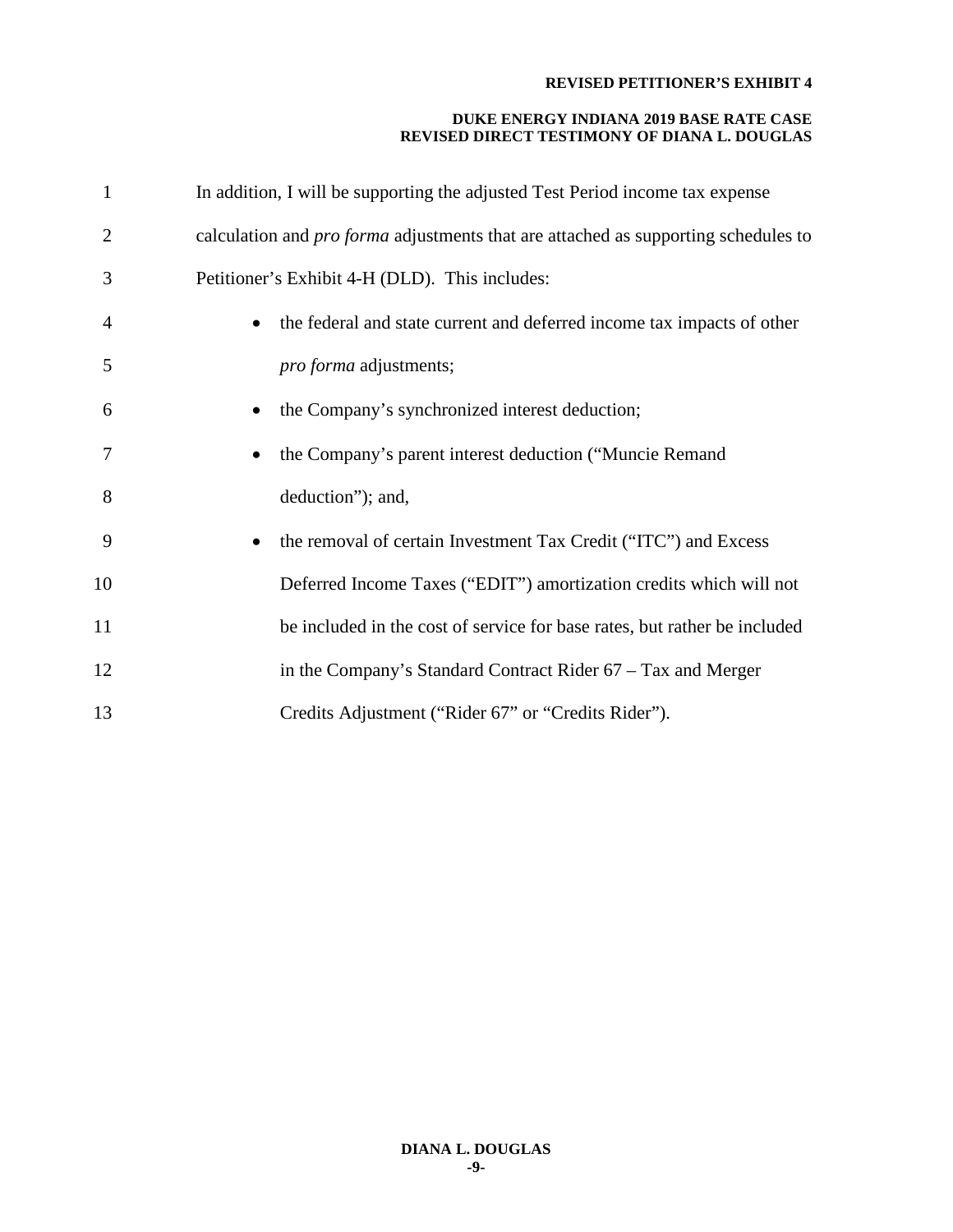### **DUKE ENERGY INDIANA 2019 BASE RATE CASE REVISED DIRECT TESTIMONY OF DIANA L. DOUGLAS**

1 These income tax supporting schedules are as follows:

# 2 **Table 5**

| Exhibit                        | <b>Pro Forma Income Tax Calculation</b>                                         |
|--------------------------------|---------------------------------------------------------------------------------|
| Petitioner's Exhibit 4-H (DLD) | Schedule TX1 – Summary of Income Tax<br>Expense                                 |
|                                | Schedule TX2 – Computation of Current<br><b>Federal and State Income Taxes</b>  |
|                                | Schedule $TX3$ – Computation of<br><b>Synchronized Interest Deduction</b>       |
|                                | Schedule TX4 – Computation of Parent<br><b>Interest Deduction</b>               |
|                                | Schedule TX5 – Remove IGCC State ITC<br>Credit                                  |
|                                | Schedule TX6 – Computation of Deferred<br><b>Federal and State Income Taxes</b> |
|                                | Schedule TX7 – ITC Credit Amortization                                          |

| 3  |    | The Company's remaining operating income pro forma adjustments will                   |
|----|----|---------------------------------------------------------------------------------------|
| 4  |    | be sponsored by Ms. Sieferman, Ms. Graft, and Mr. Flick.                              |
|    | Q. | WHICH EXISTING RATE ADJUSTMENT RIDERS WILL YOU                                        |
| 6  |    | <b>ADDRESS IN YOUR TESTIMONY?</b>                                                     |
|    | A. | The rate adjustment riders that I will cover include the Company's:                   |
| 8  |    | Standard Contract Rider 61 - Integrated Coal Gasification Combined Cycle<br>$\bullet$ |
| 9  |    | "IGCC") Generating Facility Revenue Adjustment ("Rider 61" or "IGCC")                 |
| 10 |    | Rider", which is being proposed to be discontinued;                                   |
|    |    |                                                                                       |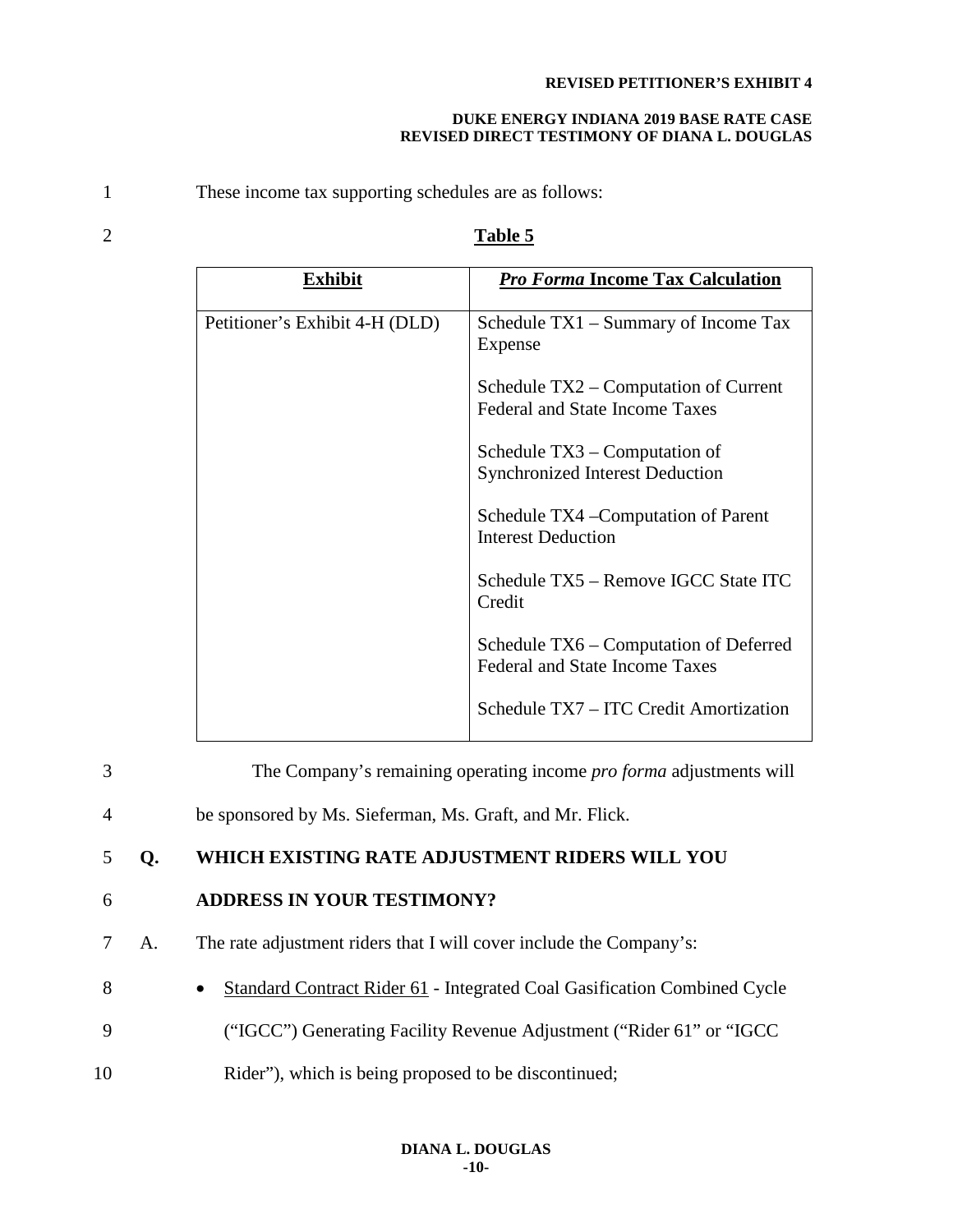| $\mathbf{1}$   |    | <b>Standard Contract Rider 65 – Transmission and Distribution Infrastructure</b>       |
|----------------|----|----------------------------------------------------------------------------------------|
| $\overline{2}$ |    | Improvement Cost ("TDSIC") Rate Adjustment ("Rider 65" or "TDSIC                       |
| 3              |    | Rider");                                                                               |
| 4              |    | Standard Contract Rider 66-A - Energy Efficiency ("EE") Revenue                        |
| 5              |    | Adjustment ("Rider 66-A" or "EE Rider"); and                                           |
| 6              |    | Standard Contract Rider 67 - ("Credits Rider").                                        |
| 7              |    | Copies of the red-lined and clean revised tariff sheets for the TDSIC, EE              |
| $8\,$          |    | and Credits Riders will be attached to my testimony as Petitioner's Exhibit 4-M        |
| 9              |    | (DLD) through 4-T (DLD). In addition, I will be sponsoring Petitioner's Exhibit        |
| 10             |    | 4-U (DLD) and 4-V (DLD), a red-lined and clean updated Appendix A to the               |
| 11             |    | Company's Tariff, listing all ongoing Rate Adjustments Riders post-rate case.          |
| 12             |    | They will also be included with the complete set of base rate and other rider          |
| 13             |    | tariffs that will be filed with the testimony of Mr. Flick as Petitioner's Exhibit 9-A |
| 14             |    | (RAF) and 9-B (RAF).                                                                   |
| 15             |    | Ms. Sieferman and Ms. Graft will address the Company's other existing                  |
| 16             |    | rate adjustment riders                                                                 |
| 17             | Q. | WHAT REQUESTS FOR AUTHORITY FOR ACCOUNTING                                             |
| 18             |    | TREATMENT, DEFERRAL AUTHORITY, AND RATE RECOVERY                                       |
| 19             |    | WILL YOU ADDRESS IN YOUR TESTIMONY?                                                    |
| 20             | A. | I will support the Company's requests for revised accounting and rate recovery         |
| 21             |    | treatment or new deferral authority with current or future recovery of certain         |
| 22             |    | expense or capital items as follows:                                                   |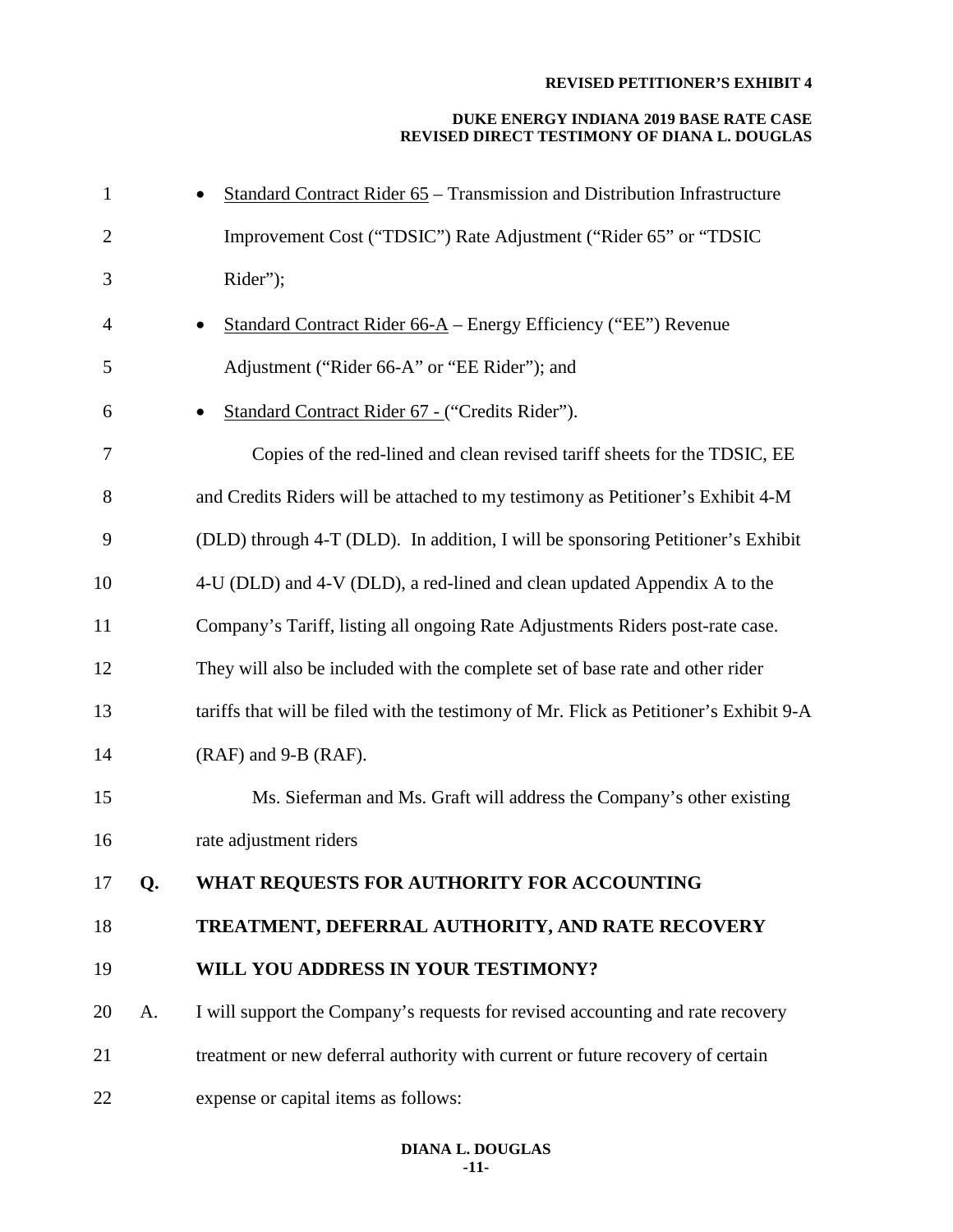| $\mathbf{1}$   |    | Continued recovery of the remaining net book value of Wabash River Unit 6,                |
|----------------|----|-------------------------------------------------------------------------------------------|
| $\overline{2}$ |    | which was retired on December 7, 2016;                                                    |
| 3              |    | Deferral of certain costs incurred or to be incurred for coal ash remediation             |
| $\overline{4}$ |    | and closure, with financing <i>(i.e., carrying)</i> costs until included in future rates, |
| 5              |    | with current recovery of certain incremental costs incurred through December              |
| 6              |    | 31, 2018, with financing costs and additional costs forecasted to be incurred in          |
| 7              |    | 2019 and 2020 for two sites;                                                              |
| 8              |    | Creation of a major planned outage cost normalization reserve account to be               |
| 9              |    | used to defer the Edwardsport major planned outage costs included in the                  |
| 10             |    | 2020 Test Period for recovery over 7 years; and                                           |
| 11             |    | Continued deferral of pension settlement accounting costs with amortization               |
| 12             |    | for future recovery.                                                                      |
| 13             | Q. | ARE YOU SPONSORING OTHER EXHIBITS?                                                        |
| 14             | A. | Yes. Petitioner's Exhibits 4-I (DLD) through 4-L (DLD) support the calculation            |
| 15             |    | of the estimated Step 1 rate adjustment that I will discuss conceptually in Section       |
| 16             |    | II. and discuss in more detail in Section VII. These exhibits also have supporting        |
| 17             |    | schedules that reference the same categories and numbering scheme as I discussed          |
| 18             |    | earlier. They include:                                                                    |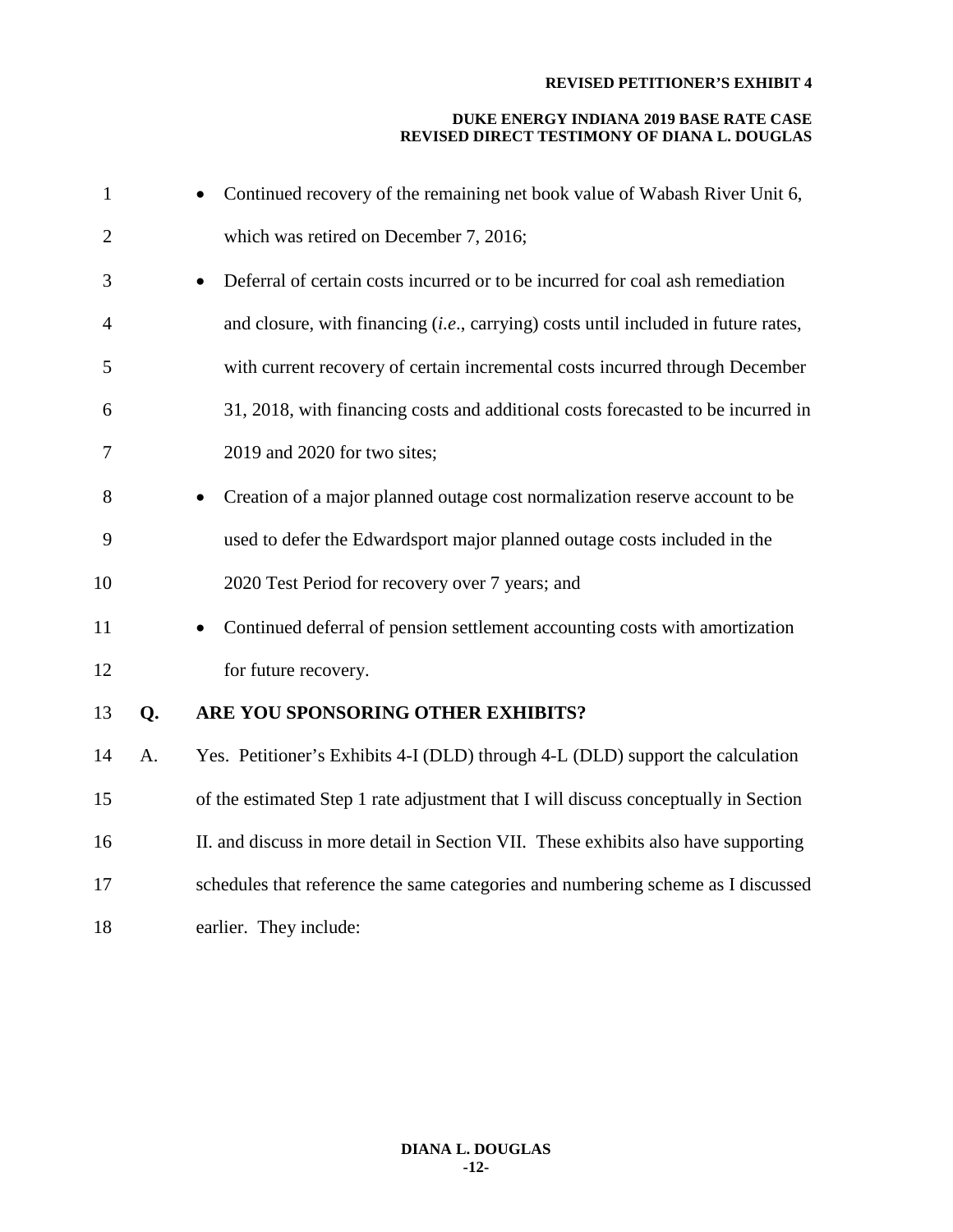#### **DUKE ENERGY INDIANA 2019 BASE RATE CASE REVISED DIRECT TESTIMONY OF DIANA L. DOUGLAS**

# 1 **Table 6**

| <b>Exhibit Number</b>          |                                              |
|--------------------------------|----------------------------------------------|
|                                | Exhibit                                      |
| Petitioner's Exhibit 4-I (DLD) | Duke Energy Indiana's Step 1 Rate            |
|                                | <b>Adjustment and Revenue Requirement</b>    |
|                                | Calculation using year-end December 31,      |
|                                | 2019 rate base ("Step 1")                    |
| Petitioner's Exhibit 4-J (DLD) | Duke Energy Indiana's Estimated Step 1       |
|                                | Jurisdictional Net Operating Income for the  |
|                                | <b>Test Period</b>                           |
| Petitioner's Exhibit 4-K (DLD) | Duke Energy Indiana's Estimated Step 1       |
|                                | Jurisdictional Rate Base for the Test Period |
| Petitioner's Exhibit 4-L (DLD) | Duke Energy Indiana's Estimated Capital      |
|                                | Structure and Cost of Capital for Step 1     |
|                                |                                              |

# 2 **Q. ARE YOU SPONSORING ANY WORKPAPERS TO SUPPORT YOUR**

# 3 **EXHIBITS AND TESTIMONY?**

| $\overline{4}$ | I will be sponsoring workpapers supporting Petitioner's Exhibits 4-D<br>А.         |
|----------------|------------------------------------------------------------------------------------|
| 5              | (DLD) through Petitioner's Exhibit 4-H (DLD) which will be included with other     |
| 6              | MSFRs in the MSFR Volumes filed as part of the Case-in-Chief. I will refer to      |
| 7              | these workpapers in my Testimony as "MSFR Workpapers". In addition, I will         |
| 8              | be sponsoring workpapers supporting Petitioner's Exhibit 4-L (DLD) which will      |
| 9              | be filed separately, along with two additional workpapers. See Petitioner's        |
| 10             | Exhibit 4-W for a list of sponsored workpapers and the exhibits they relate to and |
| 11             | the MSFR reference where they are being filed, if applicable.<br>One of the        |
| 12             | additional workpapers I am sponsoring is Supplemental Workpaper REV5-DLD,          |
| 13             | which shows the forecasted post-rate case rate adjustment rider revenues           |
| 14             | associated with costs and credits remaining in riders. This supplemental view      |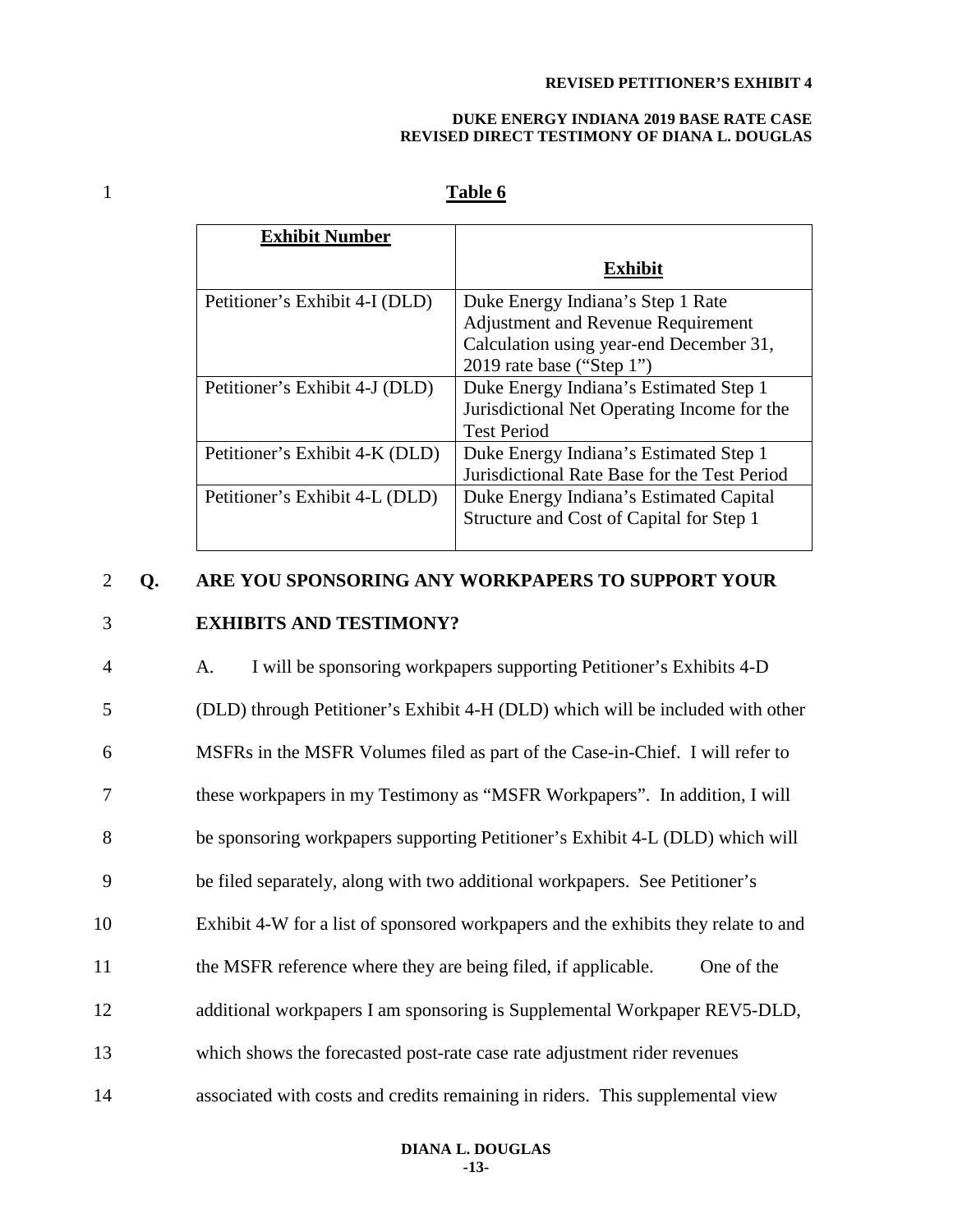| $\mathbf{1}$   |    | includes the impact of proposals made in this proceeding, including the removal       |
|----------------|----|---------------------------------------------------------------------------------------|
| $\overline{2}$ |    | of Utility Receipts Tax from the rider revenues, the use of the revised allocation    |
| 3              |    | factors used to develop base rates, and the inclusion of a new amortization amount    |
| $\overline{4}$ |    | in Rider 67 for deferred protected EDIT that will begin when new base rates are       |
| 5              |    | implemented, as I discuss later in my testimony in Section VIII-D.                    |
| 6              | Q. | PLEASE EXPLAIN THE REVISION YOU REFERENCED MAKING TO                                  |
| 7              |    | A REVENUE WORKPAPER.                                                                  |
| 8              | A. | MSFR Workpaper REV3-DLD, filed with Section 1-5-8(a)(2) of the Company's              |
| 9              |    | MSFR filing, presents, by rider, 2020 projected revenue amounts by rate schedule      |
| 10             |    | and rate code for items currently recovered in riders, with subtotals for amounts     |
| 11             |    | that will remain in riders after the rate case and amounts that are being included in |
| 12             |    | the rate case. The amount of rider revenues associated with the rider costs being     |
| 13             |    | included in rate case is used, along with base rate revenues at current rates, to     |
| 14             |    | obtain the total present revenue amount used in the cost of service study. The        |
| 15             |    | revenues shown for five of the current riders (Rider 62, Rider 72, Rider 73, Rider    |
| 16             |    | 61 and Rider 71) were correct in total and at the rate schedule level, but had        |
| 17             |    | originally been improperly allocated to the individual rate codes within the HLF      |
| 18             |    | rate schedule on the basis of projected 2020 kwh sales instead of kw demand,          |
| 19             |    | which is used in those riders to bill HLF rate schedule customers. All other          |
| 20             |    | allocations to other rate schedules and rate codes were unaffected by the change.     |
| 21             |    | The revised values on this Revised MSFR Workpaper REV3-DLD were also                  |
| 22             |    | summarized and used in two of my other workpapers, which have also been               |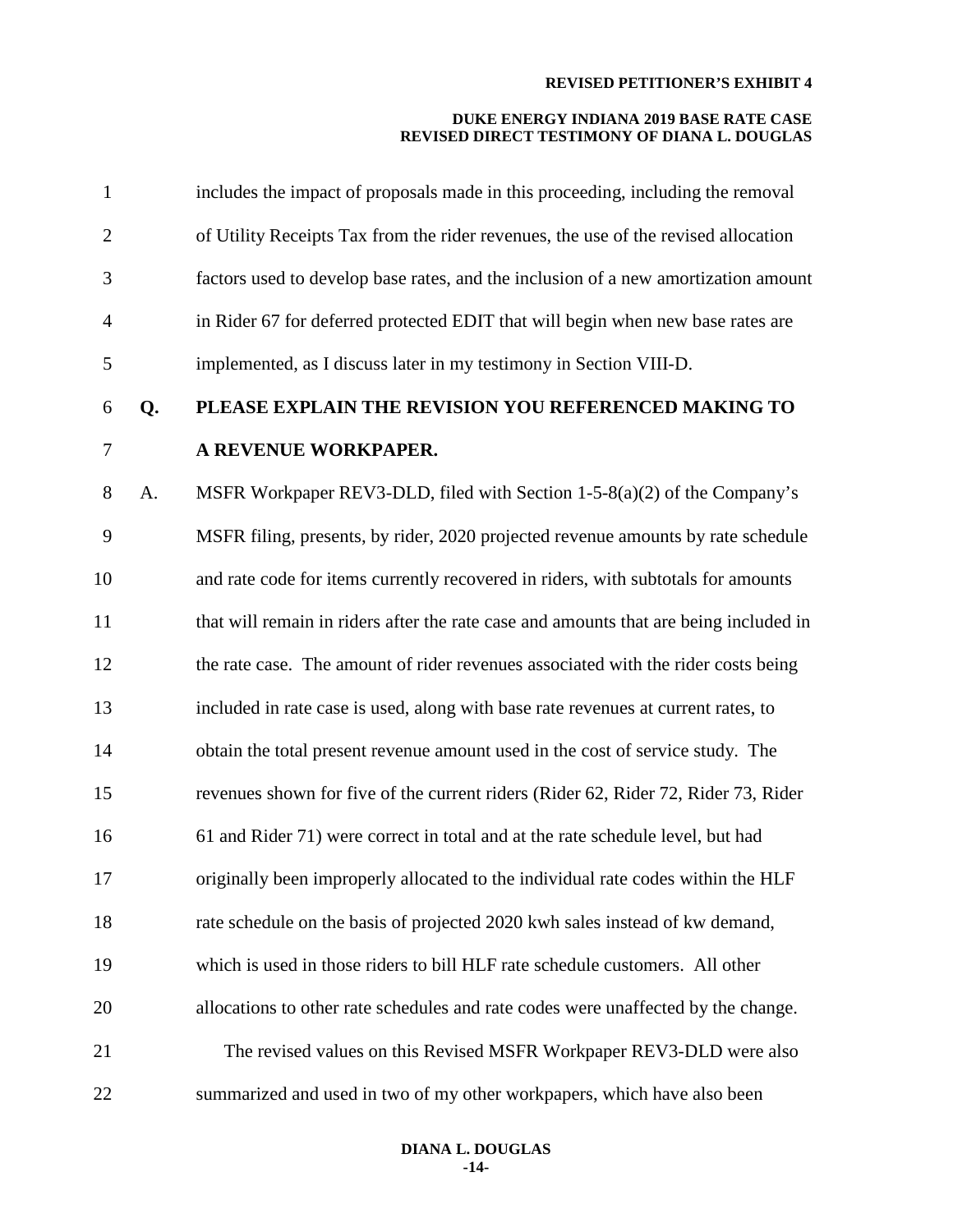| $\mathbf{1}$   |    | revised to reflect the new values. These include: MSFR Workpaper REV1-DLD,          |
|----------------|----|-------------------------------------------------------------------------------------|
| $\mathbf{2}$   |    | which shows forecasted and adjusted revenues with <i>pro forma</i> adjustments by   |
| 3              |    | account, and MSFR Workpaper REV2-DLD, which shows total present revenues            |
| $\overline{4}$ |    | and total present rider revenue remaining in the riders for costs that were not     |
| 5              |    | included in base rates. These workpapers were also filed with Section $1-5-8(a)(2)$ |
| 6              |    | of the Company's MSFR filing.                                                       |
| 7              |    | The revised values also were further summarized and used in Petitioner's            |
| 8              |    | Exhibit 4-E (DLD), Schedule REV1, which presents a summary of forecasted and        |
| 9              |    | adjusted revenue from electric sales with pro forma adjustments. This exhibit has   |
| 10             |    | also been revised to reflect the workpaper changes. The changes also affected       |
| 11             |    | Petitioner's Exhibit 6-A (CLG), Schedule REV2, sponsored by Ms. Graft, who is       |
| 12             |    | also revising that exhibit.                                                         |
| 13             |    | None of these changes affected the total revenue deficiency or total proposed       |
| 14             |    | revenue requirement in this proceeding. However, because the cost of service        |
| 15             |    | study uses present revenues by rate code, the HLF allocation change also affected   |
| 16             |    | several exhibits and workpapers of Company Witnesses, Ms. Maria T. Diaz, Mr.        |
| 17             |    | Jeffrey R. Bailey, and Mr. Flick.                                                   |
| 18             | Q. | PLEASE EXPLAIN HOW SUPPLEMENTAL WORKPAPER REV5-DLD                                  |
| 19             |    | DIFFERS FROM THE RIDER REVENUE INFORMATION PROVIDED                                 |
| 20             |    | ON REVISED MSFR WORKPAPER REV-3-DLD YOU JUST                                        |
| 21             |    | <b>DISCUSSED.</b>                                                                   |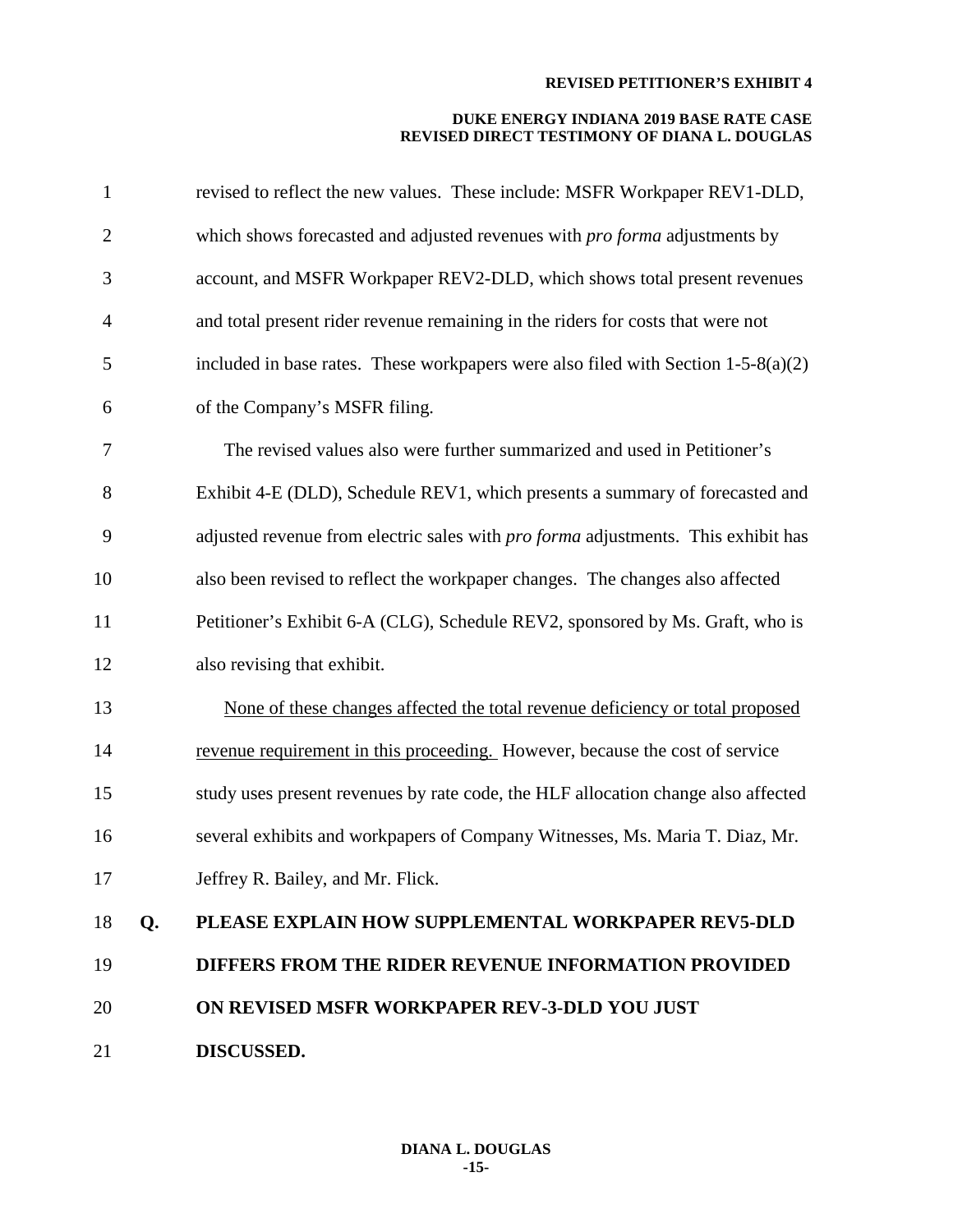| $\mathbf{1}$   | A. | Revised MSFR Workpaper REV3-DLD, shows projected rider revenues for costs           |
|----------------|----|-------------------------------------------------------------------------------------|
| $\overline{2}$ |    | and credits that will remain in riders after the rate case using current allocation |
| 3              |    | methods, as approved in the last base rate case in Cause No. 42359, and including   |
| $\overline{4}$ |    | a provision for Utility Receipts Tax ("Tax") recovery. It does not include any      |
| 5              |    | new costs or credits that would result from a rate case order or other changes      |
| 6              |    | proposed in this case.                                                              |
| $\tau$         |    | Supplemental workpaper REV5-DLD presents projected rider revenues for the           |
| 8              |    | same costs and credits that will remain in riders after the rate case, but also     |
| 9              |    | reflects changes proposed in this rate case. This includes incorporating the        |
| 10             |    | allocation factors used for the proposed base rates, such as the change from using  |
| 11             |    | 12CP demand to 4CP demand to allocate production and transmission plant, as         |
| 12             |    | supported by Ms. Diaz, or that would result from approval of the proposed rates     |
| 13             |    | (such as using new Transmission and Distribution revenue requirements to            |
| 14             |    | develop allocation factors for the TDSIC Rider.) It also includes removal of the    |
| 15             |    | provision for URT from the revenues, as supported by Ms. Graft. Finally, it also    |
| 16             |    | includes amortization of the protected EDIT that has been deferred in 2018 and      |
| 17             |    | 2019 using the amortization period proposed in this case, as discussed in Section   |
| 18             |    | VII-D of my testimony. These last two items result in a change of approximately     |
| 19             |    | \$1.5 million less in projected rider revenues after the rate case. Company         |
| 20             |    | Witnesses Ms. Diaz, Mr. Brian P. Davey, and Mr. Bailey have used this               |
| 21             |    | supplemental workpaper in several of their revised testimony, workpapers or         |
| 22             |    | exhibits.                                                                           |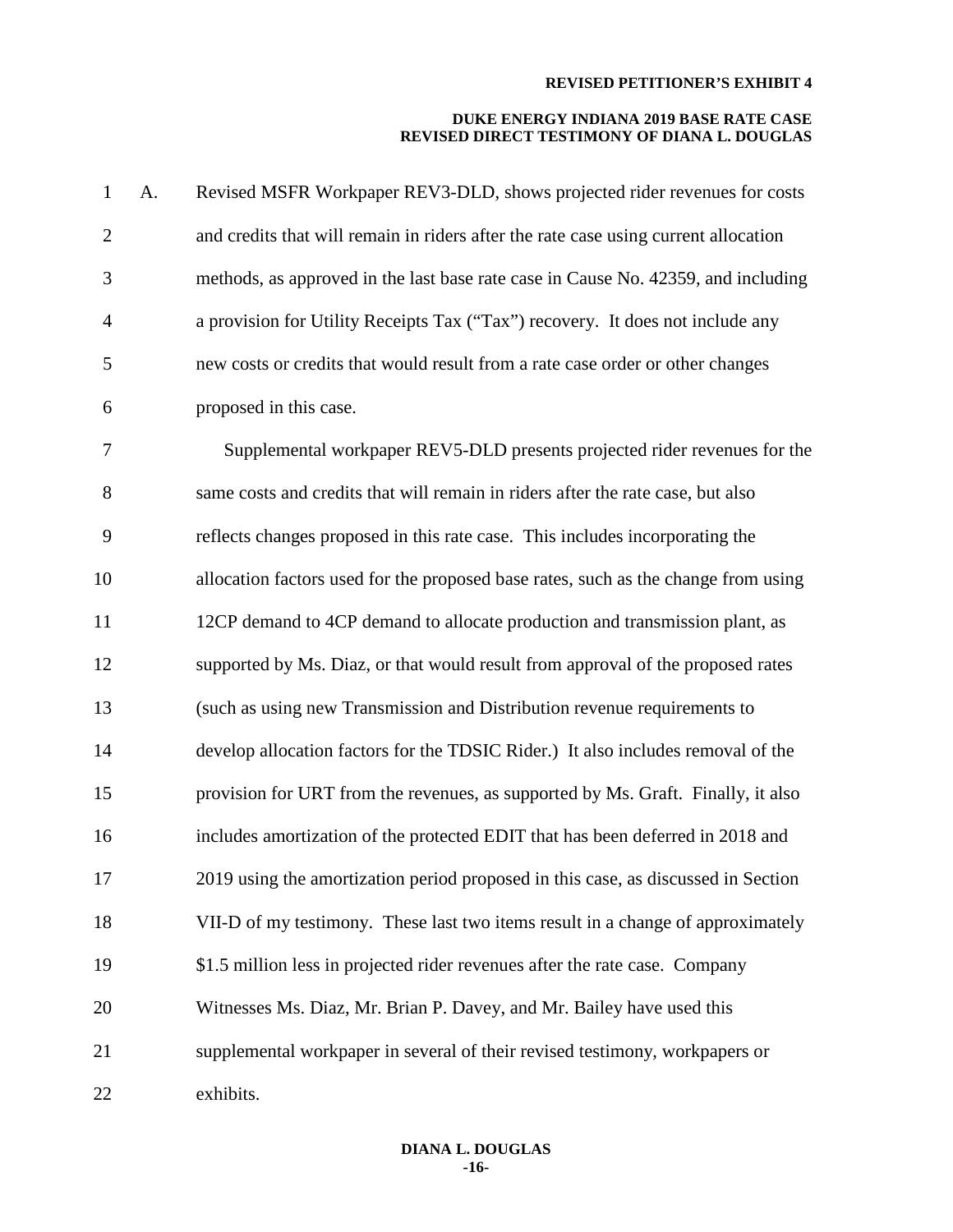| $\mathbf{1}$   |    | II. TWO-STEP RATE ADJUSTMENT PROCESS                                                                      |
|----------------|----|-----------------------------------------------------------------------------------------------------------|
| $\overline{2}$ | Q. | WHAT IS THE PURPOSE OF THE COMPANY'S PROPOSED TWO-                                                        |
| 3              |    | STEP RATE ADJUSTMENT PROCESS?                                                                             |
| $\overline{4}$ | A. | Because Duke Energy Indiana's proposed base rates in this proceeding are                                  |
| 5              |    | calculated based on forecasted rate base at the end of the Test Period (December                          |
| 6              |    | 31, 2020), the Company proposes to implement the requested rate increase in two                           |
| 7              |    | steps to reasonably reflect the utility property that is used and useful at the time                      |
| 8              |    | rates are placed in effect. The Company proposes a two-step adjustment in rates                           |
| 9              |    | that will utilize the Company's existing Rider 67 ( <i>i.e.</i> , the Credits Rider). <sup>1</sup> Step 1 |
| 10             |    | will adjust rates when new base rates are implemented, expected to occur in mid-                          |
| 11             |    | 2020, the middle of the Test Period. Step 2 will adjust rates after the end of the                        |
| 12             |    | Test Period. The proposed two-step process and the use of an existing rate                                |
| 13             |    | adjustment rider (Credits Rider) will ensure that the rates established in this                           |
| 14             |    | proceeding are timely adjusted and reflect used and useful utility property at the                        |
| 15             |    | time rates are adjusted. The following illustrates the Company's proposal:                                |

<span id="page-17-0"></span><sup>&</sup>lt;sup>1</sup> Section VIII-D. in the Rate Adjustment Riders section of my testimony discusses this and other proposed changes to the Credits Rider.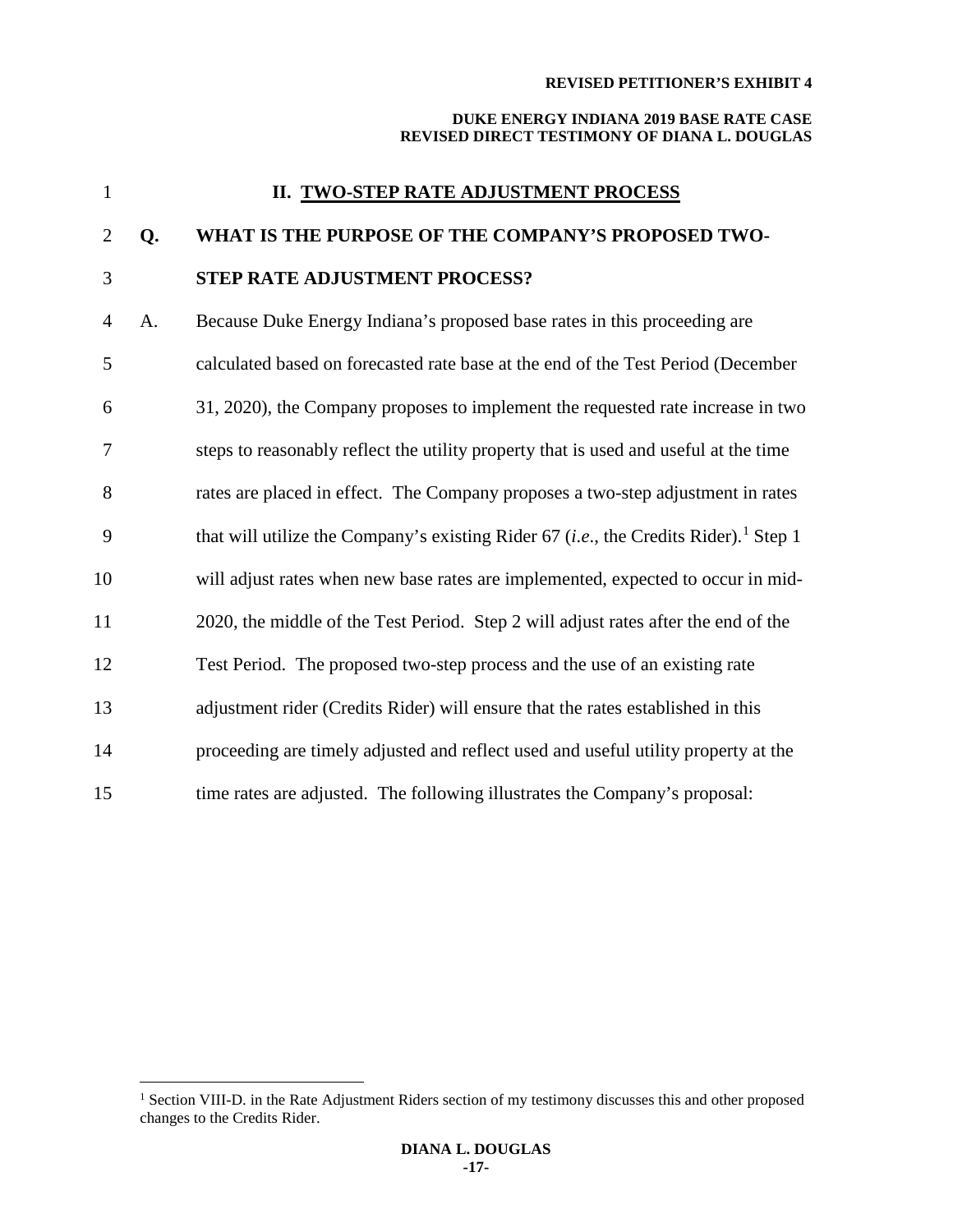#### **DUKE ENERGY INDIANA 2019 BASE RATE CASE REVISED DIRECT TESTIMONY OF DIANA L. DOUGLAS**

# 1 **Table 7**

| <b>Components of Rates</b>  | <b>Step 1 – Mid-2020</b>      | Step $2-1$ <sup>st</sup> Qtr 2021 |
|-----------------------------|-------------------------------|-----------------------------------|
|                             |                               |                                   |
| <b>Base Rates</b>           | Company's Proposed            | Company's Proposed                |
|                             | <b>Base Rates Using Test</b>  | <b>Base Rates Using Test</b>      |
|                             | Period Forecast with          | Period Forecast with              |
|                             | Forecasted Rate Base as       | <b>Forecasted Rate Base</b>       |
|                             | of 12/31/20                   | (No Change from Step)             |
|                             |                               | 1 Base Rates)                     |
|                             |                               |                                   |
| Rate Adjustment Credit      | Credit for Difference in      | Credit for Difference in          |
| in Rider 67                 | <b>Revenue Requirements</b>   | <b>Revenue Requirements</b>       |
|                             | Using Actual Net Utility      | <b>Using Actual Net</b>           |
|                             | Plant and Property In-        | <b>Utility Plant and</b>          |
|                             | Service at 12/31/19           | Property In-Service at            |
|                             |                               | 12/31/20 (If Less Than            |
|                             |                               | Forecasted 12/31/20               |
|                             |                               | Plant – Otherwise Zero)           |
|                             |                               |                                   |
|                             | <b>Net Rates Reflecting</b>   | <b>Net Rates Reflecting</b>       |
| <b>Net Rates Reflecting</b> | <b>Actual Used and Useful</b> | <b>Actual Used and Useful</b>     |
| Actual Used and Useful      | Net Utility Plant and         | Net Utility Plant and             |
| Net Utility Plant and       | Property as of $12/31/19$     | Property as of $12/31/20$         |
| Property                    |                               |                                   |

# 2 **Q. PLEASE DESCRIBE IN MORE DETAIL WHAT WILL HAPPEN IN STEP**

# 3 **1 WHEN BASE RATES ARE IMPLEMENTED IN MID-2020.**

4 A. Upon receipt of the Commission's order in this proceeding, expected in mid-

5 2020, the Company proposes to file and implement the base rates supported by

6 Duke Energy Indiana witnesses Mr. Jeffrey R. Bailey and Mr. Flick, if approved,

- 7 or as adjusted if required by the Commission's order. These rates will be left in
- 8 place until new rates are approved in the Company's next retail rate proceeding.
- 9 These base rates will be based on the forecasted test period 2020,
- 10 including forecasted plant and property which may not have been completed or be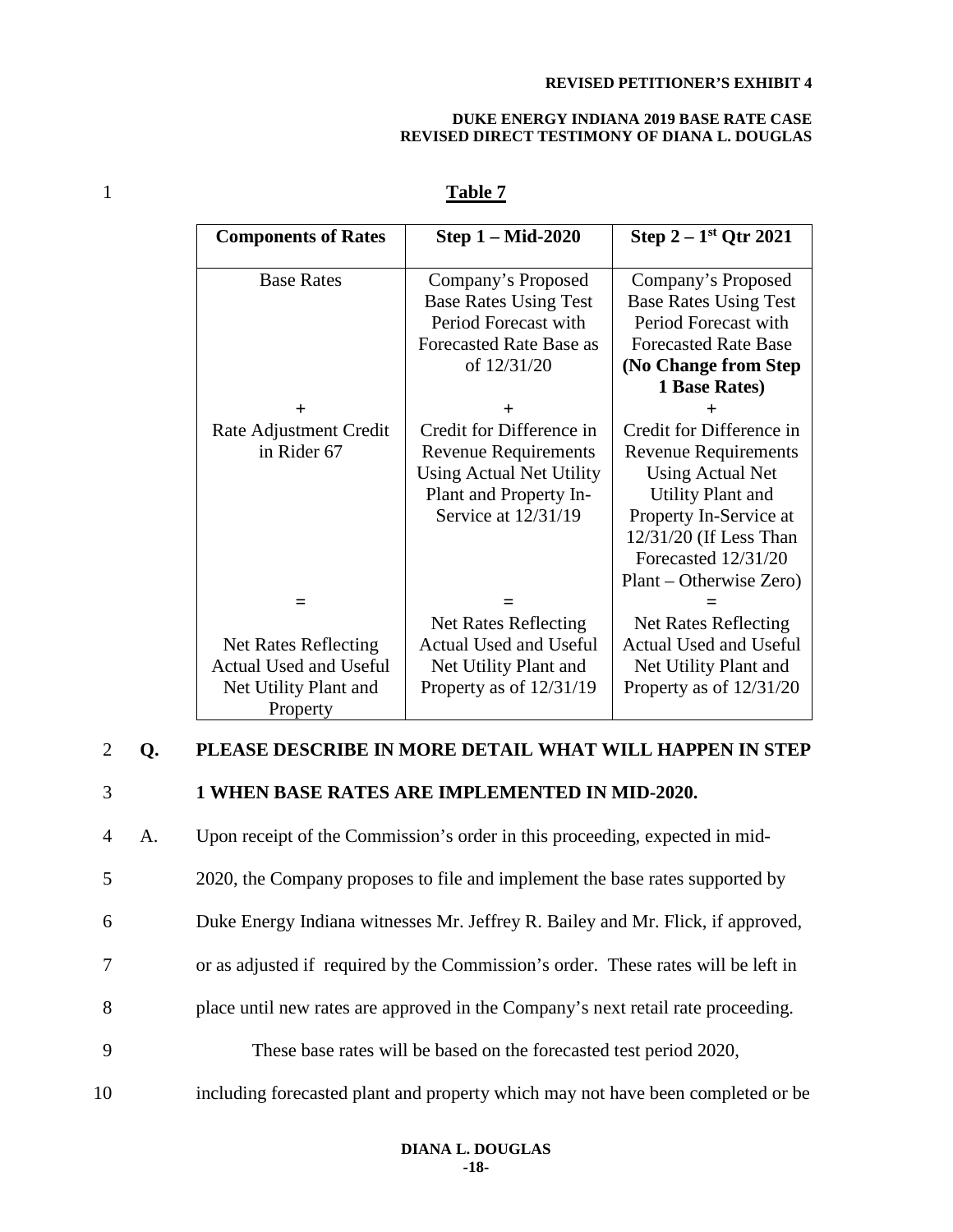| $\mathbf{1}$   |    | in-service to customers at the time of the Step 1 increase. As such, the rates will   |
|----------------|----|---------------------------------------------------------------------------------------|
| $\overline{2}$ |    | likely require an adjustment using the Credits Rider (Rider 67) to be sure that only  |
| 3              |    | rate base that is in-service at the end of 2019 will be included in the Step 1 rates. |
| $\overline{4}$ | Q. | HOW WILL THE COMPANY ENSURE CUSTOMERS DO NOT PAY                                      |
| 5              |    | FOR PLANT THAT HASN'T BEEN DEMONSTRATED TO BE USED                                    |
| 6              |    | AND USEFUL AT THE TIME THE BASE RATES ARE IMPLEMENTED                                 |
| $\tau$         |    | <b>MID-2020?</b>                                                                      |
| 8              | A. | The Company will implement an adjustment using the Credits Rider to reflect           |
| 9              |    | revised revenue requirements using 2019 actual value of net plant and property,       |
| 10             |    | so long as the 2019 actual value of net plant and property does not exceed the        |
| 11             |    | forecasted 2020 values that were included in the Commission approved rates.           |
| 12             |    | These adjusted revenue requirements will also adjust the depreciation expense and     |
| 13             |    | include the 2019 actual capital structure and cost of capital values in the           |
| 14             |    | calculation. In this way, the combination of the base rates plus the Credits Rider    |
| 15             |    | Step 1 rate adjustment will reasonably reflect actual used and useful plant-in-       |
| 16             |    | service as of the Step 1 timing of implementation of the base rates, while aligning   |
| 17             |    | the depreciation calculation with the plant-in-service amount included in rate base   |
| 18             |    | and keeping the capital structure aligned with the same timing as the rate base.      |
| 19             | Q. | PLEASE DESCRIBE WHAT WILL HAPPEN IN STEP 2 AFTER ACTUAL                               |
| 20             |    | DECEMBER 31, 2020 RATE BASE VALUES ARE KNOWN.                                         |
| 21             | A. | The same calculation and comparison will be done as for calculation of the Step 1     |
| 22             |    | Credits Rider rate adjustment, except the Company will compare the actual             |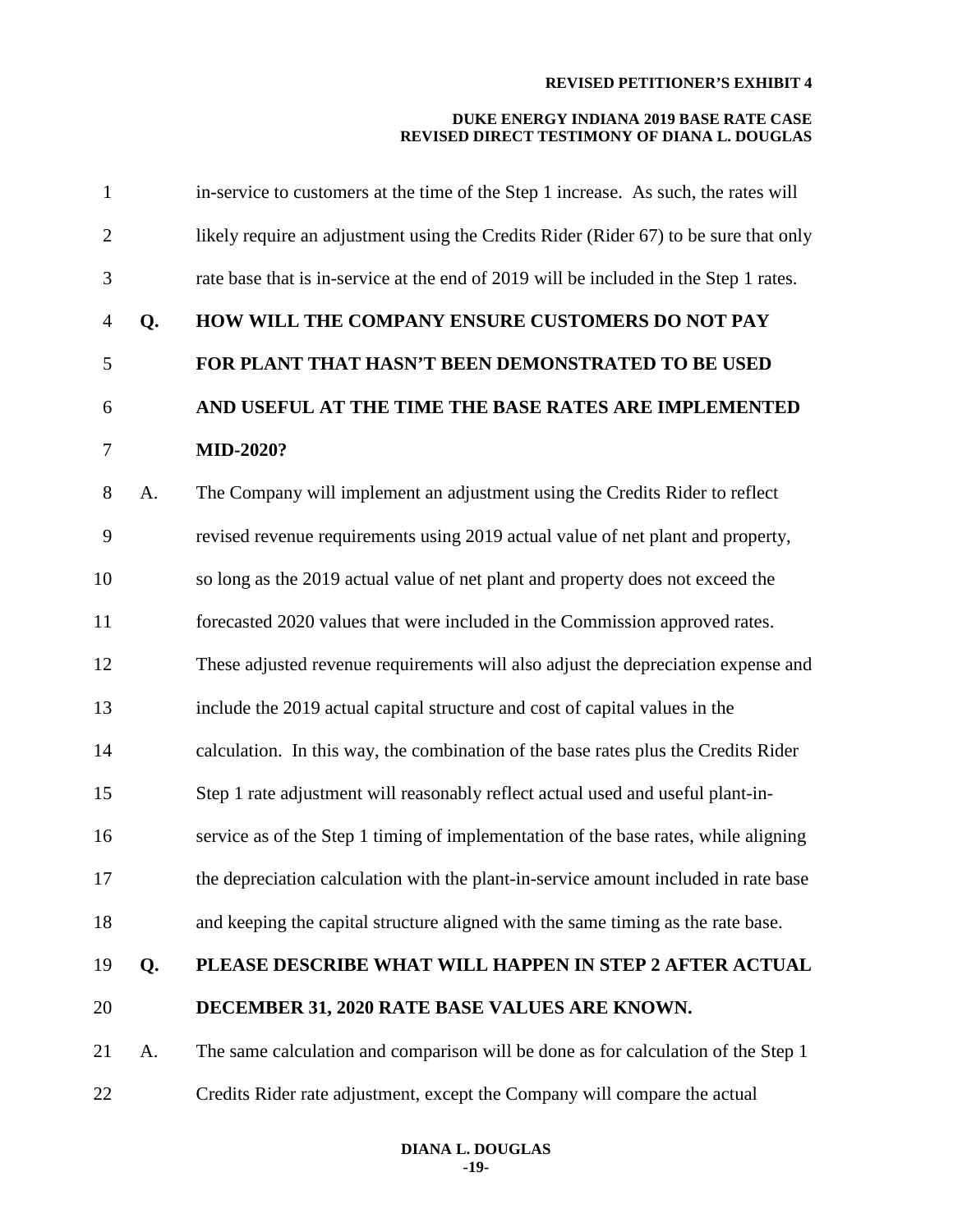| $\mathbf{1}$   | December 31, 2020 net plant and property amounts to the forecasted December         |
|----------------|-------------------------------------------------------------------------------------|
| $\mathbf{2}$   | 31, 2020 values included in the Commission approved base rates. So long as the      |
| 3              | total revenue requirement amounts using actual December 31, 2020 net plant and      |
| $\overline{4}$ | property, depreciation and capital structure and cost of capital amounts don't      |
| 5              | exceed the forecasted 2020 values that were included in the Commission              |
| 6              | approved rates, the Step 1 Credits Rider rate adjustment will be modified to        |
| 7              | reflect the revenue requirements using the actual December 31, 2020 plant and       |
| 8              | property values. But if the revenue requirements using the actual December 31,      |
| 9              | 2020 plant and property values are higher than the revenue requirements the         |
| 10             | Commission approved in base rates, no ongoing credit adjustment to base rates       |
| 11             | will be required, and the Step 1 Rate Adjustment component of the Credits Rider     |
| 12             | will be adjusted to zero following a compliance filing.                             |
| 13             | Under either scenario, the Credits Rider will be adjusted from the amount           |
| 14             | included in Step 1 rates via a compliance filing as soon as practicable after year- |
| 15             | end results become available, expected to be sometime during the first quarter of   |
| 16             | 2021.                                                                               |
| 17             | In this way, the combination of the base rates plus the Credits Rider Step 2        |
| 18             | rate adjustment will reasonably reflect actual used and useful plant-in-service as  |
| 19             | of the December 31, 2020 Test Period end date, while aligning the depreciation      |
| 20             | calculation with the plant-in-service amount included in rate base and keeping the  |
| 21             | capital structure aligned with the same timing as the rate base, until new base     |
| 22             | rates are approved in the Company's next retail base rate case.                     |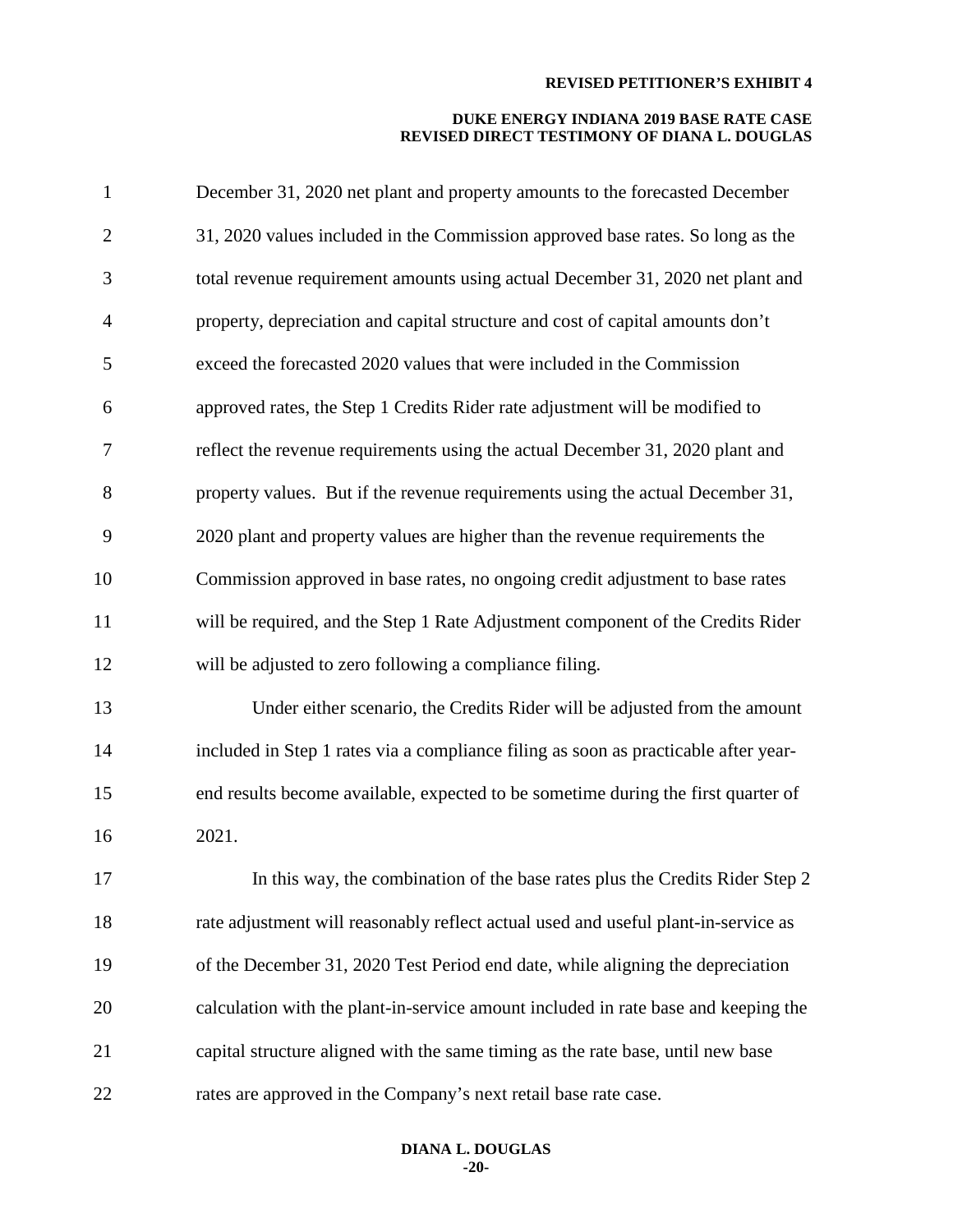| $\mathbf{1}$   | Q. | HOW WILL THE STEP 1 AND STEP 2 REVENUE REQUIREMENT                                             |
|----------------|----|------------------------------------------------------------------------------------------------|
| $\overline{2}$ |    | ADJUSTMENTS BE INCORPORATED INTO CUSTOMER RATES?                                               |
| 3              | A. | The Two-Step revenue requirement adjustment amounts by rate group will be                      |
| $\overline{4}$ |    | included as a component in the Credits Rider. The revised rates for the Credits                |
| 5              |    | Rider (also reflecting other changes needed due to the Commission's base rate                  |
| 6              |    | order) will be implemented contemporaneously with the implementation of base                   |
| 7              |    | rates in Step 1 on a service-rendered basis and as soon as practicable in Step 2. <sup>2</sup> |
| 8              |    | See additional information about the Credits Rider in Section VIII. D. of my                   |
| 9              |    | testimony.                                                                                     |
| 10             | Q. | IS THE COMPANY'S TWO-STEP RATE ADJUSTMENT PROPOSAL                                             |
| 11             |    | <b>REASONABLE?</b>                                                                             |
| 12             | A. | Yes. This approach combines the use of an existing tracking mechanism with the                 |
| 13             |    | mid-test period implementation of forecasted rates to ensure that the Company's                |
| 14             |    | rates for service reflect used and useful property in both Steps 1 and 2 and                   |
| 15             |    | reasonably represents Duke Energy Indiana's cost to serve customers during the                 |
| 16             |    | Test Year.                                                                                     |
| 17             |    | <b>III. REVENUE REQUIREMENTS PROCESS</b>                                                       |
| 18             | Q. | PLEASE EXPLAIN THE COMPANY'S PROCESS FOR DEVELOPING                                            |
| 19             |    | REVENUE REQUIREMENTS.                                                                          |

<span id="page-21-0"></span> Service-rendered basis is based on when energy is delivered/used, rather than when bills are rendered to customers.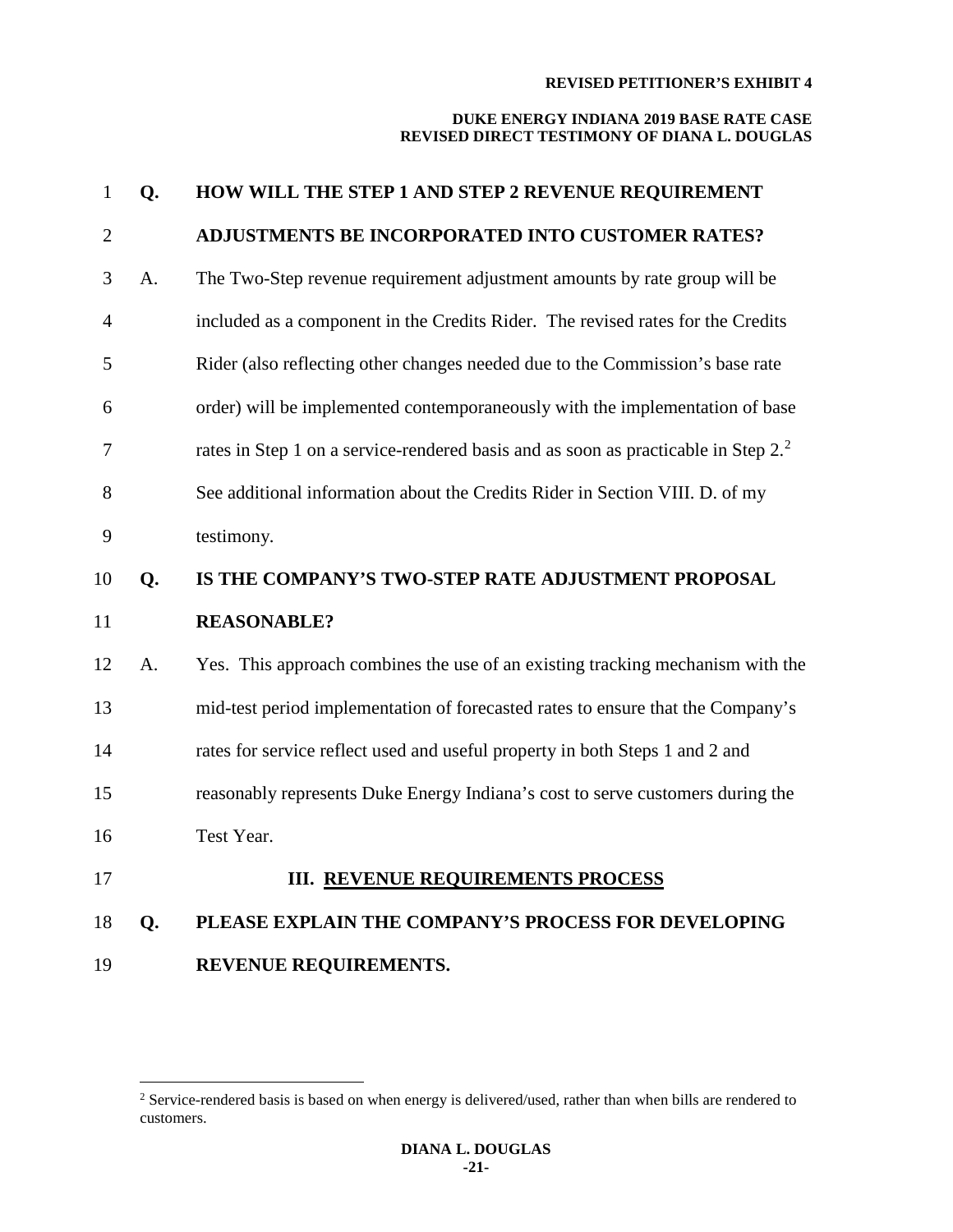| $\mathbf{1}$   | A. | Our Rates and Regulatory Planning team obtained the Test Period forecast from                |
|----------------|----|----------------------------------------------------------------------------------------------|
| $\overline{2}$ |    | witness Mr. Jacobi and his Midwest financial forecasting team. We reviewed the               |
| 3              |    | forecast to identify rate base and operating income items that required a lower              |
| $\overline{4}$ |    | level of detail for ratemaking purposes than what was in the forecast. In most               |
| 5              |    | cases sufficient detail was available. In other cases, we could use MSFR                     |
| 6              |    | responses to identify information needed for ratemaking <i>pro forma</i> adjustment          |
| 7              |    | purposes and jurisdictional separation study and cost of service allocation                  |
| 8              |    | purposes. In still other cases, it was necessary to use calendar year 2018 or year-          |
| 9              |    | end December 31, 2018 to allocate certain costs to the lower level of detail                 |
| 10             |    | required for ratemaking. The primary forecast adjustments with which I was                   |
| 11             |    | involved or for which I had oversight included: allocation of plant, property and            |
| 12             |    | equipment to plant FERC accounts from plant functions; allocation of various                 |
| 13             |    | combined regulatory assets and amortization to individual regulatory assets; and             |
| 14             |    | allocation of rider revenues to be included in base rates to rate classes, using the         |
| 15             |    | current allocation methods and factors applicable to each rider. <sup>3</sup> These forecast |

<span id="page-22-0"></span> $3$  Riders other than Riders 60 and 63 currently use allocation factors from Cause No. 42359 and approved for use in the individual rider proceedings. Riders 60 and 63 use forecasted kwh to develop a single factor for all rate schedules; Riders 61, 62, 71, and 73 use 12 CP demand, with further allocations to individual rate codes using forecasted kwh, except for the HLF group which uses forecasted non-coincident peak ("NCP") demand; Riders 68 and 70 use 12 CP demand, with further allocations to individual rate codes using forecasted kwh; Rider 65 uses retail transmission and distribution revenue allocations, with the LLF and HLF rate codes allocated on a delivery voltage basis, and other rate schedules further allocated to individual rate codes using forecasted kwh; Rider 66 direct assigns costs to the Residential and Non-Residential rate groups, with further allocations to individual rate codes using forecasted kwh; Rider 67 allocates using retail rate base for tax credits and O&M for merger credits, with further allocations to rate codes using forecasted kwh; and Rider 72 allocates using production and transmission plant, with further allocations to rate codes using forecasted kwh, except for the HLF group which uses forecasted NCP demand.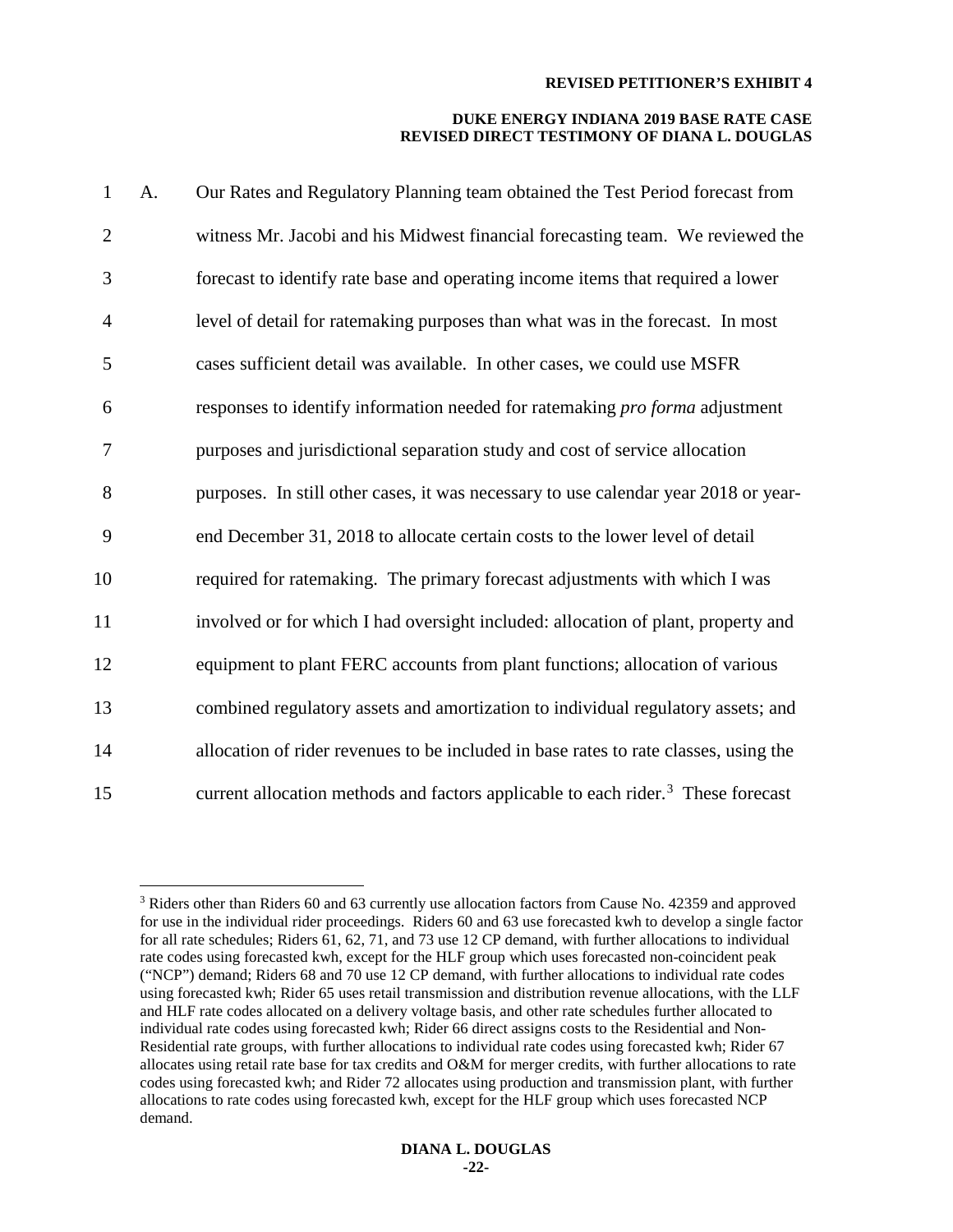#### **DUKE ENERGY INDIANA 2019 BASE RATE CASE REVISED DIRECT TESTIMONY OF DIANA L. DOUGLAS**

 adjustments are summarized and included on Petitioner's Exhibits 4-E (DLD) and 4-F (DLD).

 *Pro Forma* adjustments to the Test Year were also necessary, primarily in support of ratemaking adjustments to reflect impacts to the forecast of ratemaking requests that would become effective upon Commission Approval. For example, we needed to remove the portion of rider revenues and expenses in the forecast that we planned to leave in riders rather than include in the cost of service for base rates. Other examples include adjusting rate base and depreciation for the impact of new depreciation rates, amortizing regulatory assets using new proposed amortization periods or reflecting new deferrals and amortizations, and removing 11 items from the forecast that can't be recovered from retail jurisdictional customers, such as brand advertising expense and the Edwardsport post-in-service ongoing capital ("Ongoing Capital") amounts in excess of the regulatory caps for April 2015 through December 2017. These *pro forma* adjustments were done at a Total Company level to get to the Adjusted Test Period amounts. Certain additional adjustments to the *pro forma* adjustments were made by Duke Energy Indiana witness Ms. Maria T. Diaz and her team to further functionalize and classify costs at a lower level of detail in preparation for the jurisdictional separation study. She will discuss these functionalization adjustments and provide workpapers supporting them. Ms. Diaz prepared the 21 jurisdictional separation study and provided the retail jurisdictional portion of the adjusted Test Period rate base, present revenues and operating income amounts to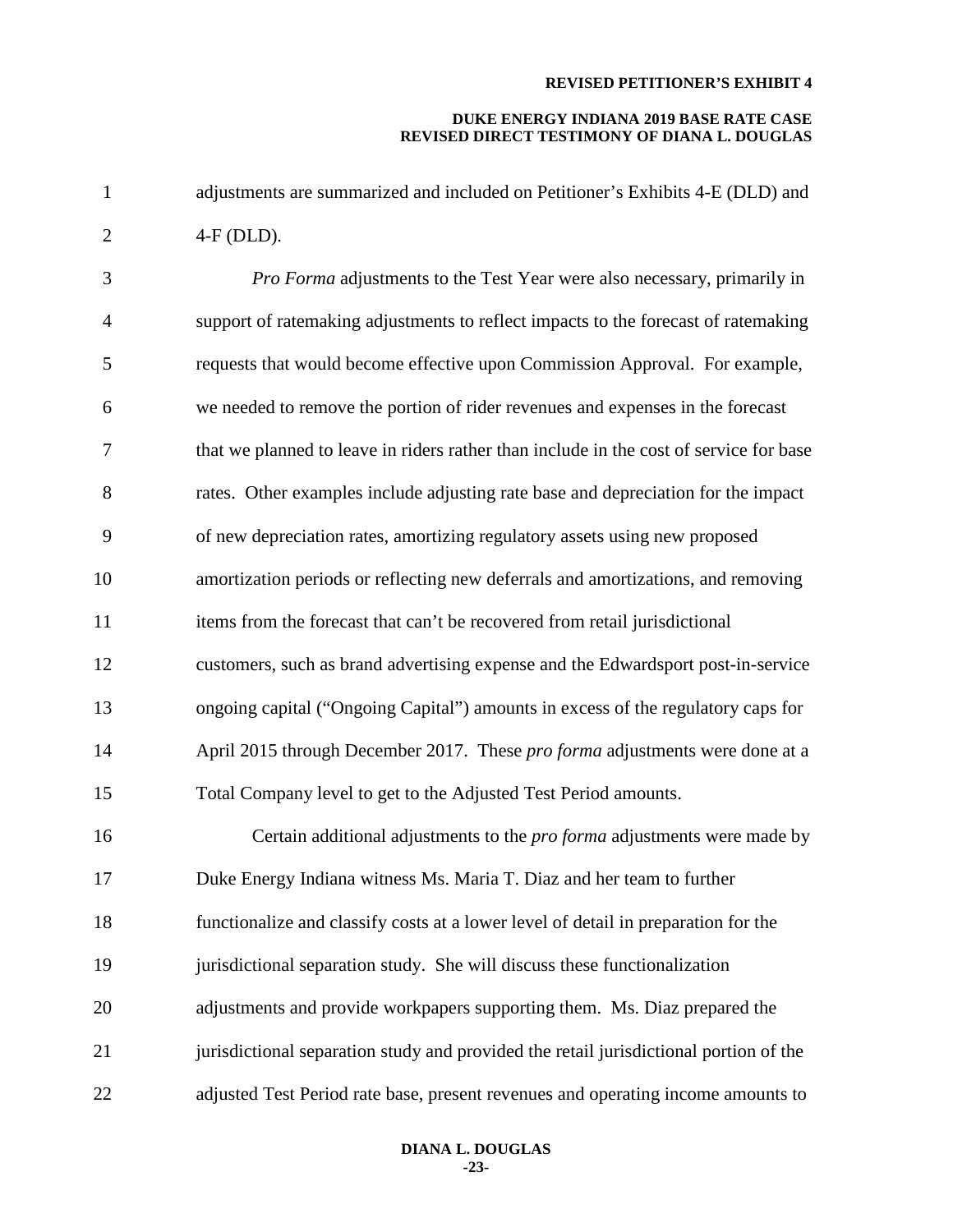| $\mathbf{1}$   |    | enable the calculation of revenue deficiency at present rates and proposed revenue |
|----------------|----|------------------------------------------------------------------------------------|
| $\overline{2}$ |    | requirements. The proposed incremental revenues were then used by Ms. Diaz to      |
| 3              |    | perform the cost of service study used to design rates.                            |
| $\overline{4}$ |    | IV. BASIC ACCOUNTING EXHIBITS FOR TEST PERIOD                                      |
| 5              |    | A. Financial Statements and Accounting Practices                                   |
| 6              | Q. | PLEASE EXPLAIN PETITIONER'S EXHIBITS 4-A (DLD), 4-B (DLD),                         |
| 7              |    | AND 4-C (DLD).                                                                     |
| 8              | A. | Petitioner's Exhibit 4-A (DLD) is Duke Energy Indiana's Comparative Balance        |
| 9              |    | Sheet for the Historical Reference Period, which along with Mr. Jacobi's           |
| 10             |    | Petitioner's Exhibit 3-C (CMJ) (the Comparative Balance Sheet for the Test         |
| 11             |    | Period) is intended to comply with 170 IAC 1-5-6 (1). Petitioner's Exhibit 4-B     |
| 12             |    | (DLD) is Duke Energy Indiana's Cash Flow Statement for the Historical              |
| 13             |    | Reference Period, which along with Mr. Jacobi's Petitioner's Exhibit 3-D (CMJ)     |
| 14             |    | (the Cash Flow Statement for the Test Period) is intended to comply with 170       |
| 15             |    | IAC 1-5-6 (2). Petitioner's Exhibit 4-C (DLD) is Duke Energy Indiana's             |
| 16             |    | Comparative Income Statement for the Historical Reference Period, which along      |
| 17             |    | with Mr. Jacobi's Petitioner's Exhibit 3-B (CMJ) (the Comparative Income           |
| 18             |    | Statement for the Test Period) is intended to comply with 170 IAC 1-5-6 (3).       |
| 19             | Q. | WERE PETITIONER'S EXHIBITS 4-A (DLD), 4-B (DLD), AND 4-C (DLD)                     |
| 20             |    | PREPARED UNDER YOUR SUPERVISION?                                                   |
| 21             | A. | No, I am not involved in the preparation of these financial statements on a        |
| 22             |    | monthly nor annual basis. They are prepared by the Company's Accounting            |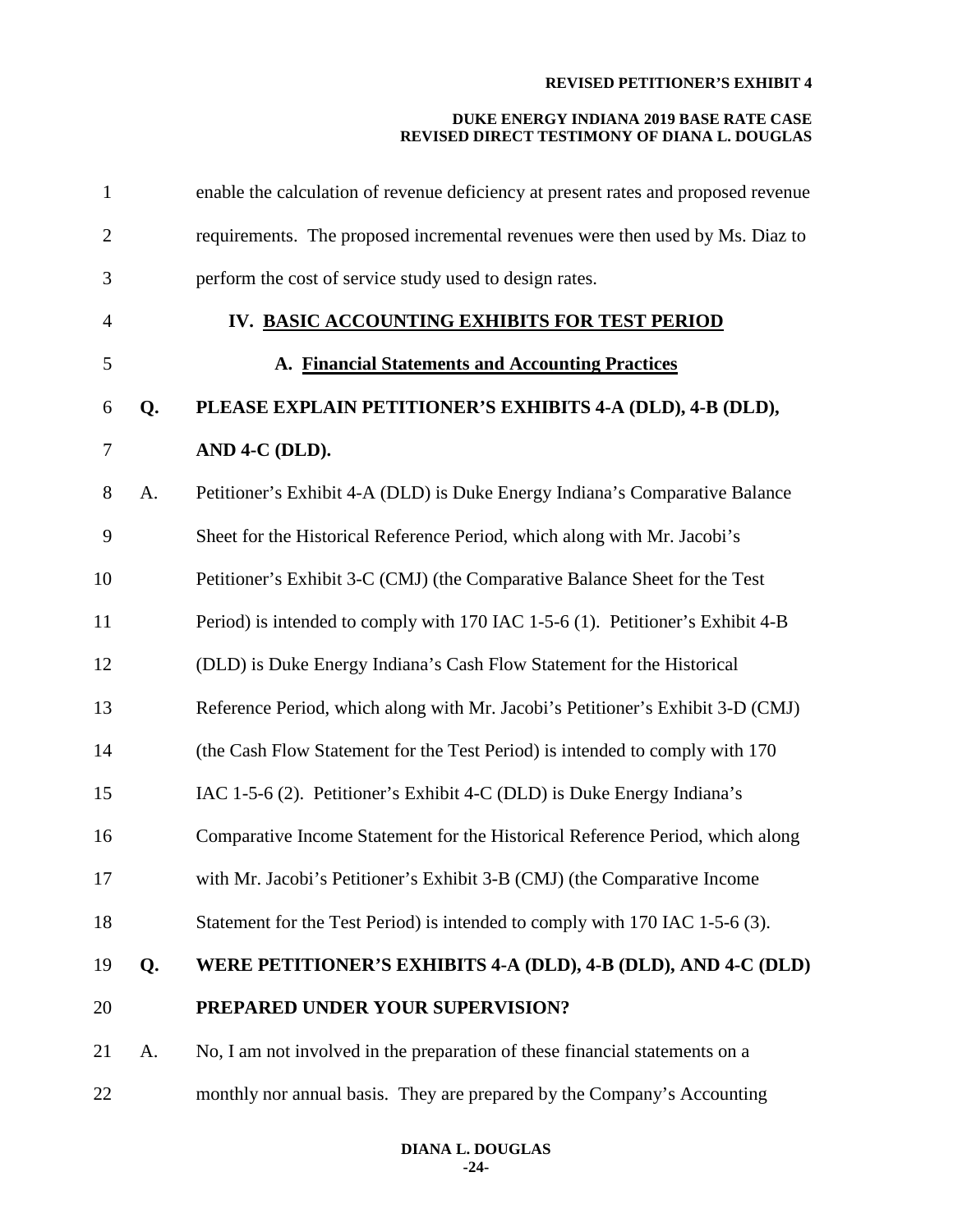| $\mathbf{1}$ | function under the direction of Duke Energy Corporation's Controller. The            |
|--------------|--------------------------------------------------------------------------------------|
| $\mathbf{2}$ | corporate Accounting function maintains the accounting books and records and         |
| 3            | prepares financial statements and reports for internal use and external distribution |
| 4            | for Duke Energy Indiana, as well as other affiliates.                                |
| 5            | Duke Energy Indiana's accounting and financial reporting policies and                |
| 6            | practices are in conformance with Generally Accepted Accounting Principles           |
| 7            | (GAAP). As a public Company whose securities are traded in interstate                |
| 8            | commerce, Duke Energy Corporation and its subsidiaries are subject to the            |
| 9            | purview of the Securities and Exchange Commission ("SEC"), and its financial         |
| 10           | statements filed with the SEC must be accompanied by the opinion of an               |
| 11           | independent auditor that the statements have been prepared in accordance with        |
| 12           | GAAP.                                                                                |
| 13           | In addition, the Company maintains its books and records in accordance               |
| 14           | with the Federal Energy Regulatory Commission ("FERC") Uniform System of             |
| 15           | Accounts ("USofA"), which has been adopted by the Indiana Utility Regulatory         |
| 16           | Commission ("Commission") as the accounting standard for Indiana utilities in its    |
| 17           | administrative rules at 170 IAC 4-2-1.1. While there are some differences            |
| 18           | between GAAP and the USofA, they are generally consistent with one another.          |
| 19           | The GAAP financial statements differ from the FERC USofA primarily in the            |
| 20           | classification of accumulated deferred income taxes, regulatory assets and           |
| 21           | liabilities, cost of removal obligations, maturities of long-term debt and equity    |
| 22           | treatment of post-in-service carrying costs.                                         |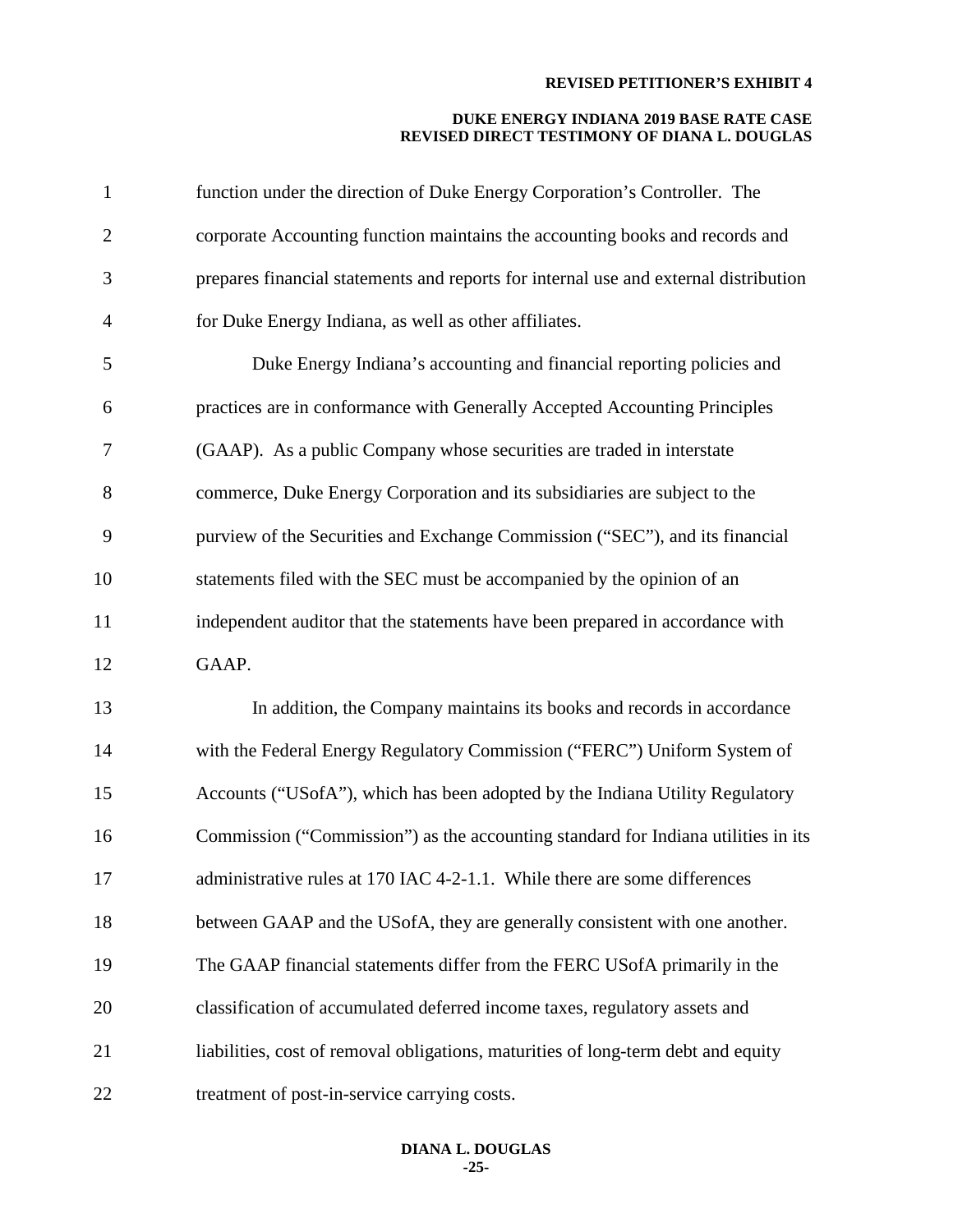| $\mathbf{1}$   | Q. | HOW ARE AUDITS OF THE COMPANY'S ACCOUNTING BOOKS AND                               |
|----------------|----|------------------------------------------------------------------------------------|
| $\overline{2}$ |    | RECORDS AND FINANCIAL STATEMENTS PERFORMED AND BY                                  |
| 3              |    | WHOM?                                                                              |
| $\overline{4}$ | A. | Formal audits of the accounting books and records of Duke Energy Corporation       |
| 5              |    | and its affiliates, including Duke Energy Indiana, are performed annually by       |
| 6              |    | Deloitte & Touche, LLP ("Deloitte'). In addition, the internal audit department of |
| 7              |    | Duke Energy Corporation supplements the audits performed by Deloitte with          |
| 8              |    | internal audits.                                                                   |
| 9              | Q. | WHAT OTHER CONTROLS DOES THE COMPANY UTILIZE TO                                    |
| 10             |    | <b>ENSURE THE ACCURACY OF ITS ACCOUNTING BOOKS AND</b>                             |
| 11             |    | RECORDS AND FINANCIAL STATEMENTS?                                                  |
| 12             | A. | Duke Energy Corporation complies with the directives of the Sarbanes Oxley         |
| 13             |    | regulations, as well as various internally-established control procedures.         |
| 14             |    | Examples of the Company's internal control procedures include authority limits     |
| 15             |    | and approvals required for expenditures and general ledger transactions,           |
| 16             |    | accounting system access limitations, and bank and general ledger account          |
| 17             |    | reconciliations. The books and records are also subject to audit by FERC and the   |
| 18             |    | applicable utility regulatory agencies in each jurisdiction.                       |
| 19             |    | <b>B. Revenue Requirements and Operating Income Exhibits</b>                       |
| 20             | Q. | PLEASE EXPLAIN PETITIONER'S EXHIBIT 4-D (DLD).                                     |
| 21             | A. | Petitioner's Exhibit 4-D (DLD) Schedule RR1 is Duke Energy Indiana's Revenue       |
| 22             |    | Requirement Calculation for the Test Period. The calculation multiplies the        |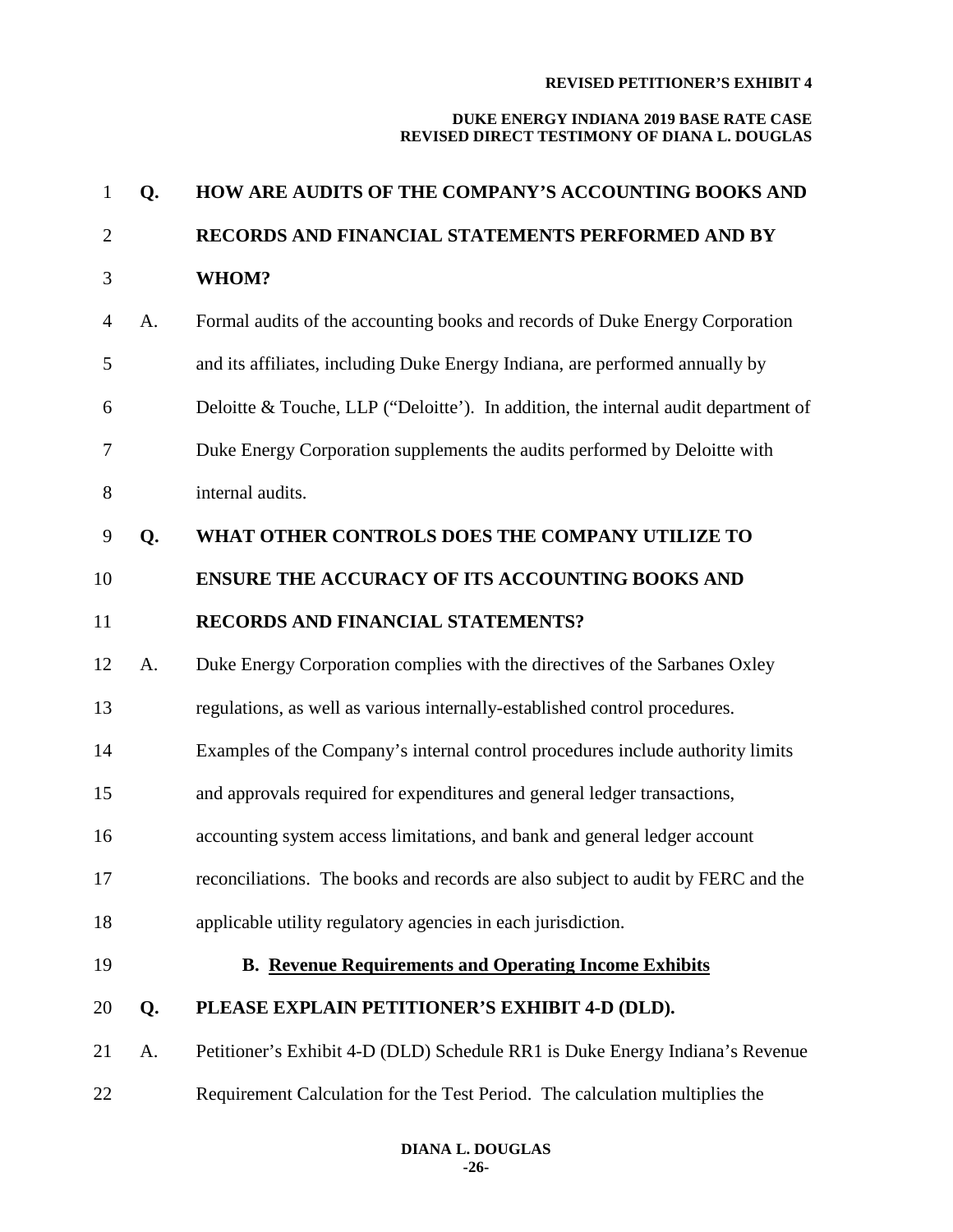| $\mathbf{1}$   |    | jurisdictional rate base at original cost from the Company's jurisdictional        |
|----------------|----|------------------------------------------------------------------------------------|
| $\overline{2}$ |    | separation study (as also shown on Petitioner's Exhibit 4-F (DLD)) by the          |
| 3              |    | Company's weighted average cost of capital from Petitioner's Exhibit 4-G           |
| $\overline{4}$ |    | (DLD), to obtain the required electric operating income. The jurisdictional        |
| 5              |    | electric operating income at present rates from the Company's jurisdictional       |
| 6              |    | separation study (as also shown on Petitioner's Exhibit 4-E (DLD)) is then         |
| $\tau$         |    | subtracted to get the operating income deficiency of \$293,758. This is multiplied |
| 8              |    | by the gross revenue conversion factor for equity (as sponsored by Ms. Graft and   |
| 9              |    | shown on the bottom of Petitioner's Exhibit 4-G (DLD) Schedule CS3) to get the     |
| 10             |    | electric operating revenue deficiency. This \$394,570 revenue deficiency is the    |
| 11             |    | amount of additional electric operating revenue needed to be produced by           |
| 12             |    | proposed rates.                                                                    |
| 13             | Q. | PLEASE EXPLAIN PETITIONER'S EXHIBIT 4-E (DLD).                                     |
| 14             | A. | Petitioner's Exhibit 4-E (DLD) is a series of schedules supporting Duke Energy     |
| 15             |    | Indiana's Jurisdictional Net Operating Income for the Test Period. Schedule        |
| 16             |    | OPIN1 provides a summary at both present rates and proposed rates. Column B        |
| 17             |    | shows the Company Adjustments (including the calculation of the adjustments)       |
| 18             |    | needed to adjust the proposed additional electric operating revenue to achieve the |
| 19             |    | \$293,758 net utility operating income deficiency from Petitioner's Exhibit 4-D    |
| 20             |    | (DLD). Schedule OPIN2 provides a summary of the adjustments made to the            |
| 21             |    | corporate forecast operating income items, which I discussed in Section III.       |
| 22             |    | Schedule OPIN3 is a summary of operating income pro forma adjustments by line      |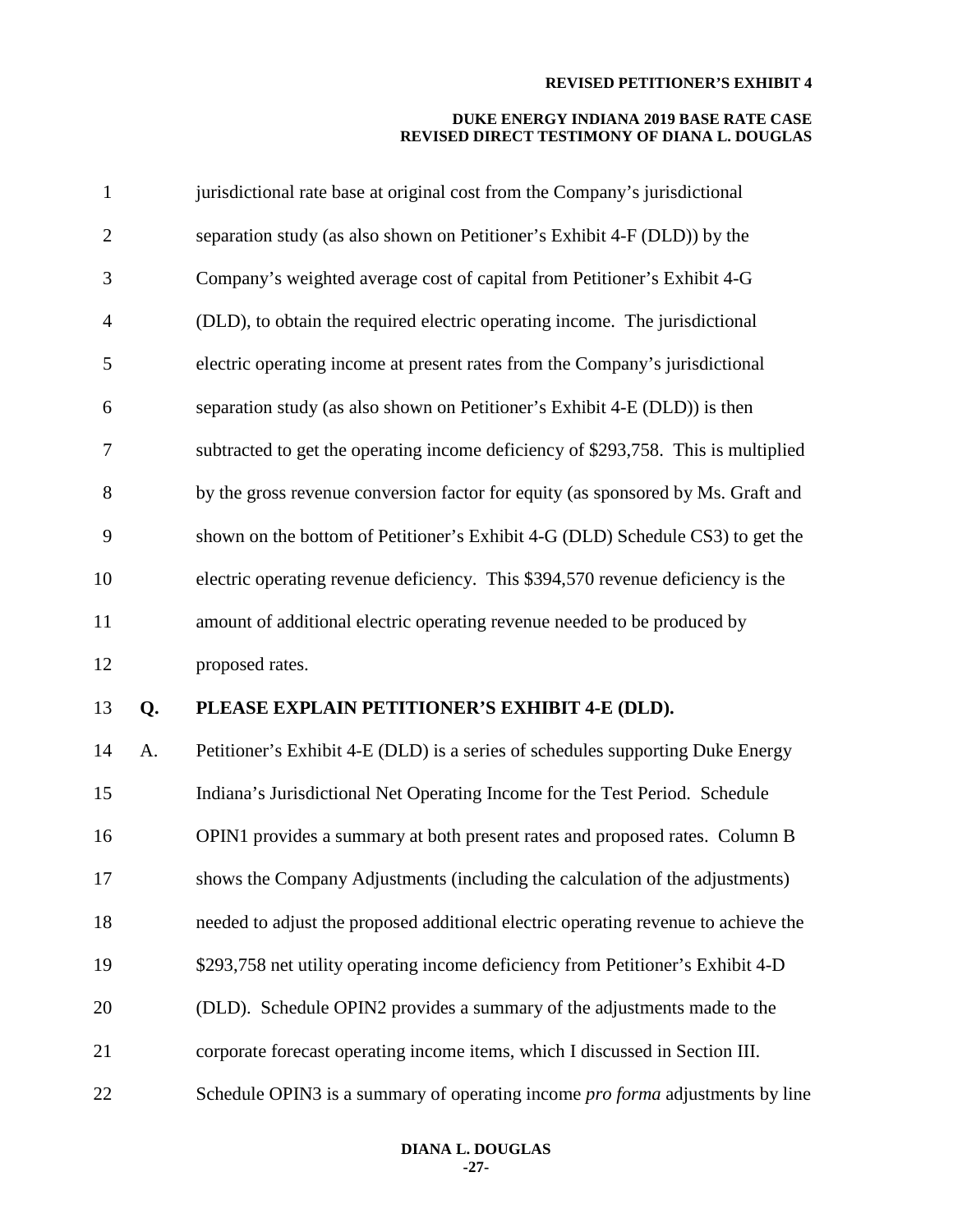| $\mathbf{1}$   |    | item and by <i>pro forma</i> , with sponsoring witness and <i>pro forma</i> schedule numbers. |
|----------------|----|-----------------------------------------------------------------------------------------------|
| $\overline{2}$ |    | The operating income <i>pro forma</i> adjustments I am sponsoring are also supporting         |
| 3              |    | schedules to this exhibit.                                                                    |
| $\overline{4}$ |    | C. Rate Base Exhibits and Discussion of Special Items                                         |
| 5              | Q. | PLEASE EXPLAIN PETITIONER'S EXHIBIT 4-F (DLD).                                                |
| 6              | A. | Petitioner's Exhibit 4-F (DLD) is a series of Schedules supporting the rate base              |
| 7              |    | included in the cost of service in this proceeding and is intended to comply with             |
| 8              |    | 170 IAC 1-5-6 (4). Schedule RB1 is a summary of the Test Period amounts and                   |
| 9              |    | the amounts as adjusted for ratemaking purposes. Schedules RB2 through RB5                    |
| 10             |    | provide additional detail on the adjustments.                                                 |
| 11             | Q. | HAS DUKE ENERGY INDIANA INCLUDED IN-SERVICE                                                   |
| 12             |    | EDWARDSPORT PLANT, PROPERTY AND EQUIPMENT IN RATE                                             |
|                |    |                                                                                               |
| 13             |    | <b>BASE?</b>                                                                                  |
| 14             | А. | Yes. The Edwardsport plant went into service on June 7, 2013. The Company                     |
| 15             |    | has included approximately \$2.651 billion of Total Company original cost                     |
| 16             |    | investment amount for the major project investment for the IGCC facility at                   |
| 17             |    | Edwardsport, less the forecasted accumulated depreciation reserve as of                       |
| 18             |    | December 31, 2020. The Commission's December 27, 2012 Order in Cause No.                      |
| 19             |    | 43114 IGCC-4S1 ("IGCC-4S1") established the estimated \$2.595 billion Hard                    |
| 20             |    | Cost Cap amount at June 30, 2012 and the parameters for determining the                       |
| 21             |    | Additional AFUDC that could be added to the actual amount as of June 30, 2012                 |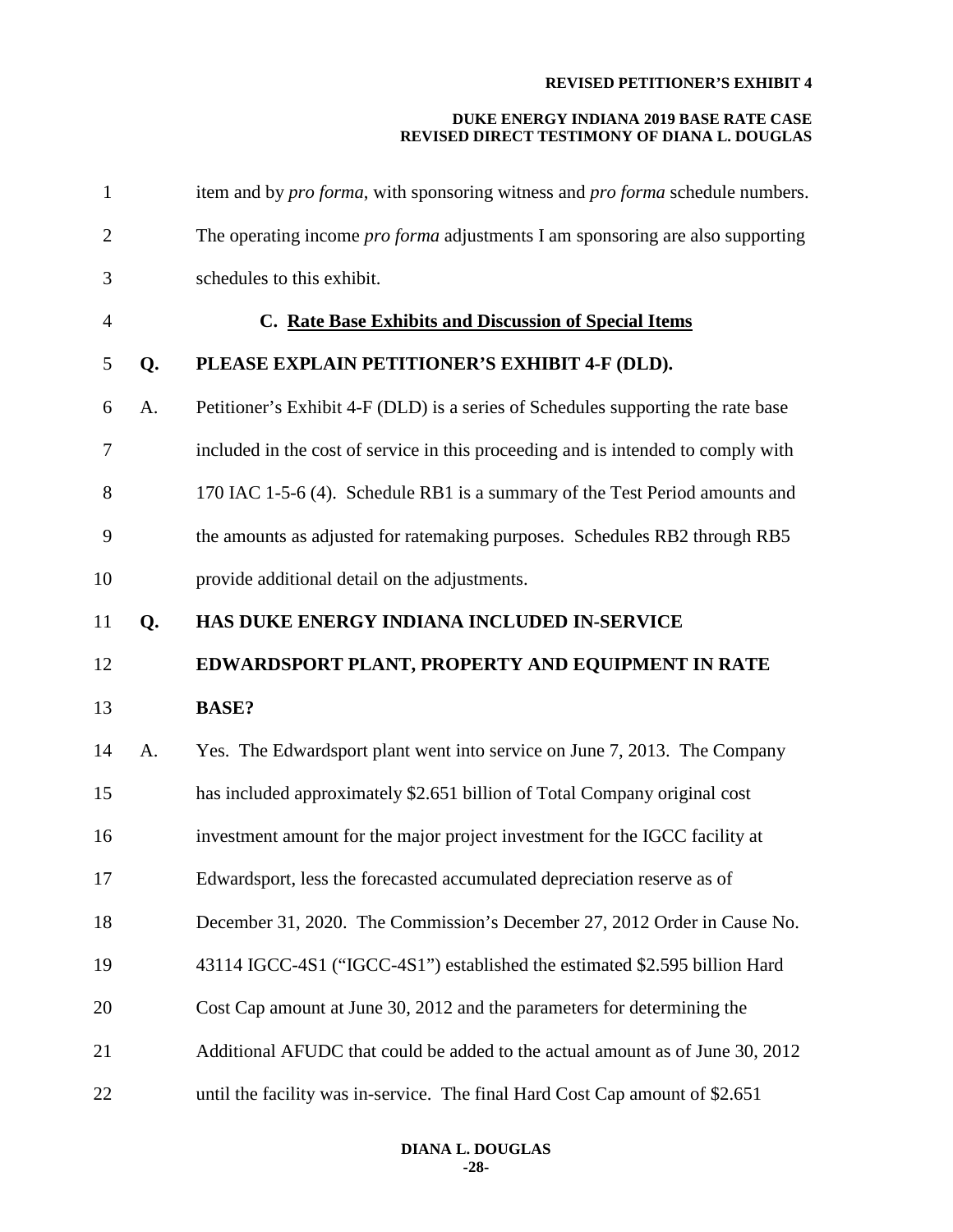| $\mathbf{1}$   |    | billion was approved in the Commission's August 24, 2016 Order in Consolidated   |
|----------------|----|----------------------------------------------------------------------------------|
| $\overline{2}$ |    | Cause No. 43114 IGCC-15 ("IGCC-15"). (The first filing that included the final   |
| 3              |    | Hard Cost Cap Plus Additional AFUDC amount was IGCC-12, which was                |
| $\overline{4}$ |    | consolidated with the IGCC-15 case, along with several other filed proceedings.) |
| 5              |    | In addition, Duke Energy Indiana adjusted the forecasted Test Period             |
| 6              |    | ending balance of Ongoing Capital investment at Edwardsport, less the forecasted |
| $\tau$         |    | accumulated depreciation reserve as of December 31, 2020, via a pro forma        |
| 8              |    | adjustment to remove the net book value of the Ongoing Capital investment from   |
| 9              |    | April 2015 through December 2017 that exceeded the Ongoing Capital cap           |
| 10             |    | amounts approved in the Commission's IGCC-15 order. I will discuss this pro      |
| 11             |    | forma adjustment in Section V., the Rate Base Pro Forma Adjustments section of   |
| 12             |    | my testimony, along with other rate base adjustments.                            |
| 13             | Q. | DOES THIS CASE INCLUDE ANY OTHER RATE BASE ITEMS FOR                             |
| 14             |    | <b>EDWARDSPORT?</b>                                                              |
| 15             | A. | Yes. As with all other Company generating units, the Test Period end forecasted  |
| 16             |    | amounts of Fuel and Materials and Supplies ("M&S") Inventories have been         |
| 17             |    | included in Rate Base. These items were not proposed to be included in the IGCC  |
| 18             |    | Rider when the rider design was approved by the Commission in Cause No.          |
| 19             |    | 43114 on November 20, 2007 (the original IGCC Certificate of Public              |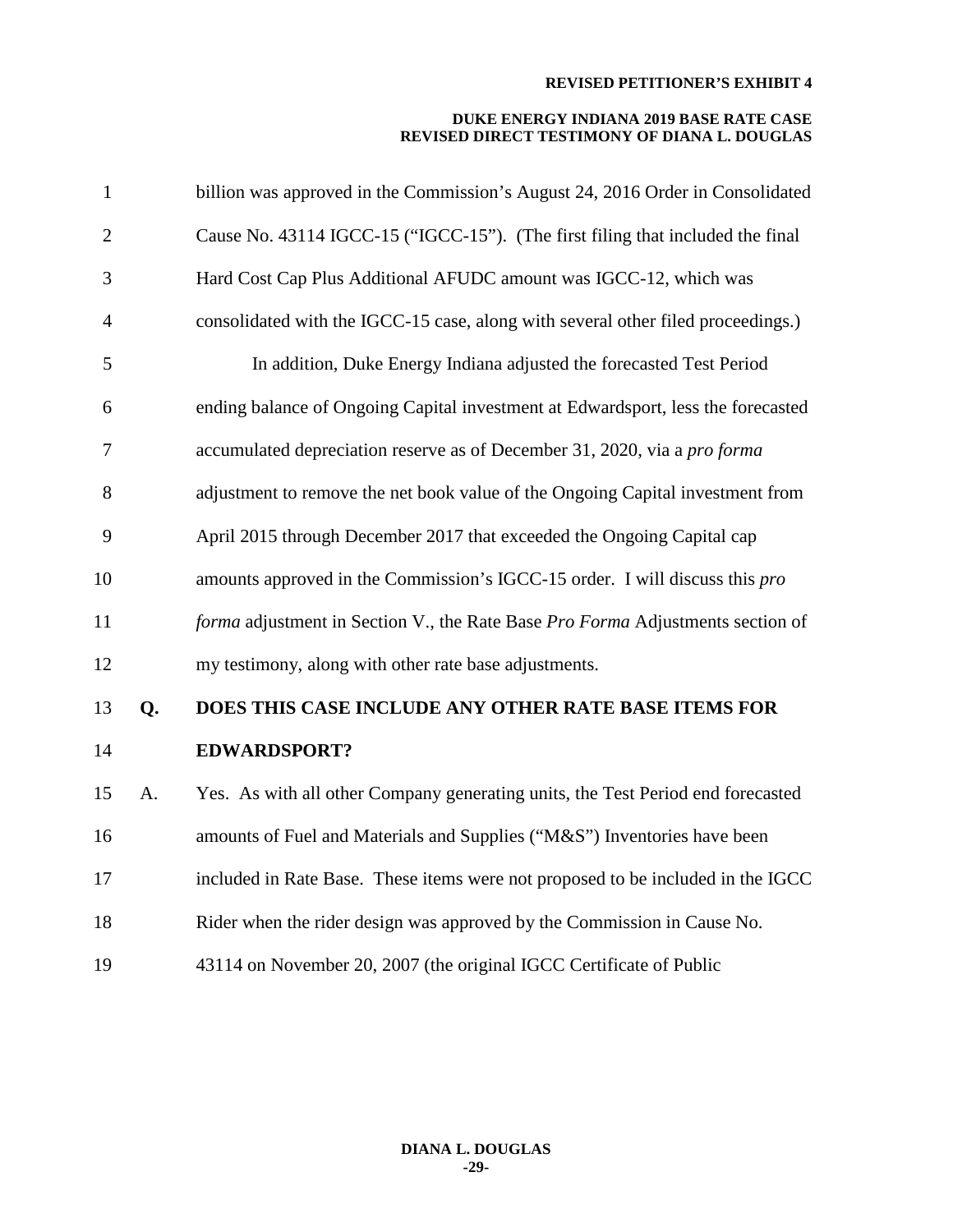| $\mathbf{1}$   |    | Convenience and Necessity ("CPCN") and Clean Coal Technology Certificate            |
|----------------|----|-------------------------------------------------------------------------------------|
| $\overline{2}$ |    | proceeding), so have not been part of the IGCC Rider proceedings.                   |
| 3              | Q. | PLEASE EXPLAIN WHAT HAS BEEN INCLUDED IN RATE BASE                                  |
| $\overline{4}$ |    | RELATIVE TO GALLAGHER GENERATING STATION NET UTILITY                                |
| 5              |    | PLANT.                                                                              |
| 6              | A. | The Company has included the forecasted balance of the net book value of the        |
| $\tau$         |    | utility plant for the two remaining Gallagher Generating Station ("Gallagher")      |
| 8              |    | coal generating units (Units 2 and 4), which the Company is committed to either     |
| 9              |    | retire or cease burning coal by December 31, 2022, pursuant to the settlement       |
| 10             |    | agreement approved by Commission's IGCC-15 order, which specified that              |
| 11             |    | ratemaking for the retirement of Gallagher Station Units 2 and 4 will be consistent |
| 12             |    | with normal retirement accounting. As with all other Company generating units,      |
| 13             |    | the Test Period end forecasted amounts of Fuel and Materials and Supplies           |
| 14             |    | ("M&S") Inventories have been included in Rate Base.                                |
| 15             | Q. | WHAT IS NORMAL RETIREMENT ACCOUNTING?                                               |
| 16             | A. | Under GAAP, retirements of equipment that are considered "normal" retirements       |
| 17             |    | are accounted for by crediting plant accounts and debiting accumulated              |
| 18             |    | depreciation for the original cost of the equipment. In other words, the values of  |
| 19             |    | both the investment and its related accumulated depreciation are reduced by the     |
| 20             |    | original cost of the equipment that has been retired. If costs are required to      |
| 21             |    | dismantle, decommission or otherwise remove the plant and equipment upon            |
| 22             |    | retirement ("Cost of Removal"), these costs are debited to accumulated              |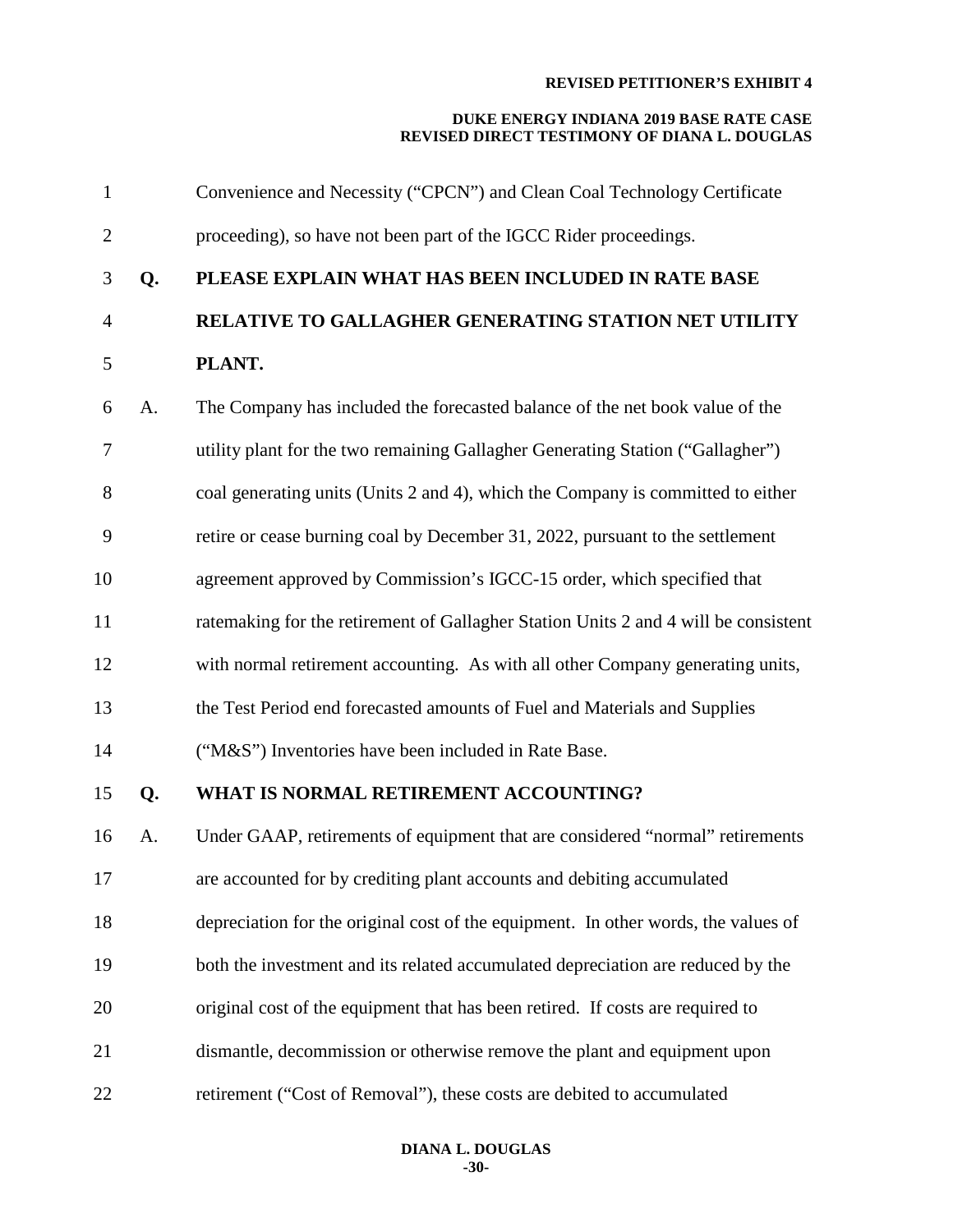| $\mathbf{1}$   |    | depreciation. It is standard practice for Indiana electric utilities to include an   |
|----------------|----|--------------------------------------------------------------------------------------|
| $\overline{2}$ |    | estimate for the Cost of Removal in depreciation studies, so that by the time the    |
| 3              |    | asset is retired, both the cost of the asset and estimated cost of removal have been |
| $\overline{4}$ |    | recovered from customers who have benefitted from the service of that asset.         |
| 5              | Q. | WHAT HAPPENS IF A GENERATING UNIT IS RETIRED EARLIER                                 |
| 6              |    | THAN ASSUMED IN ITS LAST DEPRECIATION STUDY OR IS                                    |
| 7              |    | REQUIRED TO INCLUDE COSTS, SUCH AS COAL ASH POND                                     |
| $8\,$          |    | CLOSURES OR REMEDIATION, THAT MAY NOT HAVE BEEN FULLY                                |
| 9              |    | <b>INCLUDED IN DEPRECIATION RATES?</b>                                               |
| 10             | A. | Depending on the specific circumstances, including the materiality of the            |
| 11             |    | remaining net book value or unrecovered costs and how early the generating unit      |
| 12             |    | may be retired, the retirement may not be considered normal under GAAP, and          |
| 13             |    | the retirement of the plant or the cost of removal may not be able to be charged to  |
| 14             |    | accumulated depreciation. In this case, the net book value remaining in the plant    |
| 15             |    | asset accounts or the additional cost of removal may need to be charged directly     |
| 16             |    | as a one-time expense, unless the Company receives authority from the                |
| 17             |    | Commission to defer and recover the remaining costs or it is probable the costs      |
| 18             |    | can be recovered from customers due to a history of such costs being recoverable     |
| 19             |    | either due to statute or standard regulatory practice, such as through depreciation  |
| 20             |    | rates or the granting of deferral authority and recovery in similar situations.      |
| 21             | Q. | HAVE ANY OF THESE NON-NORMAL RETIREMENTS OCCURRED                                    |
| 22             |    | AT GALLAGHER STATION?                                                                |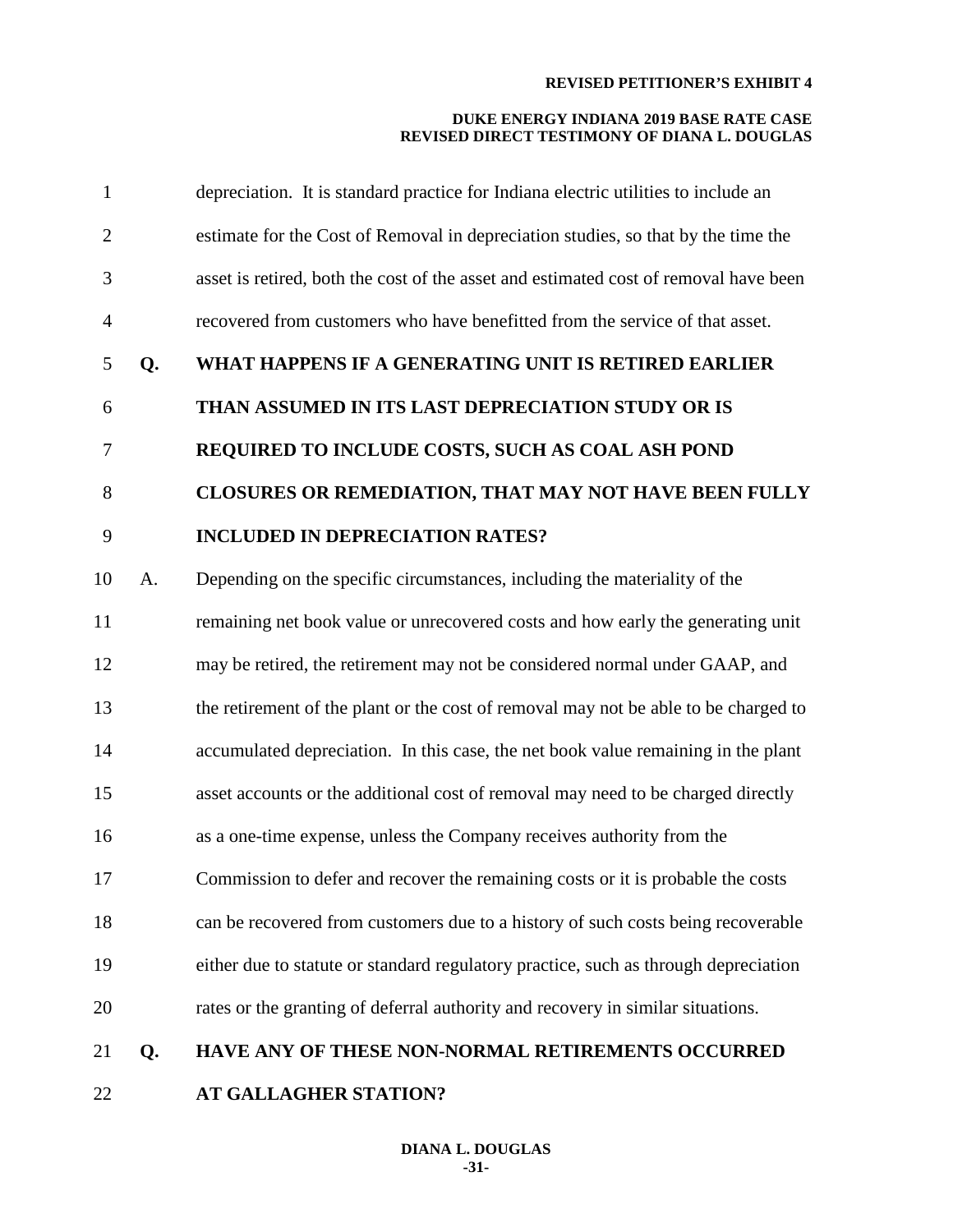| $\mathbf{1}$         | A. | Yes. Gallagher coal generating Units 1 and 3 retired on January 31, 2012                                                                                                                                                      |
|----------------------|----|-------------------------------------------------------------------------------------------------------------------------------------------------------------------------------------------------------------------------------|
| $\overline{2}$       |    | pursuant to a New Source Review litigation settlement agreement with the                                                                                                                                                      |
| 3                    |    | Environmental Protection Agency <sup>4</sup> . Under the settlement, Duke Energy Indiana                                                                                                                                      |
| $\overline{4}$       |    | had the option of converting Gallagher Units 1 and 3 to natural gas fuel or retiring                                                                                                                                          |
| 5                    |    | the units. In Cause No. 43956, the Company proposed to retire the units and                                                                                                                                                   |
| 6                    |    | replace their capacity with the acquisition of a portion of the existing Vermillion                                                                                                                                           |
| 7                    |    | CT Peaking Station ("Vermillion"). The Commission found this proposal to be                                                                                                                                                   |
| 8                    |    | prudent. As part of the Commission's December 28, 2011, Order in Cause No.                                                                                                                                                    |
| 9                    |    | 43956 approving the Company's request, the deferral of the remaining net book                                                                                                                                                 |
| 10                   |    | value of the Gallagher Units 1 and 3 assets was booked as a regulatory asset, with                                                                                                                                            |
| 11                   |    | amortization and recovery over 14 years. The Commission's Order noted on page                                                                                                                                                 |
| 12                   |    | 63:                                                                                                                                                                                                                           |
| 13<br>14<br>15<br>16 |    | "In regard to the remaining net book value of Gallagher<br>Units 1 and 3, there is no question that these units have<br>been used and useful in providing service to Duke<br>Indiana's customers for approximately 50 years." |
| 17                   |    | The Company was also authorized to account for dismantling costs through                                                                                                                                                      |
| 18                   |    | normal removal accounting.                                                                                                                                                                                                    |
| 19                   |    | In addition, the Company was authorized to defer for subsequent recovery                                                                                                                                                      |
| 20                   |    | the retail jurisdictional portion of the costs associated with the gas conversion                                                                                                                                             |
| 21                   |    | "Plan B" preservation option (converting Gallagher Units 1 and 3 to natural gas                                                                                                                                               |
| 22                   |    | fuel) through year-end 2011. Accordingly, the Company has included both the                                                                                                                                                   |

<span id="page-32-0"></span><https://www.epa.gov/sites/production/files/documents/dukeenergy-cd.pdf>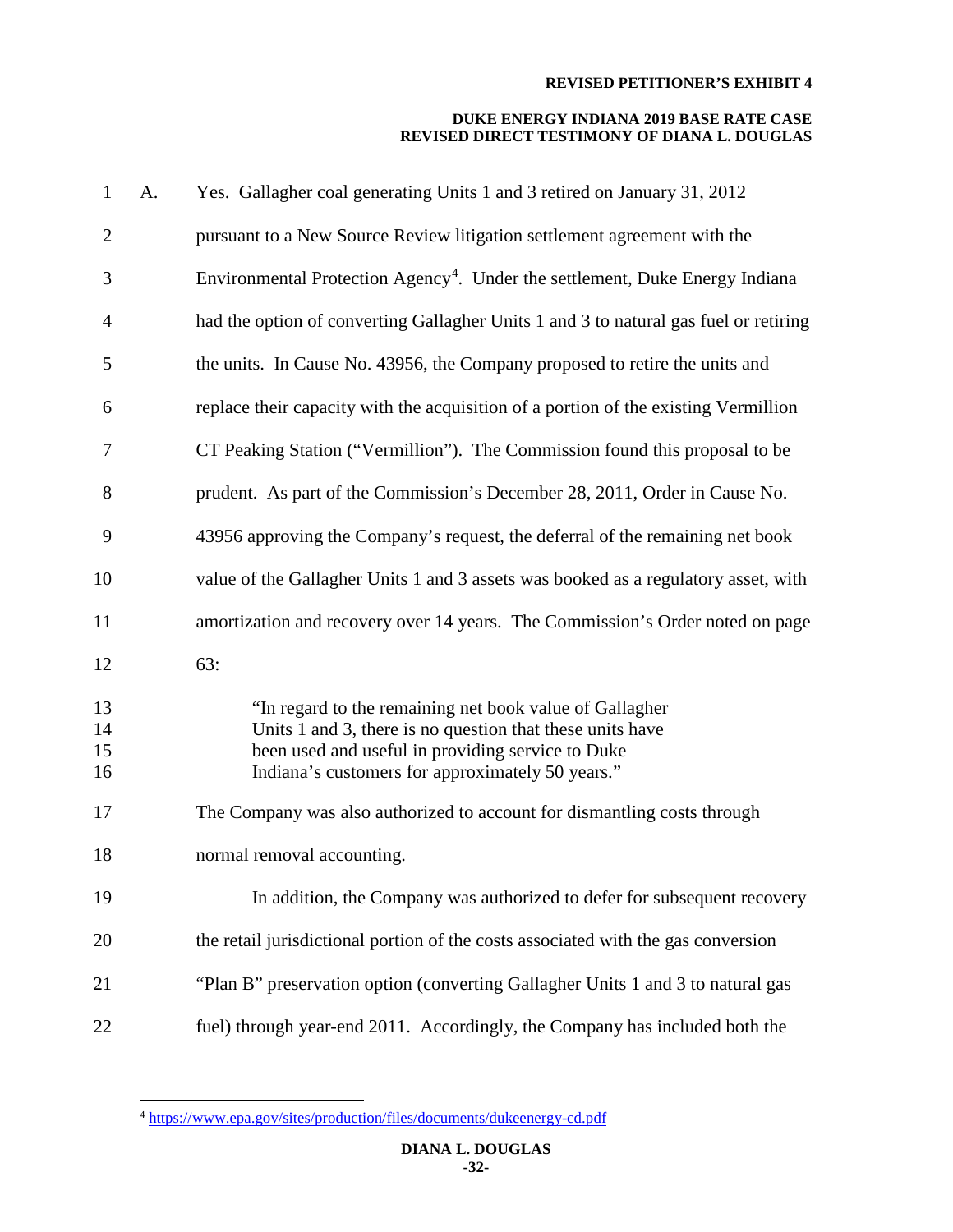| $\mathbf{1}$   |    | remaining net book value of the Gallagher coal generating Units 1 and 3 and the         |
|----------------|----|-----------------------------------------------------------------------------------------|
| $\overline{c}$ |    | gas conversion preservation costs in rate base in this proceeding as a regulatory       |
| 3              |    | asset, proposed to be amortized over the remainder of the original 14-year              |
| 4              |    | remaining life period approved in Cause No. 43956. The Company asks for the             |
| 5              |    | continuation of this regulatory treatment in this case for the remaining net book       |
| 6              |    | value of Gallagher Units 1 and 3.                                                       |
| 7              | Q. | WHAT HAS BEEN INCLUDED IN RATE BASE RELATED TO THE                                      |
| 8              |    | <b>BAGHOUSES CONSTRUCTED AT GALLAGHER STATION</b>                                       |
| 9              |    | APPROVED IN CAUSE NOS. 42622/42718?                                                     |
| 10             | A. | The Commission's May 24, 2006, Order in Cause Nos. 42622/42718 approved a               |
| 11             |    | settlement agreement ("Phase 1 Settlement Agreement") and CPCN for the                  |
| 12             |    | construction of the Company's Phase 1 Environmental Compliance Plan, which              |
| 13             |    | included certain clean coal technology projects, including the addition of              |
| 14             |    | baghouses to all four units at Gallagher ("Gallagher Baghouses"). The Phase 1           |
| 15             |    | Settlement Agreement limited the retail recovery of the Gallagher Baghouses to          |
| 16             |    | no more than \$102 million in total project expenditures for the four baghouse          |
| 17             |    | projects. It also limited its CWIP ratemaking recovery via the Company's ECR            |
| 18             |    | Rider 62 of capital costs applicable to the Gallagher Baghouses to no more than         |
| 19             |    | \$98 million for all four units. In addition, the Company was authorized to defer       |
| 20             |    | for recovery in its next general retail rate case all reasonably incurred capital costs |
| 21             |    | for these projects in excess of \$98 million up to \$102 million. The in-service date   |
| 22             |    | for the baghouses on Units 1 and 2 was December 2007, and the in-service date           |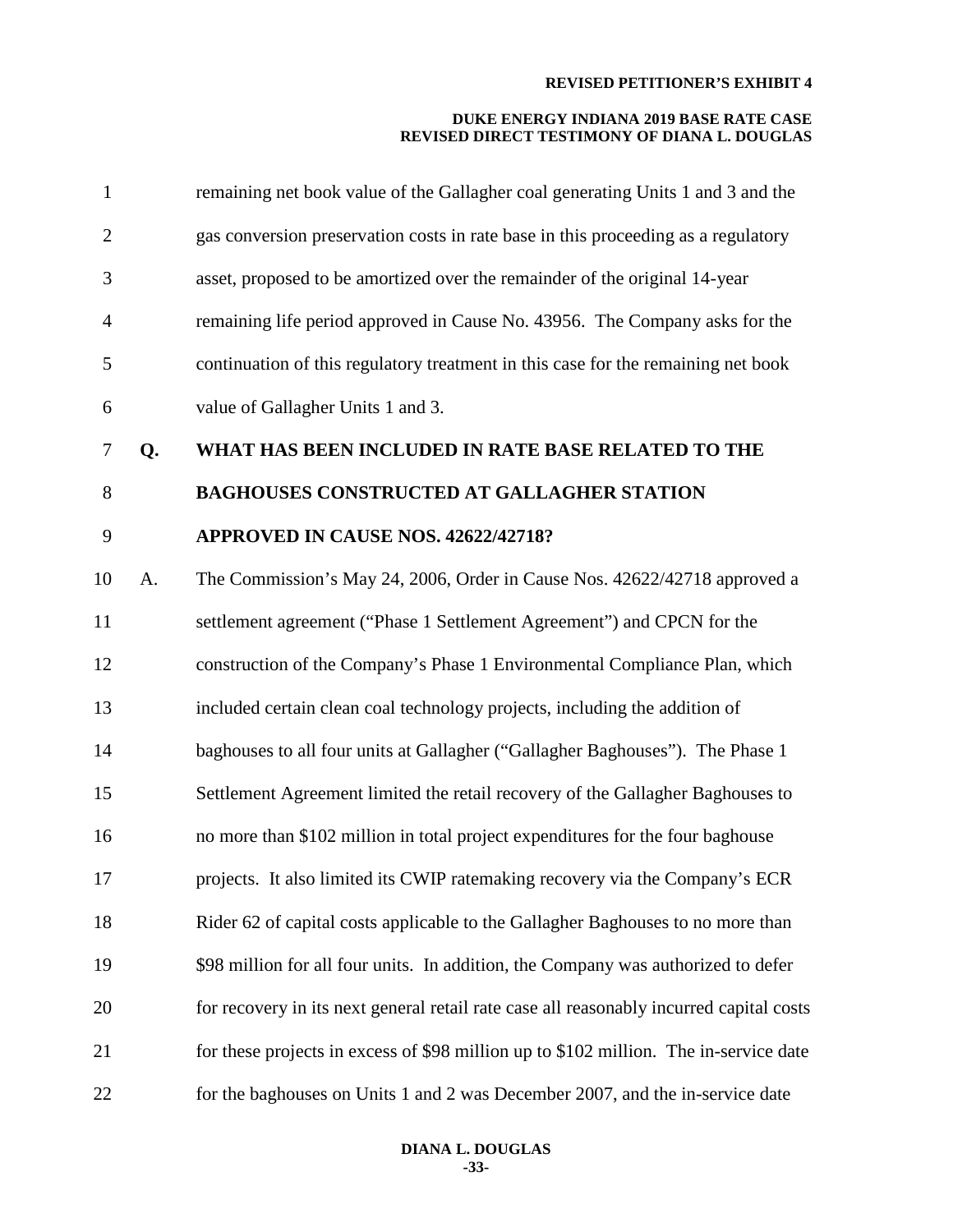| $\mathbf{1}$   |    | for the baghouses on Units 3 and 4 was April 2008. As has been explained and             |
|----------------|----|------------------------------------------------------------------------------------------|
| $\overline{2}$ |    | supported previously in ECR Rider 62 and Rider 71 testimony since the                    |
| 3              |    | baghouses were placed in service, the Company ultimately spent more than \$102           |
| $\overline{4}$ |    | million in total, or \$105,218,000.                                                      |
| 5              |    | The original cost of the amount in excess of \$102 million was recorded by               |
| 6              |    | the Company as a non-utility asset and has not been included in rate base in this        |
| 7              |    | proceeding. Accordingly, the Company has included in rate base (in the                   |
| 8              |    | remaining net utility plant for Units 2 and 4 and the remaining net book value of        |
| 9              |    | Units 1 and 3 in the regulatory asset just discussed) each unit's portion of the         |
| 10             |    | retail jurisdictional amount of \$98 million in cost that was approved to be             |
| 11             |    | included for CWIP ratemaking in the ECR Rider and is now being moved to base             |
| 12             |    | rates and a regulatory asset for the retail jurisdictional portion of the \$4 million of |
| 13             |    | additional costs in excess of \$98 million up to the \$102 million cost recovery cap.    |
| 14             | Q. | HAS DUKE ENERGY INDIANA INCLUDED ITS PORTION OF THE                                      |
| 15             |    | ACQUIRED VERMILLION PLANT, PROPERTY AND EQUIPMENT IN                                     |
| 16             |    | <b>RATE BASE?</b>                                                                        |
| 17             | A. | Yes. The Company was issued a CPCN for its acquisition of 400 MW or 62.5%                |
| 18             |    | of Vermillion in the Commission's order in Cause No. 43956. The Vermillion               |
| 19             |    | acquisition closed on February 1, 2012. The Company has included both net                |
| 20             |    | utility plant and M&S inventory for the station in rate base in this case.               |
| 21             | Q. | HAS DUKE ENERGY INDIANA INCLUDED THE COST OF ITS IN-                                     |
| 22             |    | SERVICE AMI METERS AND THE AMI PROJECT IN RATE BASE?                                     |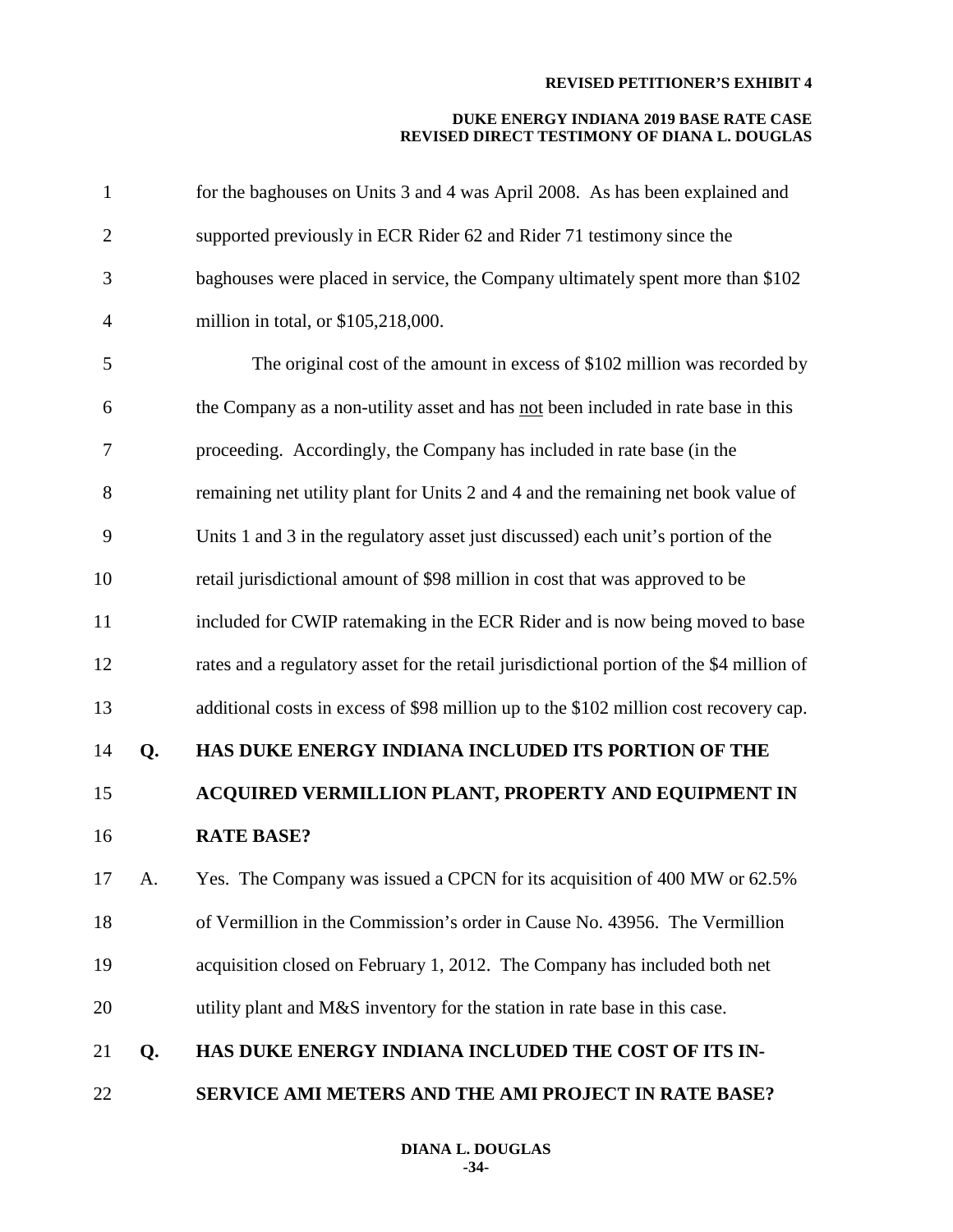| $\mathbf{1}$   | A. | Yes. As discussed by Duke Energy Indiana witness Mr. Donald L. Schneider, Jr.,       |
|----------------|----|--------------------------------------------------------------------------------------|
| $\overline{2}$ |    | the project is expected to be complete by the end of 2019. In addition, on June      |
| 3              |    | 29, 2016, the Commission's order in Cause No. 44720 (the Company's TDSIC             |
| $\overline{4}$ |    | plan case) ("TDSIC Order") approved a settlement agreement ("TDSIC                   |
| 5              |    | Settlement Agreement") that, among other terms, authorized the deferral of 100%      |
| 6              |    | of the post-in-service depreciation associated with the AMI project up to \$60       |
| 7              |    | million for recovery in a subsequent retail base rate proceeding, with amortization  |
| 8              |    | over a 10-year period without carrying costs. It also approved the deferral of       |
| 9              |    | post-in-service carrying costs associated with the AMI project at a 4.72% cost rate  |
| 10             |    | up to \$15 million for recovery in a subsequent retail base rate proceeding, with    |
| 11             |    | amortization over a 10-year period with no carrying costs in the subsequent retail   |
| 12             |    | rate case.                                                                           |
| 13             | Q. | DID THE COMPANY EXCEED THE RECOVERY CAPS AND HAS THE                                 |
| 14             |    | <b>COMPANY INCLUDED THE AMI DEFERRED DEPRECIATION AND</b>                            |
| 15             |    | POST-IN-SERVICE CARRYING COSTS IN RATE BASE?                                         |
| 16             | A. | No, the Company did not exceed the recovery caps, and, although it has included      |
| 17             |    | amortization expense for the amortization over 10 years of approximately \$18.4      |
| 18             |    | million of deferred depreciation and \$13.1 million of post-in-service carrying      |
| 19             |    | costs for the AMI project, it has not included these regulatory assets in rate base, |
| 20             |    | and the post-in-service carrying costs and depreciation deferrals will end upon the  |
| 21             |    | Step 1 implementation of base rates in this proceeding.                              |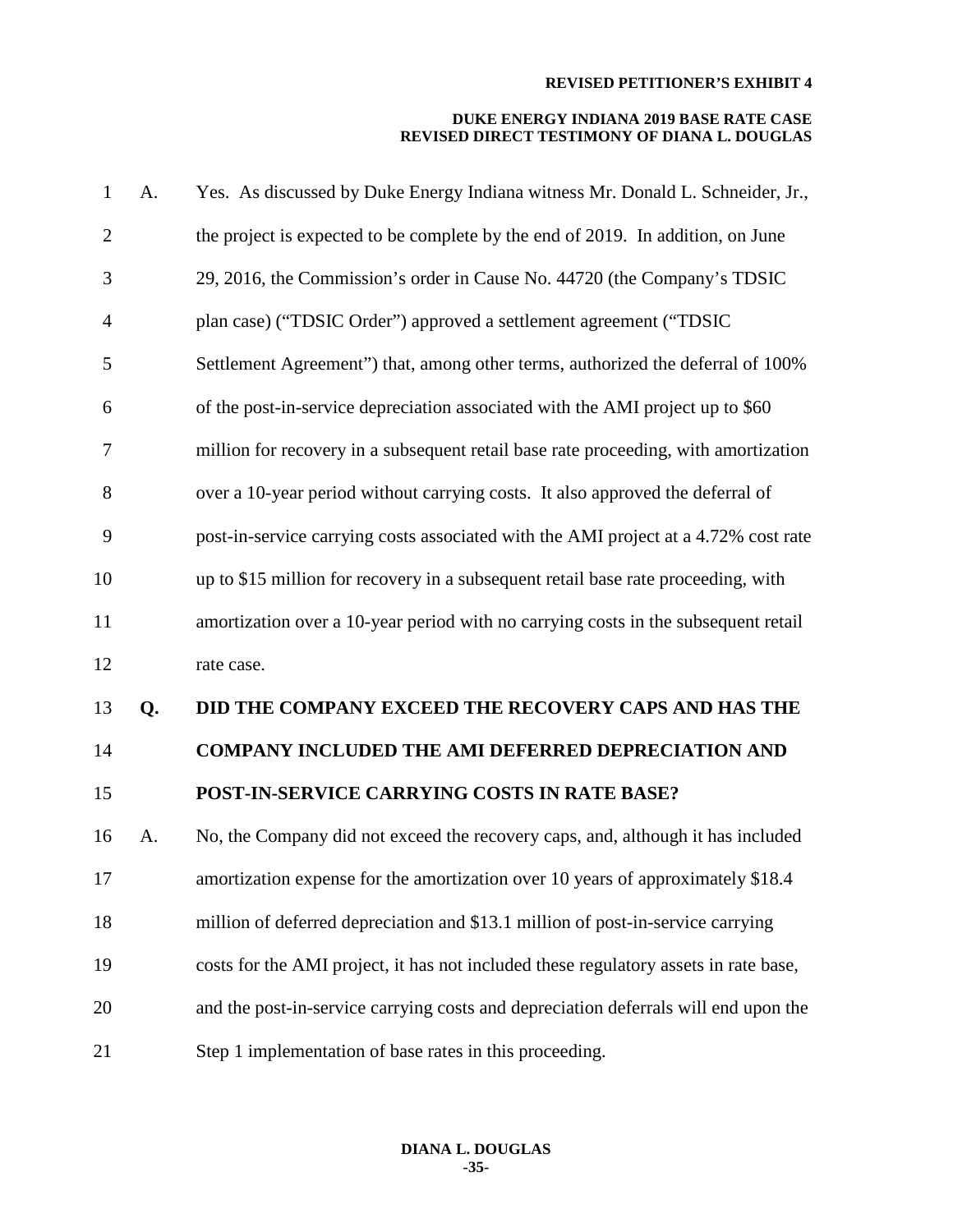| $\mathbf{1}$   | Q. | IN ADDITION TO EDWARDSPORT PLANT AND THE GALLAGHER                                 |
|----------------|----|------------------------------------------------------------------------------------|
| $\overline{2}$ |    | BAGHOUSES, HAS THE COMPANY INCLUDED OTHER PLANT THAT                               |
| 3              |    | IS CURRENTLY RECEIVING CWIP RATEMAKING TREATMENT IN                                |
| $\overline{4}$ |    | THE COMPANY'S RATE ADJUSTMENT RIDERS IN RATE BASE?                                 |
| 5              | A. | Yes. All plant forecasted to be in service by December 31, 2020, with CWIP         |
| 6              |    | ratemaking treatment in the Company's rate adjustment riders has been included     |
| 7              |    | in rate base. This includes plant approved under Ind. Code Ch. 8-1-39-9 ("TDSIC    |
| 8              |    | Statute"), Indiana Code § 8-1-8.4 ("Federal Mandate Statute), or designated as     |
| 9              |    | Qualified Pollution Control Plant ("QPCP"), Ind. Code Ch. 8-1-8.7 (clean coal      |
| 10             |    | technology), clean energy, Ind. Code. Ch 8-1-8.8 or renewables projects, Ind.      |
| 11             |    | Code. Ch 8-1-8.8. In addition to my discussion in Section VIII., Ms. Sieferman     |
| 12             |    | and Ms. Graft will discuss the rate base items and operating income items that are |
| 13             |    | currently included in riders that will be included in base rates.                  |
| 14             | Q. | WHAT IS THE NATURE OF THE REGULATORY ASSETS INCLUDED                               |
| 15             |    | <b>IN RATE BASE?</b>                                                               |
| 16             | A. | Petitioner's Exhibit 4-F (DLD) Schedule RB2 details the balances of the            |
| 17             |    | regulatory assets included in rate base. The regulatory assets consist of:         |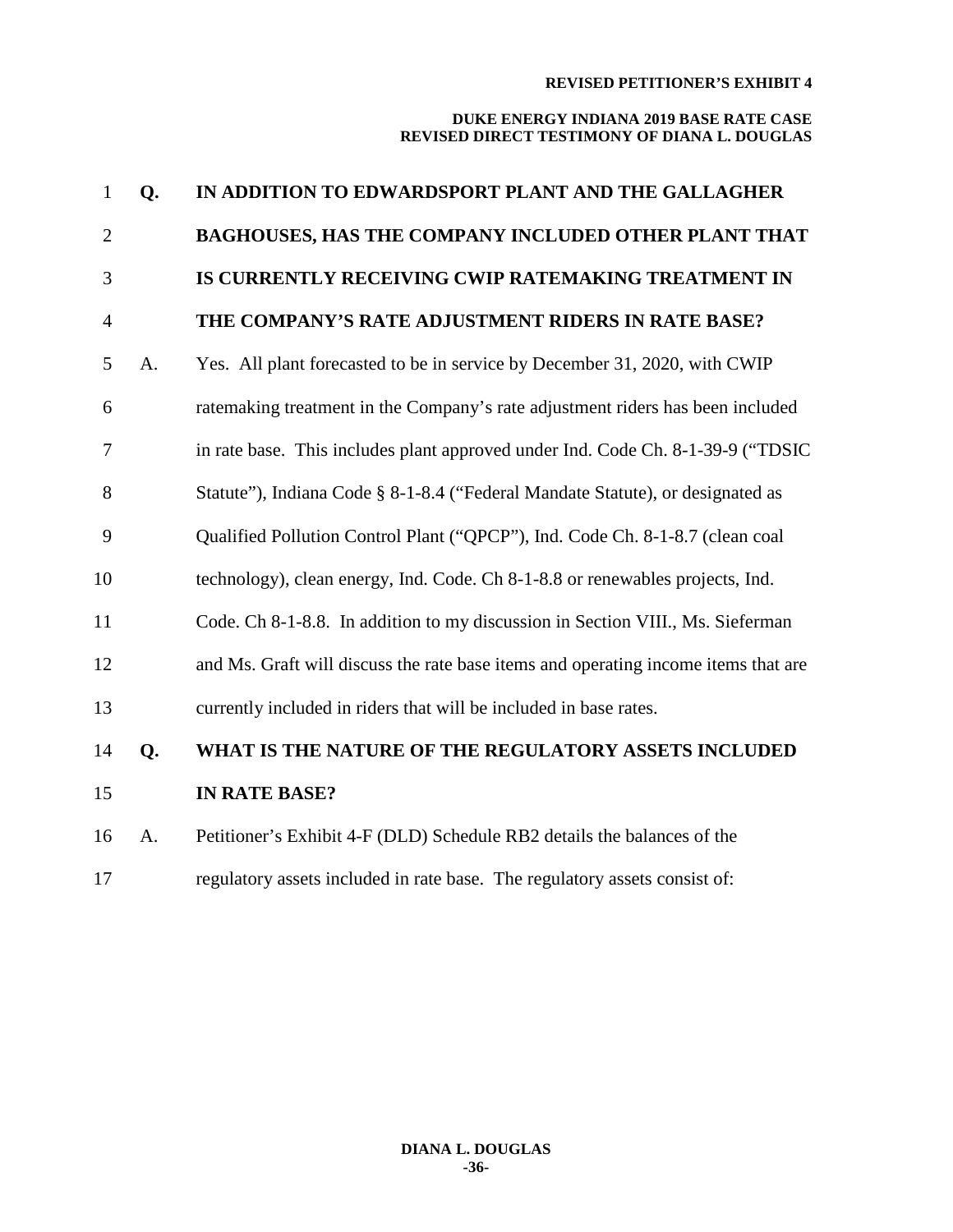#### **DUKE ENERGY INDIANA 2019 BASE RATE CASE REVISED DIRECT TESTIMONY OF DIANA L. DOUGLAS**

# 1 **Table 9**

| Deferred Depreciation on Renewable, Environmental and Other |               |
|-------------------------------------------------------------|---------------|
| <b>Production Plant</b>                                     | \$22,951,000  |
| Post-in-Service AFUDC or Carrying Costs on Renewable,       |               |
| <b>Environmental and Other Production Plant</b>             | 60,508,000    |
| 20% Deferrals on TDSIC Costs under the TDSIC Statute        | 45,071,000    |
| 20% or 40% Deferrals on CCR Phase 1 and Other Federally     |               |
| Mandated Costs under the Federal Mandates Statute           | 39,288,000    |
| Net Book Value of Other Production Plants Retired Early     | 41,473,000    |
| <b>Gallagher Baghouse Additional Costs</b>                  | 3,060,000     |
| <b>SO2</b> Emission Allowance Costs                         | 9,520,000     |
| Coal Ash Remediation and Financing Costs                    | 211,716,000   |
|                                                             |               |
| Total Regulatory Assets at 12/31/2020 Included in Rate Base | \$433,587,000 |

| 2              | Costs for these regulatory assets have been deferred or forecasted pursuant      |
|----------------|----------------------------------------------------------------------------------|
| 3              | to the terms of the applicable statute, Commission Order or governing settlement |
| $\overline{4}$ | agreement approved by Commission Order, except in the case of the new deferral   |
| 5              | requests, which will be further discussed in testimony in this proceeding.       |
| 6              | These regulatory assets may also be categorized by status of regulatory          |
| 7              | approval as follows:                                                             |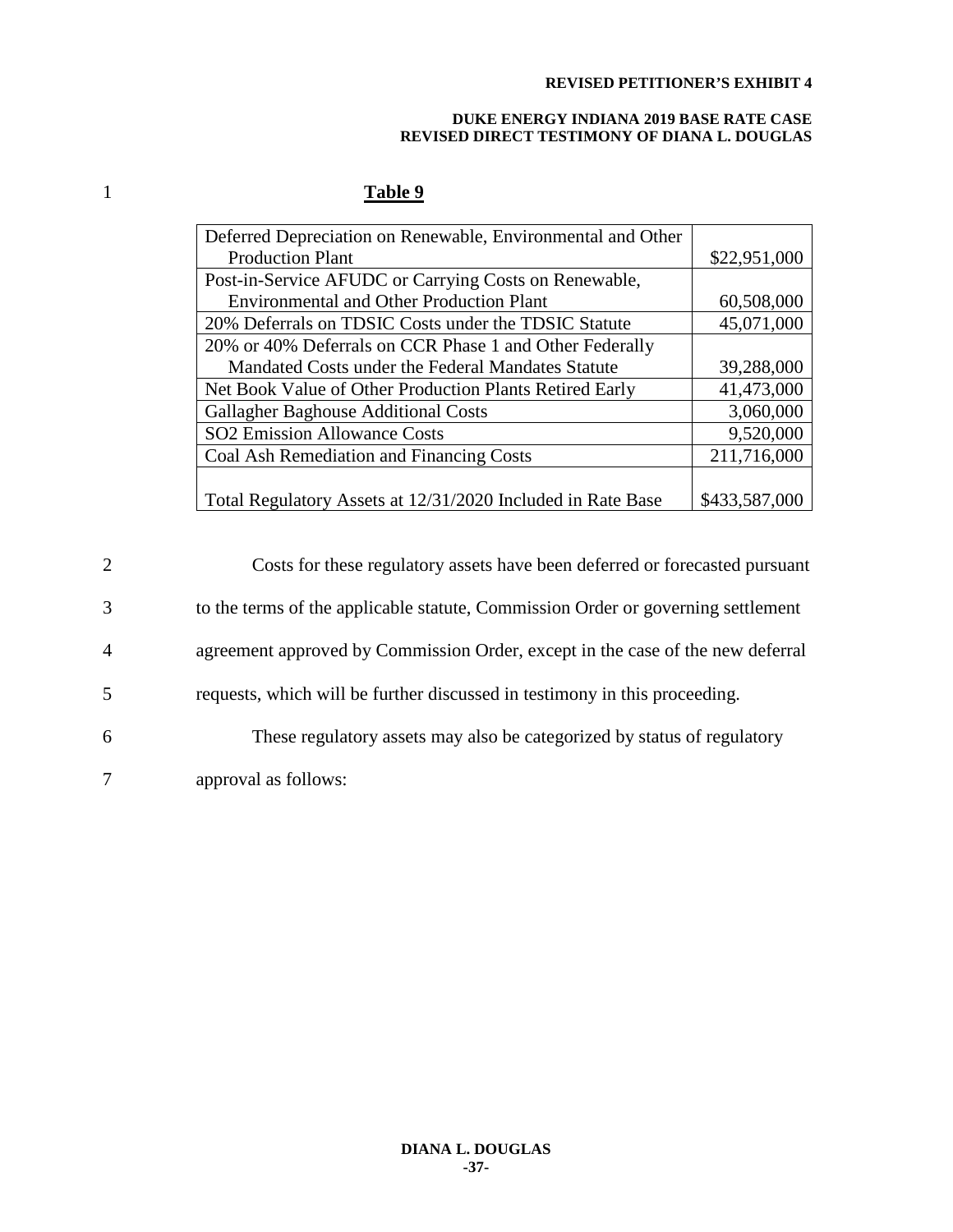#### **DUKE ENERGY INDIANA 2019 BASE RATE CASE REVISED DIRECT TESTIMONY OF DIANA L. DOUGLAS**

# 1 **Table 10**

| Remaining Unamortized Balances of Amounts Previously           |               |
|----------------------------------------------------------------|---------------|
| Included in Cause No. 42359                                    | \$22,855,000  |
| Additional Costs Deferred After Rate Base Cutoff for Items     |               |
| Included in Cause No. 42359                                    | 37,038,000    |
| Costs Deferred Under New Deferral Approvals Received           |               |
| After Cause No. 42359                                          | 89,609,000    |
| Costs Deferred Under New Deferral Approvals Received           |               |
| After Cause No. 42359 and Currently Recovered in the ECR       |               |
| Rider                                                          | 21,376,000    |
| Recovered as Plant-in-Service in Cause No. 42359 with          |               |
| <b>Regulatory Asset Deferral Approval Received After Cause</b> |               |
| No. 42359 and Asking Continued Recovery in this Case           | 25,450,000    |
| Recovered as Plant-in-Service in Cause No. 42359 and Asking    |               |
| Continued Recovery in this Case                                | 16,023,000    |
| Requesting Approval in this Case                               | 221,236,000   |
|                                                                |               |
| Total Regulatory Assets at 12/31/2020 Included in Rate Base    | \$433,587,000 |

## 2 **Q. HAS DUKE ENERGY INDIANA INCLUDED A PREPAID PENSION**

### 3 **ASSET IN RATE BASE?**

| $\overline{4}$ | А. | Yes, it has. Duke Energy Indiana has included the forecasted Test Period End  |
|----------------|----|-------------------------------------------------------------------------------|
| 5              |    | Prepaid Pension Asset amount, approximately \$151 million (Total Company), in |
| 6              |    | rate base. The Prepaid Pension Asset is the cumulative amount of cash         |
| 7              |    | contributions to the pension trust fund in excess of the cumulative amount of |
| 8              |    | accrued pension cost. The Prepaid Pension Asset presented in the case is      |
| 9              |    | calculated consistent with GAAP under Accounting Standards Codification       |
| 10             |    | (ASC) 715, (formerly Financial Accounting Standard No. 87 or "FAS 87".) The   |
| 11             |    | Test Year End balance is based on the actual balances as of December 31, 2018 |
| 12             |    | and the change associated with accrued pension cost for 2019 and 2020. Duke   |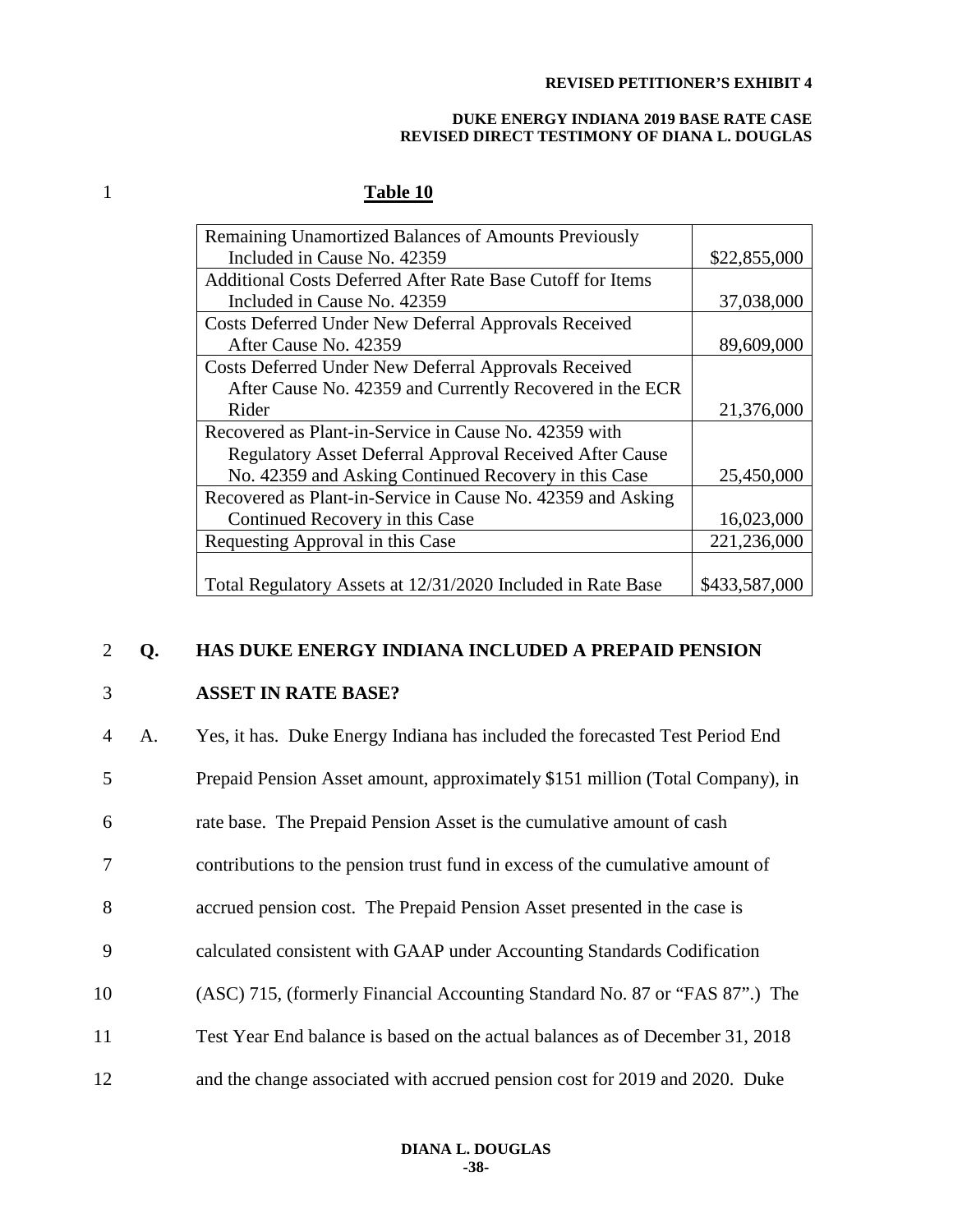| $\mathbf{1}$   |    | Energy Indiana's management has made use of available cash to fund the pension    |
|----------------|----|-----------------------------------------------------------------------------------|
| $\overline{2}$ |    | plan with investor capital in excess of required funding amounts and reduce the   |
| 3              |    | liquidity risk of future payments.                                                |
| 4              | Q. | HOW DO THE ADDITIONAL PENSION CONTRIBUTIONS BENEFIT                               |
| 5              |    | <b>CUSTOMERS?</b>                                                                 |
| 6              | A. | The additional pension contributions to the trust fund result in additional trust |
| 7              |    | fund investment income that directly reduces annual ASC 715 pension expense.      |
| 8              |    | The Test Year pension expense included in the cost of service for customers is    |
| 9              |    | therefore lower than it otherwise would have been without these additional        |
| 10             |    | pension contributions represented in the prepaid pension asset.                   |
| 11             | Q. | HAS THE COMMISSION PREVIOUSLY APPROVED THE INCLUSION                              |
| 12             |    | OF A UTILITY'S PREPAID PENSION ASSET IN RATE BASE?                                |
| 13             | A. | Yes. In Cause No. 44075, Indiana Michigan Power Company sought to include a       |
| 14             |    | prepaid pension asset in rate base. The Commission approved this request. This    |
| 15             |    | specific finding was appealed, and on March 11, 2014, the Indiana Court of        |
| 16             |    | Appeals upheld the Commission's decision on the matter.                           |
| 17             |    | D. Other Exhibits                                                                 |
| 18             | Q. | PLEASE EXPLAIN PETITIONER'S EXHIBITS 4-G (DLD) AND 4-H                            |
| 19             |    | (DLD).                                                                            |
| 20             | A. | Petitioner's Exhibit 4-G (DLD) Schedules CS1 and CS2 present Duke Energy          |
| 21             |    | Indiana's Capital Structure and Cost of Capital for the Historical Reference      |
| 22             |    | Period and Schedules CS3 and CS4 present Duke Energy Indiana's Capital            |
|                |    |                                                                                   |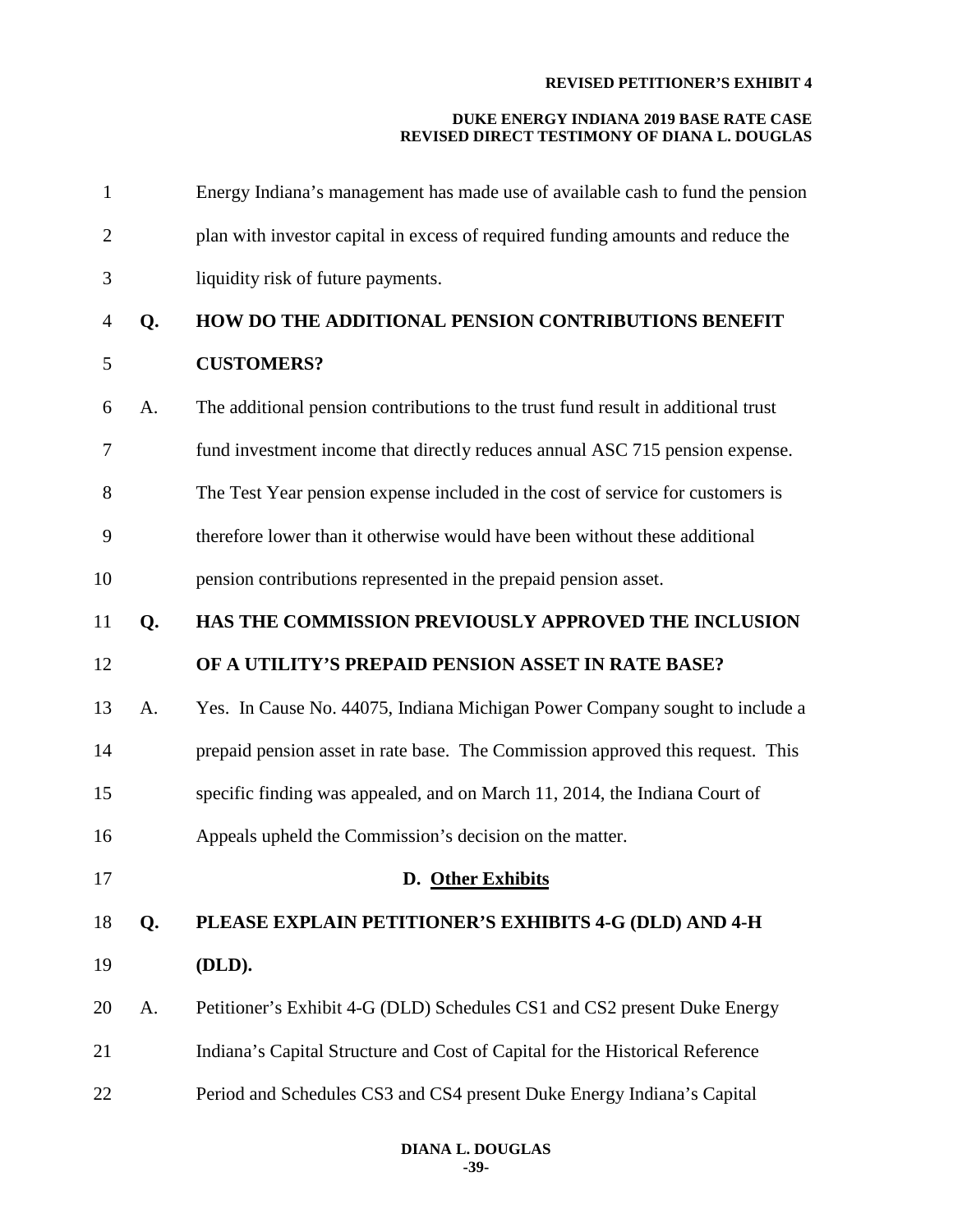| $\mathbf{1}$   | Structure and Cost of Capital for the Test Period. Both are in the same format,      |
|----------------|--------------------------------------------------------------------------------------|
| $\overline{2}$ | calculated using the same expanded regulatory presentation and the same              |
| 3              | methodology as has been used in recent years for all the Company's rate              |
| $\overline{4}$ | adjustment riders that include return on investment as part of the calculation, and  |
| 5              | the same basic workpapers are being filed in this case as parties have seen in the   |
| 6              | various rider filings. The forecasted financial capital structure, provided by Mr.   |
| $\tau$         | Jacobi and supported by Duke Energy Indiana witness Mr. John L. Sullivan III,        |
| 8              | has been expanded to include traditional Indiana regulatory components including     |
| 9              | accumulated deferred income taxes, unamortized investment tax credits, and           |
| 10             | customer deposits. The components of the Company's regulatory capital                |
| 11             | structure include cost rates computed in accordance with traditional Indiana         |
| 12             | regulatory practice (the embedded cost of long term debt, average financial rates    |
| 13             | for ITC and zero cost of capital for deferred income taxes). As discussed in the     |
| 14             | testimony of Mr. Flick, the Company is proposing the Commission approve the          |
| 15             | Company's request to allow it to use a 2% interest rate on customer deposits         |
| 16             | eligible for interest accrual for the Test Period, rather than the 6% currently      |
| 17             | effective rate. Use of this lower rate on the customer supplied funds in the capital |
| 18             | structure will benefit all customers by lowering the rate of return, resulting in    |
| 19             | lower revenue requirements of approximately \$1 million. The rate of return on       |
| 20             | equity is the existing approved 10.5% for the Historical Reference Period and the    |
| 21             | proposed 10.4%, supported by the testimony of Mr. Robert B. Hevert. The              |
| 22             | testimony of Mr. Sullivan provides background and support for the Company's          |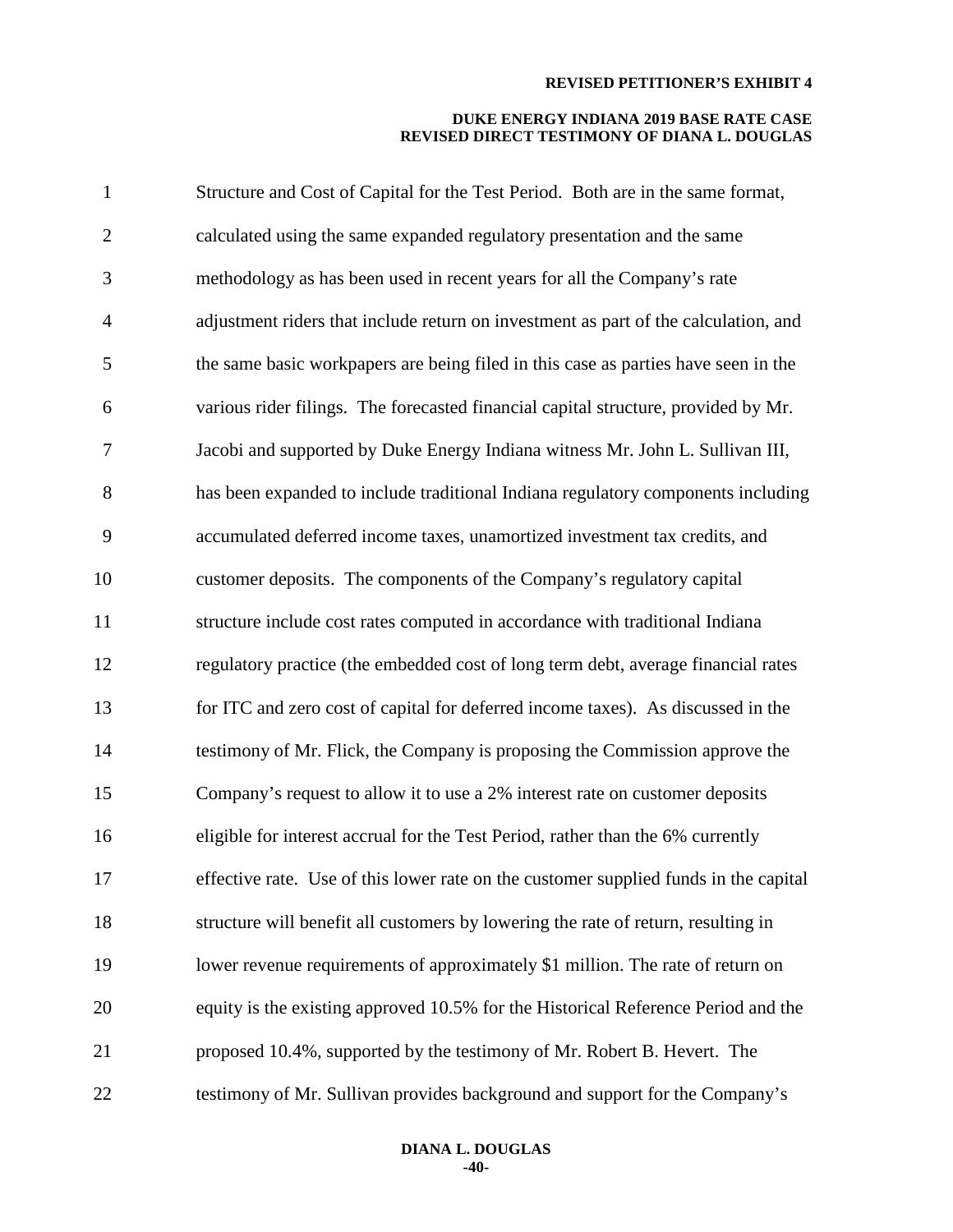| $\mathbf{1}$   |    | financing practices and policies and targeted capital structure ratios.           |
|----------------|----|-----------------------------------------------------------------------------------|
| $\overline{2}$ | Q. | HAVE YOU ADJUSTED THE FINANCIAL CAPITAL STRUCTURE FOR                             |
| $\mathfrak{Z}$ |    | <b>ITEMS OTHER THAN THOSE PREVIOUSLY DESCRIBED?</b>                               |
| $\overline{4}$ | A. | Yes, I have. As has been standard practice in the calculation of the Company's    |
| 5              |    | regulatory capital structure for many years, the Company has removed a long-      |
| 6              |    | term financing issuance specifically related to the liability assumed by the      |
| 7              |    | Company to pay the Rural Utility Service ("RUS") resulting from the settlement    |
| $8\,$          |    | of litigation with Wabash Valley Power Alliance ("WVPA") as well as removing      |
| 9              |    | the Gas Pipeline Lease Liability recorded as a capital lease for payments under a |
| 10             |    | Gas Services Agreement with Southern Indiana Gas and Electric Company, Inc.,      |
| 11             |    | d/b/a Vectren Energy Delivery of Indiana, Inc. to provide gas to the Edwardsport  |
| 12             |    | IGCC plant via a gas pipeline which Vectren constructed and owns ("Gas Pipeline   |
| 13             |    | Lease"). This was removed for ratemaking due to the treatment of the payments     |
| 14             |    | under the lease for both ratemaking and income tax purposes as a "pay-as-you-     |
| 15             |    | go" operating lease rather than a capital lease. See additional discussion about  |
| 16             |    | this agreement in Section V. explaining the adjustment made to remove the         |
| 17             |    | corresponding Gas Pipeline Lease Asset from Rate Base.                            |
| 18             |    | In addition, adjustments have been made to eliminate certain deferred             |
| 19             |    | income taxes that are recorded on the Company's books in accordance with the      |
| 20             |    | provisions of Statement of Financial Accounting Standards No. 109, for financial  |
| 21             |    | statement reporting purposes, but which have historically been excluded in the    |
| 22             |    | capital structure for ratemaking purposes, as well as to remove the deferred      |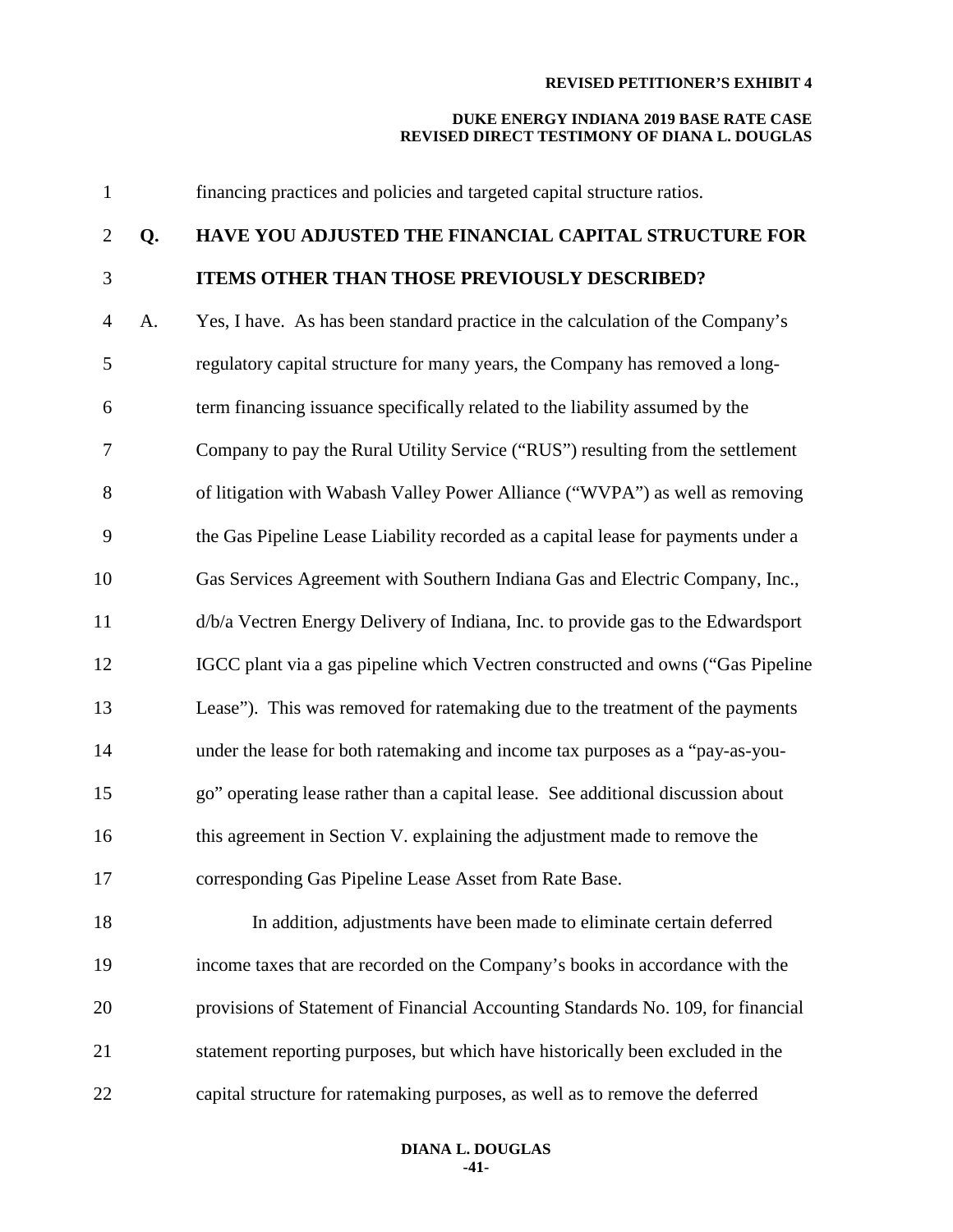#### **DUKE ENERGY INDIANA 2019 BASE RATE CASE REVISED DIRECT TESTIMONY OF DIANA L. DOUGLAS**

| $\mathbf{1}$   | income taxes related to the Gas Pipeline Lease. The Company has made certain          |
|----------------|---------------------------------------------------------------------------------------|
| $\overline{2}$ | other adjustments to the accumulated deferred income tax balances to remove           |
| 3              | deferred taxes associated with impairments taken by the Company for accounting        |
| $\overline{4}$ | books purposes but which are not used for tax purposes. As approved by the            |
| 5              | Commission in its IGCC-4S1 Order, the Company has excluded deferred income            |
| 6              | taxes associated with the amount of the IGCC capital investment in excess of the      |
| $\tau$         | agreed-upon Hard Cost Cap, including Additional AFUDC, from the                       |
| 8              | capitalization structure for purposes of calculating the rate of return. Similarly,   |
| 9              | the Company has removed the deferred taxes associated with the non-AMI legacy         |
| 10             | meter (i.e., legacy meters being replaced with AMI meters) ("Legacy Meters")          |
| 11             | impairments taken by the Company, so that customers will neither be harmed by         |
| 12             | nor benefit from the inclusion of related deferred taxes in the capital structure for |
| 13             | the portions of the IGCC plant and non-AMI Legacy Meters that shareholders are        |
| 14             | paying for, not customers. The Company has also included an adjustment to             |
| 15             | remove the deferred income tax asset balances related to the Company's deferred       |
| 16             | utilization of Investment Tax Credits. The Company has also adjusted the amount       |
| 17             | of deferred income taxes included in the Capital Structure by including the           |
| 18             | unamortized balance of the regulatory liability for the EDIT amounts resulting        |
| 19             | from the 2017 Tax Cuts and Jobs Act ("TCJA"), and from other previous state           |
| 20             | and federal tax changes in the deferred income tax amount as an additional zero       |
| 21             | cost source of capital component in the calculation. MSFR Workpaper TX7-DLD           |
| 22             | details these deferred income tax adjustments.                                        |

#### **DIANA L. DOUGLAS -42-**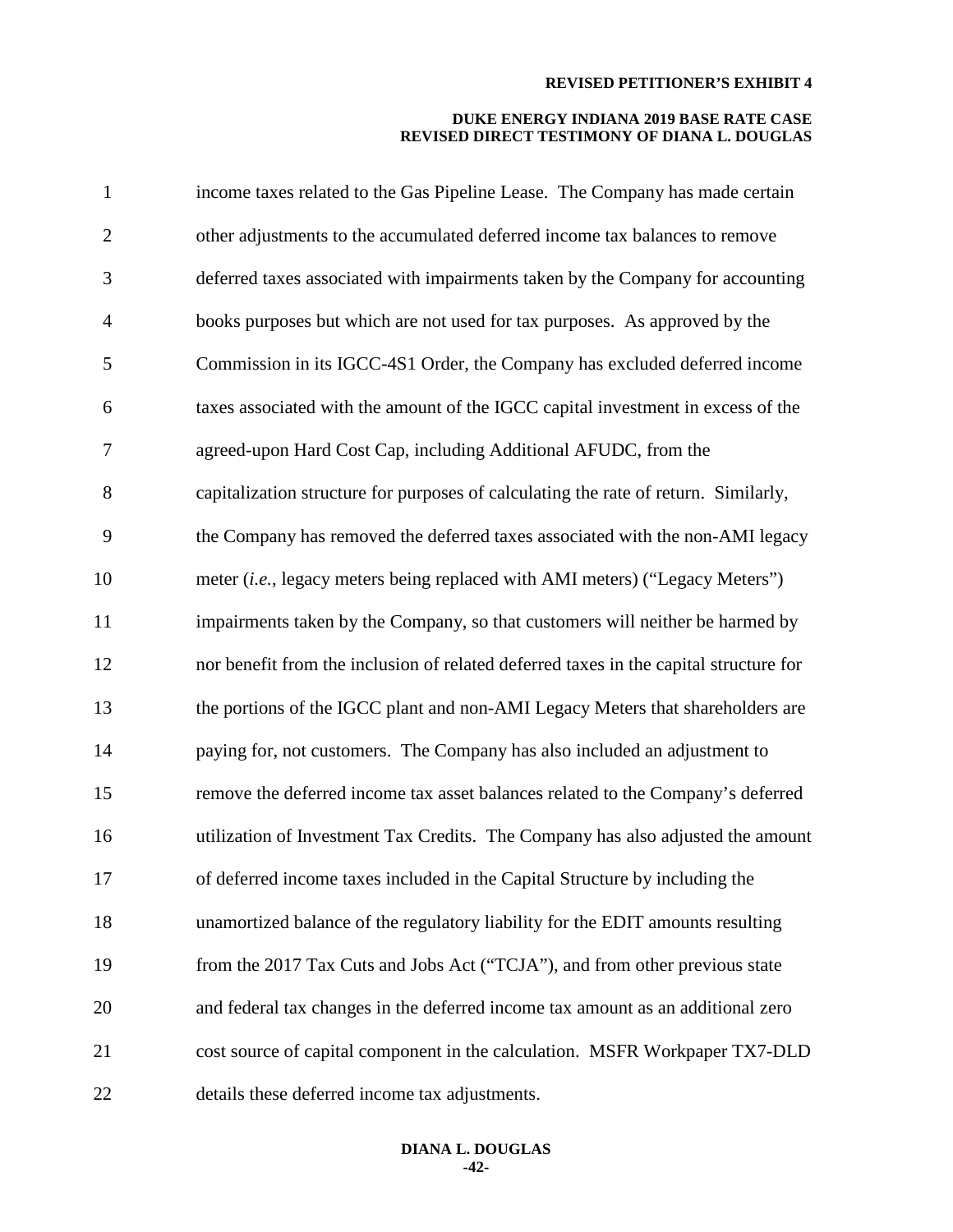| $\mathbf{1}$   |    | Finally, short-term debt has been excluded from the capital structure                     |
|----------------|----|-------------------------------------------------------------------------------------------|
| $\overline{2}$ |    | consistent with previous Commission Orders, including the Company's last two              |
| 3              |    | base rate cases in Cause Nos. 40003 and 42359 and the practice used for capital           |
| $\overline{4}$ |    | structure calculation for CWIP ratemaking for QPCP property (and used by the              |
| 5              |    | Company in all its capital rate adjustment riders for the plant currently receiving       |
| 6              |    | CWIP ratemaking treatment, but now being included in base rates). However, the            |
| 7              |    | Company has included an \$150,000,000 inter-company notes payable for                     |
| 8              |    | Commercial Paper issued by Duke Energy Corporation on behalf of the Company               |
| 9              |    | that is part of the Company's permanent long-term financing. The Company has              |
| 10             |    | been reflecting this low-cost debt (forecasted at 2.512% for the Test Period) as          |
| 11             |    | part of long-term debt in its capital structure and cost of capital for all capital rider |
| 12             |    | filings beginning with Cause No. 42061 ECR-12 which included long-term debt               |
| 13             |    | as of June 30, 2008.                                                                      |
| 14             | Q. | WHAT RATE OF RETURN IS THE COMPANY PROPOSING?                                             |
| 15             | A. | As shown on Petitioner's Exhibit 4-G (DLD) Schedule CS3, the Company is                   |
| 16             |    | proposing a rate of return (weighted average cost of capital) of 6.15%. The recent        |
| 17             |    | rate of return for the Historical Reference Period, as shown on Schedule CS1, is          |
| 18             |    | 6.20%.                                                                                    |
| 19             | Q. | WHAT IS THE COST RATE ASSIGNED TO LONG-TERM DEBT?                                         |
| 20             | A. | As shown on Petitioner's Exhibit 4-G (DLD) Schedule CS4, the weighted average             |
| 21             |    | cost rate applicable to the Company's long-term debt for the Test Period is 4.88%.        |
| 22             |    | As shown on Schedule CS2, the weighted average cost rate applicable to the                |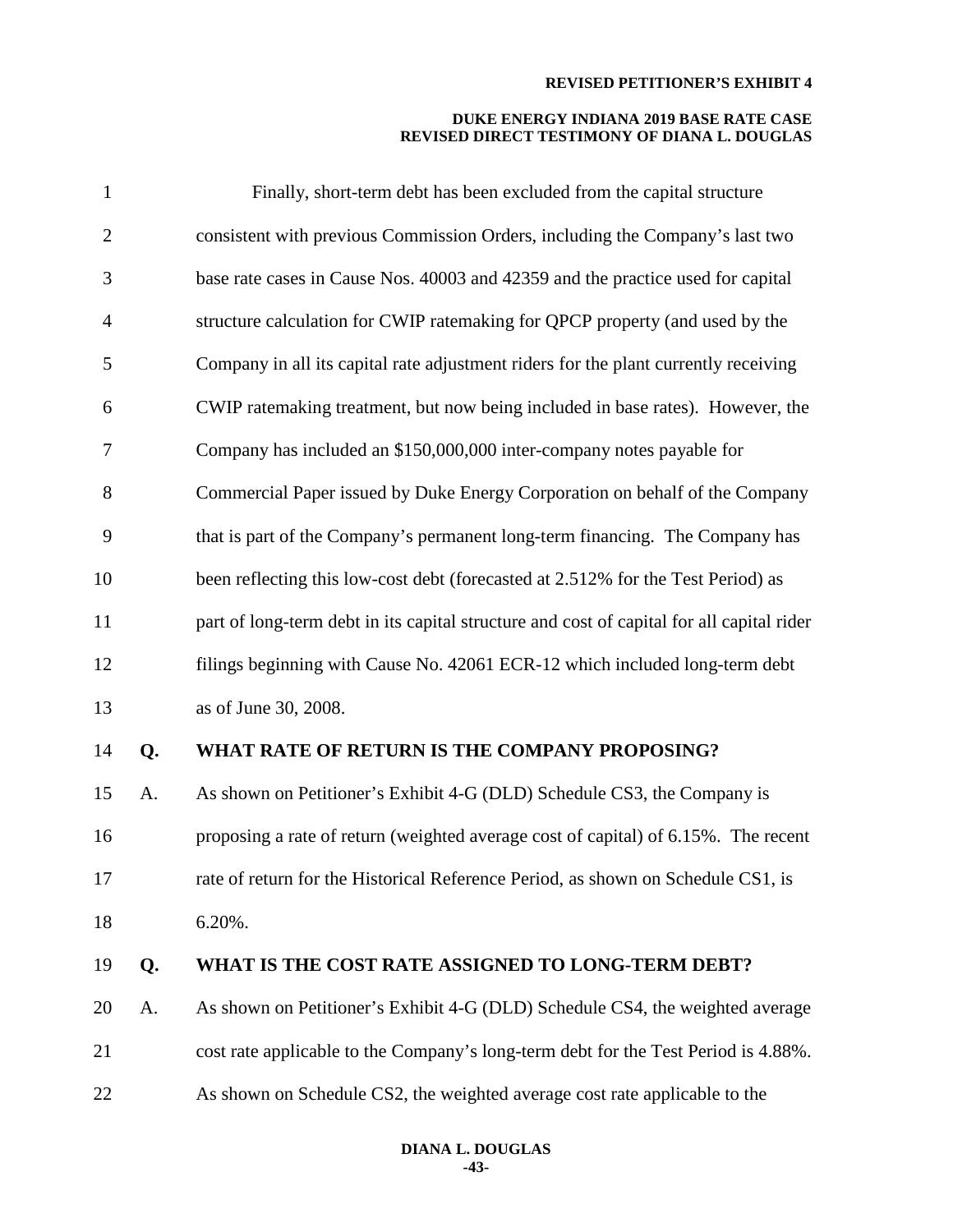#### **DUKE ENERGY INDIANA 2019 BASE RATE CASE REVISED DIRECT TESTIMONY OF DIANA L. DOUGLAS**

 Company's long-term debt for the Historical Reference Period is 4.94%. **Q. PLEASE EXPLAIN THE CALCULATION OF THE COST RATE ASSIGNED TO LONG-TERM DEBT.** A. The cost rate assigned to long-term debt has been developed by dividing the summation of the annual interest requirements and amortization of costs related to the issuance of long-term debt, including costs of interest rate hedges, by the net proceeds received from the issuance of the debt. The net proceeds are defined to include unamortized debt premium, discount, issuance expense and unamortized gain or loss on reacquired debt. For ratemaking purposes, it is appropriate to use net proceeds (*i.e*., the net investible proceeds from the debt) as the denominator in this equation to give recognition to the fact that the cost rate will be applied to rate base, ensuring that all debt-related costs associated with rate base are covered in the Revenue Requirements calculation. **V. RATE BASE** *PRO FORMA* **TEST PERIOD ADJUSTMENTS Q. PLEASE EXPLAIN ADJUSTMENT PETITIONER'S EXHIBIT 4-F (DLD) SCHEDULE RB1.** A. Petitioner's Exhibit 4-F (DLD) Schedule RB1 summarizes the *pro forma* adjustments made to rate base. Ms. Sieferman sponsors Petitioner's Exhibit 5-D (SES) Schedule RB3, the adjustment to remove costs currently included in SO2 emission allowance inventory and transfer to a regulatory asset to be included in base rates for proposed recovery. I will sponsor and discuss Petitioner's Exhibit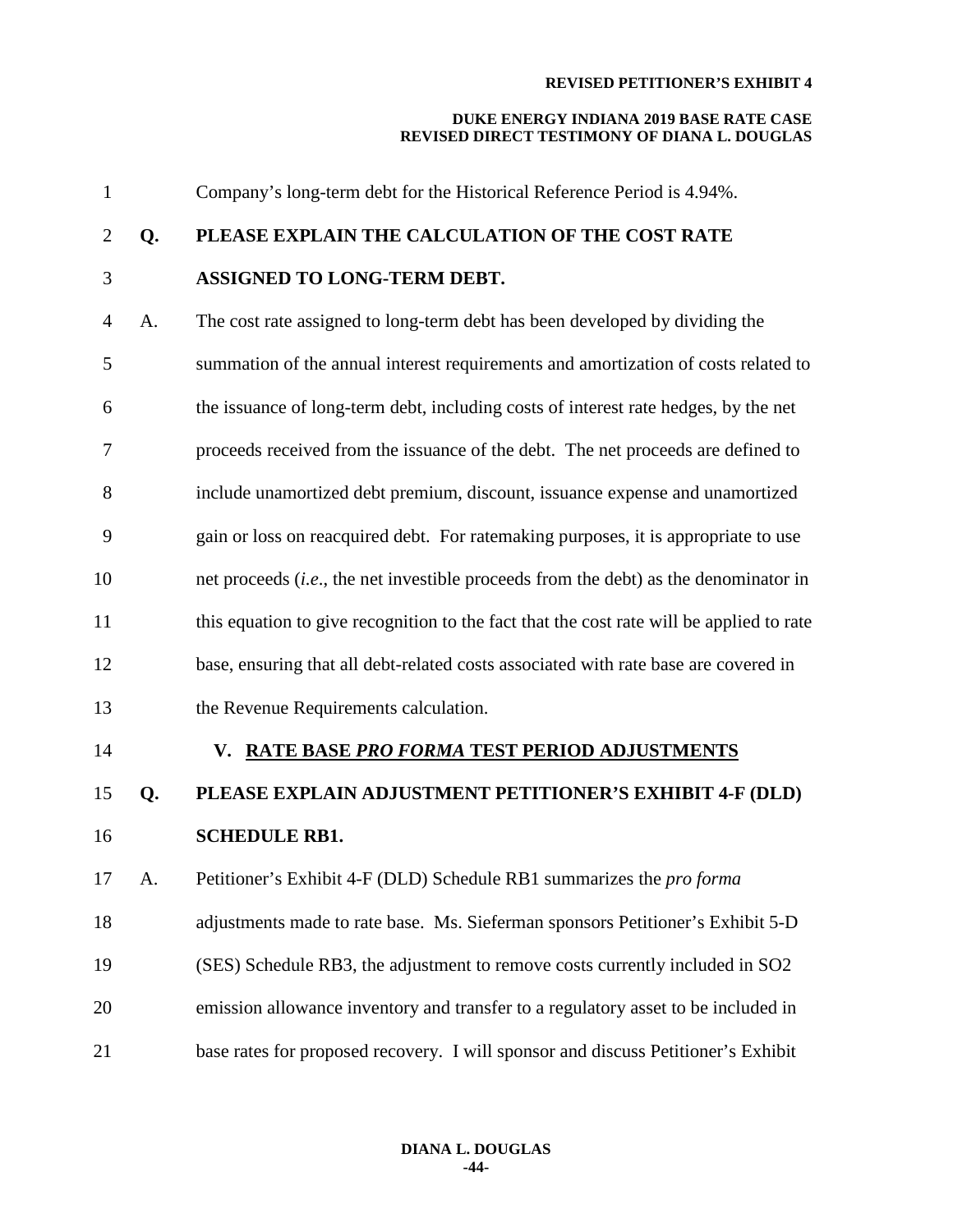| 1              |    | 4-F (DLD) Schedules RB2, RB4 and RB5, which adjust the value of other rate            |
|----------------|----|---------------------------------------------------------------------------------------|
| $\overline{2}$ |    | base items.                                                                           |
| 3              | Q. | PLEASE EXPLAIN PETITIONER'S EXHIBIT 4-F (DLD) SCHEDULE                                |
| $\overline{4}$ |    | RB2 TO ADJUST NET UTILITY PLANT.                                                      |
| 5              | A. | Petitioner's Exhibit 4-F (DLD) Schedule RB2 details eight pro forma adjustments       |
| 6              |    | needed to adjust net utility plant to the Test Period ending net utility plant amount |
| 7              |    | projected to be used and useful plant at December 31, 2020. The first seven           |
| 8              |    | adjustments remove various items included in forecasted net plant that need to be     |
| 9              |    | excluded from rate base for the proper development of new base rates. These           |
| 10             |    | include adjustments to remove:                                                        |
| 11             |    | <b>ARO Plant Assets</b><br>$\bullet$                                                  |
| 12             |    | the Non-Jurisdictional Portion of Henry County Generating Station                     |
| 13             |    | Gas Pipeline Lease Asset                                                              |
| 14             |    | Edwardsport Station Ongoing Capital in Excess of Settlement Caps                      |
| 15             |    | the Portion of (RECB/MVP) Transmission Plant Assets Recovered via<br>$\bullet$        |
| 16             |    | <b>MISO</b>                                                                           |
| 17             |    | <b>Non-Utility Customer Lighting Plant</b>                                            |
| 18             |    | <b>Non-AMI</b> Legacy Meters                                                          |
| 19             | Q. | PLEASE EXPLAIN WHY ARO PLANT ASSETS WERE REMOVED                                      |
| 20             |    | FROM NET UTILITY PLANT FOR RATEMAKING.                                                |
| 21             | A. | GAAP, under Accounting Standards Codification (ASC) 410 covering Asset                |
| 22             |    | Retirement and Environmental Obligations ("ARO Accounting"), requires                 |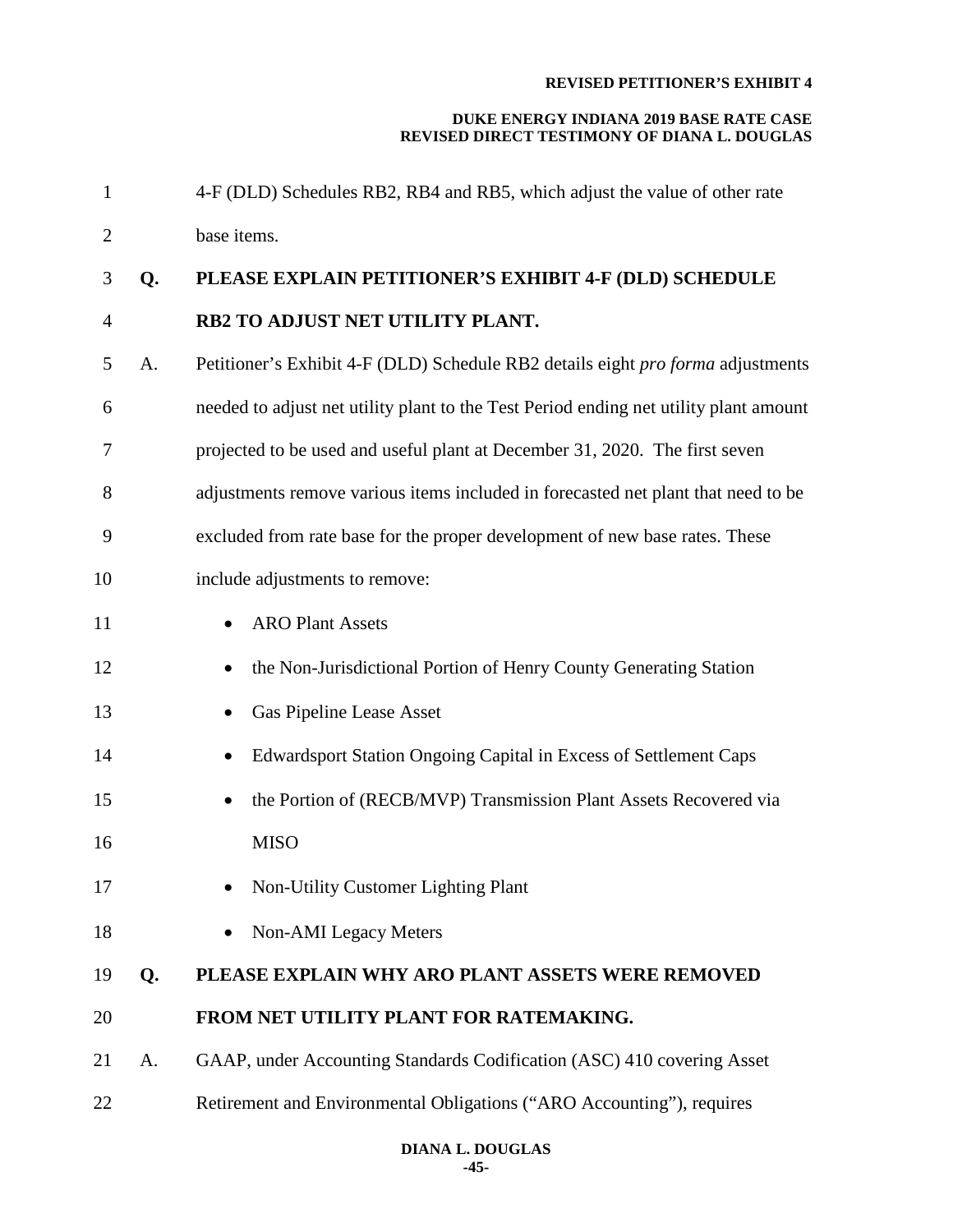| $\mathbf{1}$   |    | companies to recognize ARO liabilities on their books and records for asset           |
|----------------|----|---------------------------------------------------------------------------------------|
| $\overline{2}$ |    | retirements for long-lived assets when certain situations occur that legally commit   |
| 3              |    | the company to incurring costs to retire the asset. At the same time, it requires the |
| $\overline{4}$ |    | establishment of a new offsetting ARO plant asset on their books and records,         |
| 5              |    | which gets depreciated over time until it is time to retire and remove the            |
| 6              |    | underlying asset. Although a new plant asset is established on the Company's          |
| 7              |    | books, it is not an asset that has required the expenditure of cash, so is not        |
| $8\,$          |    | appropriate for including in the development of rates. Accordingly, the amounts       |
| 9              |    | included in the adjusted forecast for the Company's ARO assets were removed           |
| 10             |    | from production and general plant-in-service and associated accumulated reserve       |
| 11             |    | for depreciation, reducing net utility plant by \$435,944,000 as of the end of the    |
| 12             |    | Test Period.                                                                          |
| 13             | Q. | PLEASE EXPLAIN WHY A PORTION OF HENRY COUNTY                                          |
| 14             |    | <b>GENERATING STATION WAS REMOVED FROM NET UTILITY</b>                                |
| 15             |    | PLANT FOR RATEMAKING.                                                                 |
| 16             | A. | The Company purchased Henry County Generating Station in February 2003,               |
| 17             |    | following the December 19, 2002, approval of the terms of the purchase and            |
| 18             |    | related ratemaking pursuant to a settlement agreement in Cause No. 42145. The         |
| 19             |    | terms of the settlement agreement and the Commission's order require that for         |
| 20             |    | retail ratemaking purposes the Company separate out and exclude the costs and         |
| 21             |    | revenues associated with 50 MWs of capacity of Henry County that had                  |
| 22             |    | previously been committed to a wholesale sale with Wabash Valley Power                |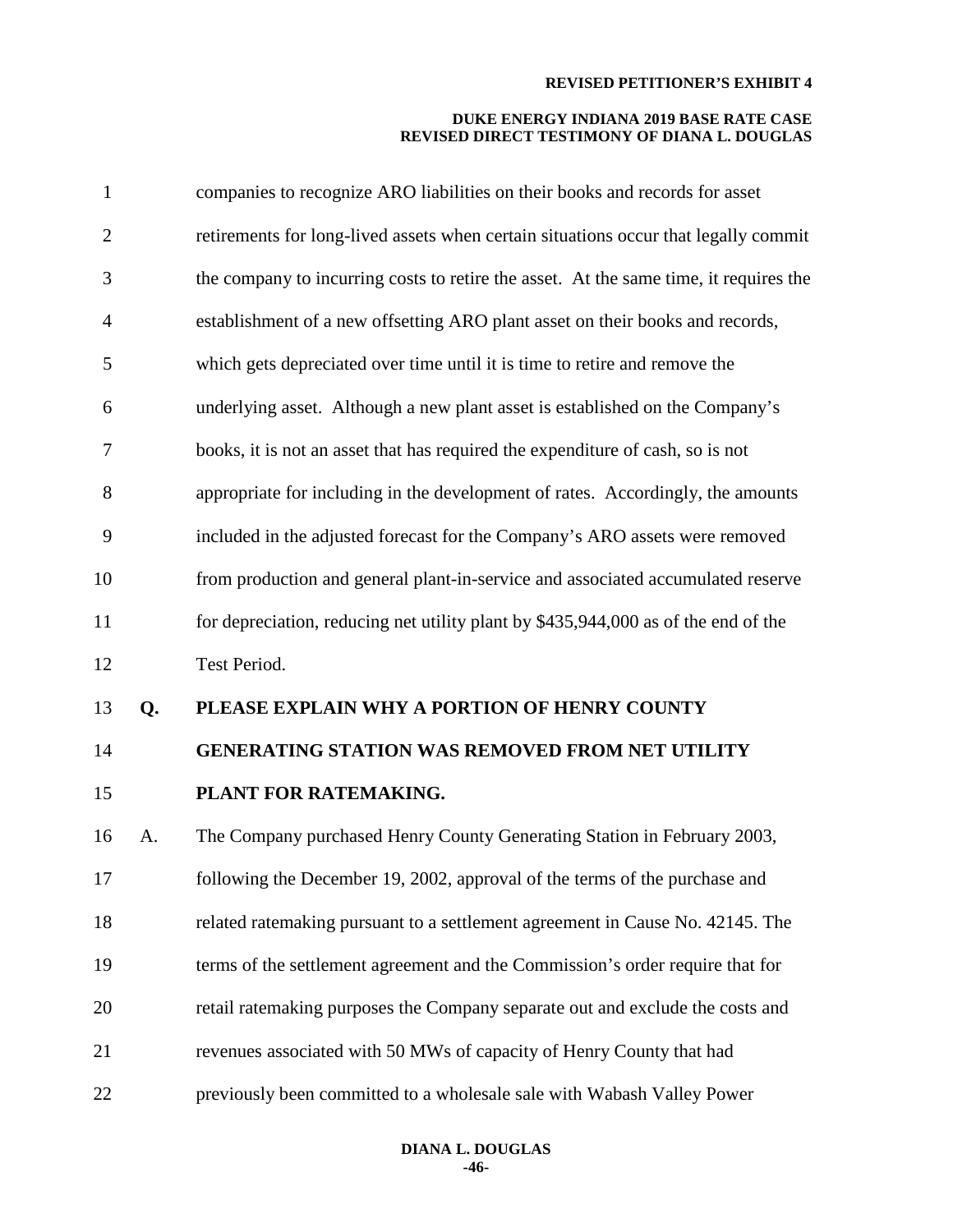| $\mathbf{1}$   |    | Association, Inc., ("WVPA") in Cause No. 41569. This ratemaking treatment         |
|----------------|----|-----------------------------------------------------------------------------------|
| $\overline{2}$ |    | was used in the Company's last retail base rate case. Accordingly, the 50 MW      |
| 3              |    | WVPA portion of the original cost production (including the acquisition           |
| $\overline{4}$ |    | adjustment), transmission and general plant-in-service, and associated            |
| 5              |    | accumulated reserve for depreciation were removed, reducing net utility plant by  |
| 6              |    | \$19,640,000 as of the end of the Test Period. MSFR Workpaper RB24-DLD            |
| 7              |    | details the calculation of the adjustment and shows the calculation of the 36.56% |
| $8\,$          |    | used in the calculation.                                                          |
| 9              | Q. | PLEASE EXPLAIN WHY THE GAS PIPELINE LEASE ASSET WAS                               |
| 10             |    | REMOVED FROM NET UTILITY PLANT FOR RATEMAKING.                                    |
| 11             | A. | As approved by the Commission in its Order in Cause No. 43601, on October 2,      |
| 12             |    | 2008, the Company entered into a Gas Service Contract with Southern Indiana       |
| 13             |    | Gas and Electric Company, Inc., d/b/a Vectren Energy Delivery of Indiana, Inc. to |
| 14             |    | provide gas to the Edwardsport IGCC plant via a gas pipeline which Vectren        |
| 15             |    | constructed and owns. The pipeline was completed in the spring of 2010, with      |
| 16             |    | May 2010 being the first month for which a payment under the 37-year contract     |
| 17             |    | was required. Until the IGCC plant was in-service, the contract payments were     |
| 18             |    | capitalized to the IGCC Project in accordance with FERC accounting guidance,      |
| 19             |    | subject to the IGCC Hard Cost Cap.                                                |
| 20             |    | Once the plant went in-service in June 2013, although the Company is              |
| 21             |    | required to treat the contract as a capital lease for GAAP and SEC reporting      |
| 22             |    | purposes, the Company has been treating payments under the contract for           |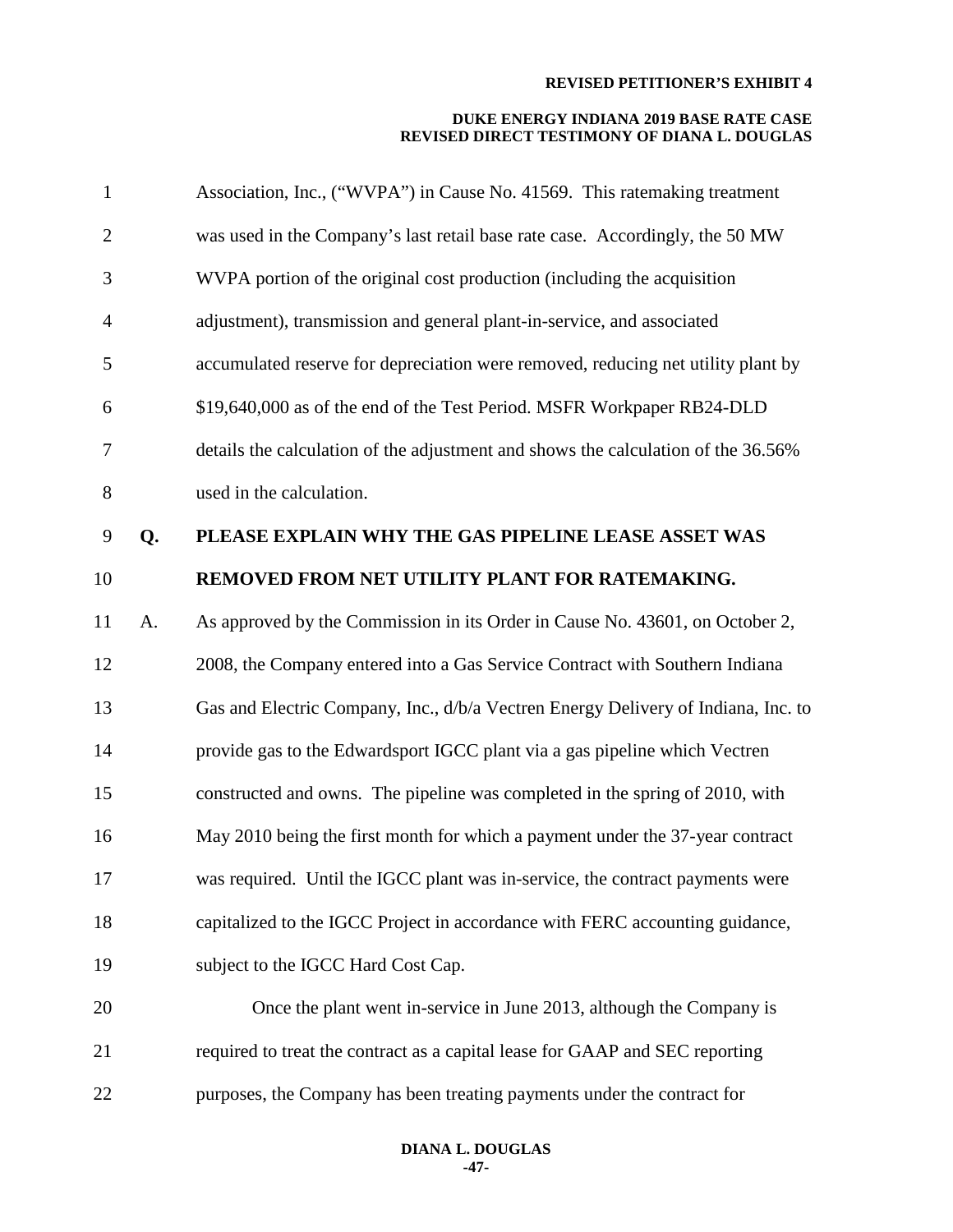| $\mathbf{1}$   | regulatory accounting and ratemaking purposes as a gas transportation charge,         |
|----------------|---------------------------------------------------------------------------------------|
| $\overline{c}$ | similar to other charges the Company incurs for gas service to its Cayuga CT and      |
| 3              | Wheatland facilities, which are charged to fuel using FERC account 547.               |
| 4              | Likewise, the Company has included such costs pursuant to the Gas Service             |
| 5              | Contract in its cost of fuel for determination of fuel adjustment charges under its   |
| 6              | Standard Contract Rider No. 60 – Fuel Cost Adjustment beginning with Cause            |
| 7              | No. 38707 FAC-95. I discussed this planned regulatory accounting and                  |
| 8              | ratemaking treatment in my Direct Testimony in Cause No. 43114 IGCC-6, and            |
| 9              | Ms. Sieferman discussed the inclusion of these costs in her Direct Testimony in       |
| 10             | Cause No. 38707 FAC-95. No parties took exception to the treatment in either          |
| 11             | proceeding and Commission orders were received December 27, 2012, and March           |
| 12             | 27, 2013, respectively.                                                               |
| 13             | Like my discussion of the required GAAP accounting for AROs, both a                   |
| 14             | liability and an asset are set up on the accounting books and records under capital   |
| 15             | lease accounting. The Company has excluded the lease liability from long-term         |
| 16             | debt for the Capital Structure calculations in all capital rider proceedings since it |
| 17             | was established on the Company's books with no parties taking exception and in        |
| 18             |                                                                                       |
|                | the Capital Structure in this proceeding. Because the Company is using the            |
| 19             | operating lease treatment for ratemaking purposes for expense, it is necessary to     |
| 20             | remove both the lease liability and the lease capital asset from ratemaking.          |
| 21             | Accordingly, the Company has removed \$7,458,000 from net utility production          |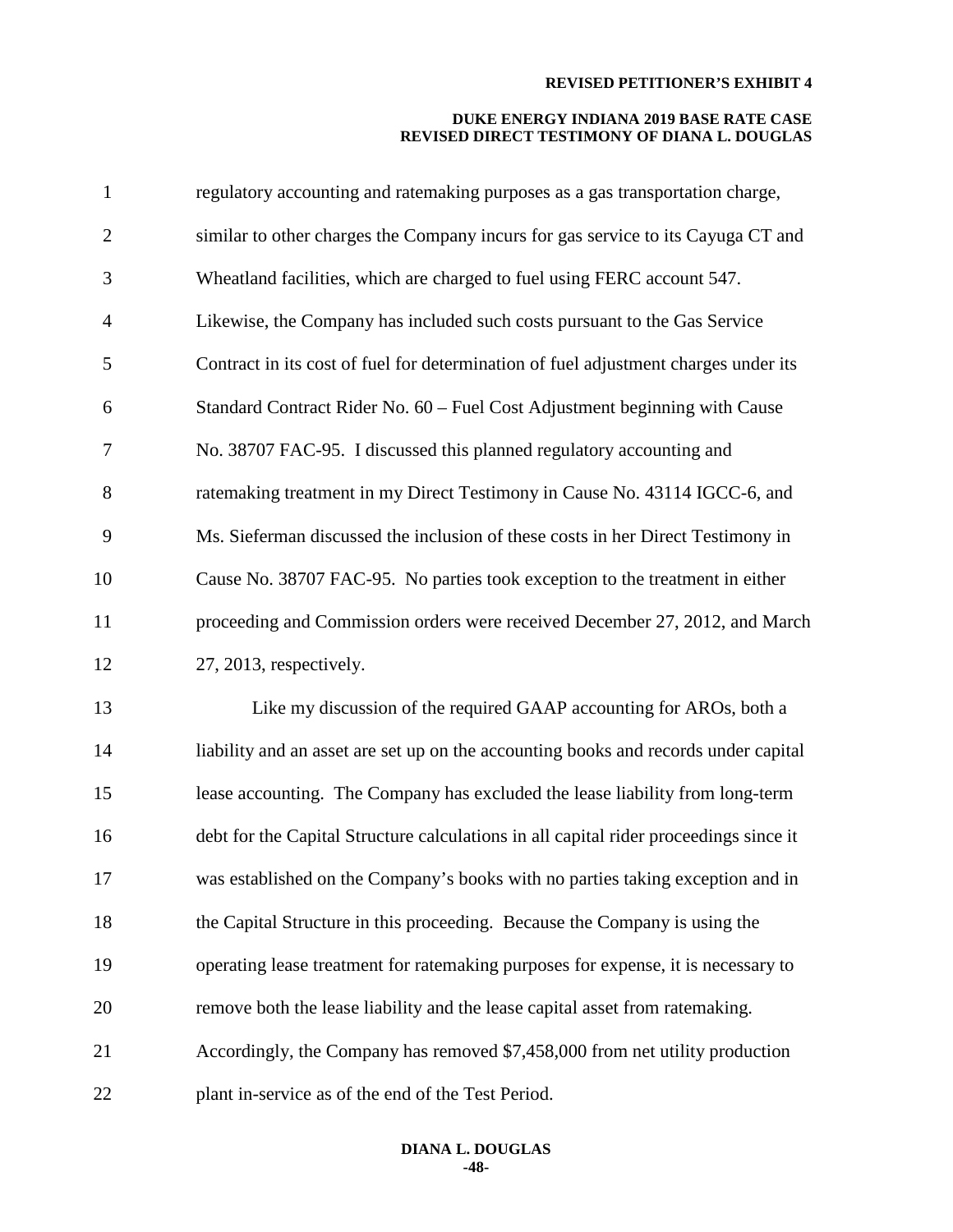| $\mathbf{1}$   | Q. | PLEASE EXPLAIN THE ADJUSTMENT TO REMOVE EDWARDSPORT                                    |
|----------------|----|----------------------------------------------------------------------------------------|
| $\overline{2}$ |    | ONGOING CAPITAL AMOUNTS FROM NET UTILITY PLANT FOR                                     |
| 3              |    | RATEMAKING.                                                                            |
| $\overline{4}$ | A. | The Commission's IGCC-15 Order established caps on the retail amount of post-          |
| 5              |    | in-service Ongoing Capital investment from April 1, 2015 through December 31,          |
| 6              |    | 2017 that could be recovered through retail rates, with any amounts over the caps      |
| 7              |    | needing to be excluded for ratemaking purposes from both the IGCC Rider and            |
| 8              |    | base rates. Per Petitioner's Exhibit 2-B (DLD), Page 7 of 10 filed with my Direct      |
| 9              |    | Testimony in Cause No. 43114 IGCC-17 ("IGCC-17"), the Company exceeded                 |
| 10             |    | the April 2015 to December 2016 cap by \$9,022,138 and the calendar year 2017          |
| 11             |    | cap by \$2,792,771, for a total of \$11,814,909 on a retail original cost plant basis. |
| 12             |    | On a total company net depreciated plant basis, the net utility plant-in-service       |
| 13             |    | value as of 12/31/2020 for production plant was reduced by \$11,393,000 due to         |
| 14             |    | this Ongoing Capital cap.                                                              |
| 15             | Q. | PLEASE EXPLAIN WHY THE PORTION OF THE COMPANY'S                                        |
| 16             |    | <b>TRANSMISSION PROJECTS RECOVERED VIA MISO WERE</b>                                   |
| 17             |    | REMOVED FROM NET UTILITY PLANT FOR RATEMAKING.                                         |
| 18             | A. | The Company has received approval from MISO for certain Company-owned                  |
| 19             |    | capital projects under MISO's Regional Expansion and Criteria and Benefits             |
| 20             |    | ("RECB") process and under MISO's Transmission Expansion Plan ("MTEP") as              |
| 21             |    | RECB projects or Multi-Value Projects ("MVP"). MISO is currently (or, for              |
| 22             |    | approved projects not yet completed, will be upon completion) reimbursing the          |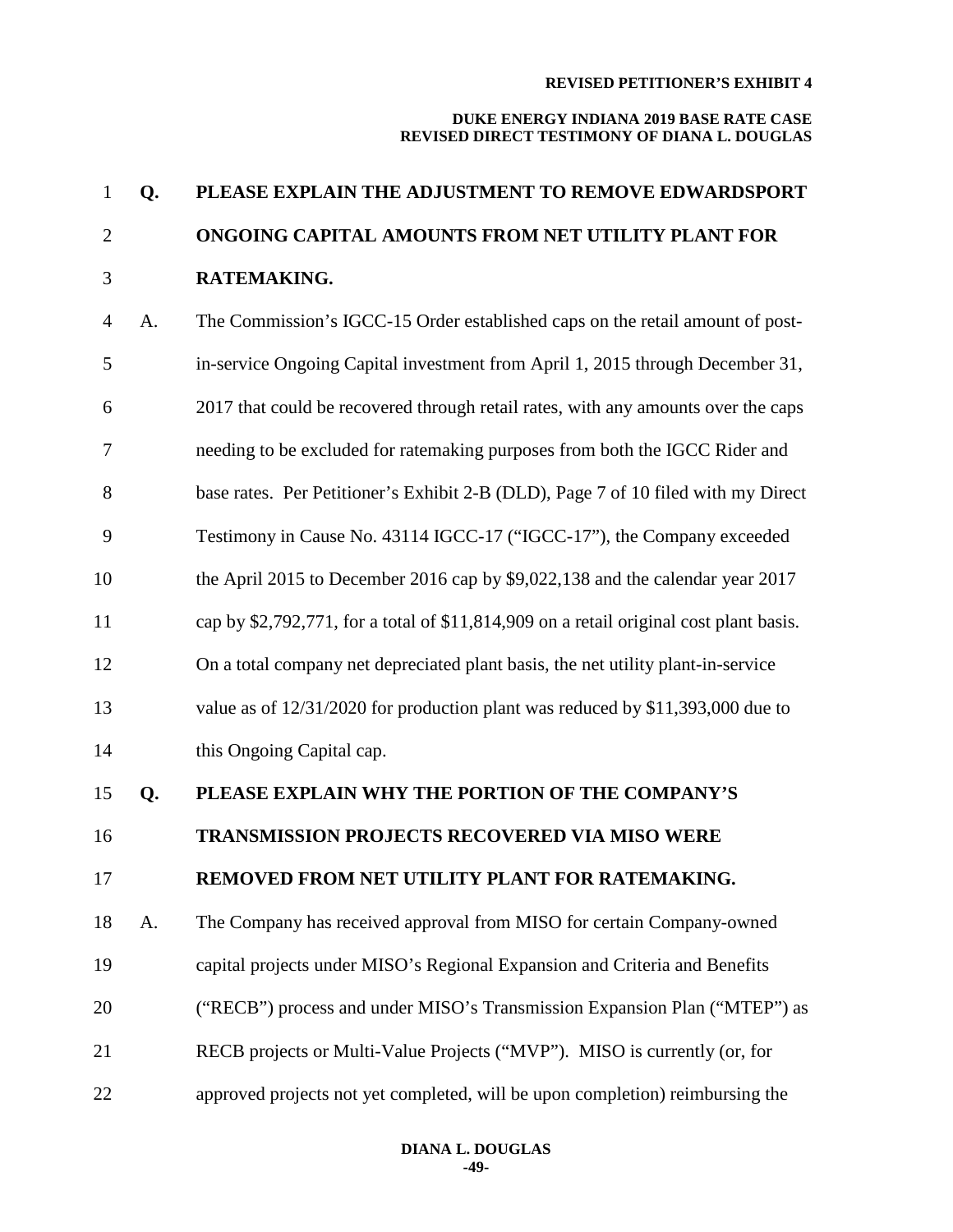| $\mathbf{1}$   |    | Company for the cost of these projects by charging MISO transmission owners                  |
|----------------|----|----------------------------------------------------------------------------------------------|
| $\overline{2}$ |    | for the cost of the expansion projects through Schedule 26 and charging all                  |
| 3              |    | market participants for the expansion projects through 26A charges. <sup>5</sup> At the same |
| $\overline{4}$ |    | time, the Company is paying its allocated MISO share of the costs for these same             |
| 5              |    | projects through the Schedule 26 and 26A charges it is billed. Customers then                |
| 6              |    | pay for the Company's share of the projects through the Company's Rider 68                   |
| 7              |    | (currently referred to as the MISO Rider) rates which include these costs.                   |
| 8              |    | Accordingly, the Company has removed \$28,388,000 from net utility                           |
| 9              |    | transmission plant in-service as of the end of the Test Period.                              |
| 10             | Q. | PLEASE EXPLAIN THE ADJUSTMENT TO REMOVE NON-UTILITY                                          |
| 11             |    | <b>CUSTOMER LIGHTING FROM NET UTILITY PLANT FOR</b>                                          |
| 12             |    | RATEMAKING.                                                                                  |
| 13             | A. | The Company removed \$30,695,000 of customer lighting plant from net utility                 |
| 14             |    | distribution plant in-service as of the end of the Test Period to ensure this plant          |
| 15             |    | was not included in the cost of service to all customers because the Company is              |
| 16             |    | being reimbursed for the cost of the lighting equipment by specific customers                |
| 17             |    | under the terms of customer-specific Outdoor Lighting Equipment Service                      |
| 18             |    | ("OLES") agreements.                                                                         |
| 19             | Q. | PLEASE EXPLAIN WHY NON-AMI LEGACY METERS WERE                                                |
| 20             |    | REMOVED FROM NET UTILITY PLANT FOR RATEMAKING.                                               |

<span id="page-50-0"></span><sup>&</sup>lt;sup>5</sup> Two of the approved RECB projects approved as Generator Interconnection Projects are reimbursed at 50% of cost. All others are 100% reimbursable.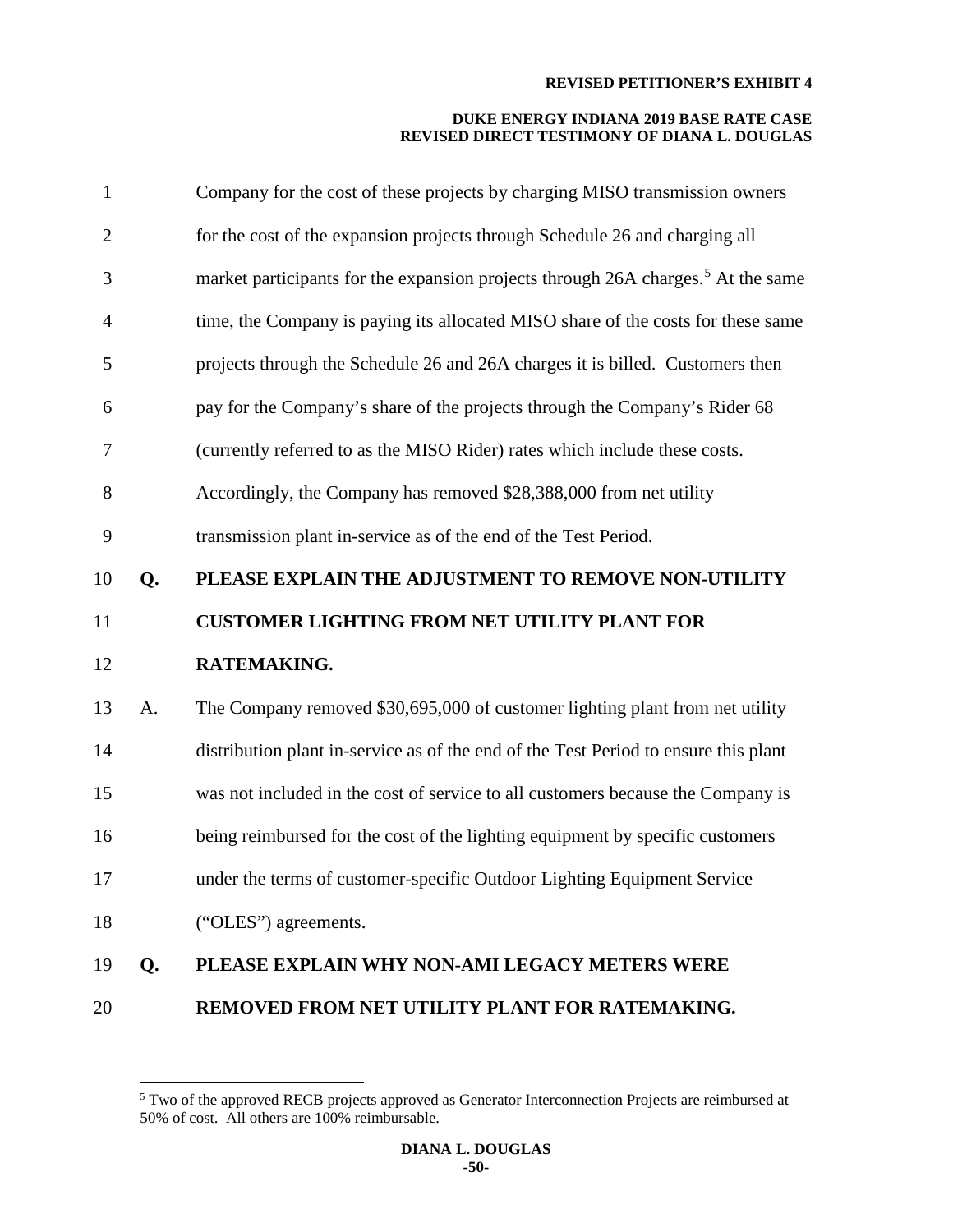| $\mathbf{1}$   | A. | On June 29, 2016, the Commission approved a settlement agreement in Cause No.          |
|----------------|----|----------------------------------------------------------------------------------------|
| $\overline{2}$ |    | 44720 (the Company's TDSIC plan case) ("TDSIC Settlement Agreement") that,             |
| 3              |    | among other terms, agreed that the Company would not request recovery of or on         |
| $\overline{4}$ |    | the undepreciated value of current meters being replaced by AMI meters as part         |
| 5              |    | of the Company's AMI project. Accordingly, the Company has removed                     |
| 6              |    | \$14,596,000 from net utility distribution plant in-service as of the end of the Test  |
| 7              |    | Period for the remaining net book value of the non-AMI Legacy Meters.                  |
| $8\,$          | Q. | PLEASE EXPLAIN THE REMAINING ADJUSTMENT TO NET                                         |
| 9              |    | UTILITY PLANT SHOWN ON PETITIONER'S EXHIBIT 4-F (DLD)                                  |
| 10             |    | <b>SCHEDULE RB2.</b>                                                                   |
| 11             | A. | After considering these seven <i>pro forma</i> adjustments to net utility plant, the   |
| 12             |    | Company then factored in the difference in the accumulated depreciation balance        |
| 13             |    | as of December 31, 2020 that would result from application of the new                  |
| 14             |    | depreciation rates proposed in this case (assumed to be effective July 1, 2020)        |
| 15             |    | from the current rates that were used in the forecast. This resulted in an additional  |
| 16             |    | reduction in net utility plant in the amount of \$68,041,000, for a total reduction in |
| 17             |    | net utility plant for all <i>pro forma</i> adjustments of \$616,155,000. MSFR          |
| 18             |    | Workpapers RB7-DLD through RB21-DLD and RB24-DLD are being filed to                    |
| 19             |    | support all these adjustments. I will discuss more about the impact of the             |
| 20             |    | proposed change in depreciation rates on depreciation expense in Section VI. of        |
| 21             |    | my testimony.                                                                          |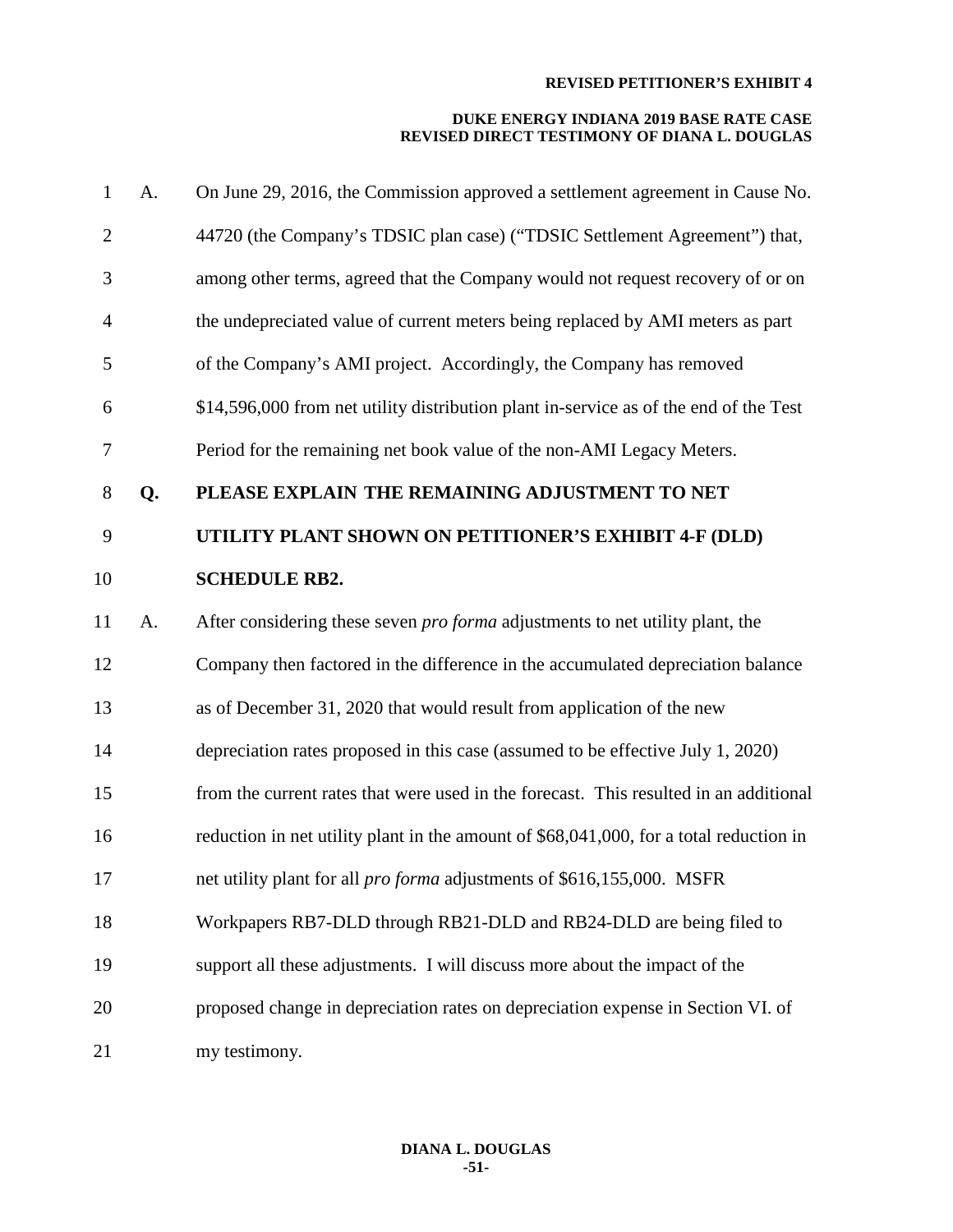| $\mathbf{1}$     | Q. | PLEASE EXPLAIN THE ADJUSTMENT ON PETITIONER'S EXHIBIT 4-                                 |
|------------------|----|------------------------------------------------------------------------------------------|
| $\mathbf{2}$     |    | F (DLD) SCHEDULE RB4 TO ADJUST REGULATORY ASSETS.                                        |
| 3                | A. | Petitioner's Exhibit 4-F (DLD) Schedule RB4 details the balances of the                  |
| $\overline{4}$   |    | regulatory assets included in the Company's rate base in this request and the <i>pro</i> |
| 5                |    | forma adjustment amounts for each. Like the adjustment needed to net utility             |
| 6                |    | plant to reflect the impact on accumulated depreciation of the difference between        |
| $\boldsymbol{7}$ |    | the proposed and current depreciation rates, it was necessary to adjust the              |
| $8\,$            |    | December 31, 2020 balance of the regulatory assets for the impact on the balance         |
| 9                |    | of the difference between the proposed amortization assumed to be effective July         |
| 10               |    | 1, 2020, and current amortization. In addition, adjustments were necessary to            |
| 11               |    | include two regulatory assets not included in the forecast that we are requesting        |
| 12               |    | approval of regulatory asset rate base treatment in this proceeding (financing costs     |
| 13               |    | on coal ash costs incurred and the SO <sub>2</sub> EA costs moved from inventory to a    |
| 14               |    | regulatory asset). These pro forma adjustments resulted in an increase in                |
| 15               |    | regulatory assets to be included in rate base in the amount of \$8,472,000. MSFR         |
| 16               |    | Workpapers RB2-DLD, RB3-DLD, RB23-DLD and RB24-DLD are being filed                       |
| 17               |    | to support these adjustments. I will discuss more about the impact of the                |
| 18               |    | proposed changes in amortization periods on regulatory asset amortization                |
| 19               |    | expense in Section VI. of my testimony.                                                  |
| 20               | Q. | PLEASE EXPLAIN PETITIONER'S EXHIBIT 4-F (DLD) SCHEDULE                                   |
| 21               |    | RB5 TO ADJUST MATERIALS AND SUPPLIES ("M&S") INVENTORY.                                  |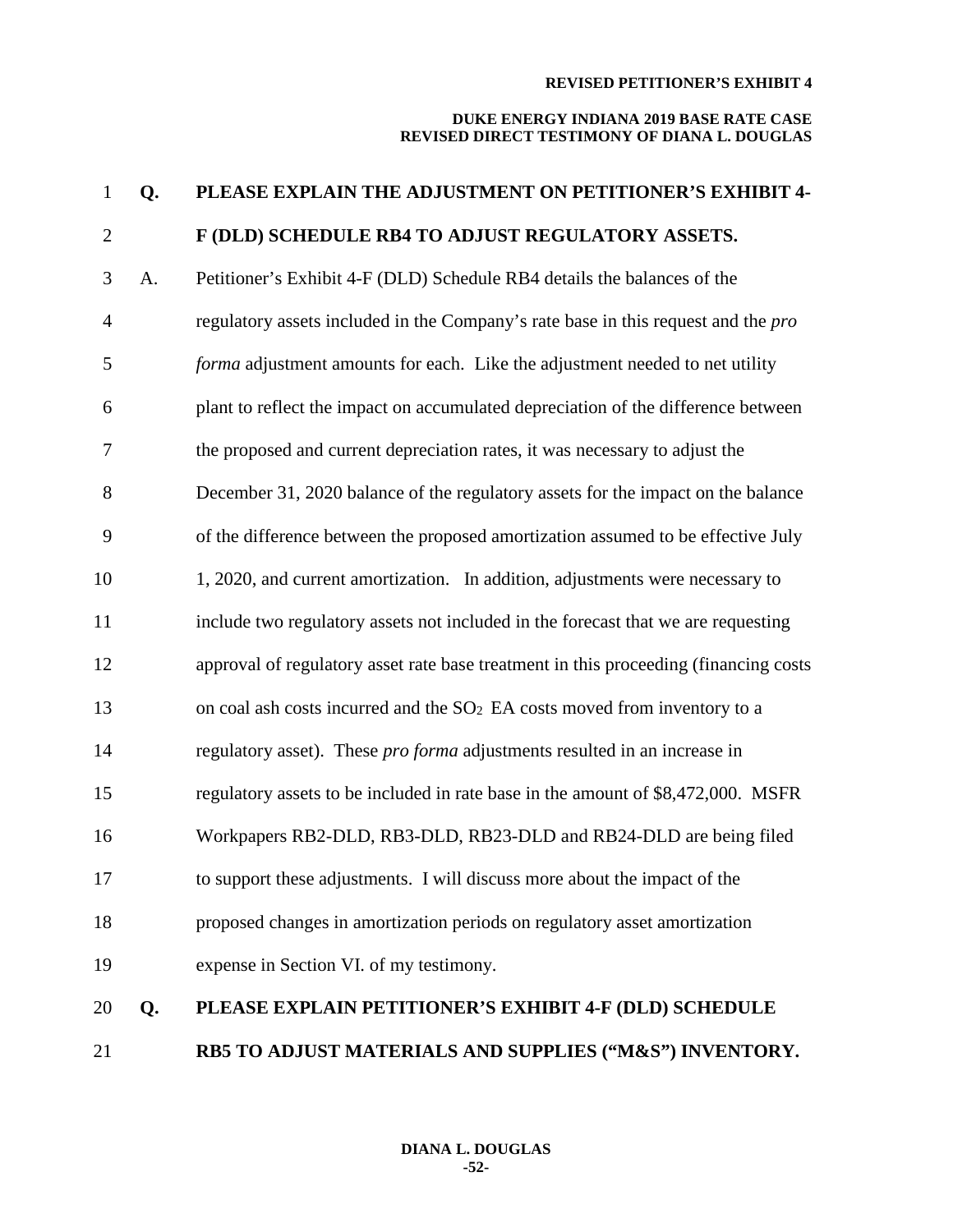| A. | Consistent with the adjustment made to reduce net utility plant for the 50 MW      |
|----|------------------------------------------------------------------------------------|
|    | WVPA portion of the Henry County Generating Station pursuant to the                |
|    | Commission's order in Cause No. 42145, the Company has excluded 36.56% of          |
|    | the M&S Inventory for the station. Petitioner's Exhibit 4-F (DLD) Schedule RB5     |
|    | reflects the resulting reduction in M&S Inventory of \$210,000. MSFR               |
|    | Workpaper RB4-DLD and MSFR Workpaper OM1-SES support this adjustment.              |
|    | VI. OPERATING INCOME PRO FORMA TEST PERIOD ADJUSTMENTS                             |
| Q. | PLEASE EXPLAIN PETITIONER'S EXHIBIT 4-E (DLD) SCHEDULE                             |
|    | <b>OM15 - REMOVE EXPENSE FOR OTHER POST RETIREMENT</b>                             |
|    | <b>BENEFITS ("OPEB").</b>                                                          |
| A. | Petitioner's Exhibit 4-E (DLD) Schedule OM15 removes \$7,089,000 from Test         |
|    | Period employee fringe benefits expense charged to FERC account 926 to reduce      |
|    | the level of OPEB expense included to zero. Please see MSFR Workpaper OM1-         |
|    | DLD for support for the adjustment amount. This adjustment was made because        |
|    | the level of external funding that the Company has made pursuant to Commission     |
|    | Orders in Cause Nos. 40388 and 42359 in the Grantor Trust established to fund      |
|    | the payment of future OPEB liabilities ("Grantor Trust"), plus the earnings on the |
|    | Grantor Trust funds, has been deemed by the Company's management to be             |
|    | sufficient to pay benefits in the foreseeable future without additional customer   |
|    | funding for this expense item.                                                     |
|    | The balance of the Grantor Trust as of December 31, 2018 was                       |
|    | \$109,180,715, and the retail portion is 91.23% of that balance (\$99,605,566).    |
|    |                                                                                    |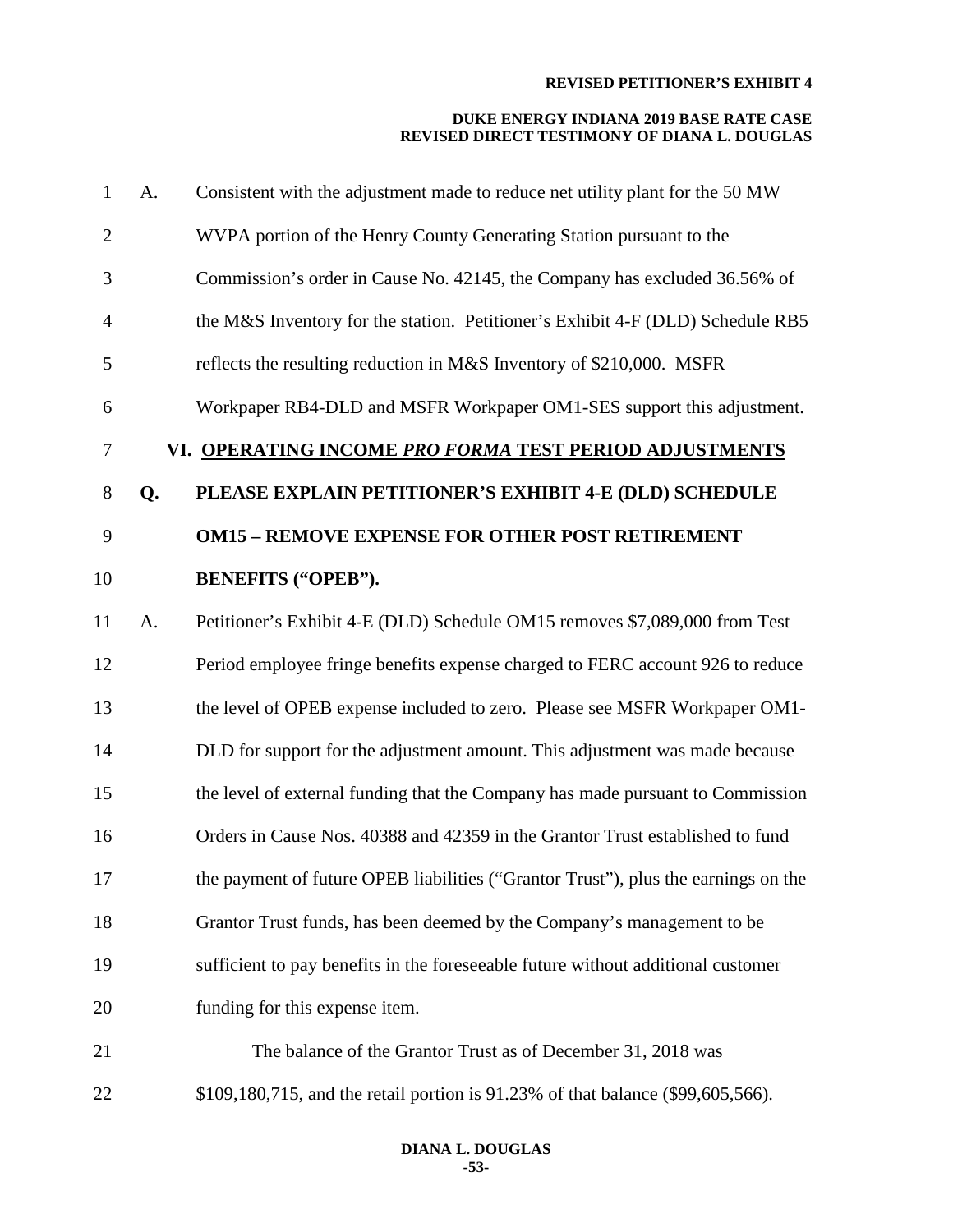| $\mathbf{1}$   | Under the terms of the Commission's Order in Cause No. 40388 approving the           |
|----------------|--------------------------------------------------------------------------------------|
| $\overline{2}$ | Company's OPEB Settlement Agreement with the Office of Utility Consumer              |
| 3              | Counselor ("OUCC") under which the Grantor Trust was established to fund             |
| $\overline{4}$ | OPEB, the amounts held by the Grantor Trust are restricted to the payment of         |
| 5              | OPEB liabilities and any taxes or expenses incurred by the Grantor Trust. Once       |
| 6              | all OPEB liabilities, taxes and expenses have been paid (not expected to occur       |
| 7              | until sometime after 2040), any remaining retail jurisdictional assets shall be      |
| $8\,$          | credited to retail customers unless the Settling parties agree to alternative        |
| 9              | treatment. The OPEB Settlement Agreement expired December 31, 2015, except           |
| 10             | for the provision that retail customers be credited with any remaining retail assets |
| 11             | at the end of its life, unless the Settling parties agree to alternative treatment.  |
| 12             | Because the amount in the Grantor Trust has been deemed currently                    |
| 13             | sufficient to pay benefit amounts to retirees and OPEB expense charged to FERC       |
| 14             | account 926 has been removed from the Cost of Service in this case, the Company      |
| 15             | does not intend to make additional contributions to the Grantor Trust, but will      |
| 16             | reevaluate the sufficiency of the Grantor Trust funding in the Company's next        |
| 17             | retail base rate case. See the Direct Testimony of Duke Energy Indiana witness       |
| 18             | Ms. Renee H. Metzler for additional background on the Grantor Trust and the          |
| 19             | Company's OPEB benefits. Please see Workpaper OM1-DLD for a copy of the              |
| 20             | 12/31/2018 investment statement for the Grantor Trust.                               |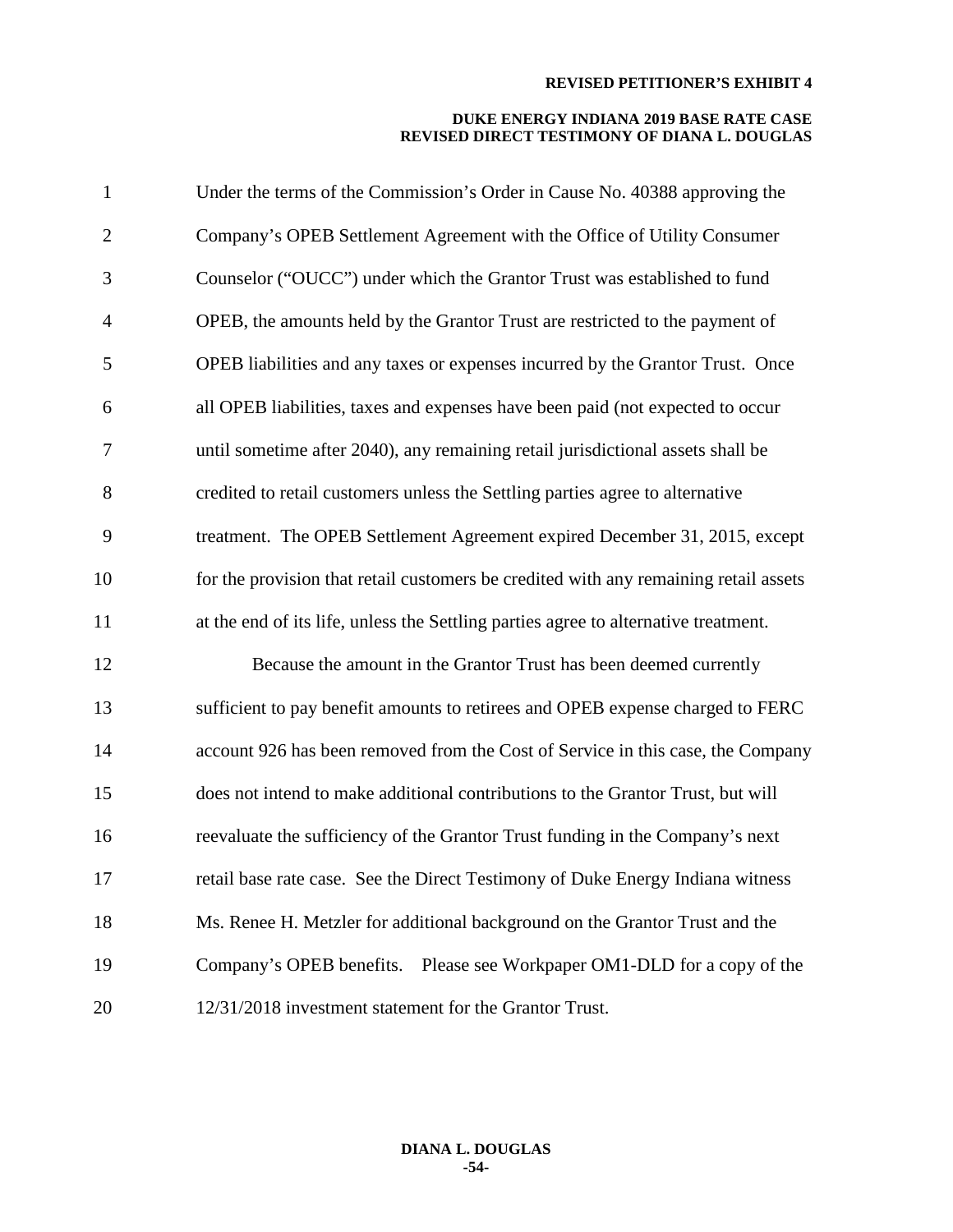| $\mathbf{1}$   | Q. | PLEASE EXPLAIN PETITIONER'S EXHIBIT 4-E (DLD) SCHEDULE                            |
|----------------|----|-----------------------------------------------------------------------------------|
| $\overline{2}$ |    | <b>OM16 - NORMALIZE EDWARDSPORT PLANNED OUTAGE</b>                                |
| 3              |    | <b>EXPENSES.</b>                                                                  |
| $\overline{4}$ | A. | Petitioner's Exhibit 4-E (DLD) Schedule OM16 removes \$46,401,000 from Test       |
| 5              |    | Period production maintenance costs for the incremental cost of the first major   |
| 6              |    | planned outage planned for the spring of 2020 at Edwardsport Station. As          |
| 7              |    | discussed in the testimony of Duke Energy Indiana witness Mr. Cecil T.            |
| 8              |    | Gurganus, this is the first time for a planned outage that includes the steam     |
| 9              |    | turbine, in addition to major maintenance on gasifiers and combustion turbines.   |
| 10             |    | He explains that a major planned outage of this type is expected to occur         |
| 11             |    | approximately every seven years. Because this additional maintenance cost is not  |
| 12             |    | representative of an ongoing level of maintenance expense at the station, we have |
| 13             |    | removed this cost from the Test Period and are proposing deferral and             |
| 14             |    | establishment of a major planned outage reserve account, with amortization over   |
| 15             |    | seven years. I will discuss this proposal in more detail in Section IX. C. of my  |
| 16             |    | testimony. Please see MSFR Workpaper OM2-DLD for the estimated costs of           |
| 17             |    | projects included in this major planned outage.                                   |
| 18             | Q. | PLEASE EXPLAIN PETITIONER'S EXHIBIT 4-E (DLD) SCHEDULE                            |
| 19             |    | DA1.                                                                              |
| 20             | A. | Petitioner's Exhibit 4-E Schedule DA1 summarizes the <i>pro forma</i> adjustments |
| 21             |    | made to depreciation expense. Ms. Graft sponsors Petitioner's Exhibit 6-D         |
| 22             |    | (CLG) Schedule DA2, the adjustment to remove depreciation deferrals related to    |
|                |    |                                                                                   |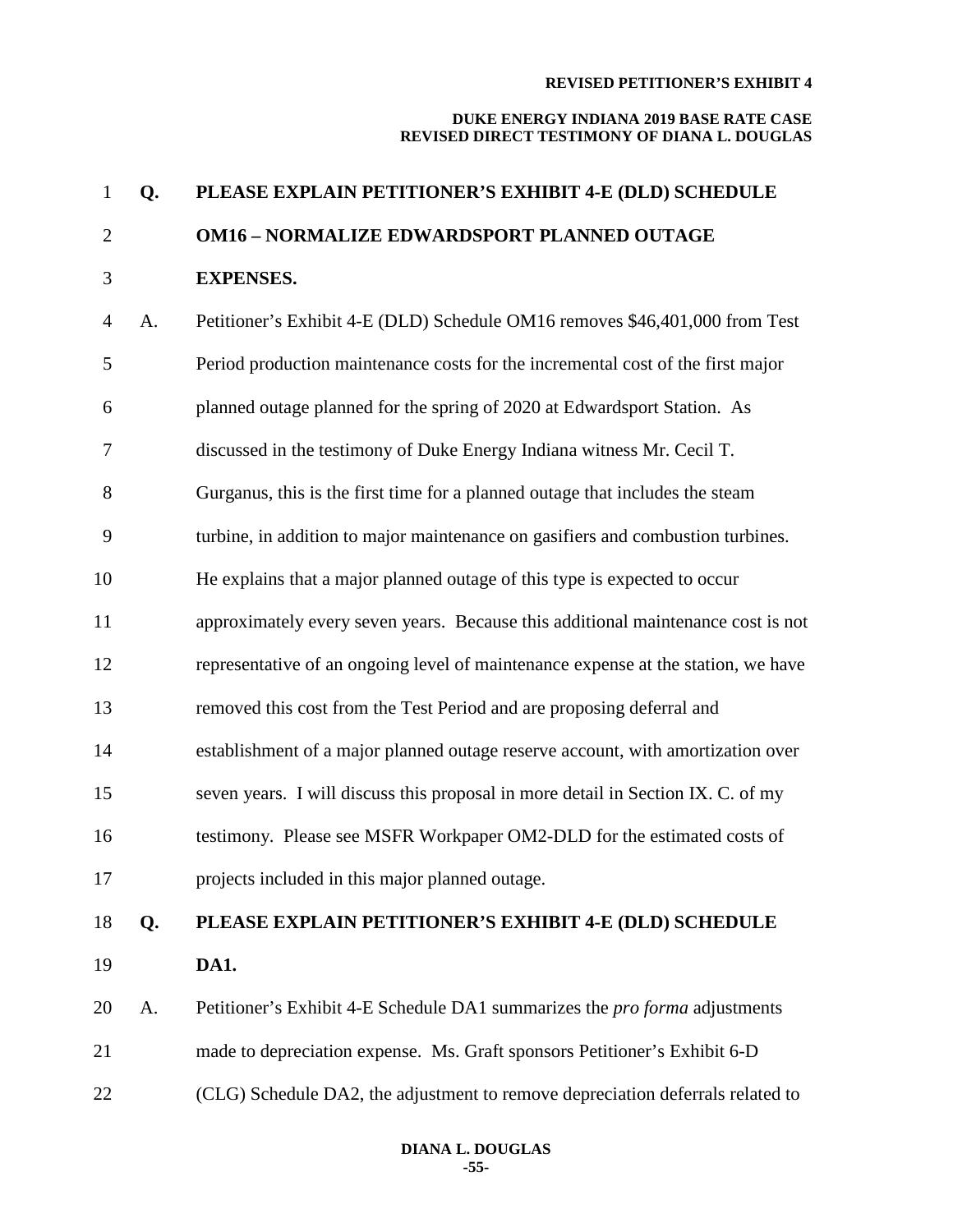| 1              |    | riders. I will sponsor and discuss Petitioner's Exhibit 4-E Schedules DA3 through     |
|----------------|----|---------------------------------------------------------------------------------------|
| $\overline{2}$ |    | DA8 which adjust and annualize depreciation expense based on the Company's            |
| 3              |    | proposed depreciation and amortization rates and forecasted adjusted depreciable      |
| $\overline{4}$ |    | plant balances as of December 31, 2020, the determination of which I explained        |
| 5              |    | when discussing Petitioner's Exhibit 4-F (DLD) Schedule RB2 in Section V. of          |
| 6              |    | my testimony, and a <i>pro forma</i> reduction due to credits received from MISO. The |
| 7              |    | total increase in Test Period depreciation expense due to the Petitioner's Exhibit    |
| $8\,$          |    | 4-E Schedule DA3-DA8 adjustments I am sponsoring is \$145,294,000.                    |
| 9              | Q. | PLEASE EXPLAIN PETITIONER'S EXHIBIT 4-E (DLD) SCHEDULES                               |
| 10             |    | <b>DA3 THROUGH DA7 - ADJUST AND ANNUALIZE DEPRECIATION</b>                            |
| 11             |    | <b>EXPENSE FOR DEPRECIATION EXPENSE FOR PRODUCTION,</b>                               |
| 12             |    | TRANSMISSION, DISTRIBUTION AND GENERAL PLANT.                                         |
| 13             | A. | Petitioner's Exhibit 4-E Schedule DA3 details the pro forma adjustment to adjust      |
| 14             |    | and annualize depreciation expense for Production Plant based on the Company's        |
| 15             |    | proposed depreciation rates and forecasted adjusted depreciable plant balances as     |
| 16             |    | of December 31, 2020. The schedule shows the total projected depreciation             |
| 17             |    | included in the forecast at current rates, as-adjusted projected December 31, 2020    |
| 18             |    | plant in-service, current depreciation rates, annualized depreciation calculated      |
| 19             |    | using current rates and as-adjusted plant balances, proposed depreciation rates,      |
| 20             |    | annualized depreciation calculated using proposed rates and as-adjusted plant         |
| 21             |    | balances, and the total pro forma adjustment. Petitioner's Exhibit 4-E Schedule       |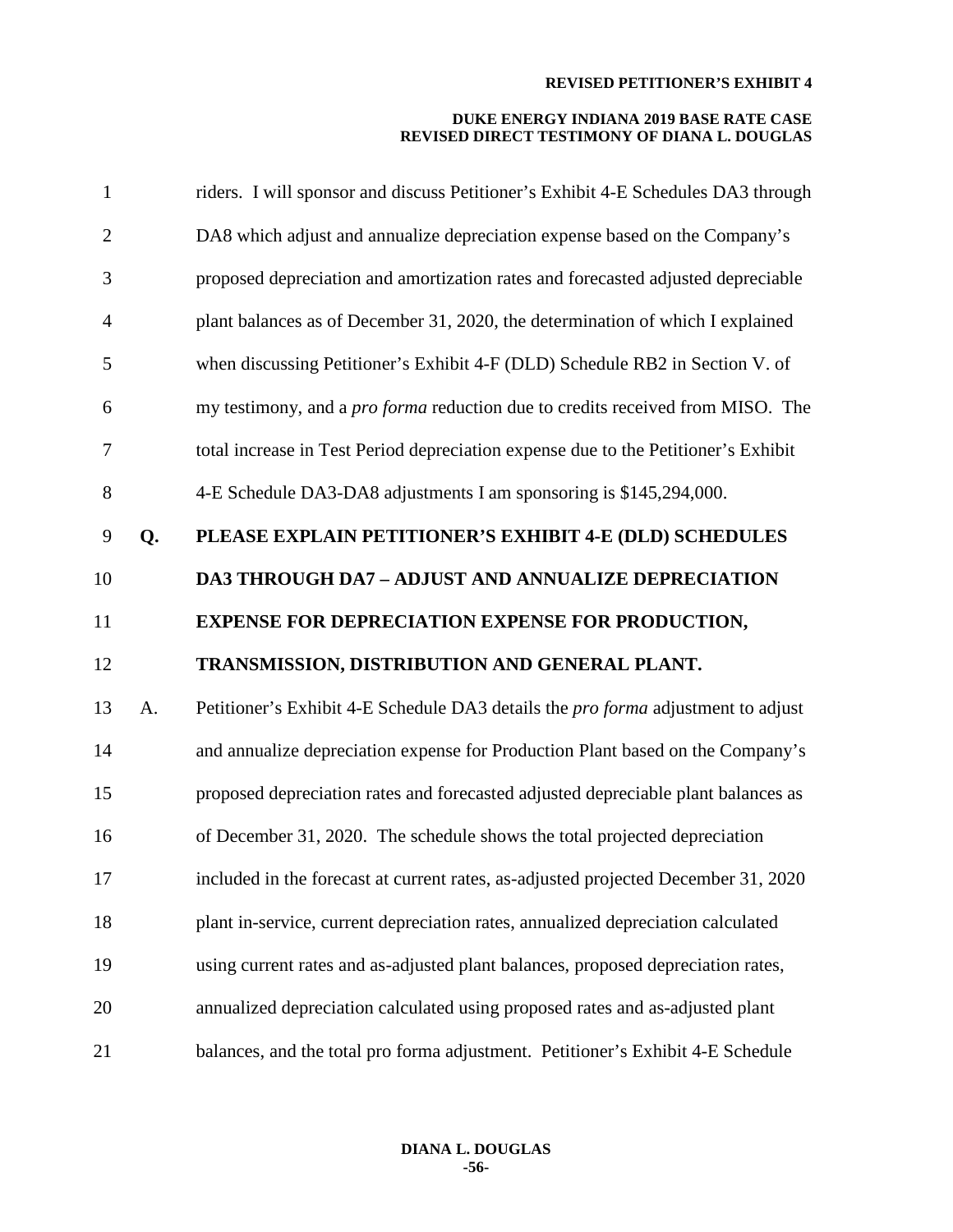| $\mathbf{1}$   |    | DA4 does the same for Transmission Plant, as do DA5 for Distribution Plant,         |
|----------------|----|-------------------------------------------------------------------------------------|
| $\overline{2}$ |    | DA6 for General Plant, and DA7 for Intangible Plant.                                |
| 3              |    | The development of the proposed depreciation rates for Production,                  |
| $\overline{4}$ |    | Transmission, Distribution and General Plant is discussed in the Direct Testimony   |
| 5              |    | of Duke Energy Indiana witness Mr. John J. Spanos. However, the Company             |
| 6              |    | proposes to continue to use the currently approved 15-year life 6.67%               |
| 7              |    | depreciation rates for AMI meters which were approved in the TDSIC Order, and       |
| 8              |    | the meter rate calculated by Mr. Spanos for all other legacy digital meters. The    |
| 9              |    | decommissioning and dismantlement costs included in the depreciation study are      |
| 10             |    | discussed in the Direct Testimony of Duke Energy Indiana witness Mr. Jeffrey T.     |
| 11             |    | Kopp. The forecasted retirement dates for production plant that were used in the    |
| 12             |    | depreciation study are discussed in the Direct Testimony of Duke Energy Indiana     |
| 13             |    | witness Mr. Keith B. Pike. The depreciation rates for the Electric Plant            |
| 14             |    | Acquisition Adjustment and Intangible Plant were provided by our internal Asset     |
| 15             |    | Accounting department and are unchanged from current rates.                         |
| 16             | Q. | PLEASE EXPLAIN PETITIONER'S EXHIBIT 4-E (DLD) SCHEDULE                              |
| 17             |    | DA8.                                                                                |
| 18             | A. | Petitioner's Exhibit 4-E (DLD) Schedule DA8 details the <i>pro forma</i> adjustment |
| 19             |    | made to General Plant depreciation expense related to credits the Company           |
| 20             |    | receives from MISO associated with RECB and MVP assets. This reduced                |
| 21             |    | General Plant depreciation expense by \$42,000.                                     |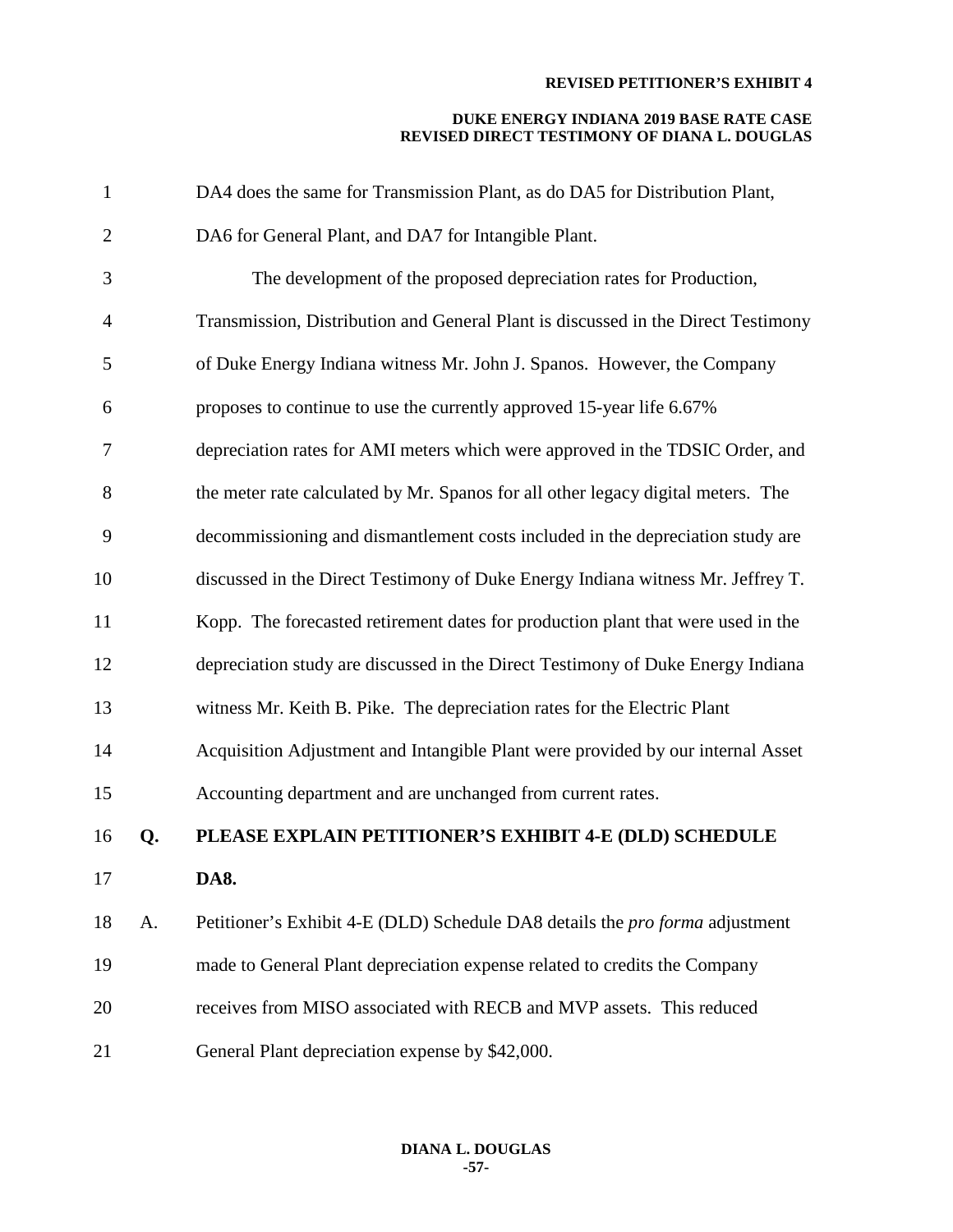| $\mathbf{1}$   | Q. | PLEASE EXPLAIN PETITIONER'S EXHIBIT 4-E (DLD) SCHEDULE                              |
|----------------|----|-------------------------------------------------------------------------------------|
| $\overline{2}$ |    | DA9.                                                                                |
| 3              | A. | Petitioner's Exhibit 4-E (DLD) Schedule DA9 summarizes the pro forma                |
| $\overline{4}$ |    | adjustments made to Regulatory Asset amortization expense. Ms. Graft sponsors       |
| 5              |    | Petitioner's Exhibit 6-D (CLG) Schedule DA11, the removal of regulatory asset       |
| 6              |    | amortizations that will remain in riders rather than being embedded in base rates.  |
| $\overline{7}$ |    | I will next sponsor and discuss Petitioner's Exhibit 4-E (DLD) Schedule DA10.       |
| 8              | Q. | PLEASE EXPLAIN PETITIONER'S EXHIBIT 4-E (DLD) SCHEDULE                              |
| 9              |    | <b>DA10 - ADJUST AND ANNUALIZE REGULATORY ASSET</b>                                 |
| 10             |    | <b>AMORTIZATION EXPENSE.</b>                                                        |
| 11             | A. | Petitioner's Exhibit 4-E (DLD) Schedule DA10 increases Test Period regulatory       |
| 12             |    | asset amortization expense by \$43,963,000, due primarily to the inclusion of       |
| 13             |    | amortization of new regulatory assets deferred since the last base rate case        |
| 14             |    | pursuant to various Commission Orders. MSFR Workpaper DA2-DLD provides              |
| 15             |    | detail for the calculation, showing the proposed amortization periods for each      |
| 16             |    | regulatory asset and the basis for the amortization period, which are generally     |
| 17             |    | based on the remaining lives of the assets for production-related regulatory assets |
| 18             |    | included in rate base, such as deferred depreciation and post-in-service carrying   |
| 19             |    | costs, or were previously set in various Commission orders or Settlement            |
| 20             |    | Agreements. Smaller dollar rate base and expense items without a set                |
| 21             |    | amortization period in a previous order were generally proposed for amortization    |
| 22             |    | over three years. This includes the \$2,413,000 of forecasted rate case expenses    |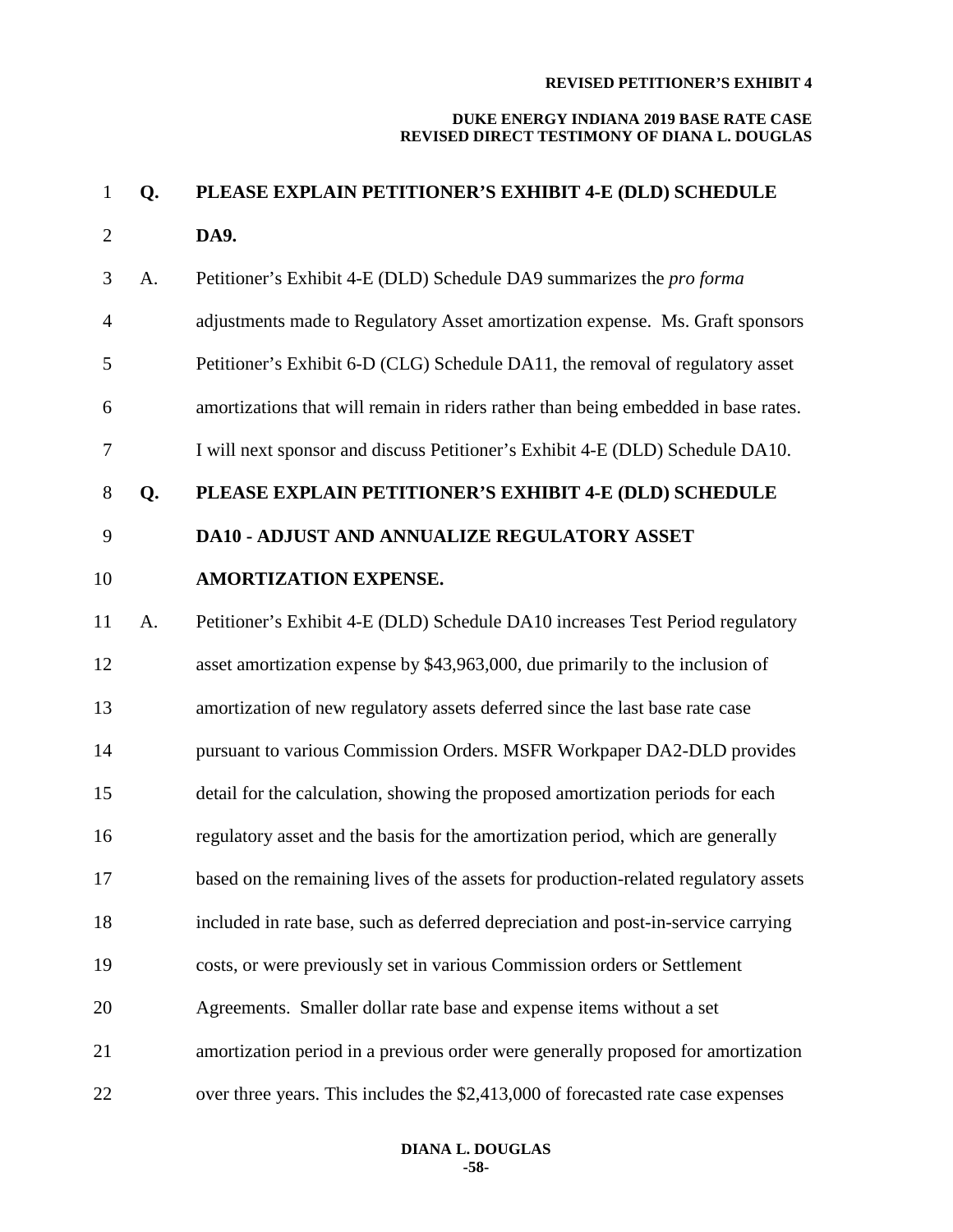| 1              |    | proposed to be amortized over three years in this case. MSFR Workpaper DA1-      |
|----------------|----|----------------------------------------------------------------------------------|
| $\overline{2}$ |    | DLD provides the support for the December 31, 2020 balance, and MSFR             |
| 3              |    | Workpapers DA3-DLD and DA4-DLD provide additional detail for the                 |
| $\overline{4}$ |    | regulatory assets not included in rate base, including the rate case expenses.   |
| 5              | Q. | <b>HOW DOES THE COMPANY PLAN TO HANDLE AMORTIZATIONS</b>                         |
| 6              |    | INCLUDED IN BASE RATES THAT BECOME FULLY AMORTIZED                               |
| 7              |    | BEFORE THE NEXT BASE RATE CASE?                                                  |
| 8              | A. | The Company plans to include credits in its Credits Rider when the amortizations |
| 9              |    | included in base rates end.                                                      |
| 10             | Q. | PLEASE EXPLAIN PETITIONER'S EXHIBIT 4-E (DLD) SCHEDULE                           |
| 11             |    | OTX5- ADJUST AND ANNUALIZE PROPERTY TAX EXPENSE.                                 |
| 12             | A. | Petitioner's Exhibit 4-E (DLD) Schedule OTX5 adjusts and annualizes property     |
| 13             |    | tax expense using property tax rates based on 2018 net book value and property   |
| 14             |    | tax expense applied to the forecasted net book value of plant-in-service as of   |
| 15             |    | December 31, 2020. This adjustment increases property tax expense by             |
| 16             |    | \$637,000. The inputs for the calculation were provided by and the calculation   |
| 17             |    | and amounts were reviewed by the Company's Tax Department and Duke Energy        |
| 18             |    | Indiana witness Mr. John R. Panizza.                                             |
| 19             | Q. | PLEASE EXPLAIN PETITIONER'S EXHIBIT 4-H (DLD) SCHEDULE                           |
| 20             |    | TX1- ADJUST AND ANNUALIZE FEDERAL AND STATE INCOME                               |
| 21             |    | TAX EXPENSE.                                                                     |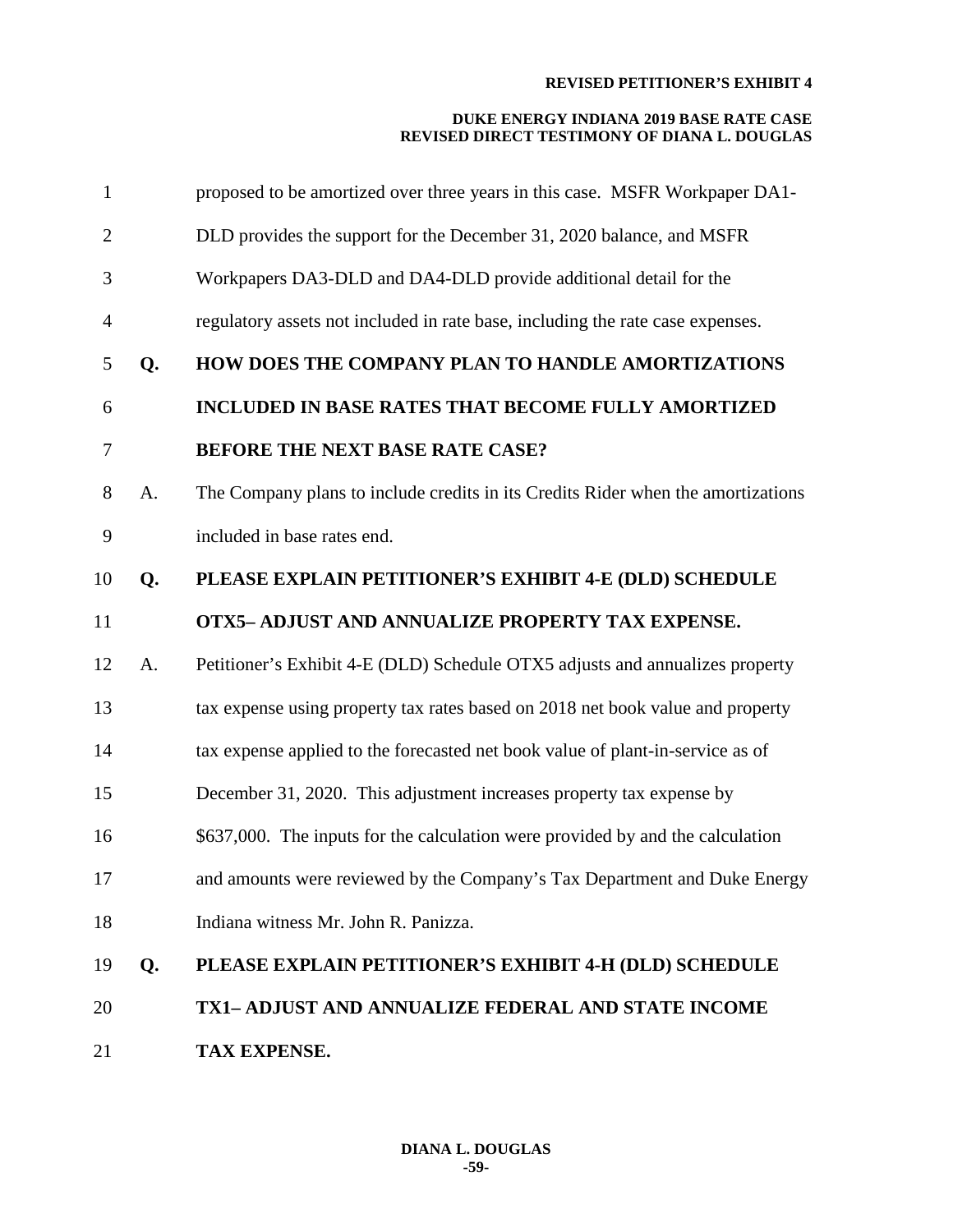| $\mathbf{1}$   | A. | Petitioner's Exhibit 4-H (DLD) Schedule TX1 summarizes the amounts of the            |
|----------------|----|--------------------------------------------------------------------------------------|
| $\overline{2}$ |    | forecast adjustments to remove non-utility current income taxes and the total pro    |
| 3              |    | forma adjustments made to Total Company Test Period federal and state income         |
| $\overline{4}$ |    | tax expense. In addition, it shows the retail jurisdictional amounts at present      |
| 5              |    | rates, the taxes associated with the increase in pre-tax operating income due to the |
| 6              |    | proposed revenue requirements increase, and the final Test Period income tax         |
| $\tau$         |    | amounts at proposed rates. From the current and deferred federal and state           |
| 8              |    | income tax and investment tax credit amount included in the 2020 forecast            |
| 9              |    | provided by Mr. Jacobi, \$230,000 of non-utility tax was removed to get to the       |
| 10             |    | adjusted 2020 forecast. We then removed \$12,718,000 in pro forma adjustments.       |
| 11             |    | The resulting Total Company Test Period amount was used by Ms. Diaz as the           |
| 12             |    | starting point for the jurisdictional separation study, and she provided the retail  |
| 13             |    | jurisdictional present rate amounts. Then the income tax amount associated with      |
| 14             |    | the proposed increase in revenue requirements was calculated for inclusion in the    |
| 15             |    | cost of service study by Ms. Diaz. The adjustment to income taxes for the            |
| 16             |    | proposed increase in revenue requirements is an increase of \$99,206,000 in retail   |
| 17             |    | jurisdictional income tax expense. Petitioner's Exhibit 4-H (DLD) Schedules          |
| 18             |    | TX2-TX7, which I will discuss, support these amounts. MSFR Workpapers TX1            |
| 19             |    | (DLD) – TX9 (DLD) will also be filed further supporting the calculations.            |
| 20             | Q. | PLEASE EXPLAIN PETITIONER'S EXHIBIT 4-H (DLD) SCHEDULE                               |
| 21             |    | TX2.                                                                                 |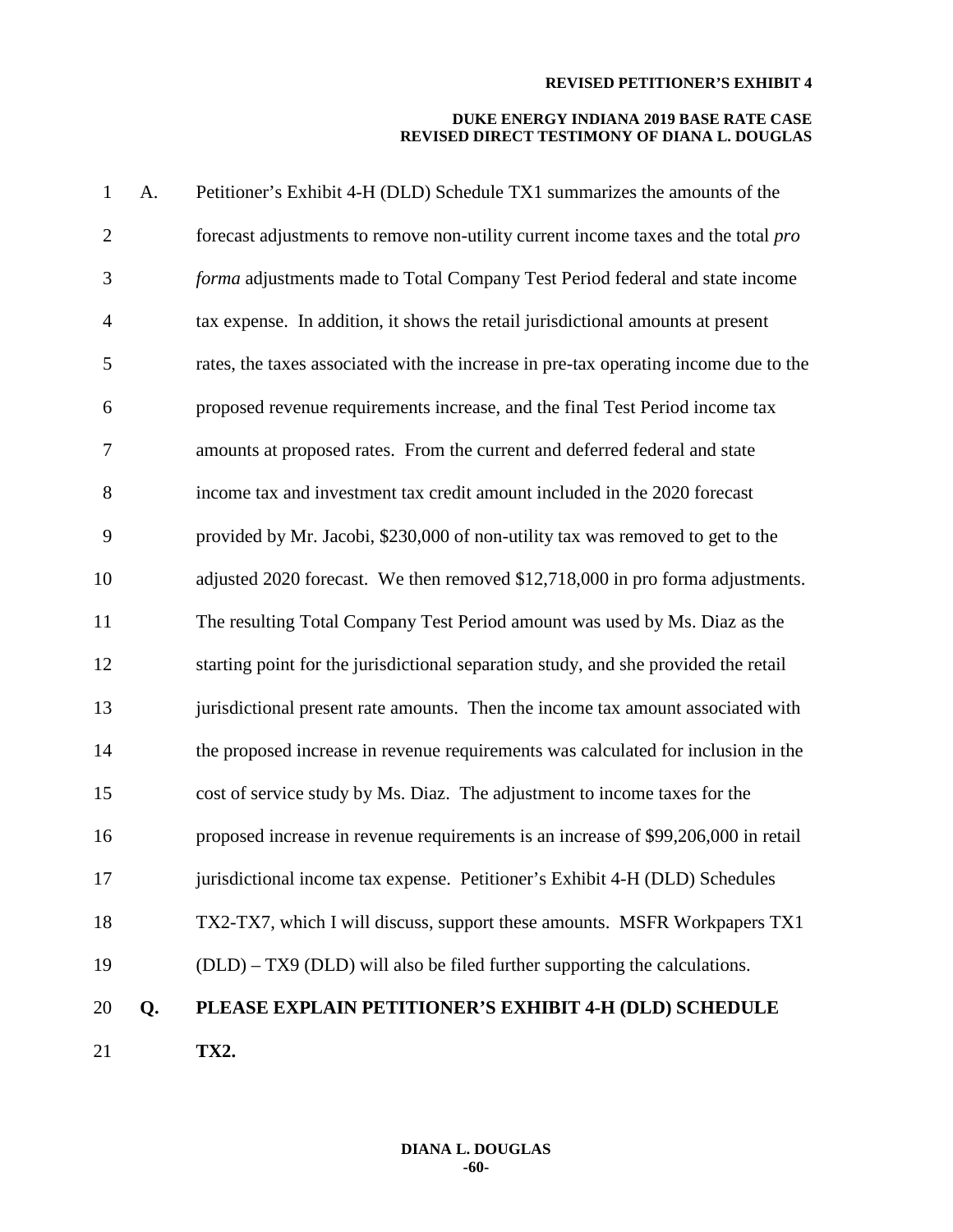| $\mathbf{1}$   | A. | Petitioner's Exhibit 4-H (DLD) Schedule TX2 shows the computation of current        |
|----------------|----|-------------------------------------------------------------------------------------|
| $\overline{2}$ |    | federal and state income tax expense at the Total Company level, as well as at the  |
| 3              |    | retail jurisdictional level for present and proposed rates. Column D shows the pro  |
| $\overline{4}$ |    | forma adjustments for each of the pre-tax book income items used in the current     |
| 5              |    | income tax calculation (which were detailed and supported by either Ms.             |
| 6              |    | Sieferman, Ms. Graft, Mr. Flick or me) and pro forma adjustments coming from        |
| 7              |    | Petitioner's Exhibit 4-H (DLD) Schedules TX3 – TX5, which I will explain.           |
| 8              | Q. | WAS THIS CALCULATION OF CURRENT FEDERAL AND STATE                                   |
| 9              |    | <b>INCOME TAX EXPENSE PERFORMED USING THE RATES AND</b>                             |
| 10             |    | BASIC INCOME TAX COMPUTATION PROCESS EXPLAINED BY MR.                               |
| 11             |    | PANIZZA?                                                                            |
| 12             | A. | Yes. As can be seen on line 31 of Petitioner's Exhibit 4-H (DLD) Schedule TX2,      |
| 13             |    | we used the 21% statutory rate in computing federal current income tax expense      |
| 14             |    | and, as can be seen on line 40, we used the 5.375% average annual statutory rate    |
| 15             |    | for Indiana for 2020 for computation of current state income tax expense.           |
| 16             | Q. | DOES PETITIONER'S EXHIBIT 4-H (DLD) SCHEDULE TX2 REFLECT                            |
| 17             |    | THE SYNCHRONIZED INTEREST EXPENSE CONCEPT PREVIOUSLY                                |
| 18             |    | APPROVED BY THIS COMMISSION IN RETAIL ELECTRIC RATE                                 |
| 19             |    | PROCEEDINGS?                                                                        |
| 20             | A. | Yes. The application of this concept results in a determination of the interest     |
| 21             |    | expense deduction for the calculation of current income taxes for ratemaking        |
| 22             |    | purposes by applying the interest synchronization factor to pro forma original cost |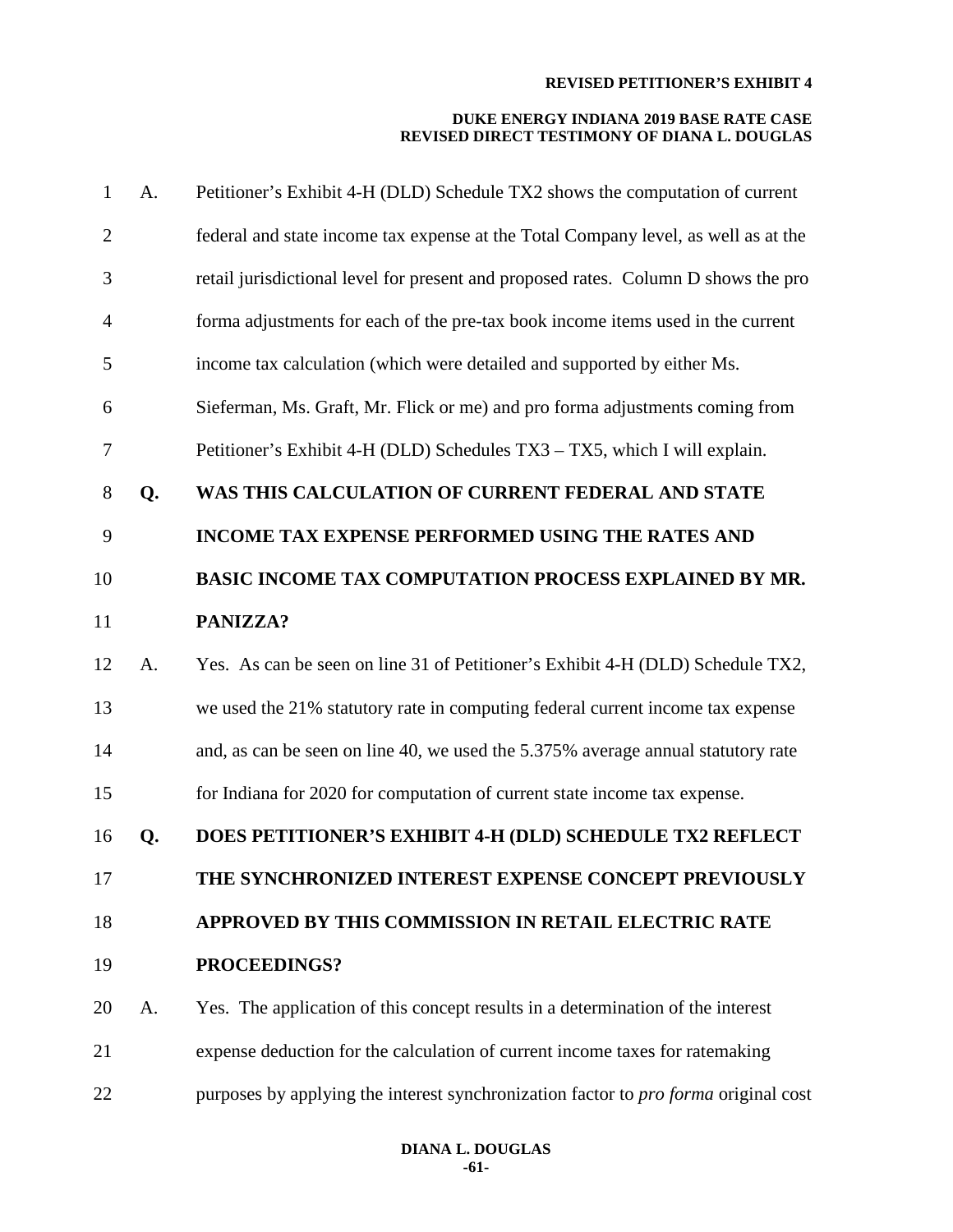| $\mathbf{1}$   |    | depreciated rate base. As the name implies, this results in a calculation of       |
|----------------|----|------------------------------------------------------------------------------------|
| $\overline{2}$ |    | annualized interest expense which is synchronized with the rate base used for      |
| 3              |    | regulatory purposes, rather than the total company interest expense that may also  |
| 4              |    | include interest expense supporting non-utility items and which is not annualized. |
| 5              |    | Petitioner's Exhibit 4-H (DLD) Schedule TX3 shows the computation of this          |
| 6              |    | interest amount which was used to calculate the pro forma adjustment amount        |
| 7              |    | included on line 25, in column D of Petitioner's Exhibit 4-H (DLD) Schedule        |
| $8\,$          |    | TX2.                                                                               |
| 9              | Q. | DOES PETITIONER'S EXHIBIT 4-H (DLD) SCHEDULE TX2 REFLECT                           |
| 10             |    | A DEDUCTION FOR THE "PARENT INTEREST" CONCEPT                                      |
| 11             |    | PREVIOUSLY APPROVED BY THIS COMMISSION IN RETAIL                                   |
| 12             |    | <b>ELECTRIC RATE PROCEEDINGS?</b>                                                  |
| 13             |    |                                                                                    |
|                | A. | Yes. The application of this Muncie Remand concept results in an additional        |
| 14             |    | interest expense deduction, for ratemaking purposes only, in calculating current   |
| 15             |    | federal and state income taxes due to the Company's participation in a Duke        |
| 16             |    | Energy Corporation Consolidated tax return. This adjustment reduces Test Period    |
| 17             |    | income taxes by allocating a portion of Duke Energy Indiana's parent company's     |
| 18             |    | interest deduction to Duke Energy Indiana for purposes of computing income tax     |
| 19             |    | expense, thereby providing a tax benefit to customers. The Total Company           |
| 20             |    | interest allocated under this procedure, as shown on Petitioner's Exhibit 4-H      |
| 21             |    | (DLD) Schedule TX4 and line 26 of Column D on Petitioner's Exhibit 4-H             |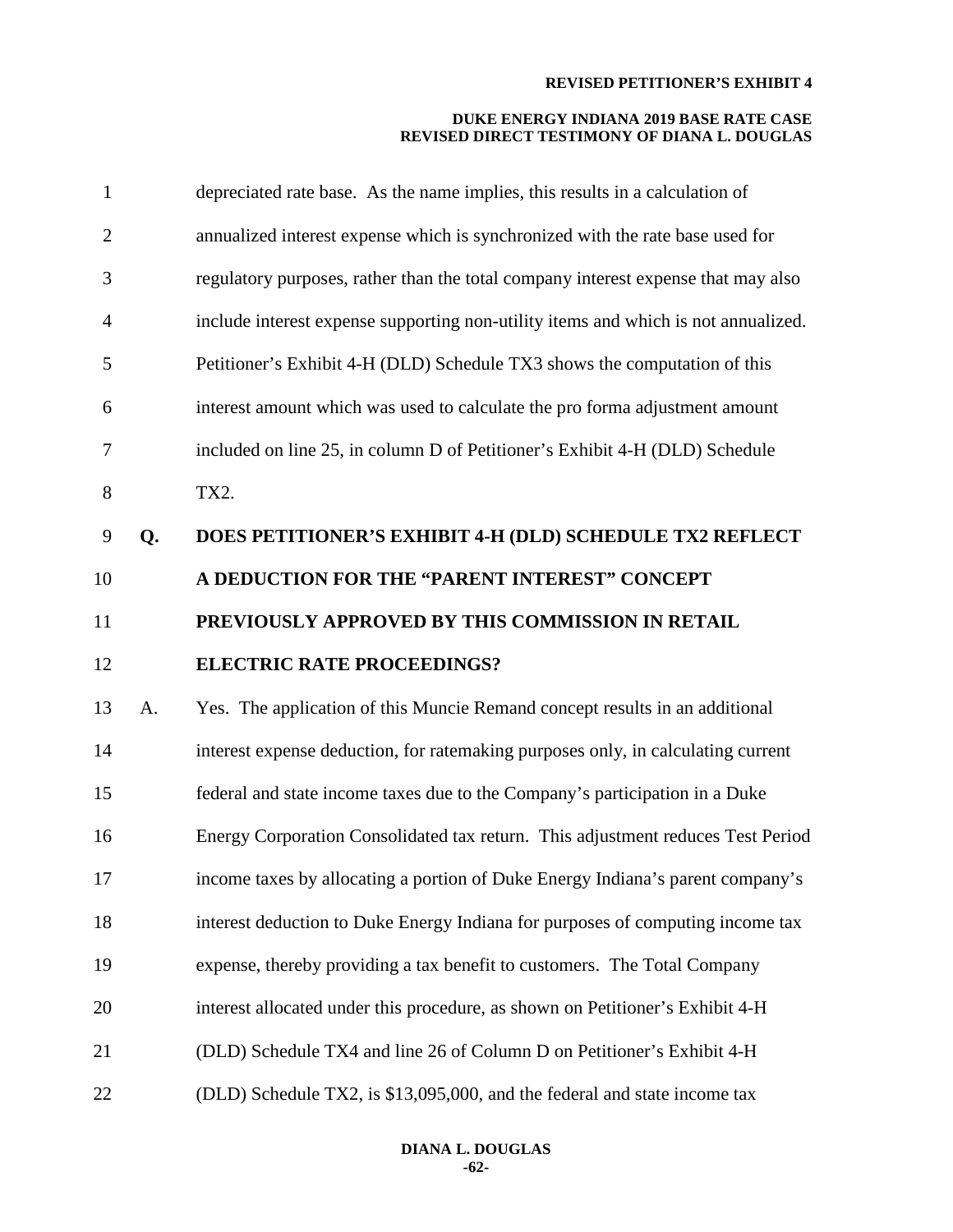| $\mathbf{1}$   |    | expense benefit to retail jurisdictional customers from this additional deduction is  |
|----------------|----|---------------------------------------------------------------------------------------|
| $\overline{2}$ |    | approximately \$3,305,996.                                                            |
| 3              |    | Petitioner's Exhibit 4-H Schedule TX4 shows the calculation of the parent             |
| $\overline{4}$ |    | interest amount using: 1) the December 31, 2020 forecasted balance of Duke            |
| 5              |    | Energy Indiana's total equity capital; times 2) Duke Energy Corporation's             |
| 6              |    | consolidated long-term debt to equity ratio for debt applicable to support of utility |
| $\overline{7}$ |    | operations (exclusive of merger-related debt); times 3) the average cost of the       |
| 8              |    | parent's debt applicable to support of utility operations. The support for the        |
| 9              |    | parent debt amounts and calculations was provided by Mr. Sullivan.                    |
| 10             | Q. | PLEASE EXPLAIN THE ADJUSTMENT ON PETITIONER'S EXHIBIT 4-                              |
| 11             |    | H (DLD) SCHEDULE TX5 THAT IS REFLECTED ON LINE 44,                                    |
|                |    |                                                                                       |
| 12             |    | COLUMN D OF PETITIONER'S EXHIBIT 4-H (DLD) SCHEDULE TX2.                              |
| 13             | A. | This <i>pro forma</i> adjustment removes the full amount $(\$2,109,000)$ of state     |
| 14             |    | investment tax credit reflected in the 2020 forecast for state income tax (State      |
| 15             |    | Adjusted Gross Income Tax or "AGIT"). The Company has qualified for a Coal            |
| 16             |    | Gasification Technology Investment Tax Credit of \$15,000,000 per year over 10        |
| 17             |    | years related to its construction of the IGCC generating facility at Edwardsport      |
| 18             |    | and continued operation using Indiana coal and satisfying other requirements          |
| 19             |    | related to the operation of the power plant. The credit can be used to reduce the     |
| 20             |    | Company's tax liability for AGIT or the Utility Receipts Tax ("URT"). In the          |
| 21             |    | 2020 forecast, the credit was applied to both types of tax. The credit is being       |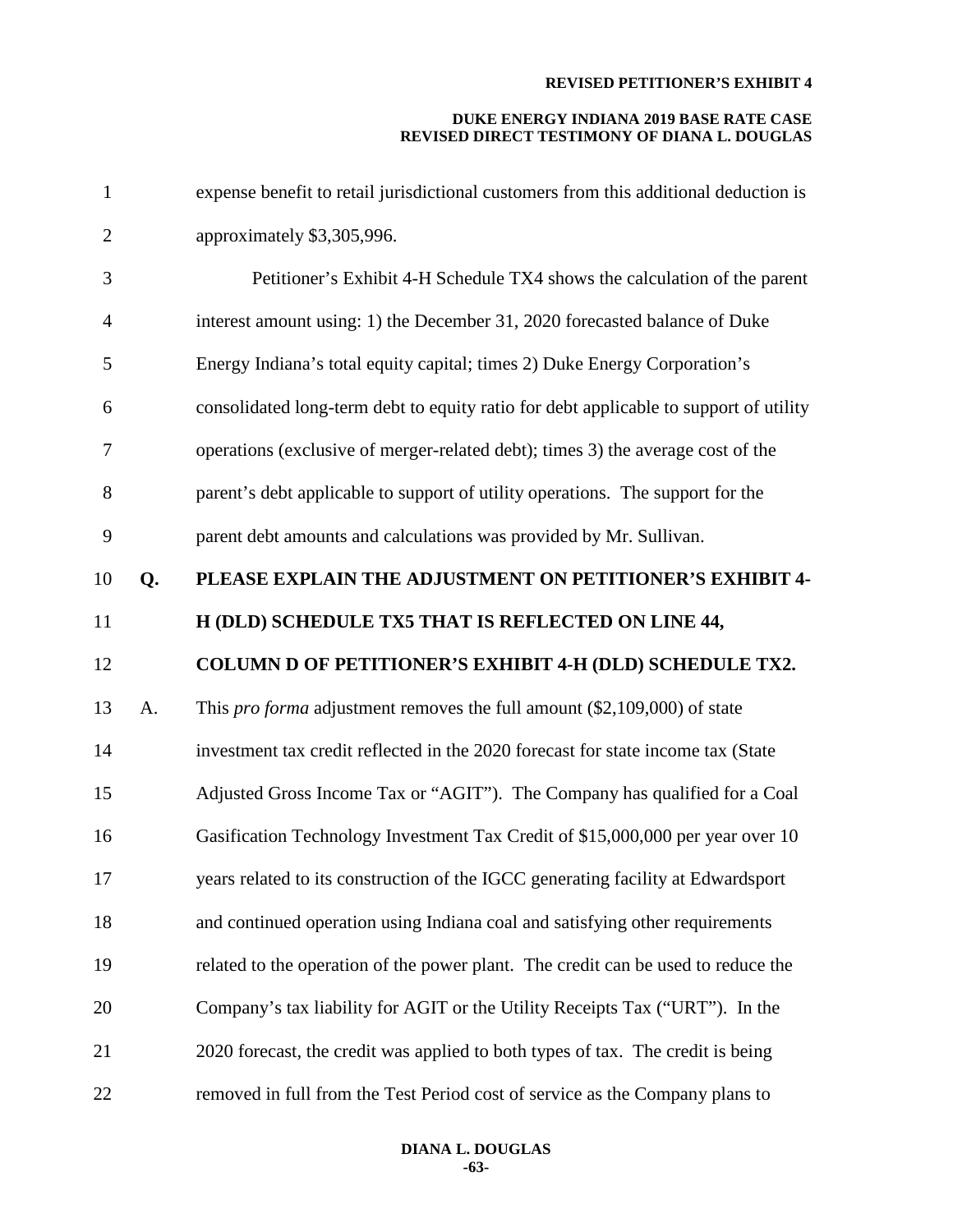#### **DUKE ENERGY INDIANA 2019 BASE RATE CASE REVISED DIRECT TESTIMONY OF DIANA L. DOUGLAS**

| $\mathbf{1}$   |    | include this IGCC tax incentive benefit, which is currently a credit to customer       |
|----------------|----|----------------------------------------------------------------------------------------|
| $\overline{2}$ |    | rates in the IGCC Rider that is being discontinued, as a credit to customer rates in   |
| 3              |    | its Rider 67 ("Credits Rider"). This provides transparency to stakeholders and         |
| $\overline{4}$ |    | provides a practical way to adjust rates when the 10-year period ends at the end of    |
| 5              |    | 2022. I will discuss this in more detail in Section VIII. D. below.                    |
| 6              | Q. | PLEASE EXPLAIN PETITIONER'S EXHIBIT 4-H (DLD) SCHEDULE                                 |
| $\tau$         |    | TX6.                                                                                   |
| 8              | A. | Petitioner's Exhibit 4-H (DLD) Schedule TX6 shows the computation of deferred          |
| 9              |    | federal and state income tax expense at the Total Company level, as well as at the     |
| 10             |    | retail jurisdictional level for present and proposed rates. Column B shows the pro     |
| 11             |    | forma deferred income tax adjustments for each of the temporary accounting             |
| 12             |    | books/tax timing differences giving rise to deferred income taxes that were            |
| 13             |    | impacted by the other <i>pro forma</i> adjustments to pre-tax book income, which arose |
| 14             |    | from the pro forma adjustments to utility plant in service, depreciation, regulatory   |
| 15             |    | assets and amortization of regulatory assets and discussed in Sections V. and VI.      |
| 16             |    | of my testimony. In addition, the amortization of Excess Deferred Income Tax           |
| 17             |    | ("EDIT") on line 15 of Schedule TX6 was removed because, like the state ITC            |
| 18             |    | credit, this credit will be passed to customers in the Credits Rider instead of being  |
| 19             |    | included in the cost of service for base rates to provide transparency to              |
| 20             |    | stakeholders.                                                                          |
| 21             | Q. | WHAT INCOME TAX RATES WERE USED TO CALCULATE                                           |

**DEFERRED INCOME TAXES?**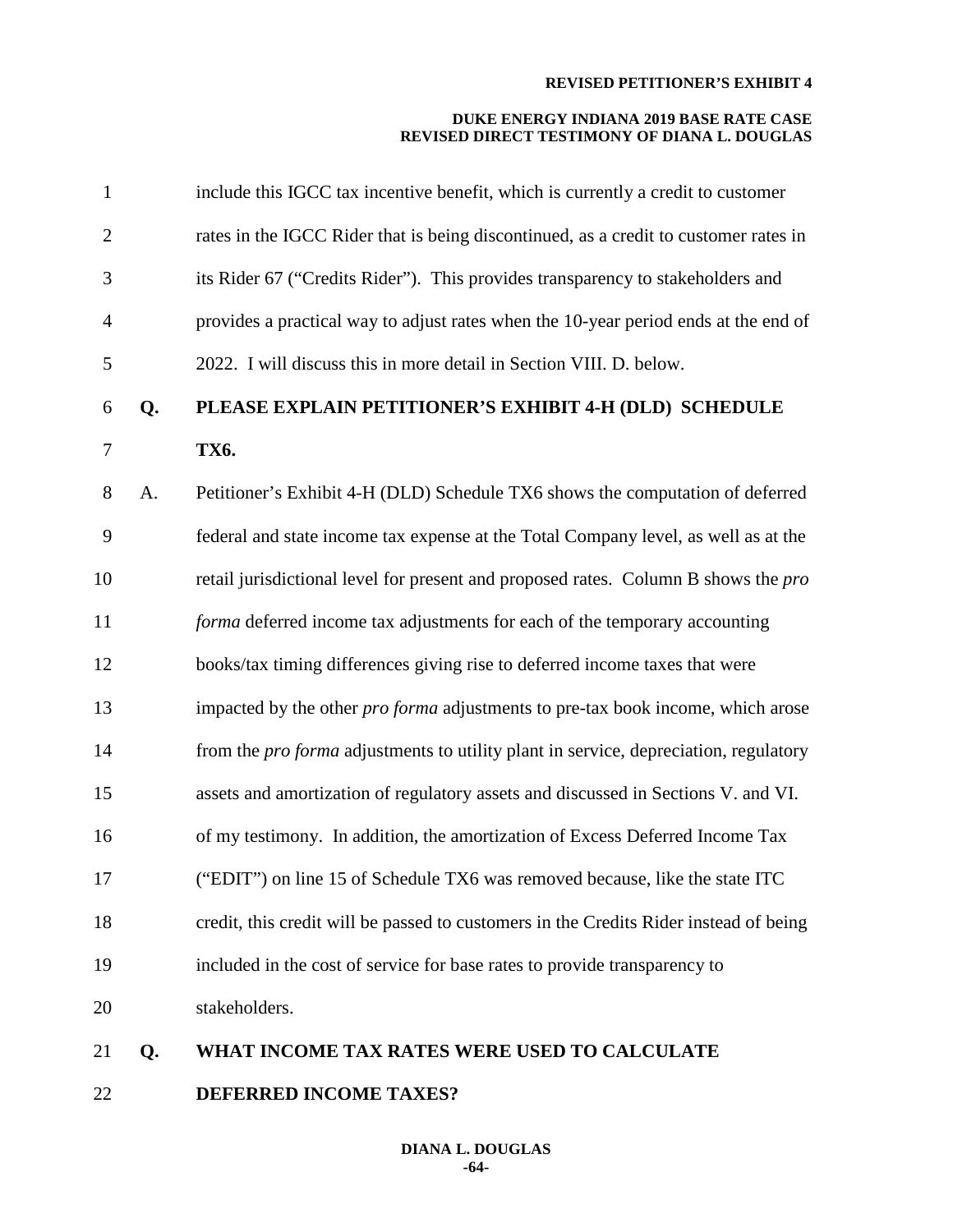| $\mathbf{1}$   | A. | We used the 21% statutory rate in computing federal deferred income tax expense     |
|----------------|----|-------------------------------------------------------------------------------------|
| $\overline{2}$ |    | and 4.900% (the final statutory income tax rate under current Indiana law that will |
| 3              |    | take effect July 1, 2021, after the currently scheduled annual tax rate reductions  |
| 4              |    | end.                                                                                |
| 5              | Q. | PLEASE EXPLAIN PETITIONER'S EXHIBIT 4-H (DLD) SCHEDULE                              |
| 6              |    | <b>TX7.</b>                                                                         |
| 7              | A. | Petitioner's Exhibit 4-H (DLD) Schedule TX7 details the amounts for                 |
| 8              |    | amortization of Investment Tax Credits (ITC.) No pro forma adjustment was           |
| 9              |    | necessary for these items, so it is included for informational purposes only.       |
| 10             |    | VII. ESTIMATED STEP 1 RATE ADJUSTMENTS                                              |
| 11             | Q. | HAS THE COMPANY ESTIMATED THE AMOUNT OF THE STEP 1                                  |
| 12             |    | REVENUE REQUIREMENT AND RATE ADJUSTMENTS?                                           |
| 13             | A. | Yes.                                                                                |
| 14             | Q. | PLEASE EXPLAIN THE PROCESS USED TO DEVELOP THE                                      |
| 15             |    | ESTIMATED STEP 1 REVENUE REQUIREMENT AND RATE                                       |
| 16             |    | <b>ADJUSTMENTS.</b>                                                                 |
| 17             | A. | The Company started with the Adjusted Total Company Operating Income and            |
| 18             |    | Rate Base as presented in Petitioner's Exhibits 4-E (DLD) and 4-F (DLD) and         |
| 19             |    | discussed in Sections IV., V. and VI. of my testimony. We then replaced the         |
| 20             |    | adjusted December 31, 2020 forecast values for all rate base components with the    |
| 21             |    | adjusted December 31, 2019 forecast values, including utility plant-in-service and  |
| 22             |    | accumulated depreciation. Depreciation expense for 2020 was then recalculated       |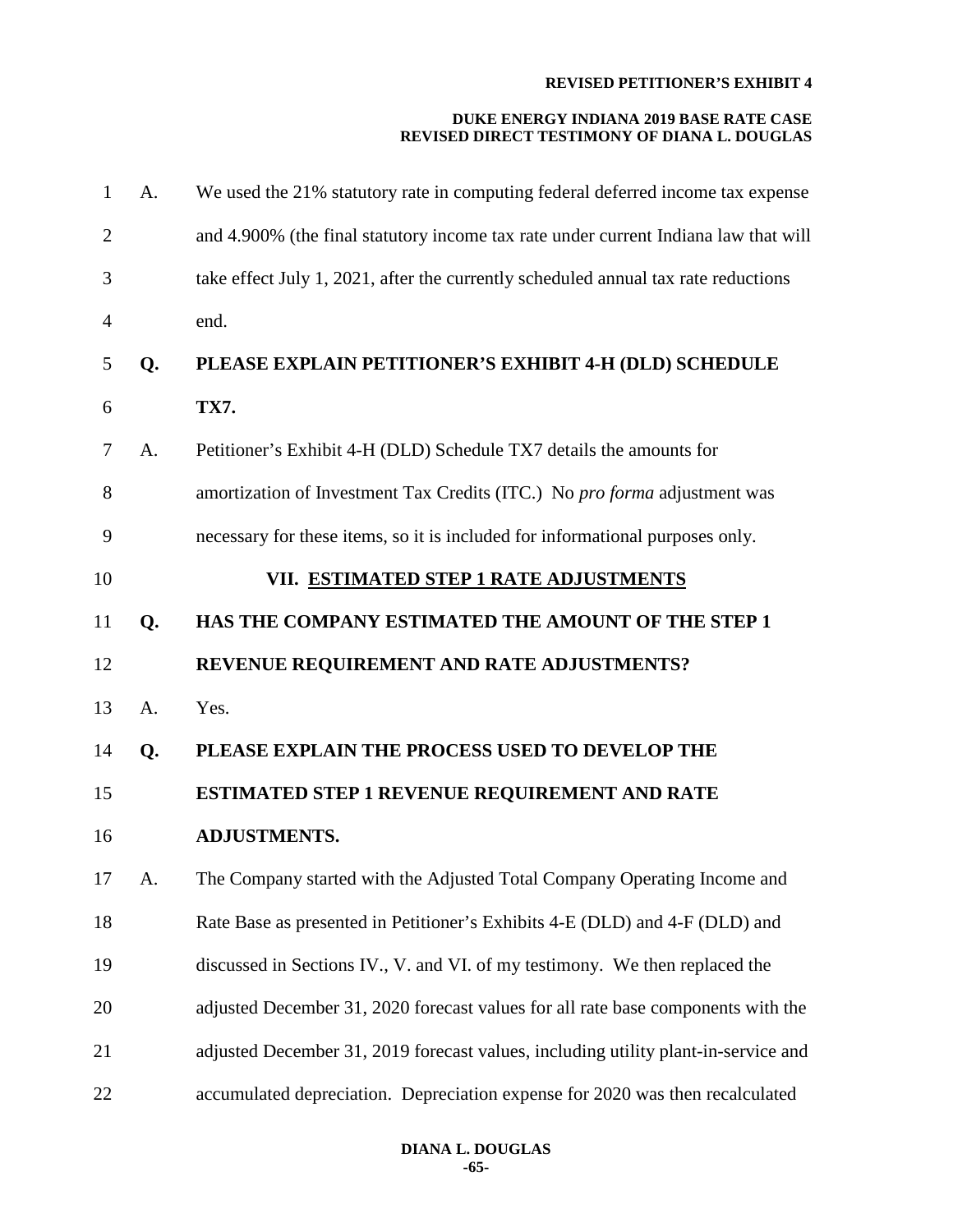| 1              | using the proposed depreciation rates discussed previously, and current income    |
|----------------|-----------------------------------------------------------------------------------|
| $\mathbf{2}$   | taxes were adjusted.                                                              |
| 3              | The resulting revised Total Company Operating Income and Rate Base                |
| $\overline{4}$ | were provided to Ms. Diaz to perform the jurisdictional separation study to       |
| 5              | provide the revised retail Jurisdictional Operating Income and Rate Base, which   |
| 6              | we used, along with the forecasted December 31, 2019 Capital Structure and Cost   |
| 7              | of Capital, to calculate the revised Operating Income and Revenue deficiency to   |
| $8\,$          | get the revised proposed revenue increase amount, along with the associated       |
| 9              | revised uncollectible expense, public utility fee and current income tax amounts. |
| 10             | Ms. Diaz then performed the Cost of Service Study to get revised                  |
| 11             | proposed jurisdictional revenue requirements by customer class. The               |
| 12             | jurisdictional revenue requirements by customer class that Ms. Diaz is supporting |
| 13             | in this case for our proposed base rates that would be implemented in mid-2020    |
| 14             | were then subtracted from these revised revenue requirements by customer class,   |
| 15             | to get the amount of the estimated Step 1 Revenue Requirement Adjustment by       |
| 16             | amount for each rate group. These amounts were divided by the forecasted kwh      |
| 17             | sales for 2020 to get the amount of the estimated Step 1 Rate Adjustment per kwh. |
| 18             | As explained in Section II., when implementing this Step 1 Adjustment in          |
| 19             | mid-2020, we will use this method with actual December 31, 2019 values of in-     |
| 20             | service net utility plant and property, and the resulting Step 1 Revenue          |
| 21             | Requirement Adjustment would be included in with other credits in our Credits     |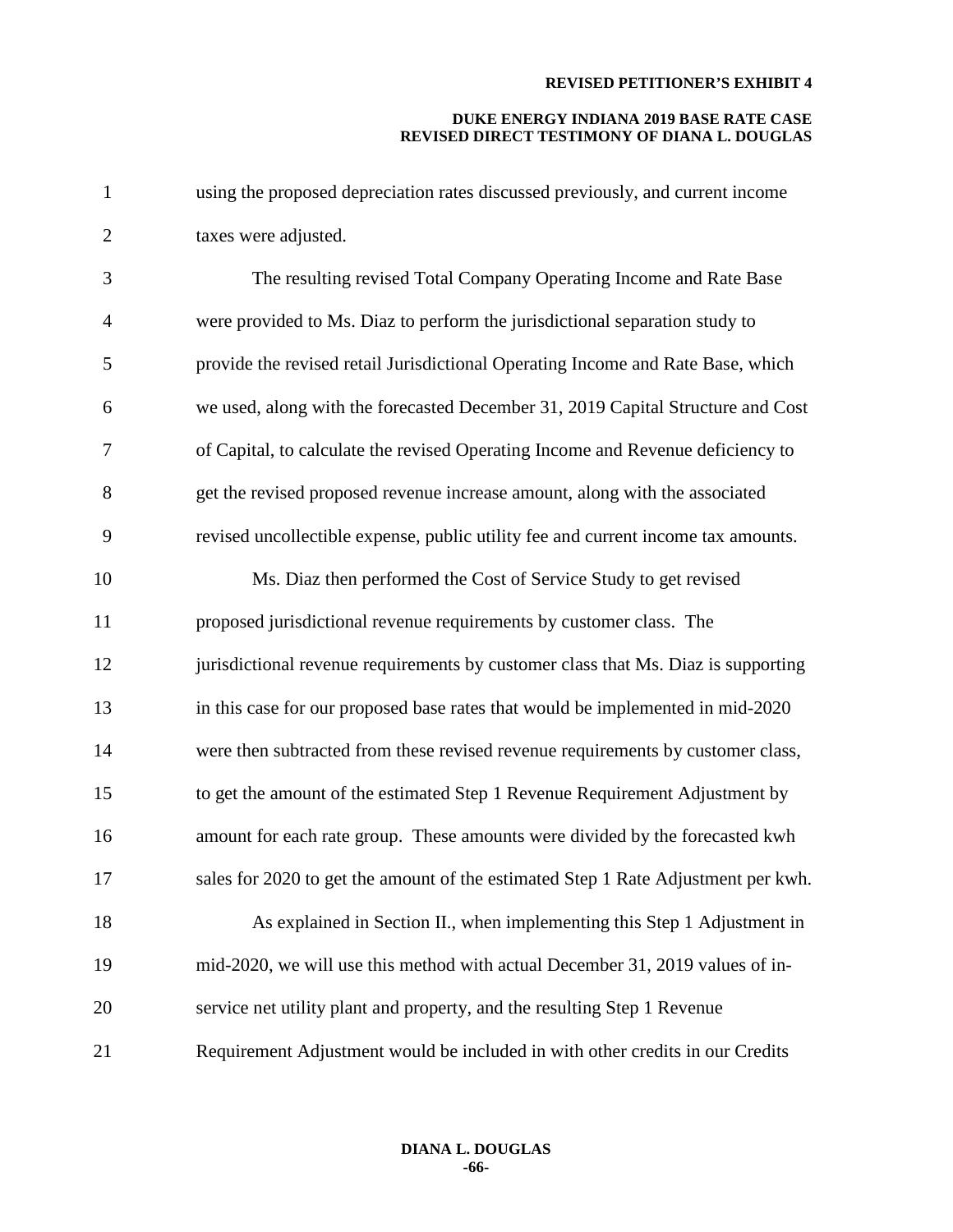| $\mathbf{1}$   |    | Rider, with the rates implemented at the same time as the approved base rates      |
|----------------|----|------------------------------------------------------------------------------------|
| $\overline{2}$ |    | following the Commission order in this proceeding.                                 |
| 3              | Q. | WHAT WERE THE RESULTS OF THIS REVISED CALCULATION?                                 |
| $\overline{4}$ | A. | The estimated proposed retail revenues for purposes of calculating the Step 1      |
| 5              |    | Revenue Requirement Adjustment were approximately \$2.893 billion compared         |
| 6              |    | with \$2.942 billion for the amount used to design the Company's proposed base     |
| 7              |    | rates (or approximately 98% of the proposed base rate revenue requirements), or a  |
| 8              |    | reduction of \$49.6 million. This \$49.6 million reduction is the estimated Step 1 |
| 9              |    | Revenue Requirement Adjustment amount that would be included in the Credits        |
| 10             |    | Rider as an additional offset to the new base rates implemented with the           |
| 11             |    | Commission's order, if it were based on the actual December 31, 2019 data          |
| 12             |    | instead of forecasted data.                                                        |
| 13             | Q. | PLEASE EXPLAIN PETITIONER'S EXHIBIT 4-I (DLD).                                     |
| 14             | A. | Petitioner's Exhibit 4-I (DLD) is a series of schedules supporting the calculation |
| 15             |    | of the estimated Step 1 Rate Adjustment. Schedule RA1 shows the calculation of     |
| 16             |    | the estimated Step 1 Revenue Requirement Adjustment and rates by rate group.       |
| 17             |    | Schedule RA2 shows the Step 1 Revenue Requirements calculation, in the same        |
| 18             |    | format as Petitioner's Exhibit 4-D (DLD).                                          |
| 19             | Q. | PLEASE EXPLAIN PETITIONER'S EXHIBITS 4-J (DLD), 4-K (DLD) and                      |
| 20             |    | 4-L (DLD).                                                                         |
| 21             | A. | Petitioner's Exhibit 4-K (DLD) Schedule RB1 shows the values of the December       |
| 22             |    | 31, 2019 rate base used in the development of the estimated Step 1 Rate            |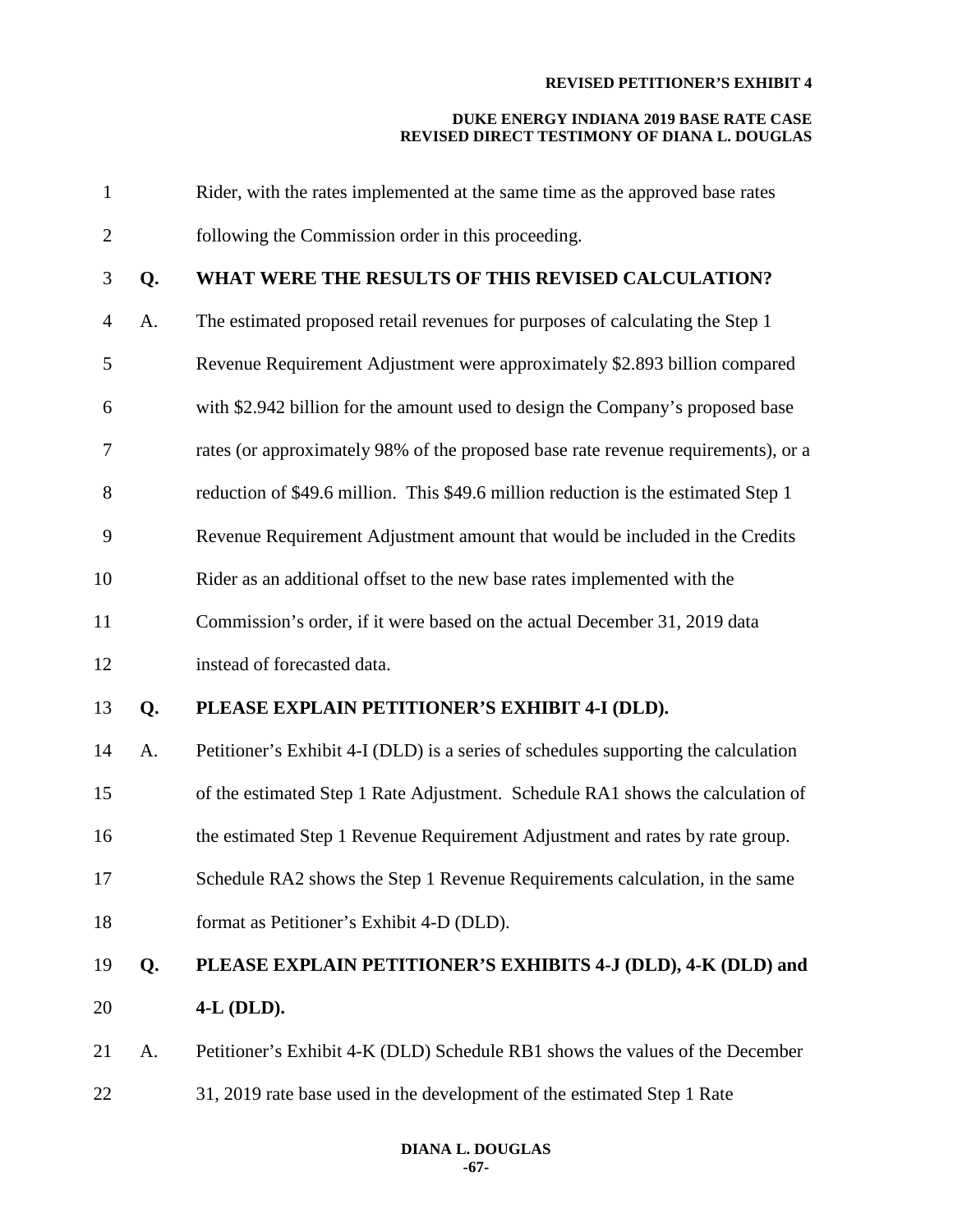| $\mathbf{1}$   |    | Adjustment, and Schedules RB2 through RB5 provide the Plant-in-Service detail.     |
|----------------|----|------------------------------------------------------------------------------------|
| $\overline{2}$ |    | Petitioner's Exhibit 4-J (DLD) Schedule OPIN1 shows the revised Operating          |
| 3              |    | Income with the new depreciation, public utility fee, uncollectible expense and    |
| $\overline{4}$ |    | income tax values, with Schedules DA1 through DA7 showing the revised              |
| 5              |    | depreciation expense calculations. Petitioner's Exhibit 4-L (DLD) shows the        |
| 6              |    | December 31, 2019 Capital Structure and Cost of Capital used in the Step 1 Rate    |
| $\tau$         |    | Adjustment development. Additional supporting workpapers CS13-DLD -                |
| 8              |    | CS18-DLD will also be filed.                                                       |
| 9              |    | VIII. RATE ADJUSTMENT RIDERS                                                       |
| 10             |    | A. IGCC Rider                                                                      |
| 11             | Q. | WHAT CHANGES IS THE COMPANY PROPOSING TO ITS IGCC                                  |
| 12             |    | <b>RIDER?</b>                                                                      |
| 13             | A. | Consistent with the terms agreed to by the Settling Parties to the 2018 Settlement |
| 14             |    | Agreement which was approved by the Commission in its June 5, 2019 final order     |
| 15             |    | in IGCC-17 ("IGCC-17 Order") ("2018 IGCC Settlement Agreement"), the               |
| 16             |    | Company has included Edwardsport plant investment and operating expenses in        |
| 17             |    | the base rates being proposed in this proceeding and is proposing to discontinue   |
| 18             |    | the tracking of Edwardsport investment and operating expenses in the IGCC          |
| 19             |    | Rider, effective with the implementation of new base rates resulting from this     |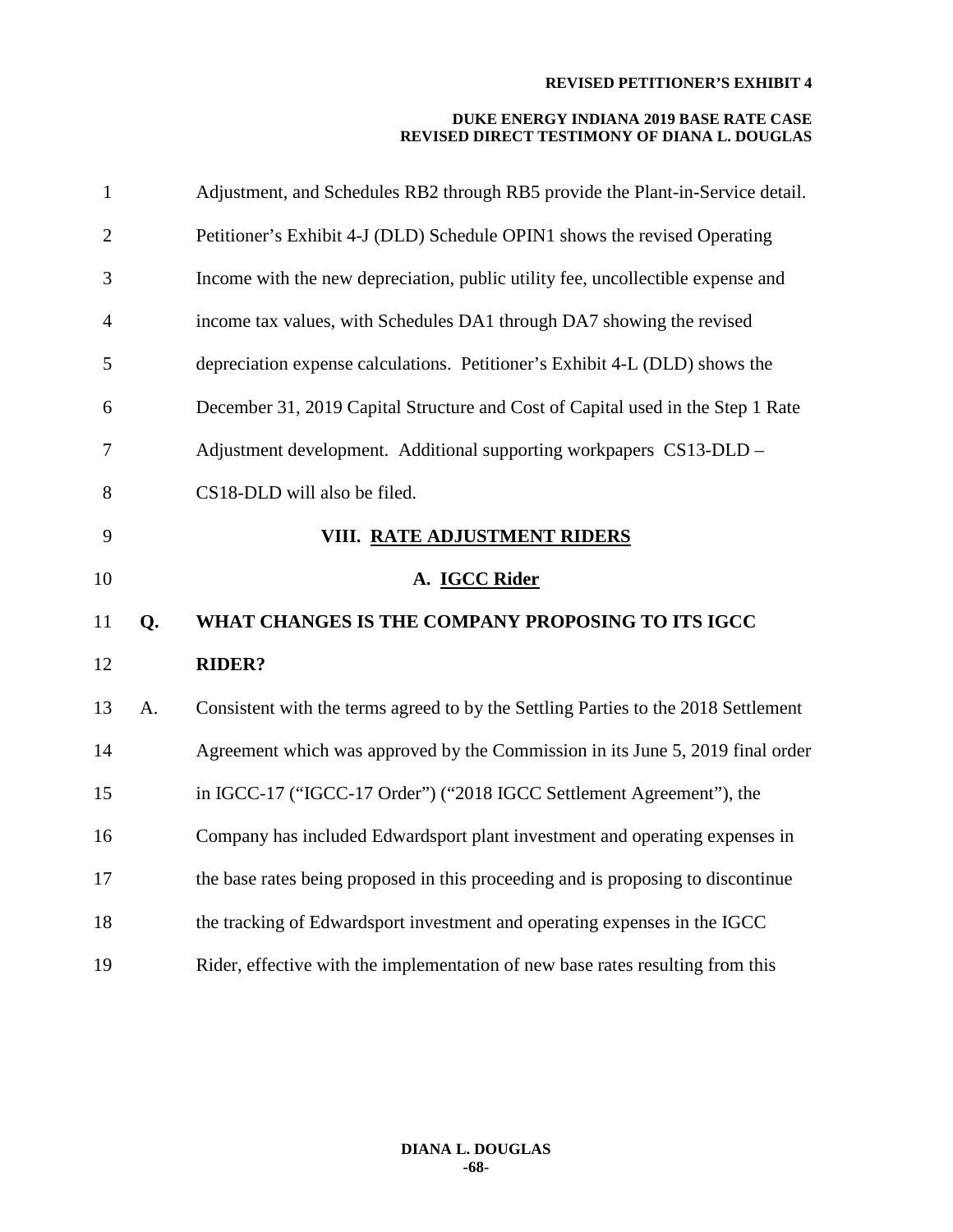| $\mathbf{1}$                     |    | proceeding. <sup>67</sup> Accordingly the Company is proposing the elimination of the                                                                                                                                                                                                                              |
|----------------------------------|----|--------------------------------------------------------------------------------------------------------------------------------------------------------------------------------------------------------------------------------------------------------------------------------------------------------------------|
| $\overline{2}$                   |    | IGCC Rider at that time.                                                                                                                                                                                                                                                                                           |
| 3                                | Q. | <b>DID THE COMMISSION'S IGCC-17 ORDER APPROVE THE 2018 IGCC</b>                                                                                                                                                                                                                                                    |
| $\overline{4}$                   |    | SETTLEMENT AGREEMENT TERM THAT PROVIDED FOR BASE                                                                                                                                                                                                                                                                   |
| 5                                |    | <b>RATE TREATMENT?</b>                                                                                                                                                                                                                                                                                             |
| 6                                | A. | The Commission's IGCC-17 Order left the issue of base rate treatment for                                                                                                                                                                                                                                           |
| 7                                |    | Edwardsport investment and operating expenses to be decided in the Company's                                                                                                                                                                                                                                       |
| 8                                |    | next base rate proceeding <i>(i.e., this proceeding)</i> . Specifically, the Commission                                                                                                                                                                                                                            |
| 9                                |    | stated on page 34 of the IGCC-17 Order:                                                                                                                                                                                                                                                                            |
| 10<br>11<br>12<br>13<br>14<br>15 |    | "Finally, we approve of the Settlement Agreement's<br>provision that Duke Energy Indiana not file an IGCC Rider<br>in 2019 or 2020, and will consider Duke Energy Indiana's<br>request to include Edwardsport in base rates during our<br>consideration of Duke Energy Indiana's next retail rate case<br>filing." |
| 16                               |    | The Company is herein requesting the Commission approve this base rate                                                                                                                                                                                                                                             |
| 17                               |    | treatment for Edwardsport and discontinuation of the IGCC Rider.                                                                                                                                                                                                                                                   |
| 18                               | Q. | <b>SHOULD THE COMMISSION APPROVE THIS RATEMAKING</b>                                                                                                                                                                                                                                                               |
| 19                               |    | PROPOSAL FOR EDWARDSPORT COSTS AND THE ELIMINATION                                                                                                                                                                                                                                                                 |
| 20                               |    | OF THE IGCC RIDER, HOW WILL ANY FINAL RECONCILIATION OF                                                                                                                                                                                                                                                            |

<span id="page-69-0"></span> In addition to Duke Energy Indiana, the Settling Parties included the Indiana Office of Utility Counselor ("OUCC"), the Duke Industrial Group, and Nucor Steel-Indiana.

<span id="page-69-1"></span> As discussed in Section IV. C., in addition to the plant investment and operating expenses for Edwardsport being included in base rates, the Company has included the materials and supplies ("M&S") and fuel inventories in base rates. These inventories were not one of the items proposed and approved for tracking in the IGCC rider.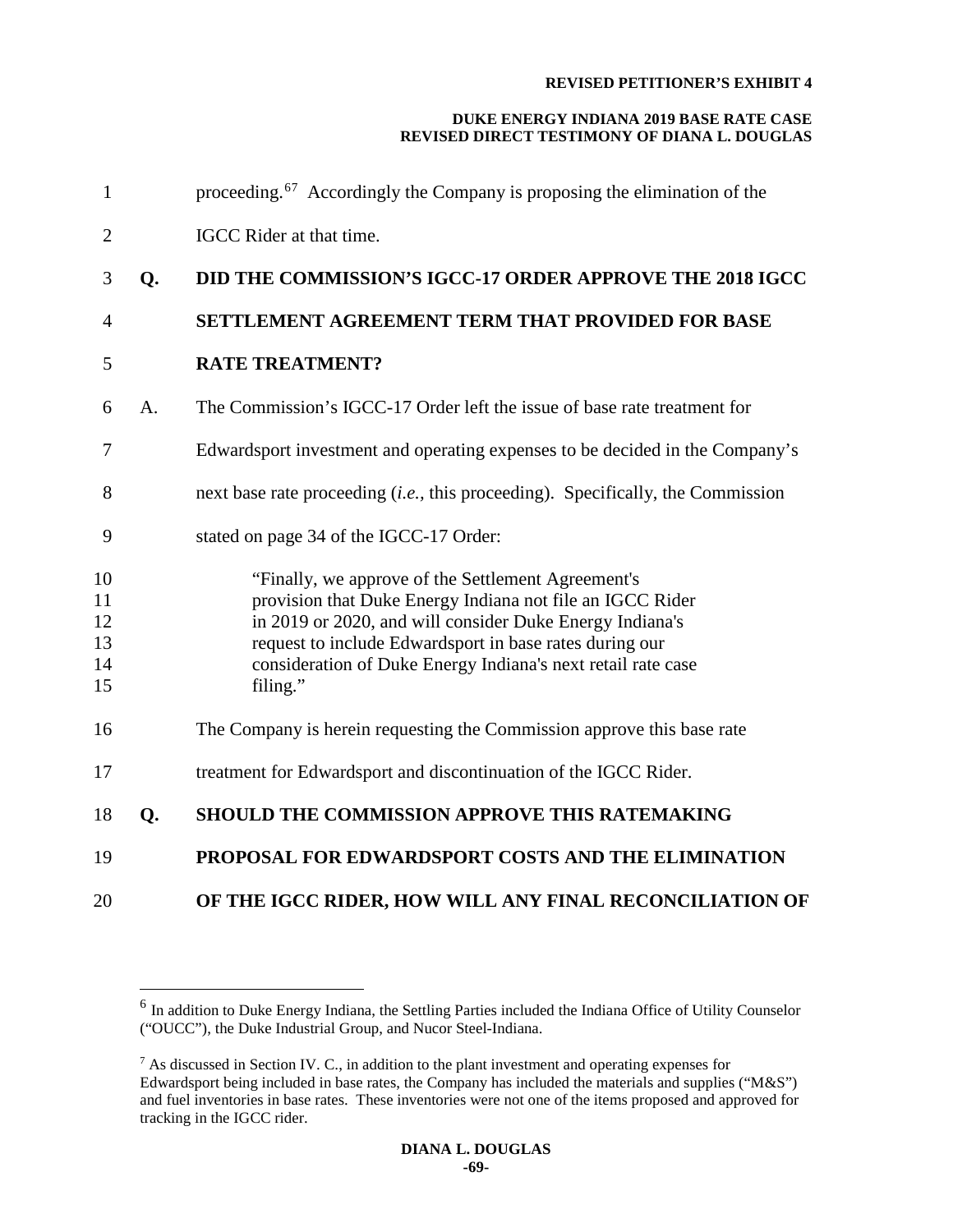#### **DUKE ENERGY INDIANA 2019 BASE RATE CASE REVISED DIRECT TESTIMONY OF DIANA L. DOUGLAS**

# **OPERATING EXPENSES UNDER THE TERMS OF THE IGCC RIDER TARIFF BE HANDLED?**

 A. The Company's proposal and the treatment agreed to by the Settling Parties to the 2018 IGCC Settlement Agreement is that a final reconciliation of the IGCC Rider will be made as part of the first practicable Environmental Compliance Cost Recovery ("ECR") rider ("ECR Rider") filing following the Commission's issuance of the order in this base rate proceeding. The calculation of the reconciliation will incorporate the 2018 IGCC Settlement Agreement O&M Caps for 2018 and 2019 ("Caps") to ensure that customers pay only for the lesser of actual O&M costs incurred in 2018 and 2019 (defined in the 2018 IGCC Settlement Agreement as operation and maintenance expenses, payroll taxes, property taxes, property insurance and net of the credit for operating expenses of the retired Edwardsport coal plant, but excluding fuel and depreciation) and the agreed upon retail jurisdictional Caps of \$97.6 million for 2018 and \$96.0 million for 2019.<sup>8</sup> Also pursuant to the terms of the 2018 IGCC Settlement Agreement, the reconciliation will also include the difference between the amount of O&M that Duke Energy Indiana recovers after January 1, 2020, via the IGCC Rider and the amount that Duke Energy Indiana is authorized to recover in this base rate proceeding for the same Edwardsport cost items. Further, no more than \$10 million annually (or \$5 million in each semi-annual ECR Rider filing) of costs associated with the IGCC Rider reconciliation will be included in the ECR Rider.

<span id="page-70-0"></span><sup>&</sup>lt;sup>8</sup> Subject to the Force Majeure terms of the 2018 IGCC Settlement Agreement.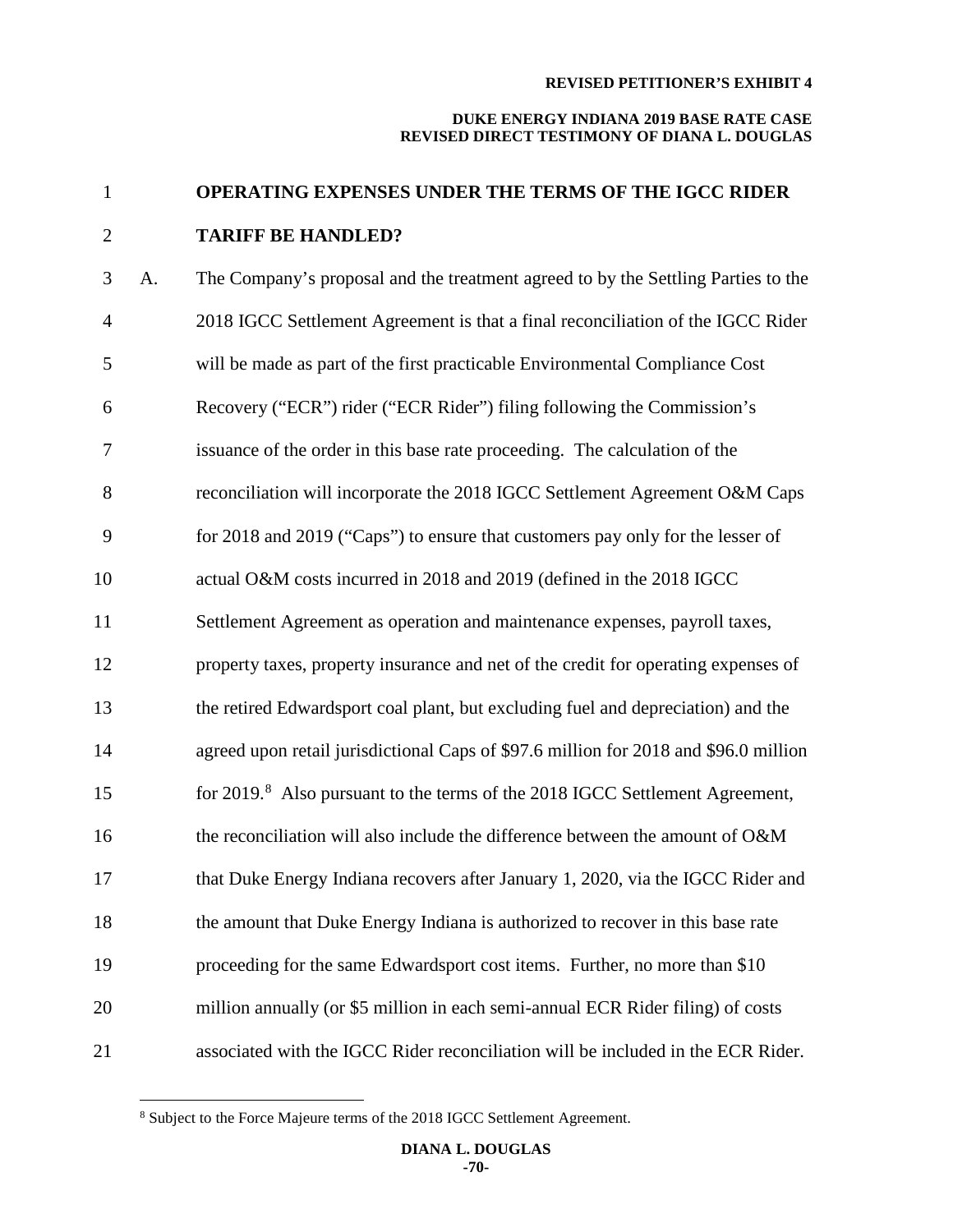| $\mathbf{1}$   |    | The Company shall continue to include the IGCC reconciliation amounts in future   |
|----------------|----|-----------------------------------------------------------------------------------|
| $\overline{2}$ |    | ECR Riders until the reconciliation amount (without carrying costs) is fully      |
| 3              |    | collected or refunded to customers.                                               |
| $\overline{4}$ | Q. | UNDER THE COMPANY'S PROPOSAL, ARE THERE ANY OTHER                                 |
| 5              |    | ITEMS INCLUDED IN THE IGCC RIDER THAT WILL BE INCLUDED                            |
| 6              |    | IN THE ECR RIDER UPON IMPLEMENTATION OF NEW BASE                                  |
| $\overline{7}$ |    | <b>RATES?</b>                                                                     |
| 8              | A. | Yes. IGCC Rider rates currently include an amount for amortization of retail      |
| 9              |    | jurisdictional operating costs incurred in excess of amounts being recovered      |
| 10             |    | through IGCC Rider rates from June 7, 2013 through August 2016 ("Regulatory       |
| 11             |    | Asset"). The initial amortization amount that was established pursuant to the     |
| 12             |    | 2016 IGCC Settlement Agreement in IGCC-15 was \$20 million of annual              |
| 13             |    | amortization. The Commission's approval of the 2018 IGCC Settlement               |
| 14             |    | Agreement in its IGCC-17 Order reduced the amount to be included in IGCC          |
| 15             |    | Rider rates to \$10 million of annual amortization over a three-year period       |
| 16             |    | beginning Cycle 1 of July 2019, after which three-year period the amortization    |
| 17             |    | will go back up to \$20 million annually until the Regulatory Asset is fully      |
| 18             |    | amortized. The Settling Parties to the 2018 IGCC Settlement Agreement agreed      |
| 19             |    | that the Company would propose in its next base rate case that base rates be set  |
| 20             |    | using the original \$20 million of annual amortization, which is what we have     |
| 21             |    | included in the development of base rate revenue requirements in this case.       |
| 22             |    | Along with that, to ensure that customers received the benefit of the entire \$30 |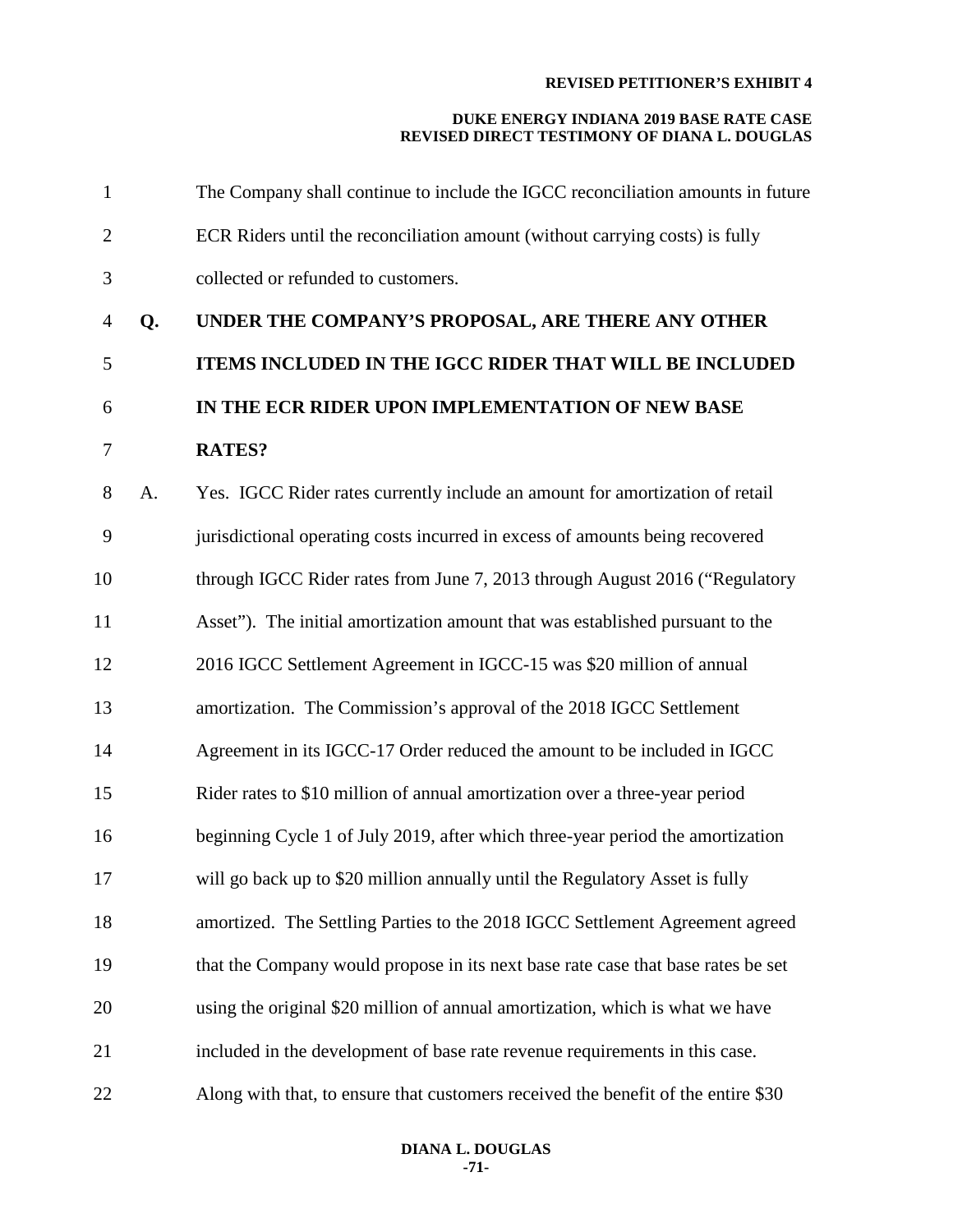| $\mathbf{1}$   |    | million reduction in amortization rates (\$10 million annually for three years), the   |
|----------------|----|----------------------------------------------------------------------------------------|
| $\overline{2}$ |    | Settling Parties agreed that a \$10 million annual credit would be included in the     |
| 3              |    | ECR rider (or \$5 million in each semi-annual ECR Rider filing) to offset the \$20     |
| $\overline{4}$ |    | million in base rates until the total \$30 million benefit of the 2018 Settlement      |
| 5              |    | Agreement reduction was refunded through rates. The direct testimony of Ms.            |
| 6              |    | Graft will discuss these IGCC Rider-related additions to the ECR Rider, among          |
| 7              |    | other proposed ECR rider changes.                                                      |
| $8\,$          | Q. | UNDER THE COMPANY'S PROPOSAL, ARE THERE ANY OTHER                                      |
| 9              |    | ITEMS INCLUDED IN THE IGCC RIDER THAT WILL NOT BE BUILT                                |
| 10             |    | <b>INTO BASE RATES?</b>                                                                |
| 11             | A. | Yes. There are three IGCC facility tax incentive credit items that are currently       |
| 12             |    | included in the IGCC Rider that the Company has not included in its development        |
| 13             |    | of the proposed base rates in this proceeding. These include:                          |
| 14             |    | A credit for the retail jurisdictional portion of the \$15 million annual<br>$\bullet$ |
| 15             |    | Indiana Coal Gasification Technology Investment Tax Credit ("State                     |
| 16             |    | Tax Credit");                                                                          |
| 17             |    | A credit for the retail jurisdictional portion of the ten-year property tax            |
| 18             |    | abatement from Knox County; and,                                                       |
| 19             |    | A credit for the retail jurisdictional portion of the thirty-year                      |
| 20             |    | reimbursement due to designation of Edwardsport as a Tax Increment                     |
| 21             |    | Financing ("TIF") District.                                                            |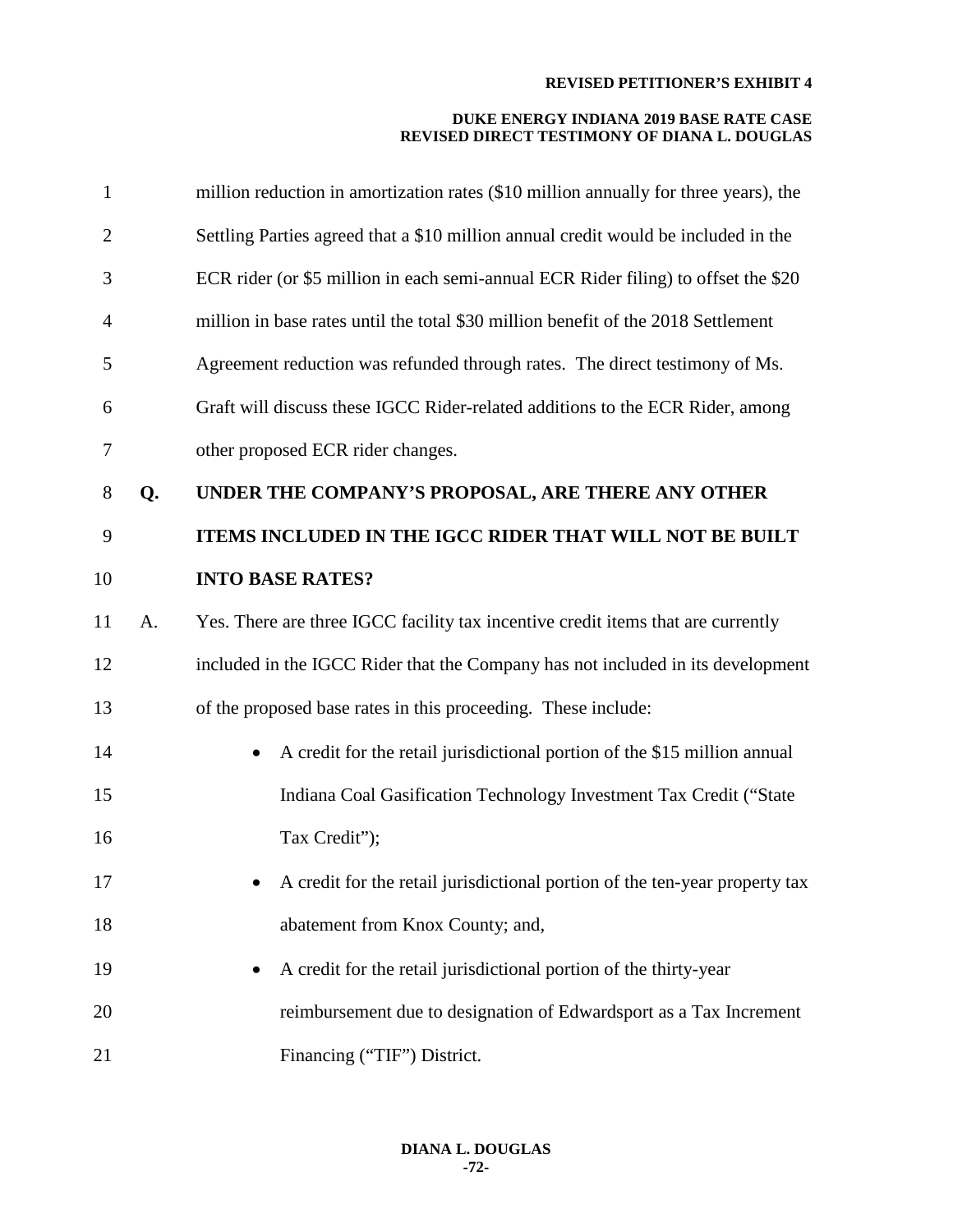| $\mathbf{1}$   |    | In addition, once the Company can utilize the \$133.5 million federal Advanced       |
|----------------|----|--------------------------------------------------------------------------------------|
| $\overline{c}$ |    | Coal Investment Tax Credit ("Federal ITC") on its corporate consolidated federal     |
| 3              |    | income tax return, an additional credit for the retail jurisdictional portion of the |
| 4              |    | annual ITC amortization was planned to be included in the IGCC Rider. This           |
| 5              |    | credit has not been included in the proposed base rates in this proceeding to        |
| 6              |    | ensure compliance with the federal income tax normalization requirements             |
| 7              |    | because the Company will not be able to utilize the credit until after the Test      |
| 8              |    | Period due to its current Net Operating Loss ("NOL") position for the Duke           |
| 9              |    | Energy Corporation Consolidated income tax return, as discussed in the testimony     |
| 10             |    | of Mr. Panizza.                                                                      |
| 11             | Q. | UNDER THE COMPANY'S PROPOSAL, HOW WILL CUSTOMERS                                     |
|                |    |                                                                                      |
| 12             |    | RECEIVE THESE TAX INCENTIVE BENEFITS IF THE IGCC RIDER IS                            |
| 13             |    | <b>ELIMINATED?</b>                                                                   |
| 14             | A. | The Company plans to include these tax incentive benefits as credits to customer     |
| 15             |    | rates in its Rider 67 Credits Rider, which I will discuss in more detail below.      |
| 16             | Q. | WHY ARE THE COMPANY'S RATEMAKING PROPOSALS                                           |
| 17             |    | REGARDING COSTS AND CREDITS CURRENTLY INCLUDED IN THE                                |
| 18             |    | <b>IGCC RIDER REASONABLE?</b>                                                        |
| 19             | A. | The Company's request is consistent with past practice in Indiana for capital        |
| 20             |    | riders to subsequently include in base rates in-service plant receiving CWIP         |
| 21             |    | ratemaking treatment via a tracker. In Duke Energy Indiana's last base rate case     |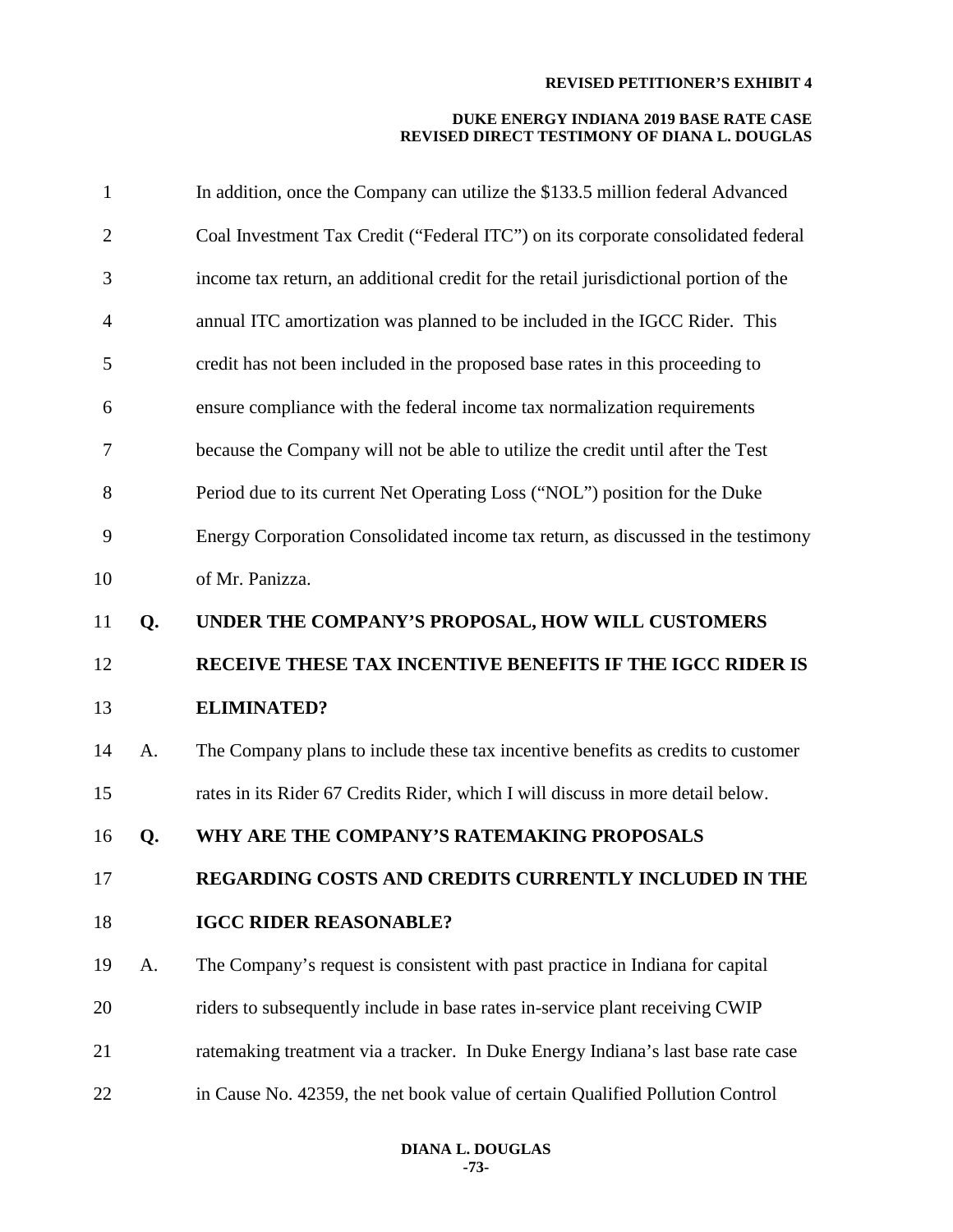| $\mathbf{1}$   | Equipment plant that had been tracked in the Company's Standard Contract Rider      |
|----------------|-------------------------------------------------------------------------------------|
| $\overline{2}$ | No. 62 - Environmental Compliance Investment Adjustment was built into base         |
| 3              | rates. In Cause No. 43839, approved April 27, 2011, the Commission approved         |
| $\overline{4}$ | Southern Indiana Gas and Electric's request to include in base rates its investment |
| 5              | and operating expenses related to certain Qualified Pollution Control Equipment     |
| 6              | and terminate the tariffs that were used to track these costs once base rates were  |
| 7              | eliminated, with a final reconciliation of operating expenses to be included via a  |
| 8              | remaining tracking mechanism, in addition to base rate inclusion with termination   |
| 9              | of the tariff for a third plant-in-service project that was previously tracked. As  |
| 10             | noted previously, the Settling Parties to the 2018 IGCC Settlement Agreement        |
| 11             | agreed that Duke Energy Indiana should petition in this base rate case to include   |
| 12             | Edwardsport investment and operating expenses in base rates and to discontinue      |
| 13             | the tracking of Edwardsport thereafter.                                             |
| 14             | Additionally, excluding the IGCC Incentive Tax Benefit credits from base            |
| 15             | rates and moving them to Rider 67 is a transparent way to show parties that         |
| 16             | customers are indeed continuing to get these credits even though the cost of the    |
| 17             | plant and operating expenses that were previously in the IGCC Rider are now in      |
| 18             | base rates, particularly since we haven't been able to begin including the Federal  |
| 19             | ITC in the IGCC Rider and can't yet include it in base rates without violating      |
| 20             | federal income tax normalization rules due to Company's consolidated income tax     |
| 21             | return's current NOL position. Including the Federal ITC in Rider 67 as proposed    |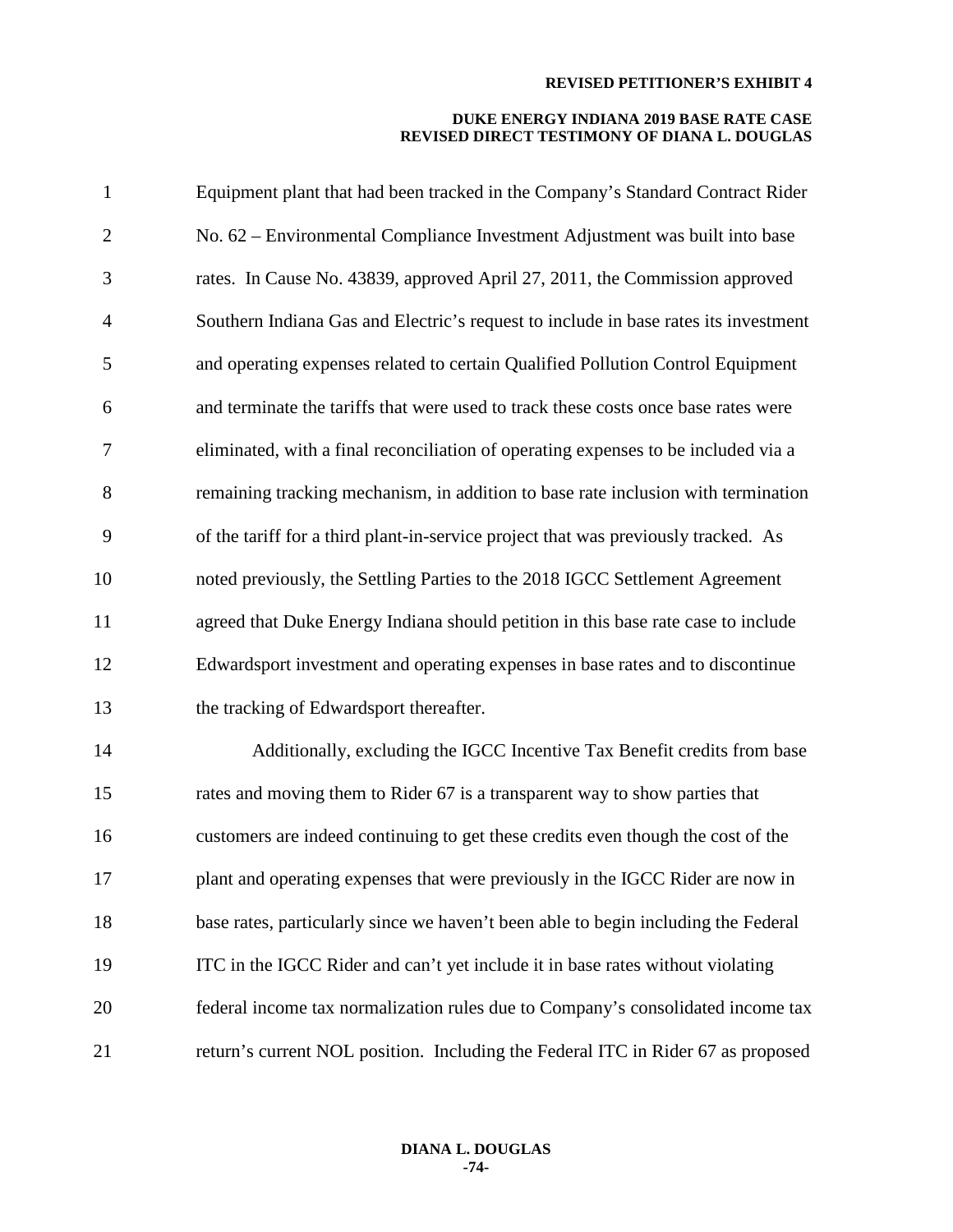| $\mathbf{1}$   | by the Company when we can begin utilizing the credit will efficiently allow the       |
|----------------|----------------------------------------------------------------------------------------|
| $\mathbf{2}$   | Company to pass this benefit back to customers in a transparent way.                   |
| 3              | The Company has already begun using Rider 67 to pass back to customers                 |
| $\overline{4}$ | the amortization of the unprotected EDIT that was created due to the reduction in      |
| 5              | federal income taxes resulting from the TCJA. The Company is also committed            |
| 6              | under the terms of the Settlement Agreement and August 22, 2018 Commission             |
| $\tau$         | Order in Cause No.45032-S2 ("TCJA Settlement Agreement", "TCJA Order") to              |
| 8              | begin to use it for a twenty-year-plus amortization of protected EDIT beginning in     |
| 9              | January 1, 2020, so Rider 67 will need to continue to exist post-rate case. It's       |
| 10             | administratively more efficient for all parties and the Commission to combine all      |
| 11             | these credits into one rider, rather than continuing the IGCC Rider just to pass       |
| 12             | IGCC-related tax benefits back to customers. Additionally, Rider 67 is filed           |
| 13             | under Section 3 of the Thirty-Day Administrative Filing Procedures and                 |
| 14             | Guidelines in 170 IAC 1-6 ("Thirty-Day Rules", "Thirty-Day Filing") rather than        |
| 15             | under a docketed proceeding, which is much more administratively efficient for         |
| 16             | parties and the Commission than continuing the IGCC Rider in a docketed                |
| 17             | proceeding, while still affording parties notice and the ability to object under the   |
| 18             | terms of the Thirty-Day Rules.                                                         |
| 19             | Further, the state IGCC ITC will end in 2022, as will the 10-year property             |
| 20             | tax abatement, so putting these into a rider rather than building into base rates is a |
| 21             | practical way to enable the Company to adjust rates when the credits end. This is      |
| 22             | also consistent with how the Company is planning to adjust rates when the short        |
|                |                                                                                        |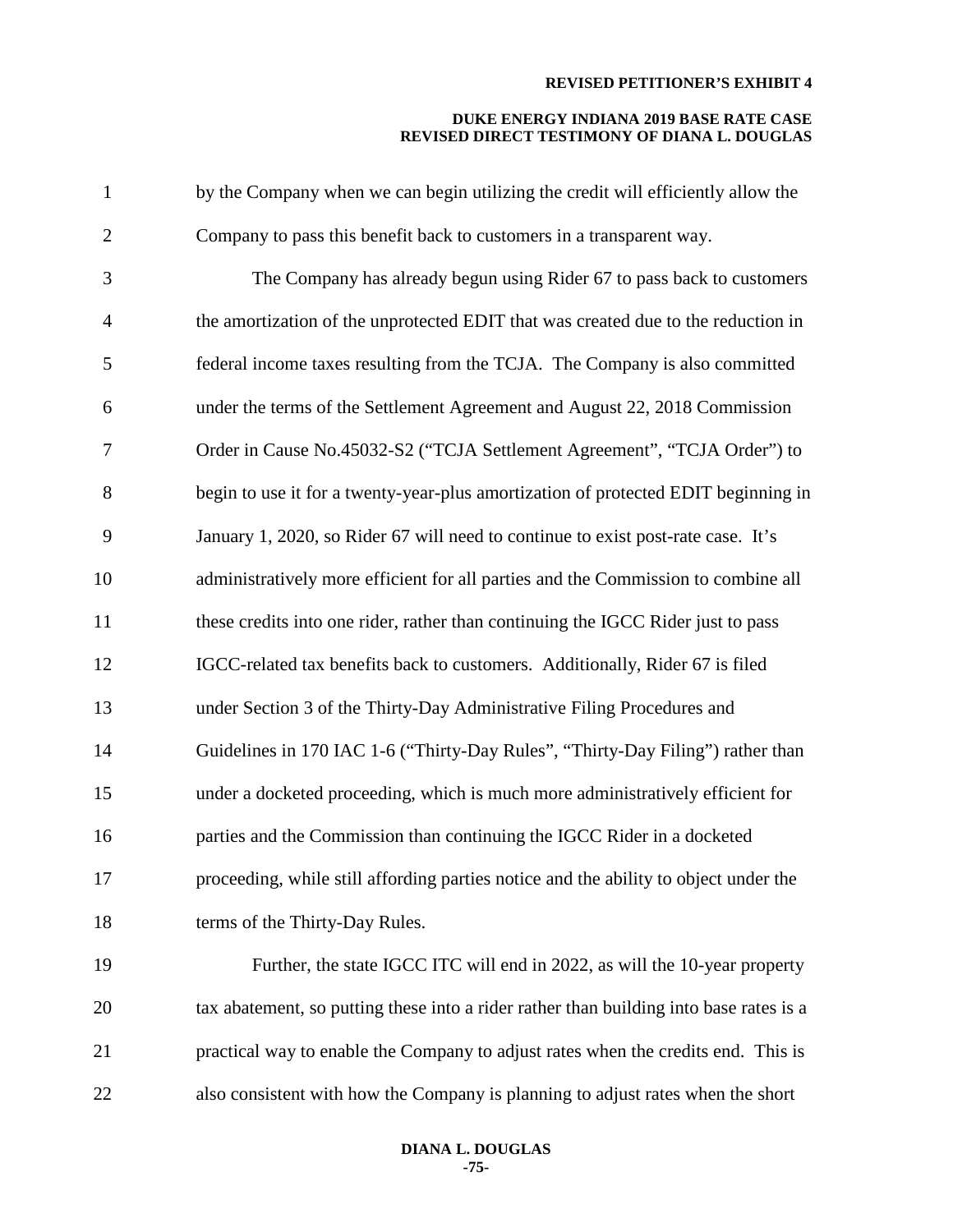| $\mathbf{1}$   |    | term regulatory asset amortizations proposed to be included in base rates in this         |
|----------------|----|-------------------------------------------------------------------------------------------|
| $\overline{2}$ |    | case end by including additional credits in Rider 67. This planned treatment              |
| 3              |    | includes the \$20 million level being built into base rates for the Regulatory Asset      |
| $\overline{4}$ |    | amortization for IGCC discussed previously.                                               |
| 5              |    | The \$10 million annual Regulatory Asset amortization reduction being                     |
| 6              |    | moved from the IGCC rider to the ECR rider is also a short-term reduction in              |
| 7              |    | expense, which will also end in 2022. So, rider treatment for it makes sense, and         |
| 8              |    | Settling Parties agreed to include it in the ECR Rider for that very reason.              |
| 9              |    | <b>B. TDSIC Rider</b>                                                                     |
|                |    |                                                                                           |
| 10             | Q. | WHAT CHANGES IS THE COMPANY PROPOSING TO ITS TDSIC                                        |
| 11             |    | <b>RIDER?</b>                                                                             |
| 12             | A. | The Company is proposing to roll the net book value (original cost investment             |
| 13             |    | less accumulated depreciation) of in-service TDSIC plant as of the end of the Test        |
| 14             |    | Period into base rates. This includes the 80% of in-service plant that is eligible        |
| 15             |    | for inclusion in the TDSIC rider, as well as the 20% that is deferred for rate case       |
| 16             |    | recovery pursuant to Ind. Code § 8-1-39 ("TDSIC Statute"). <sup>9</sup> Additionally, the |
| 17             |    | Test Period level of property taxes will be included in base rates, as will the           |

<span id="page-76-0"></span><sup>&</sup>lt;sup>9</sup> In addition to the net book value of the 20% amount of in-service TDSIC plant, the Company is including in rate base the projected end of Test Period balances of deferred depreciation on the 20% of investment, as well as the 20% of deferred O&M and property taxes associated with the in-service projects, the associated post-in-service carrying costs on the deferred investment, and deferred financing costs on the O&M and property taxes deferred. The deferrals are all consistent with the TDSIC statute and previous Duke Energy Indiana TDSIC plan Commission Orders in Cause Nos. 44720, 44720 TDSIC-1, 44720 TDSIC-2, and 44720 TDSIC-4. Cause No. 44720 TDSIC-6 is currently pending. See Petitioner's Exhibit 4-F (DLD) for regulatory asset balances for these items that are being including in rate base.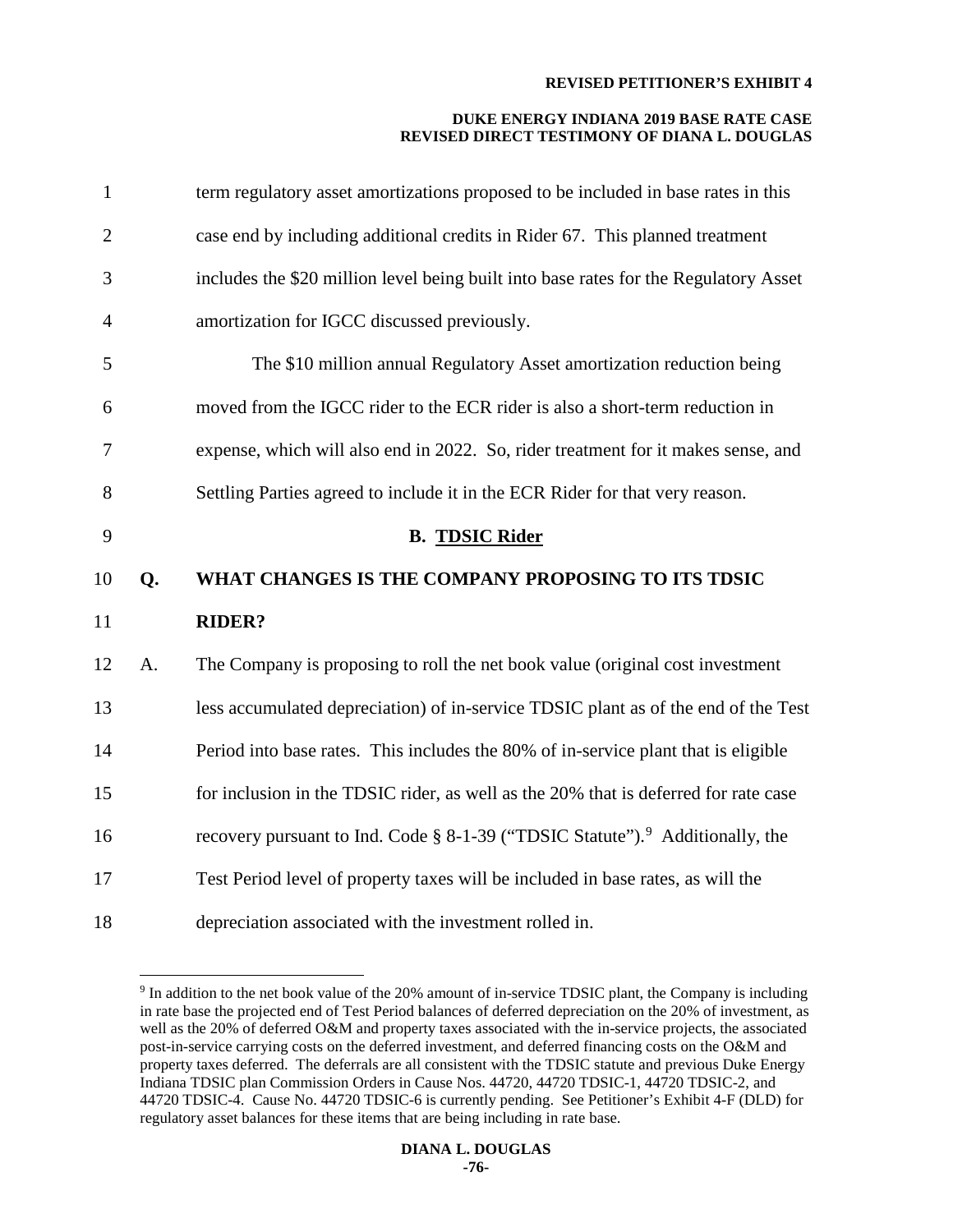| 1              | At the time of implementation of the new base rates resulting from this                                                                                                                |
|----------------|----------------------------------------------------------------------------------------------------------------------------------------------------------------------------------------|
| $\overline{2}$ | proceeding, the TDSIC Rider will be revised to:                                                                                                                                        |
| 3              | remove the investment and property tax amounts included in base                                                                                                                        |
| 4              | rates;                                                                                                                                                                                 |
| 5              | recalculate the depreciation on the remaining investment using the new                                                                                                                 |
| 6              | depreciation rates approved in this proceeding;                                                                                                                                        |
| 7              | change the 10% ROE used in the cost of capital calculation for the                                                                                                                     |
| 8              | TDSIC Rider to the new ROE approved in this proceeding; and                                                                                                                            |
| 9              | change the allocations to rate classes used in the calculation of rates to                                                                                                             |
| 10             | use the final approved Transmission and Distribution revenue                                                                                                                           |
| 11             | requirements from this proceeding instead of the revenue requirements                                                                                                                  |
| 12             | from Cause No. 42359.                                                                                                                                                                  |
| 13             | This proposed treatment and changes are in accordance with the terms of                                                                                                                |
| 14             | the TDSIC Settlement Agreement – term 7e. on page 6:                                                                                                                                   |
| 15<br>16<br>17 | "At the time of the subsequent base rate case, the Settling<br>Parties agree that the T&D improvements in-service by the<br>rate base cut-off date will, (subject to a normal prudence |
| 18             | review in the TDISC (sic) Rider proceedings), be included in                                                                                                                           |
| 19             | rate base and subject to the ROE and allocation factors that                                                                                                                           |
| 20             | are ultimately determined by the IURC in such retail base                                                                                                                              |
| 21<br>22       | rate case. Similarly, the 20% of the T&D improvements that<br>have been deferred with carrying costs will be included in                                                               |
| 23             | retail rates and rate base and any AMI deferrals will be                                                                                                                               |
| 24             | included in rates. If there remain years in the 7-year T&D                                                                                                                             |
| 25             | Plan (or a new T&D plan) after the subsequent retail base                                                                                                                              |
| 26             | rate case order, all caps will remain in effect for $2016 - 2022$                                                                                                                      |
| 27             | and any TDSIC Rider would be adjusted to use the new ROE                                                                                                                               |
| 28             | and allocation factors approved in the subsequent retail base                                                                                                                          |
| 29             | rate case."                                                                                                                                                                            |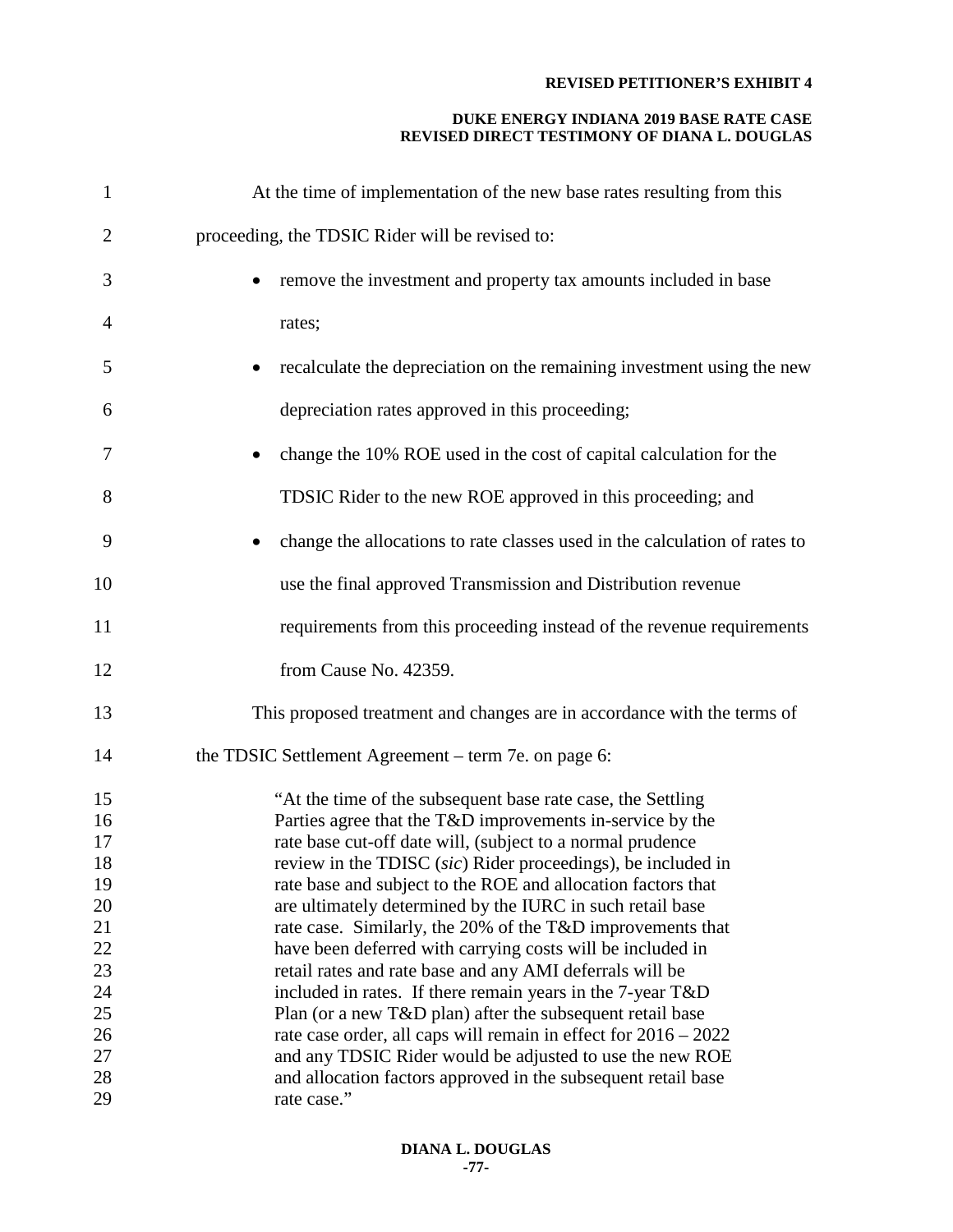| $\mathbf{1}$   |    | Finally, the revenue conversion factors used to calculate amounts in the            |
|----------------|----|-------------------------------------------------------------------------------------|
| $\overline{2}$ |    | TDSIC rider will reflect the provision for uncollectible accounts expense and       |
| 3              |    | public utility fee approved in this proceeding and remove the provision for utility |
| $\overline{4}$ |    | receipts tax, if approved. $10$                                                     |
| 5              | Q. | SHOULD THE COMMISSION APPROVE THIS RATEMAKING                                       |
| 6              |    | PROPOSAL FOR TDSIC INVESTMENT, HOW WILL IT AFFECT                                   |
| 7              |    | <b>CALCULATIONS IN THE CONTINUING TDSIC RIDER FILINGS?</b>                          |
| 8              | A. | The Company plans to continue to report total annual and cumulative investment      |
| 9              |    | totals in its TDSIC plan and rates filings for purposes of determining amounts to   |
| 10             |    | include in the TDSIC Rider pursuant to the TDSIC Settlement Agreement which         |
| 11             |    | established caps on the cumulative amount of investment that can be included for    |
| 12             |    | rider recovery for each year of the seven-year plan covering $2016 - 2022$ . For    |
| 13             |    | example, for Calendar Year 2021, the cumulative cap amount is \$1.155 billion. If   |
| 14             |    | investment up to the full \$0.928 billion cumulative cap amount for 2020 was put    |
| 15             |    | in base rates, the \$0.928 billion would be subtracted from the \$1.155 billion cap |
| 16             |    | amount, leaving \$0.227 billion additional in-service investment that could be      |
| 17             |    | included in the rider filing covering 2021. If only \$0.900 billion was put in base |
| 18             |    | rates, it would be subtracted from the \$1.155 billion cap amount leaving \$0.255   |
| 19             |    | billion that could be included in the rider. In other words, the amounts included   |

<span id="page-78-0"></span><sup>&</sup>lt;sup>10</sup> The Direct Testimony of Ms. Graft will explain the Company's proposal to include URT on customer bills in lieu of including it as a cost of service item and will support the *pro forma* adjustment to remove URT from the cost of service.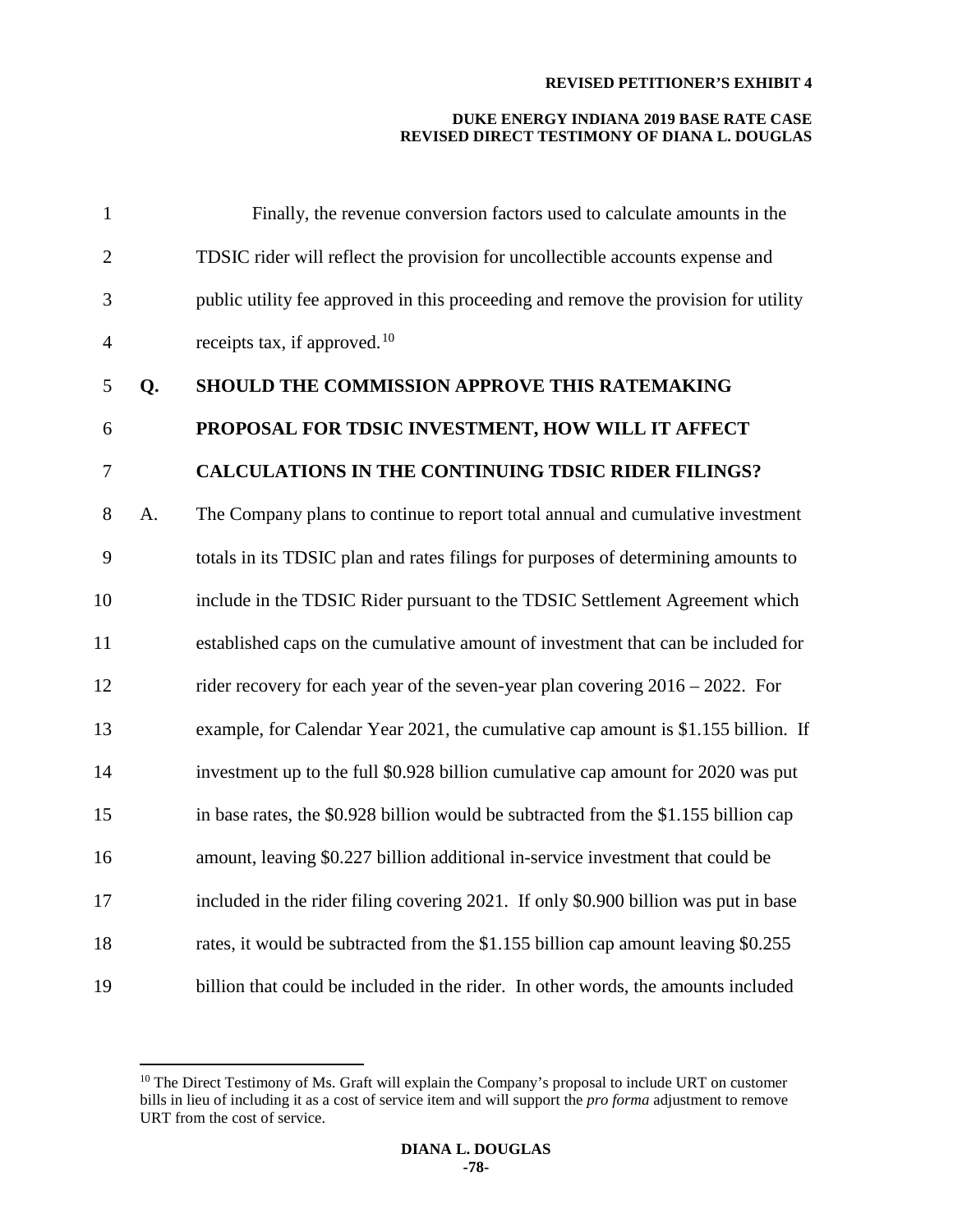| $\mathbf{1}$   |    | in the rider plus the amounts included in base rates will not exceed the approved      |
|----------------|----|----------------------------------------------------------------------------------------|
| $\overline{2}$ |    | cumulative caps for each remaining year of the 7-year plan.                            |
| 3              |    | Similarly, to enable comparisons of forecasted plan amounts to actuals by              |
| $\overline{4}$ |    | projects as is done in the rate filings, business witnesses in the post-base rate case |
| 5              |    | TDSIC filings will continue to present total cumulative amounts for each TDSIC         |
| 6              |    | project. For calculation of return purposes, the amount in base rates will be          |
| $\tau$         |    | subtracted from the total plan investment so that only 80% of the incremental          |
| 8              |    | amount not currently earning a return in base rates will earn a return in the rider.   |
| 9              |    | Depreciation and property taxes will then be calculated on the incremental             |
| 10             |    | amount of investment included in the rider, consistent with the method currently       |
| 11             |    | used in the Company's ECR rider related to the QPCP plant that was rolled into         |
| 12             |    | base rates in the Company's last base rate case.                                       |
| 13             | Q. | UNDER THE COMPANY'S PROPOSAL, ARE THERE ANY OTHER                                      |
| 14             |    | ITEMS INCLUDED IN THE TDSIC RIDER THAT WILL NOT BE BUILT                               |
| 15             |    | <b>INTO BASE RATES?</b>                                                                |
| 16             | A. | Yes. The Company is proposing that TDSIC O&M expense and post-in-service               |
| 17             |    | carrying costs not be included in base rates, but rather continue to be tracked in     |
| 18             |    | the TDSIC Rider. This is because, for TDSIC, the project-related O&M is non-           |
| 19             |    | recurring and variable in nature and the O&M for the inspection-based projects         |
| 20             |    | can also fluctuate depending on the number of inspections included in each plan        |
| 21             |    | year. The post-in-service carrying costs are also non-recurring and variable in        |
|                |    |                                                                                        |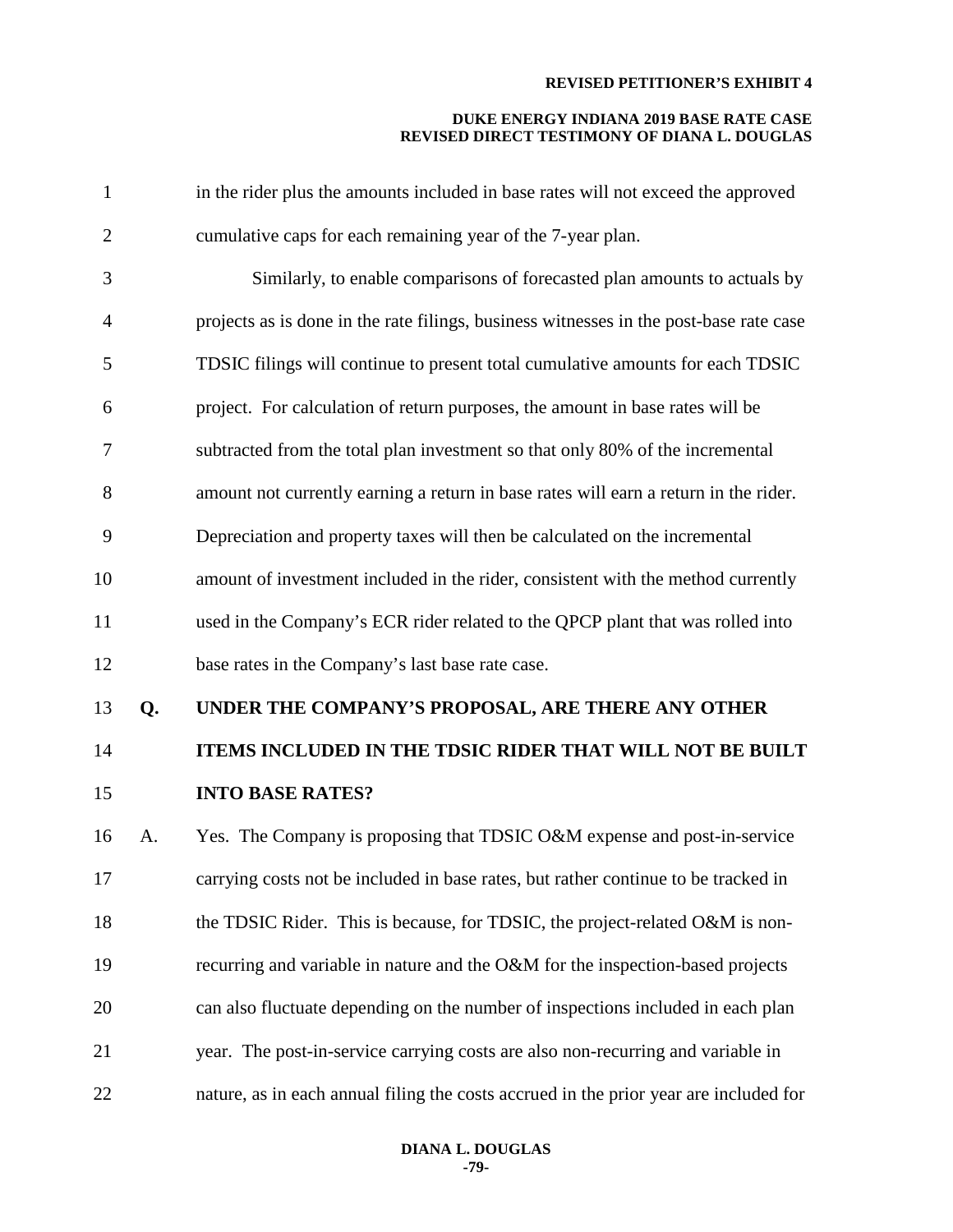| 1              |    | recovery over the one-year period the rider rates will be in effect, and the next     |
|----------------|----|---------------------------------------------------------------------------------------|
| $\overline{2}$ |    | year the costs accrued will be for a different set of projects, with differing costs, |
| 3              |    | in-service dates, etc. for each year of the 7-year plan. Additionally, the            |
| $\overline{4}$ |    | amortization of the current balance of unamortized Plan Development Costs was         |
| 5              |    | not included in base rates because the current balance should be fully amortized      |
| 6              |    | by the end of the Test Period. Should the Company incur any additional costs for      |
| 7              |    | updated risk analyses for plan update filings, these costs will be included in        |
| $8\,$          |    | normal course of business for recovery via the TDSIC Rider.                           |
| 9              | Q. | WHY ARE THE COMPANY'S RATEMAKING PROPOSALS                                            |
| 10             |    | REGARDING TDSIC INVESTMENT AND COSTS CURRENTLY                                        |
| 11             |    | <b>INCLUDED IN THE TDSIC RIDER REASONABLE?</b>                                        |
| 12             | A. | As I discussed in relation to the IGCC Rider, the Company's proposal is               |
| 13             |    | consistent with past practice in Indiana to subsequently include in base rates in-    |
| 14             |    | service plant receiving CWIP ratemaking treatment via a tracker. The Company's        |
| 15             |    | proposed treatment is also in accordance with the terms of the TDSIC Settlement       |
| 16             |    | Agreement and the TDSIC Statute. To continue to track the 80% portion of              |
| 17             |    | O&M expense, post-in-service carrying costs, and any additional Plan                  |
| 18             |    | Development costs in the TDSIC rider, along with the 80% portion of all               |
| 19             |    | incremental new investment and related depreciation and property tax, is a            |
| 20             |    | reasonable way to recover the non-routine and variable TDSIC costs.                   |
| 21             | Q. | HOW WILL THE COMPANY IMPLEMENT THE CHANGES TO THE                                     |
| 22             |    | TDSIC RIDER ONCE NEW BASE RATES ARE APPROVED?                                         |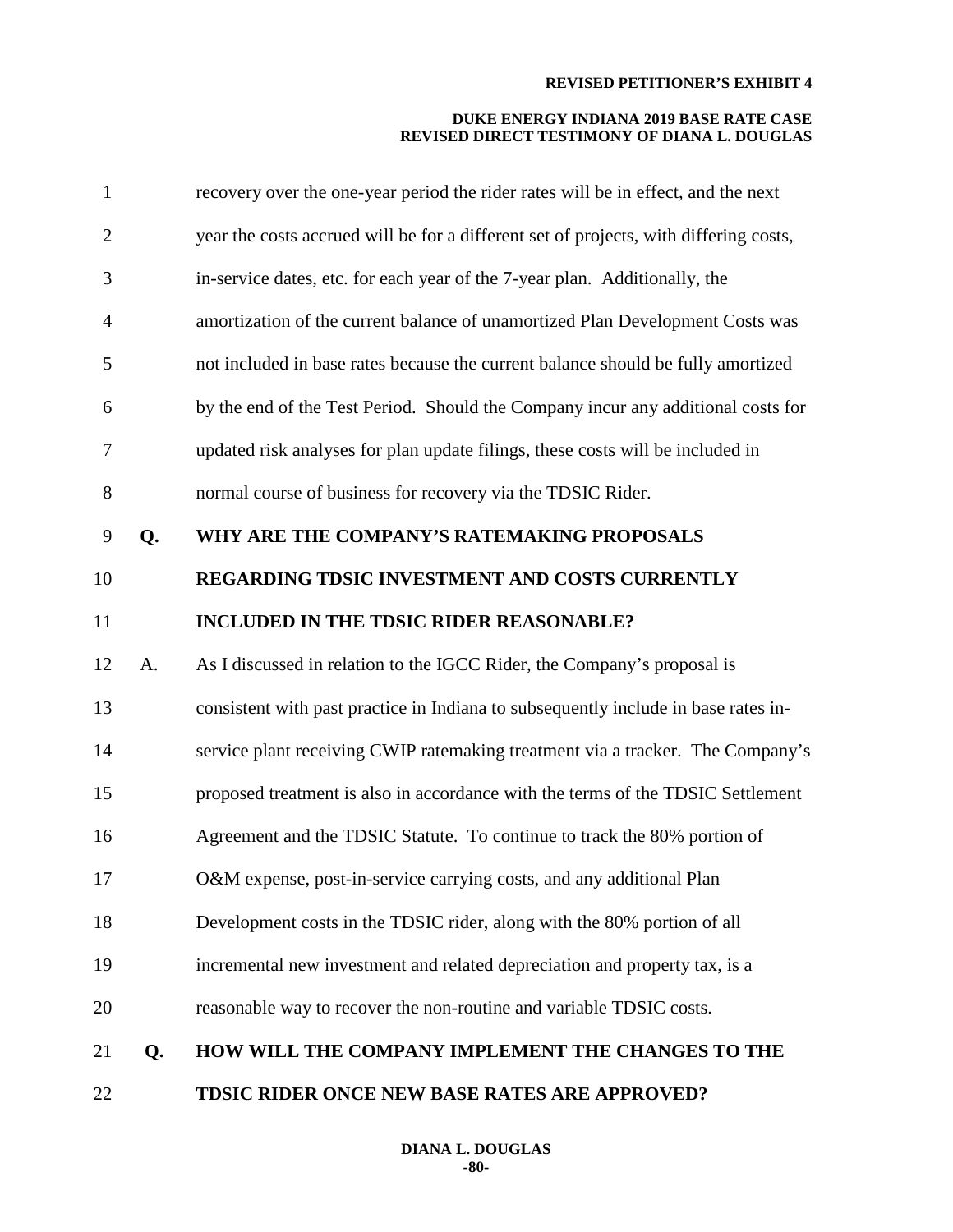| $\mathbf{1}$   | A. | The Company will file revised rate schedules resetting the then-current rates to     |
|----------------|----|--------------------------------------------------------------------------------------|
| $\overline{2}$ |    | remove the amounts included in base rates and adjust the ROE, revenue                |
| 3              |    | conversion factors, and allocation factors. This will be done concurrently with      |
| $\overline{4}$ |    | filing the new base rate tariffs, with both base rates and rider rate changes to be  |
| 5              |    | implemented on a service-rendered basis.                                             |
| 6              | Q. | ARE YOU PROPOSING ANY CHANGES TO THE CURRENT TDSIC                                   |
| $\tau$         |    | <b>RIDER TARIFF?</b>                                                                 |
| $8\,$          | A. | Yes. The Company is proposing some minor cosmetic and format changes to get          |
| 9              |    | more consistency across its various rider and rate tariffs and resetting the tariff  |
| 10             |    | numbering, as well as reflecting an update in ROE language and allocation factors    |
| 11             |    | to refer to the current proceeding. Copies of the red-lined and clean revised tariff |
| 12             |    | sheet pages containing the tariff language for the TDSIC Rider will be attached to   |
| 13             |    | my testimony as Petitioner's Exhibit 4-M (DLD) and 4-N (DLD). They will also         |
| 14             |    | be included with the complete set of base rate and other rider tariffs that will be  |
| 15             |    | filed as Petitioner's Exhibit 9-A (RAF) and 9-B (RAF). A complete set of all         |
| 16             |    | revised tariff pages will be filed for Commission approval with the Step 1 Base      |
| 17             |    | Rate Phase-in Compliance filing in mid-2020, reflecting the changes in the then-     |
| 18             |    | current rates due to the Commission's findings related to base rates, including the  |
| 19             |    | use of the allocation factors approved in this proceeding.                           |
| 20             |    | C. EE Rider                                                                          |
| 21             | Q. | WHAT CHANGES IS THE COMPANY PROPOSING TO ITS EE RIDER?                               |
| 22             | A. | As discussed by Duke Energy Indiana witnesses Mr. Brian P. Davey, Mr. Bailey,        |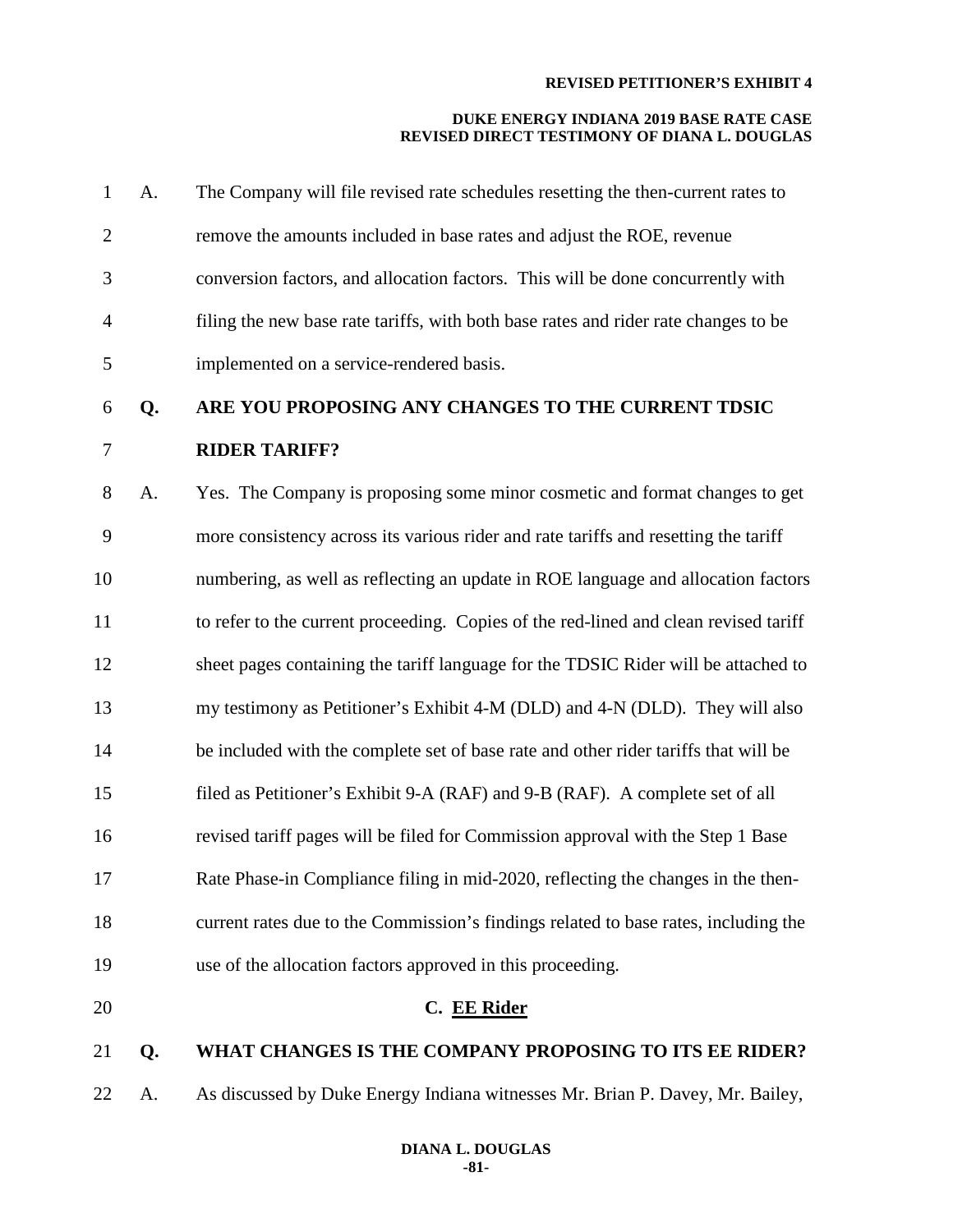| $\mathbf{1}$   | Dr. Daniel G. Hansen, and Ms. Diaz, the Company is proposing a new revenue      |
|----------------|---------------------------------------------------------------------------------|
| $\mathbf{2}$   | decoupling mechanism ("RDM") in this proceeding for Commission                  |
| 3              | consideration. The nature and extent of the changes to the EE Rider will depend |
| $\overline{4}$ | on whether the RDM is approved. The reason for this is that, in addition to     |
| 5              | recovery of energy efficiency ("EE") program costs and a performance incentive  |
| 6              | that may be earned, the Company's EE rider includes a provision for life of EE  |
| $\tau$         | measure recovery of revenues that otherwise would have been received to cover   |
| 8              | the Company's fixed costs, but for the successful implementation and energy     |
| 9              | savings resulting from the energy efficiency programs offered by the Company to |
| 10             | its customers ("lost revenues"), as measured by an Evaluation, Measurement and  |
| 11             | Verification ("EM&V") process. This provision is often referred to as a lost    |
| 12             | revenue recovery mechanism or "LRAM".                                           |
| 13             | The Company's proposed RDM would replace the LRAM mechanism for                 |
| 14             | recovery of lost revenues resulting from the Company's EE programs for those    |
| 15             | customers who are a part of the proposed RDM. Dr. Hansen and Ms. Diaz will      |
| 16             | provide more details on the RDM and the specific rate classes proposed for the  |
| 17             | RDM, which I will refer to generally as the Residential and Commercial customer |
| 18             | groups. With approval of the RDM, EE program costs (including the cost of       |
| 19             | $EM&V$ ) and performance incentives would still be included in the EE Rider for |
| 20             | the Residential and Commercial customers, along with any reconciliations or re- |
| 21             | reconciliations of lost revenues due to the Company's approved retrospective    |
| 22             | application of new EM&V received related to programs offered to these groups    |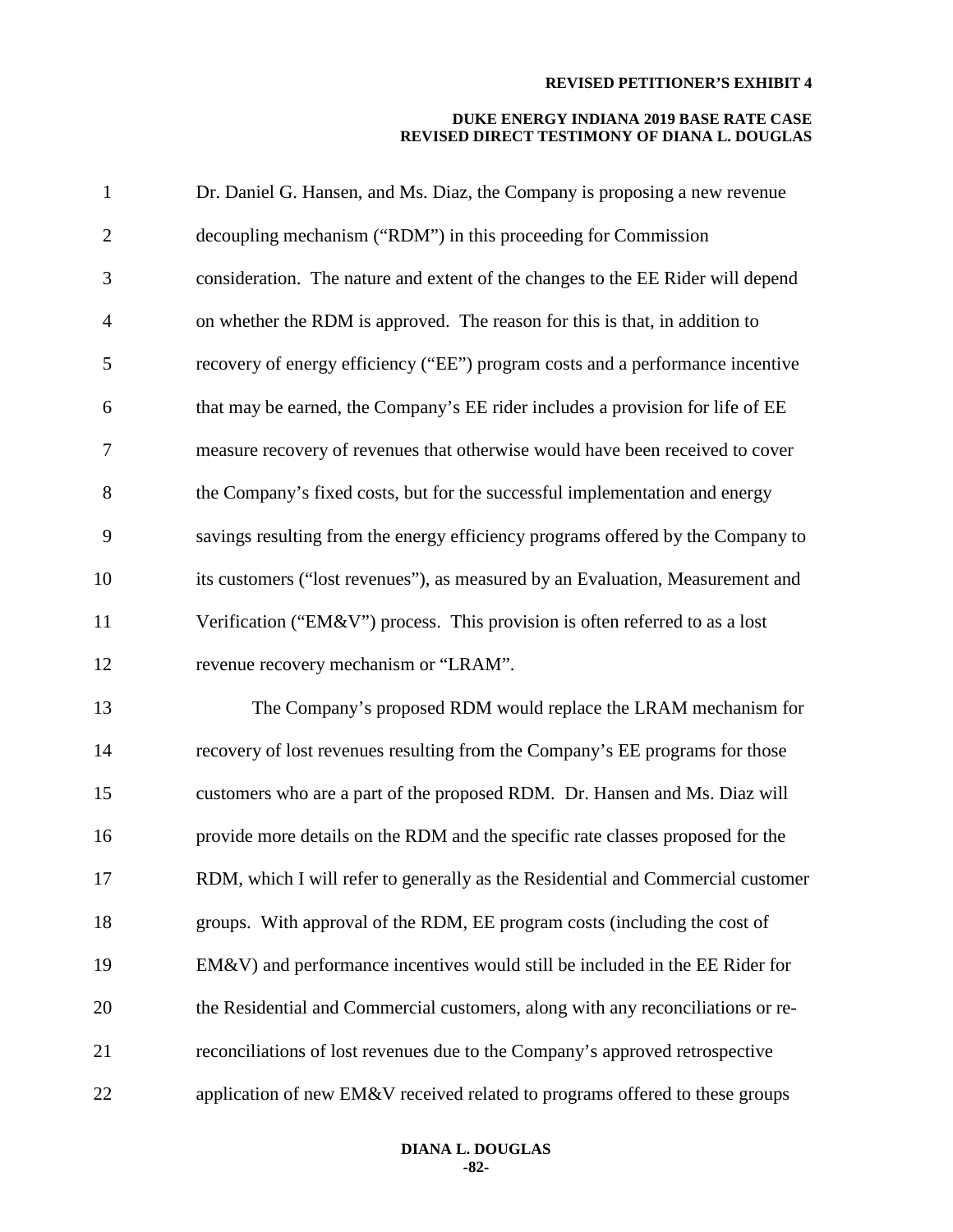| 1              |    | up through the implementation date of the new base rates. Other customer groups             |
|----------------|----|---------------------------------------------------------------------------------------------|
| $\overline{2}$ |    | would continue to have all three components (program costs, shareholder                     |
| 3              |    | incentives, and lost revenues) recovered via the EE Rider (subject to the                   |
| $\overline{4}$ |    | customer's opt out status and the changes that will result due to the                       |
| 5              |    | implementation of new rates with or without the RDM). I will further discuss                |
| 6              |    | these changes below.                                                                        |
| $\tau$         | Q. | SHOULD THE COMMISSION APPROVE THE RDM RATEMAKING                                            |
| 8              |    | PROPOSAL, HOW WILL IT AFFECT CALCULATIONS IN THE                                            |
| 9              |    | <b>CONTINUING EE RIDER FILINGS?</b>                                                         |
| 10             | A. | As noted above, with approval of RDM, the items included in the EE Rider for                |
| 11             |    | the Residential and Commercial customer groups will exclude lost revenues for               |
| 12             |    | energy savings resulting from Company-sponsored EE programs going forward                   |
| 13             |    | from the time of rate implementation.                                                       |
| 14             |    | As approved in the Commission's Order in Cause No. 43955 and                                |
| 15             |    | subsequent Orders in Cause Nos. 43079 DSM-6, 44441 ("Opt Out Order"), 43955                 |
| 16             |    | DSM-1 through DSM-5, and most recently in 43955 DSM-6 (collectively, the                    |
| 17             |    | Company's EE Orders), all customers and rate classes are charged for the cost of            |
| 18             |    | a vintage year's EE programs to the extent they are or were eligible to participate         |
| 19             |    | in the programs offered for that period. <sup>11</sup> The ratemaking model approved by the |
| 20             |    | Commission for the EE Rider provides that residential customers, as a group, pay            |

<span id="page-83-0"></span><sup>&</sup>lt;sup>11</sup> Costs for a vintage year's programs may extend beyond that vintage year or the time customers were eligible to participate in the programs, such as in the case of persisting lost revenues or for the costs of EM&V performed in a subsequent year for a prior vintage year's programs.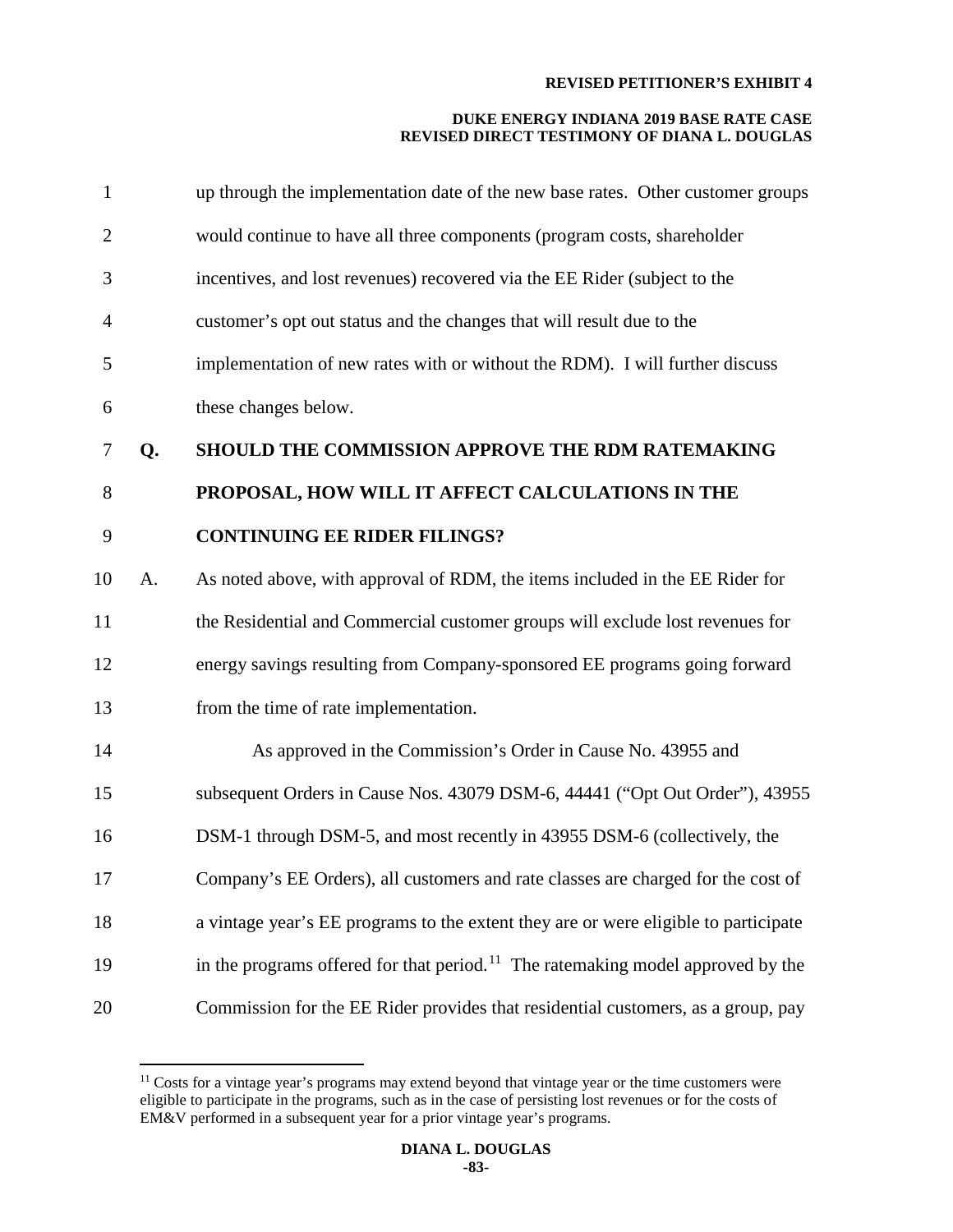| $\mathbf{1}$   | for the cost of residential programs $(i.e.,$ all customers in the residential group pay       |
|----------------|------------------------------------------------------------------------------------------------|
| $\overline{2}$ | the same rate per kWh) and non-residential customers, as a group, pay for the cost             |
| 3              | of non-residential programs for which they are or were eligible to participate in              |
| 4              | (i.e., all participating customers in the non-residential group pay the same rate per          |
| 5              | kWh and all customers in each of the opt-out/opt-in groups pay the same rate per               |
| 6              | $kWh$ ). <sup>12</sup> Costs are allocated among the non-residential group to participants and |
| 7              | each of the opt out/opt-in groups on the basis of kwh.                                         |
| 8              | Because the Commercial rate group that is proposed for inclusion in the                        |
| 9              | RDM is part of the larger non-residential group for EE rider rate development,                 |
| 10             | approval of the RDM will require us to modify the non-residential rate                         |
| 11             | development, similar to what is currently done for each of the opt out/opt in                  |
| 12             | groups currently, by pulling the Commercial group out as a separate category for               |
| 13             | rate development that will get their share of total non-residential program costs,             |
| 14             | EM&V, performance incentive and reconciliations allocated on the basis of their                |
| 15             | share of non-residential kwh. A separate rate would then be computed for them                  |
| 16             | by taking their allocated share of costs and dividing by their kwh, just as we do              |
| 17             | for the various non-residential opt out groups today.                                          |
| 18             | These changes would only be implemented in the EE Rider if the proposed                        |
| 19             | RDM is approved.                                                                               |

<span id="page-84-0"></span><sup>&</sup>lt;sup>12</sup> Duke Energy's large non-residential customers meeting certain criteria became eligible to opt out of eligibility to participate in EE programs in April 2014 following the Opt Out Order. Each year such customers meeting certain criteria can opt out of the next year's programs or opt back in. That has necessitated developing separate rates for each of these groups of customers, depending on the year or years they opted out or opted back in.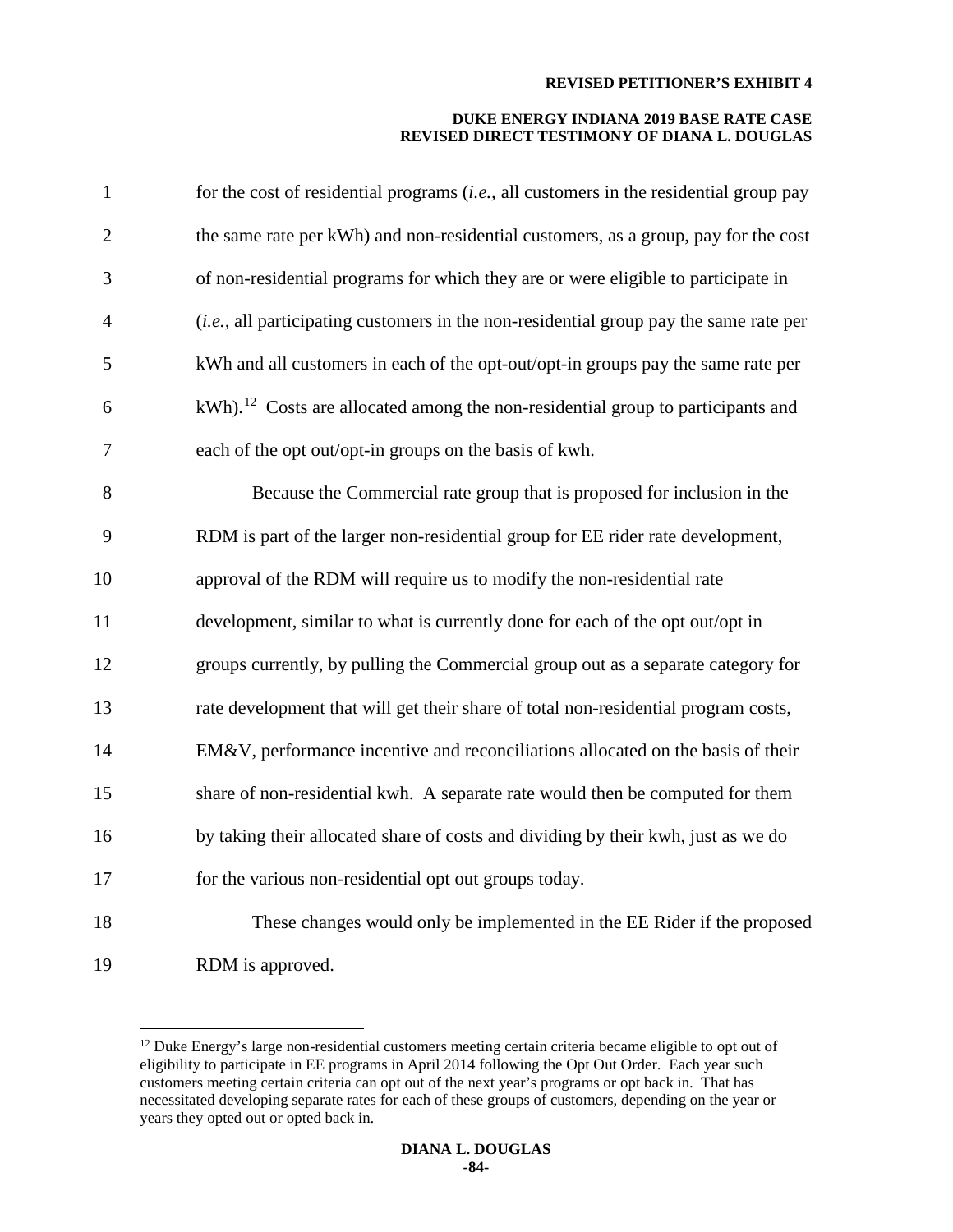| $\mathbf{1}$   | Q. | WHAT CHANGES IS THE COMPANY PROPOSING TO ITS EE RIDER,                             |
|----------------|----|------------------------------------------------------------------------------------|
| $\overline{2}$ |    | WITHOUT RESPECT TO APPROVAL OF THE RDM?                                            |
| 3              | A. | The Company is proposing to change the numbering of the EE Rider from              |
| $\overline{4}$ |    | Standard Contract Rider No. 66-A to No. 66. Prior to implementation of the EE      |
| 5              |    | Rider following the Commission's December 9, 2009, order in generic EE             |
| 6              |    | proceeding in Cause No. 42693 (Phase II), the Company had a DSM rider under        |
| $\tau$         |    | Standard Contract Rider No. 66 that recovered program costs only. Due to a         |
| 8              |    | period in which both the old DSM rider and the new EE rider needed rates for       |
| 9              |    | customers (due to remaining reconciliations required for the old DSM rider which   |
| 10             |    | used a different billing construct than the EE Rider), a separate rider number was |
| 11             |    | used for the EE Rider. Following this base rate case there is no need to maintain  |
| 12             |    | both numbers, so we will reuse No. 66 for the EE Rider.                            |
| 13             |    | In addition, at the time of implementation of the new base rates resulting         |
| 14             |    | from this proceeding, the EE rider will be revised to change the revenue           |
| 15             |    | conversion factors used to calculate revenue requirements to reflect the provision |
| 16             |    | for uncollectible accounts expense and public utility fee approved in this         |
| 17             |    | proceeding and remove the provision for utility receipts tax, if approved.         |
| 18             | Q. | IS THE COMPANY PROPOSING TO EMBED ANY LEVEL OF COSTS                               |
| 19             |    | IN BASE RATES FOR PROGRAM COSTS, INCLUDING                                         |
| 20             |    | ADMINISTRATIVE OVERHEADS, OR SHAREHOLDER INCENTIVES?                               |
| 21             | A. | No. Consistent with the treatment approved in the Company's last rate case for     |
| 22             |    | its DSM rider that preceded the current EE Rider, the Company is proposing to      |
|                |    |                                                                                    |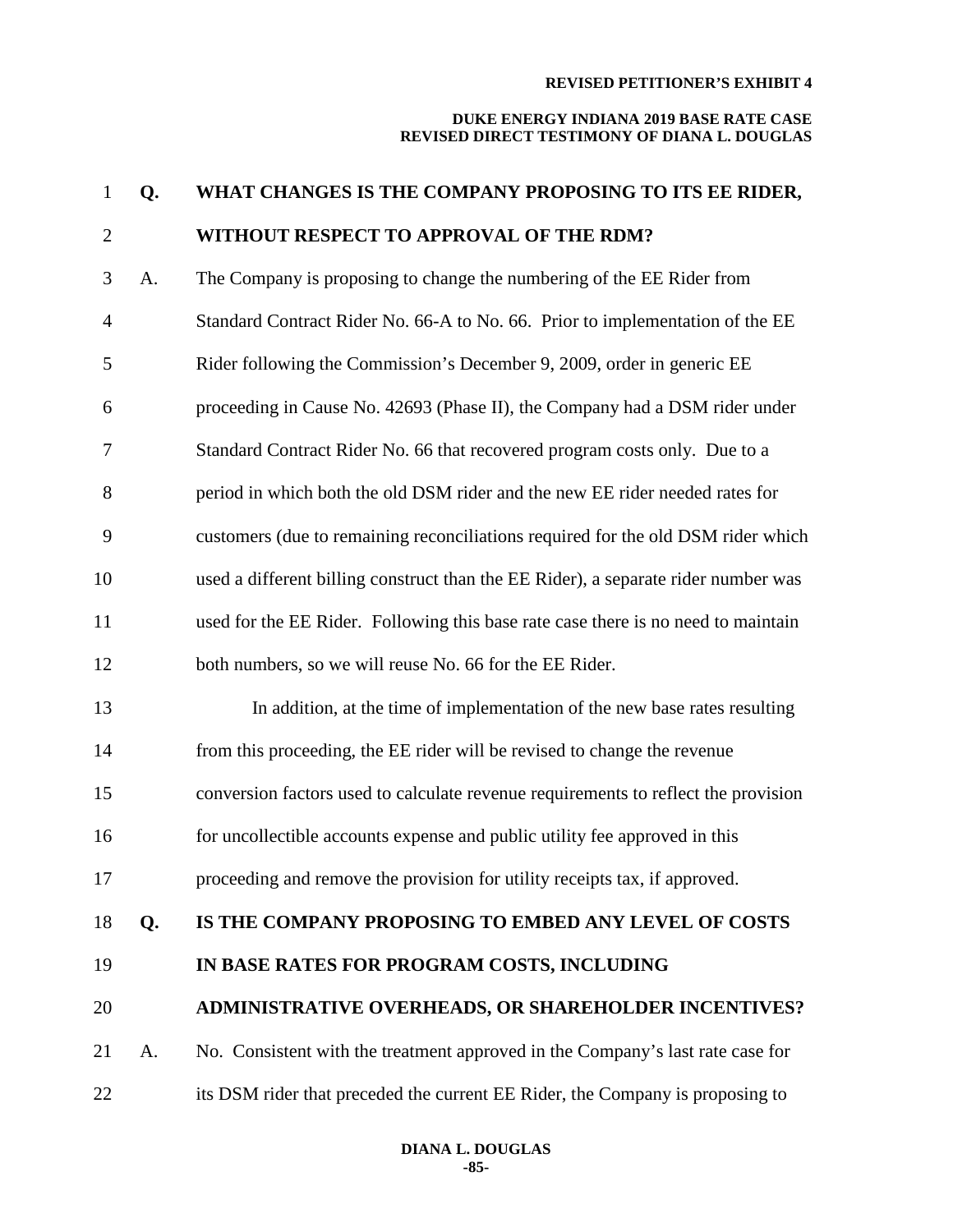| $\mathbf{1}$   |    | remove all EE program costs, including administrative and EM&V costs, and all    |
|----------------|----|----------------------------------------------------------------------------------|
| $\overline{2}$ |    | shareholder incentives from the cost of service and track these costs in the EE  |
| 3              |    | Rider from the zero base.                                                        |
| $\overline{4}$ | Q. | PLEASE EXPLAIN WHAT WILL HAPPEN WITH THE LOST                                    |
| 5              |    | REVENUES CURRENTLY INCLUDED IN THE EE RIDER WITH THE                             |
| 6              |    | <b>IMPLEMENTATION OF NEW BASE RATES.</b>                                         |
| 7              | A. | There will be several impacts. Because the Company is using forecasted sales for |
| 8              |    | 2020 in developing the new base rates:                                           |
| 9              |    | The persisting lower sales that resulted from Company EE programs offered        |
| 10             |    | up through year-end 2019 will be completely reflected in the forecasted sales    |
| 11             |    | used for setting new base rates. Therefore, the persisting lost revenue          |
| 12             |    | amounts for calendar years 2012 through 2018 and any lost revenue amounts        |
| 13             |    | for 2019 vintage programs in then-current EE Rider rates will be reset to zero   |
| 14             |    | in the rider and remain zero in future rider filings.                            |
| 15             |    | The 2020 impact of lower sales that result from Company EE programs<br>٠         |
| 16             |    | offered in 2020 will be reflected in the forecasted sales. Therefore, any lost   |
| 17             |    | revenue amounts for 2020 vintage programs will be reset to zero in the rider     |
| 18             |    | for the remainder of 2020.                                                       |
| 19             |    | However, the 2020 impact of lower sales reflected in the 2020 forecasted sales   |
| 20             |    | does not fully reflect the annual sales loss that will occur as a result of 2020 |
| 21             |    | energy efficiency programs, because all 2020 EE program participation was        |
| 22             |    | not forecasted to begin (and will not begin) on January 1, 2020. Customers       |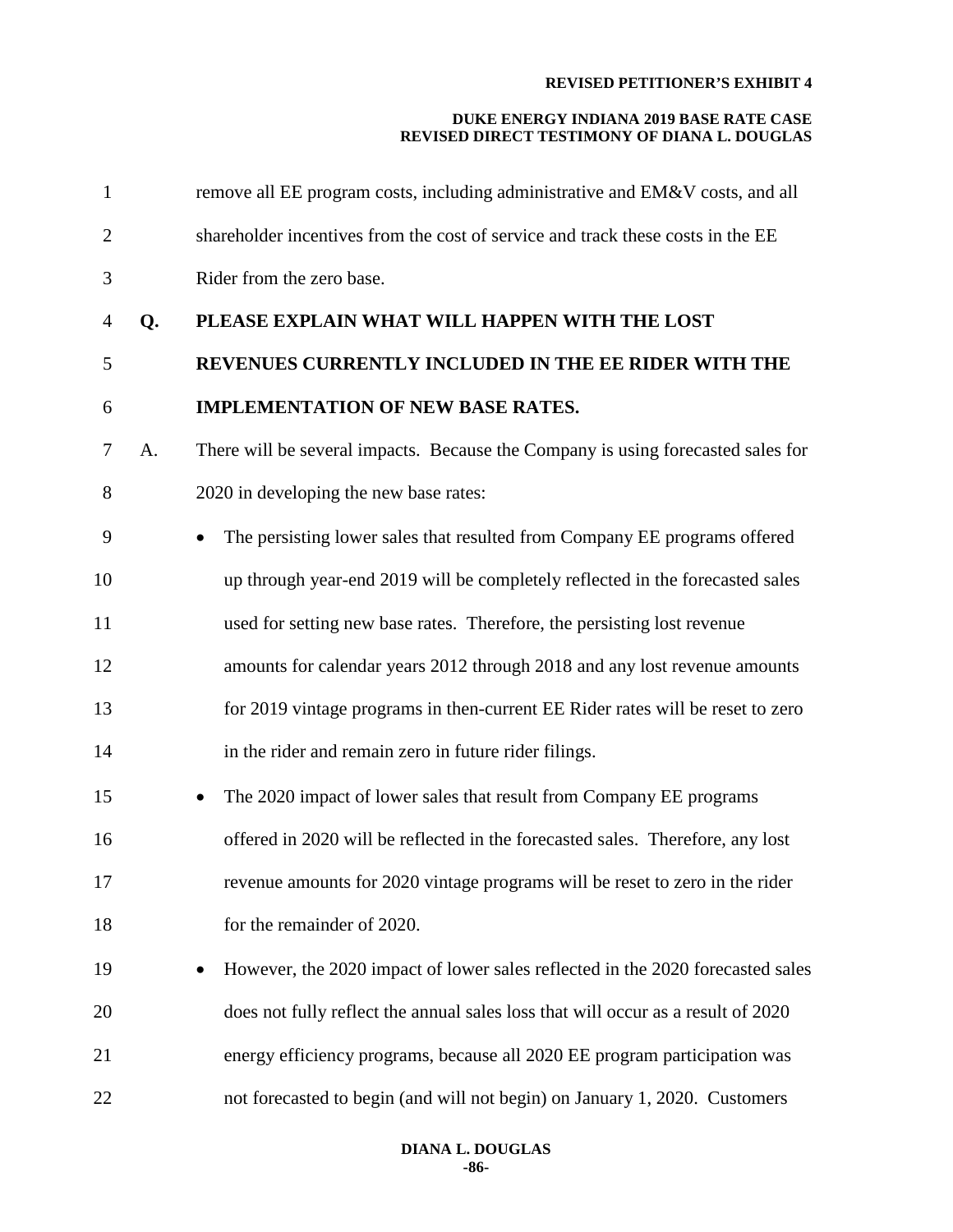| $\mathbf{1}$   | decide to participate and begin installing EE program measures throughout the        |
|----------------|--------------------------------------------------------------------------------------|
| $\overline{2}$ | calendar year and the Company assumes for forecasting purposes that                  |
| 3              | customers participate in EE in equal amounts for each month throughout the           |
| $\overline{4}$ | year. It is not until year end that all participation has occurred and all           |
| 5              | measures have been installed for the calendar year.                                  |
| 6              | For this reason, the actual sales reductions the Company will experience             |
| 7              | in 2021 as a direct result of the 2020 Company-sponsored EE programs will            |
| 8              | be larger as the amounts that were included in the 2020 forecast used for base       |
| 9              | rate development. This creates the need for a level of lost revenues for 2020        |
| 10             | programs to be included in the EE rider beginning in 2021 through the life of        |
| 11             | the measures in order for the Company to have the opportunity to earn its            |
| 12             | allowed return considering the full extent of the reductions in sales resulting      |
| 13             | from its 2020 EE programs. The Commission has ruled in its EE Orders it is           |
| 14             | appropriate to recover lost revenues in the EE Rider for the sales reduction         |
| 15             | impacts from Company-sponsored EE programs. So, beginning with rates                 |
| 16             | that incorporate the forecast for 2021 programs, the incremental sales               |
| 17             | reduction impacts achieved from 2020 EE programs will be used to develop             |
| 18             | persisting lost revenues to be included in the EE Rider for customers eligible       |
| 19             | to participate in the 2020 EE programs (and not included in an RDM, if               |
| 20             | approved.)                                                                           |
| 21             | Additionally, after the new base rates are implemented, the prices that are          |
| 22             | used to calculate the lost revenue amounts included in the EE rider will reflect the |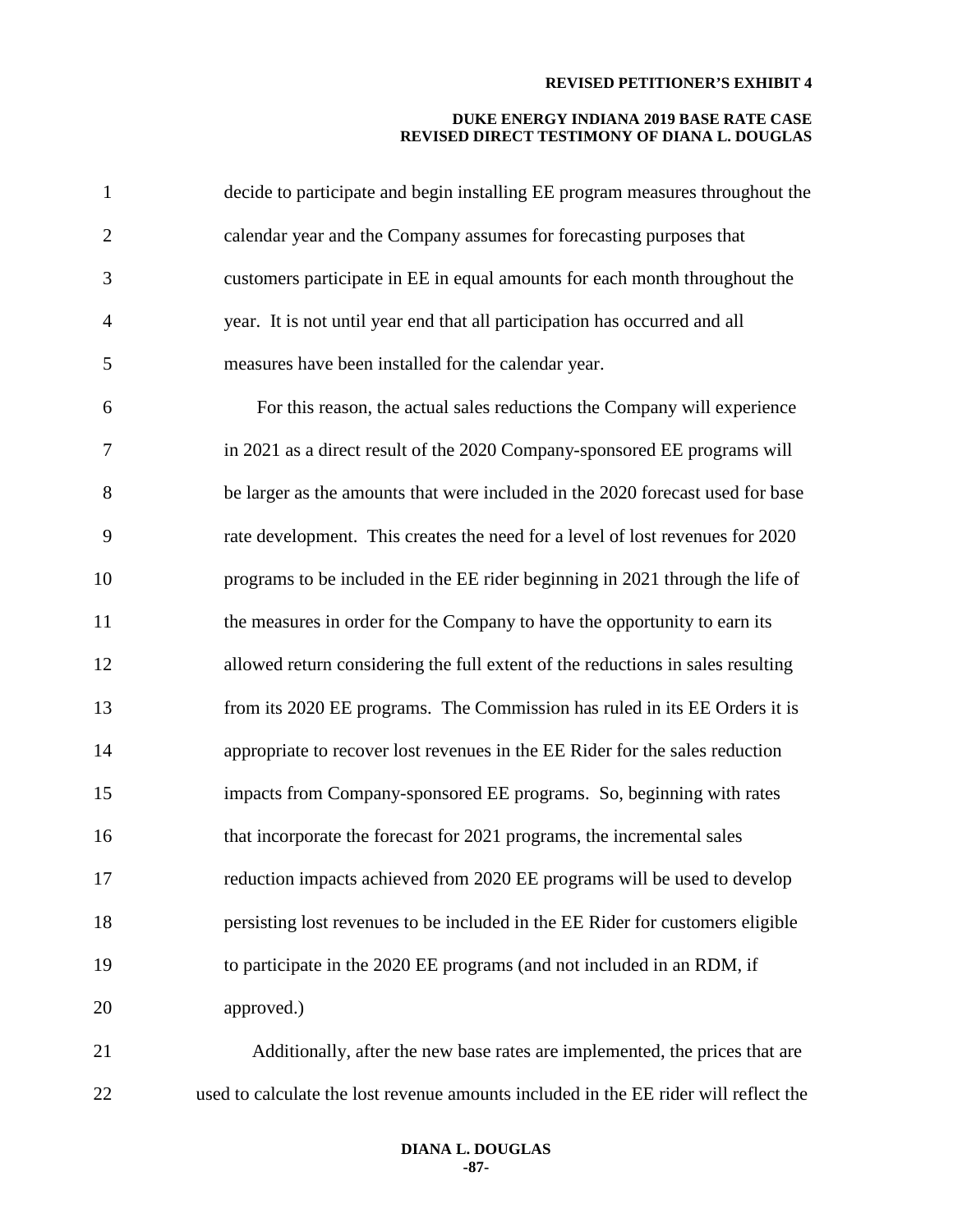| $\mathbf{1}$   |    | fixed costs approved for recovery in this base rate proceeding rather than using    |
|----------------|----|-------------------------------------------------------------------------------------|
| $\overline{2}$ |    | Cause No. 42359 costs to price the lost revenues.                                   |
| 3              | Q. | WILL CUSTOMERS, INCLUDING NON-RESIDENTIAL CUSTOMERS                                 |
| $\overline{4}$ |    | WHO HAVE OPTED OUT OF PARTICIPATING IN ENERGY                                       |
| 5              |    | EFFICIENCY PROGRAMS AT THE TIME OF THE RATE CASE,                                   |
| 6              |    | CONTINUE TO BE BILLED OR CREDITED THROUGH THE EE RIDER                              |
| 7              |    | AFTER THE RATE CASE FOR EE RIDER RECONCILIATIONS FOR                                |
| 8              |    | <b>PRIOR YEARS?</b>                                                                 |
| 9              | А. | Yes. The Commission has approved the Company's EE Rider reconciliation and          |
| 10             |    | EM&V processes and timing, most recently in its last three-year plan approved in    |
| 11             |    | DSM-4, including the retrospective application of EM&V for lost revenue             |
| 12             |    | reconciliation purposes. This can result in re-reconciling prior years when an      |
| 13             |    | EM&V can't be done annually due to the need to get a larger sample size.            |
| 14             |    | For Residential customers, vintage years $2012 - 2014$ have been fully              |
| 15             |    | reconciled in the rider. There is still outstanding EM&V for the remaining          |
| 16             |    | vintage years that will result in additional reconciliations in the future.         |
| 17             |    | For Non-Residential customers, vintage years $2012 - 2015$ have been fully          |
| 18             |    | reconciled in the rider. So, for the eligible customers who opted out of EE         |
| 19             |    | programs effective April 15, 2014 or January 1, 2015, and who have not opted        |
| 20             |    | back in as of the time of implementation of base rates, there will be no further    |
| 21             |    | reconciliation of EE rider costs required, and their EE rider rate will remain zero |
| 22             |    | if they remain opted out. Once all EM&V for additional vintage years has been       |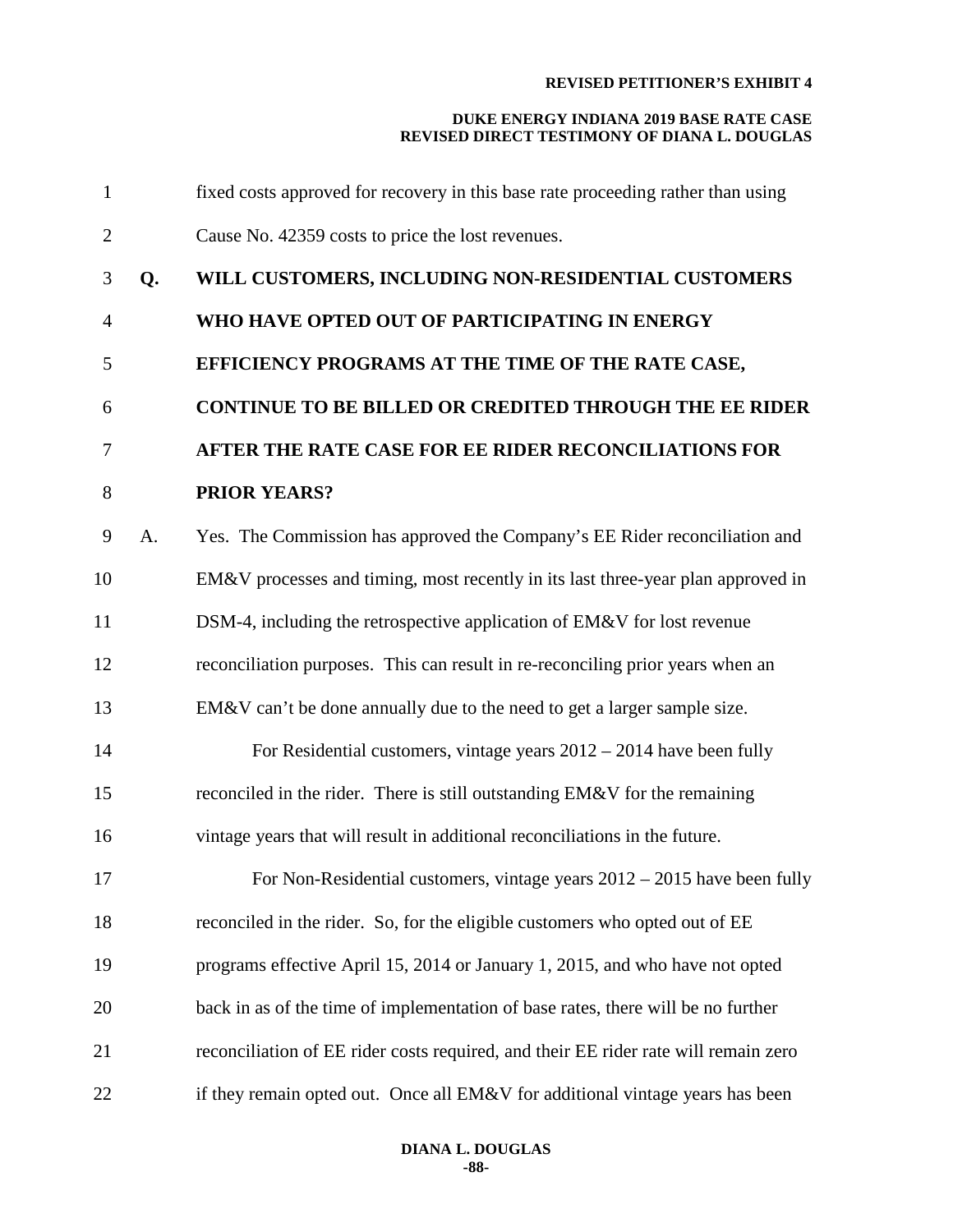| $\mathbf{1}$   |    | received and reflected in the final EE Rider reconciliation for that vintage year,    |
|----------------|----|---------------------------------------------------------------------------------------|
| $\overline{2}$ |    | additional customers who have opted out and not opted back in will see their rider    |
| 3              |    | rate go to zero if they remain opted out. All other Non-Residential customers will    |
| 4              |    | continue to see additional reconciliations in the future.                             |
| 5              | Q. | WHY ARE THE COMPANY'S RATEMAKING PROPOSALS                                            |
| 6              |    | <b>REGARDING THE EE RIDER REASONABLE?</b>                                             |
| 7              | A. | Keeping all energy efficiency costs in the EE Rider rather than embedding some        |
| 8              |    | level in base rates is appropriate given the statutory requirement to propose plans   |
| 9              |    | consistent with each Integrated Resource Plan, which are required to be updated       |
| 10             |    | every three years. This requirement means plans can and will change, and the          |
| 11             |    | levels of costs will change. Additionally, participation and results may vary         |
| 12             |    | materially each year, making the EE Rider rates volatile. Further, having all EE      |
| 13             |    | costs in a rider gives participating and non-participating customers a full picture   |
| 14             |    | of their share of the costs of the Company's EE programs.                             |
| 15             | Q. | HOW WILL THE COMPANY IMPLEMENT THE CHANGES TO THE                                     |
| 16             |    | EE RIDER ONCE NEW BASE RATES ARE APPROVED?                                            |
| 17             | A. | The Company will file revised rate schedules resetting the then-current rates to      |
| 18             |    | remove the lost revenue amounts and adjust the revenue conversion factors. This       |
| 19             |    | will be done concurrently with filing the new base rate tariffs, with both base rates |
| 20             |    | and rider rate changes to be implemented on a service-rendered basis.                 |
| 21             | Q. | ARE YOU PROPOSING ANY CHANGES TO THE CURRENT EE RIDER                                 |
| 22             |    | <b>TARIFF?</b>                                                                        |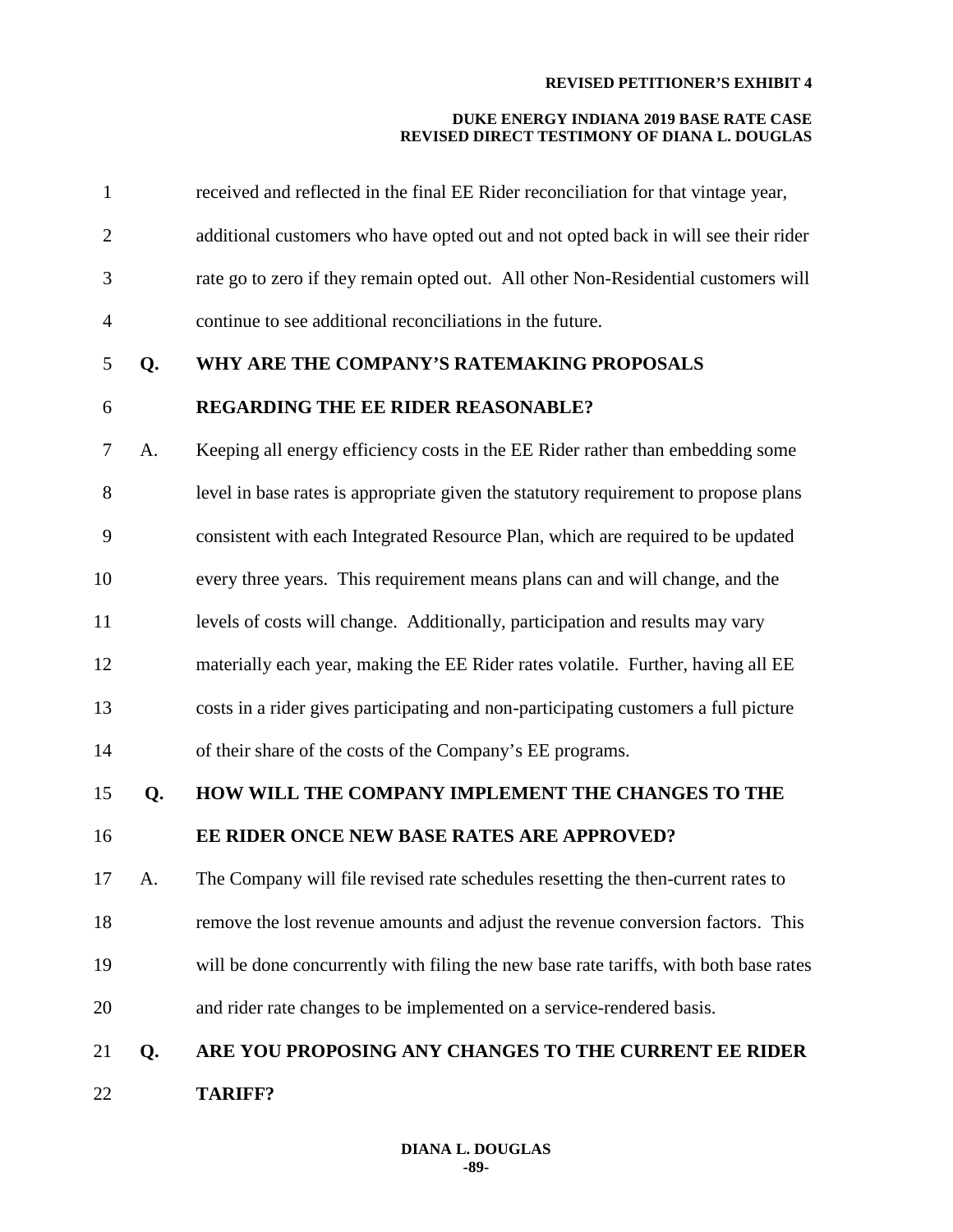| $\mathbf{1}$   | A. | Yes. The Company is making some minor cosmetic and format changes to get            |
|----------------|----|-------------------------------------------------------------------------------------|
| $\overline{2}$ |    | more consistency across its various rider and rate tariffs, resetting the tariff    |
| 3              |    | numbering, as well as removing an outdated table and replacing it with revised      |
| $\overline{4}$ |    | language regarding the ongoing annual opt out/opt in deadlines and timing, and      |
| 5              |    | updating the items included in the revenue conversion factors to reflect the        |
| 6              |    | Company's URT proposal in this proceeding. In addition, the rate calculation        |
| $\tau$         |    | formulas and variables will need to be changed if the Company's RDM proposal        |
| 8              |    | is approved, because lost revenues will no longer be included in the EE Rider for   |
| 9              |    | Residential and Commercial Customers. Copies of the red-lined and clean             |
| 10             |    | revised tariff sheets for the EE Rider assuming the Company's RDM proposal is       |
| 11             |    | approved will be attached to my testimony as Petitioner's Exhibit 4-O (DLD) and     |
| 12             |    | 4-P (DLD). Also attached as Petitioner's Exhibit 4-Q (DLD) and 4-R (DLD) are        |
| 13             |    | copies of the red-lined and clean revised tariff sheets for the EE Rider assuming   |
| 14             |    | RDM it is not approved and Lost Revenues instead remain in the EE Rider for         |
| 15             |    | Residential and Commercial customers. The proposed EE Rider tariffs will also       |
| 16             |    | be included with the complete set of base rate and other rider tariffs that will be |
| 17             |    | filed as Petitioner's Exhibit 9-A (RAF) and 9-B (RAF). A complete set of all        |
| 18             |    | revised tariff pages will be filed for Commission approval with the Step 1 Base     |
| 19             |    | Rate Compliance filing in mid-2020, reflecting the changes in the then-current      |
| 20             |    | rates due to the Commission's findings related to base rates.                       |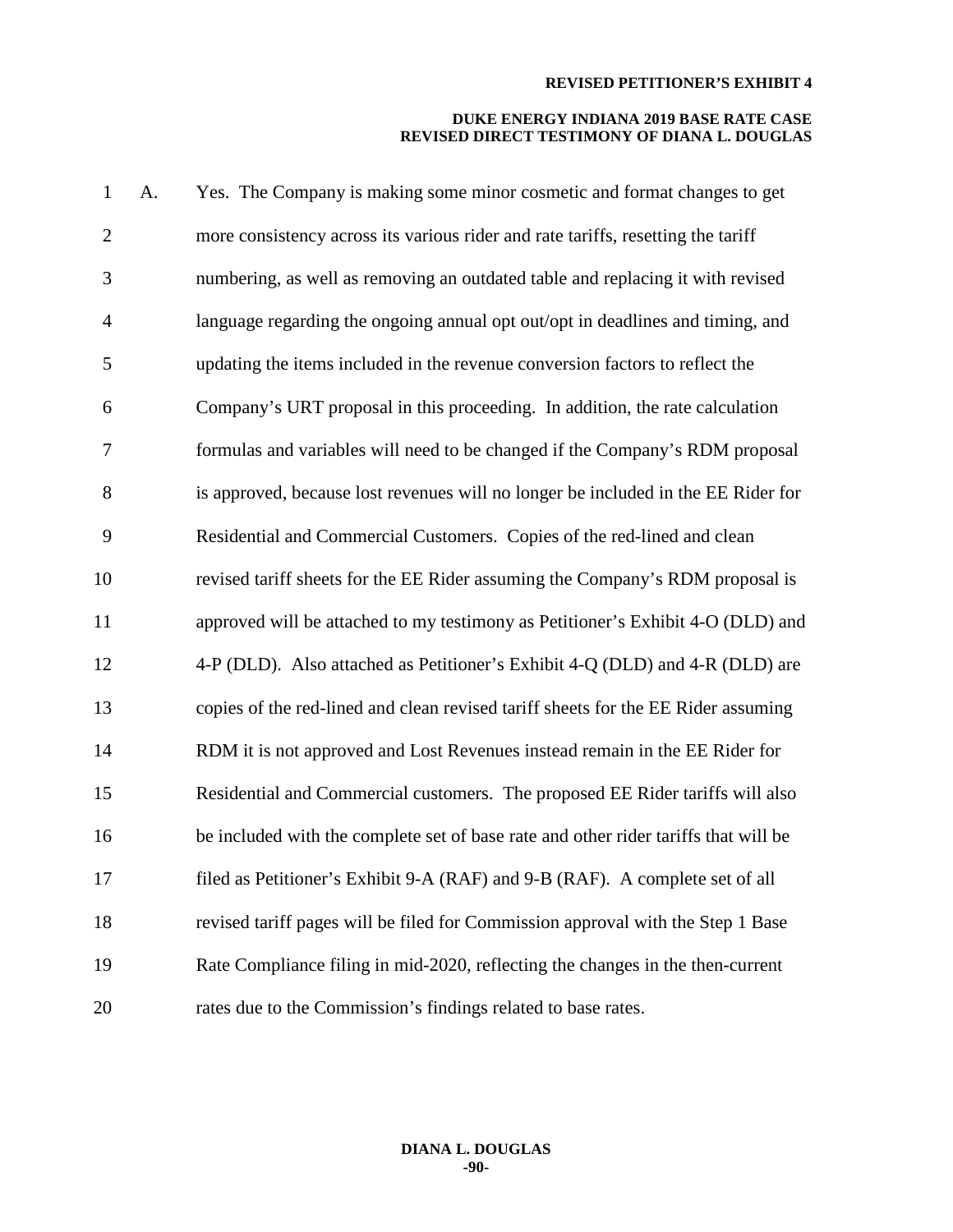| $\mathbf{1}$   |    | D. Credits Rider                                                                      |
|----------------|----|---------------------------------------------------------------------------------------|
| $\overline{2}$ | Q. | WHAT CHANGES IS THE COMPANY PROPOSING TO ITS CREDITS                                  |
| 3              |    | <b>RIDER?</b>                                                                         |
| $\overline{4}$ | A. | In addition to the ongoing TCJA credit currently in the Credits Rider for             |
| 5              |    | unprotected EDIT amortization, pursuant to the TCJA Settlement Agreement, a           |
| 6              |    | one-time \$1.9 million credit will be included in the Rider in January 2020 and the   |
| 7              |    | ongoing additional credit amortization of protected EDIT will also begin in           |
| 8              |    | January 2020. The TCJA Settlement Agreement also included a provision                 |
| 9              |    | regarding the deferral of the 2018 and 2019 amounts of protected EDIT                 |
| 10             |    | amortization, with subsequent rate recovery provisions to be proposed in this         |
| 11             |    | proceeding. The Company proposes to include this amortization of the deferred         |
| 12             |    | amount in the Credits Rider with the additional protected EDIT amortization, over     |
| 13             |    | the same remaining lives of the assets using the Internal Revenue Code Average        |
| 14             |    | Rate Assumption Method ("ARAM"), also discussed by Mr. Panizza.                       |
| 15             |    | As discussed in Section VIII. A. of my testimony covering the IGCC                    |
| 16             |    | Rider, in addition to the TCJA related credits that are currently or will be included |
| 17             |    | in the rider pursuant to the TCJA Settlement Agreement, the Company is                |
| 18             |    | proposing to include certain IGCC facility tax incentive credits that are currently   |
| 19             |    | included in the IGCC Rider or were planned to be included in the IGCC Rider           |
| 20             |    | (namely, state and federal ITC credits and property tax incentives).                  |
| 21             |    | In addition, as discussed previously, the Company plans to include                    |
| 22             |    | additional credits in this rider as the regulatory assets for which amortization is   |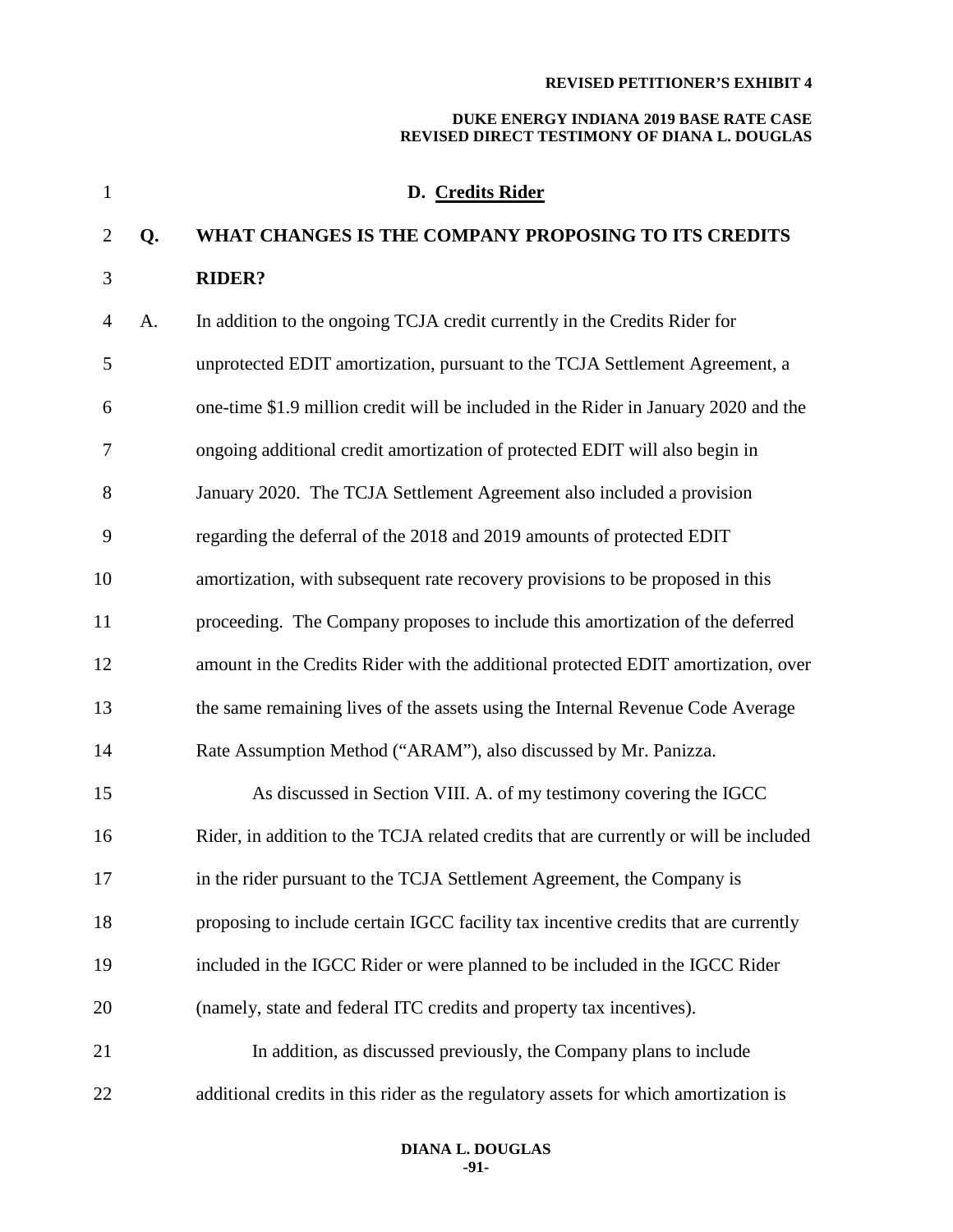| $\mathbf{1}$   | being included in base rates become fully amortized.                                |
|----------------|-------------------------------------------------------------------------------------|
| $\overline{2}$ | Further, as discussed previously in Section II. of my testimony, the Credits        |
| 3              | Rider is planned to be used during the first step of implementing the new base      |
| $\overline{4}$ | rates by crediting customers (upon review and approval by the Commission in a       |
| 5              | compliance filing) with the difference between what final base rates are using the  |
| 6              | proposed forecasted Test Period revenue requirements, reflecting used and useful    |
| $\tau$         | plant in-service as of December 31, 2020, and what they would be using the          |
| 8              | known actual used and useful plant in-service as of December 31, 2019 ("Step 1      |
| 9              | Rate Adjustment"). This will ensure that customers only pay for used and useful     |
| 10             | plant during this Step 1 period from mid-2020 before final December 31, 2020        |
| 11             | used and useful plant in-service amounts are known and until the Step 2 rates are   |
| 12             | implemented. As explained previously, the Company will then calculate final         |
| 13             | revenue requirements using actual December 31, 2020 used and useful plant in-       |
| 14             | service. If this amount is more than the amount built into the base rates           |
| 15             | implemented mid-2020 using the forecasted December 31, 2020 used and useful         |
| 16             | plant in-service, then the Step 1 Rate Adjustment will be removed from the          |
| 17             | Credits Rider (upon review and approval by the Commission in a compliance           |
| 18             | filing). If it is less, the difference will be computed and customers will receive  |
| 19             | the final Step 2 revised amount for the Rate Adjustment via the Credits Rider until |
| 20             | the implementation of revised rates in the Company's next base rate case (again,    |
| 21             | upon review and approval by the Commission in a compliance filing). This            |
| 22             | second step will ensure that customers continue to pay for used and useful plant    |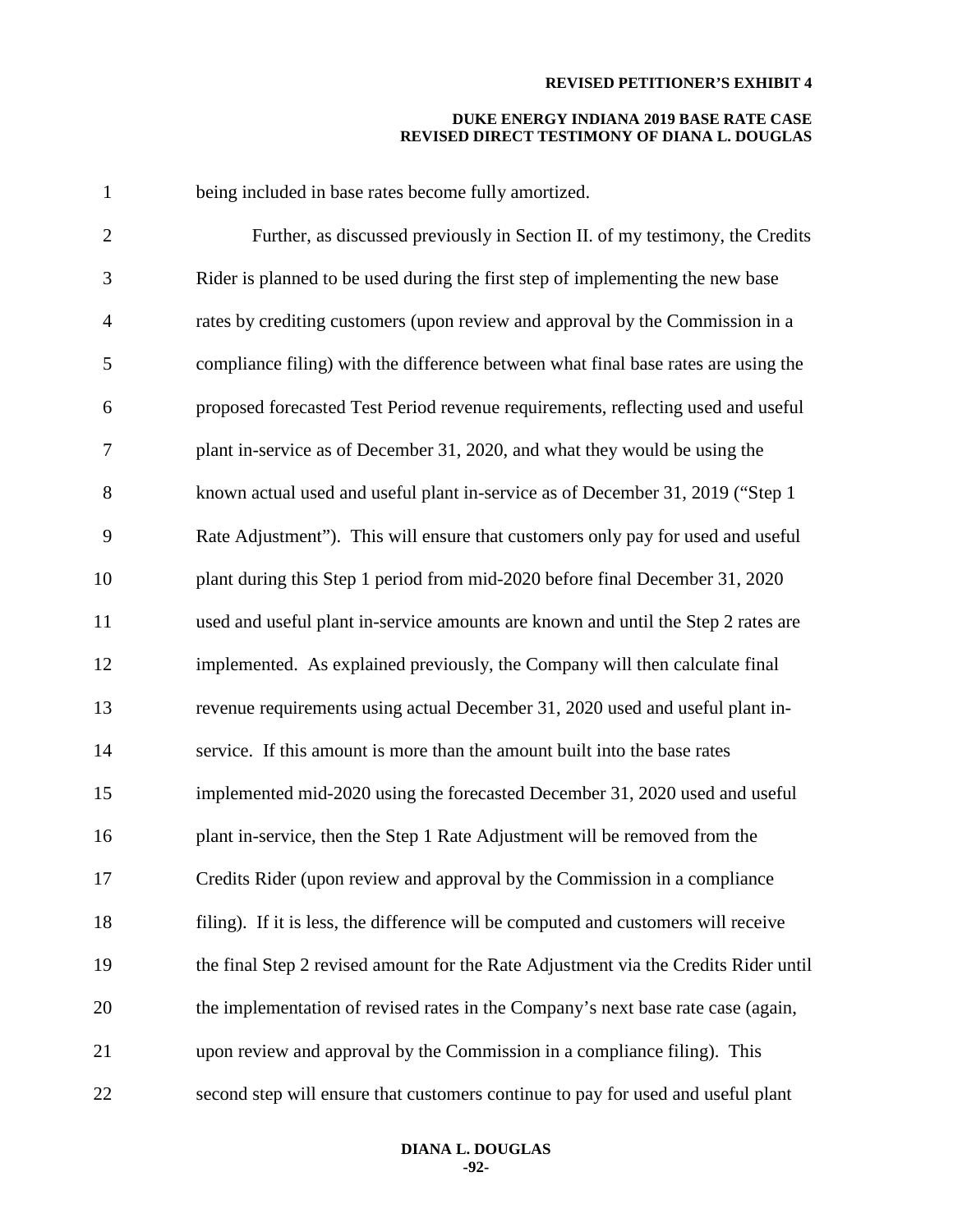| $\mathbf{1}$   | only as a result of the final base rates approved during this proceeding, coupled  |
|----------------|------------------------------------------------------------------------------------|
| $\overline{2}$ | with this Step 2 Rate Adjustment in the Credits Rider.                             |
| 3              | In addition to the inclusion of the additional TCJA credits, the credits           |
| $\overline{4}$ | previously included in the IGCC Rider for the IGCC facility tax incentive benefits |
| 5              | and the Two-Step Rate Adjustment, at the time of implementation of the new base    |
| 6              | rates resulting from this proceeding in mid-2020, the Credits Rider will also be   |
| 7              | revised to:                                                                        |
| 8              | remove the credit to remove the 1994 Cinergy Merger Costs which is                 |
| 9              | currently in the rider (see additional discussion of this item below);             |
| 10             | change the allocations to rate classes used in the calculation of revenue          |
| 11             | requirements for the TCJA credits to use the final approved net book               |
| 12             | value of in-service plant from this proceeding instead of from Cause               |
| 13             | No. 42359;                                                                         |
| 14             | add separate allocations to rate classes to be used in the calculation of          |
| 15             | revenue requirements for the credits for the IGCC facility tax incentive           |
| 16             | benefits using the production demand allocators from this proceeding               |
| 17             | (the benefits are currently being allocated in the IGCC Rider using the            |
| 18             | production demand allocators from Cause No. 42359); and                            |
| 19             | include the calculated revenue requirements differential by rate class             |
| 20             | for the Two-Step Rate Adjustment.                                                  |
| 21             | Under the Company's proposal, as regulatory assets included in base rates          |
| 22             | become fully amortized, the Company intends to review the materiality and          |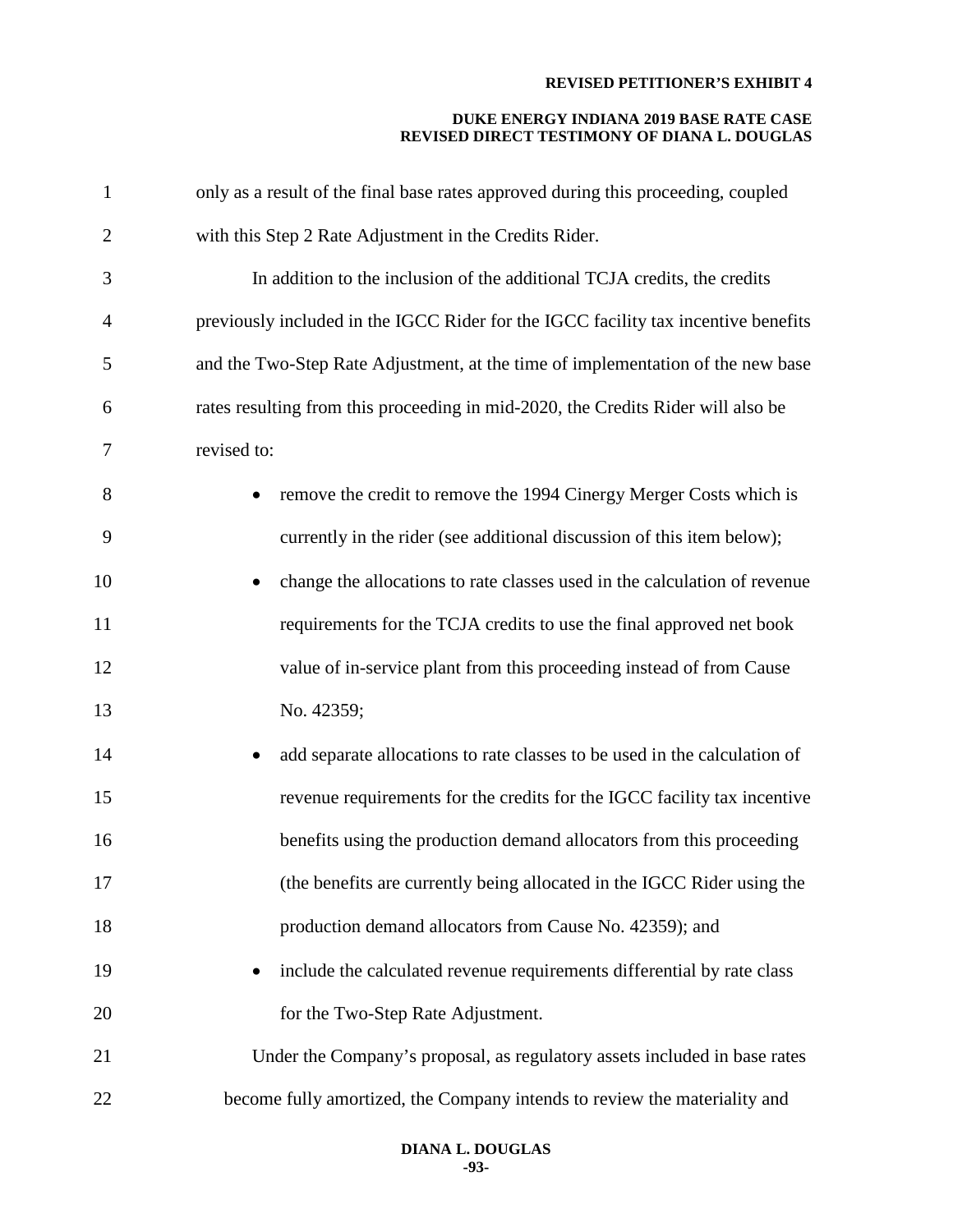| $\mathbf{1}$ |    | nature of the cost being amortized and determine the appropriate allocation        |
|--------------|----|------------------------------------------------------------------------------------|
| $\mathbf{2}$ |    | method to be used for the additional credit in the rider.                          |
| 3            | Q. | SHOULD THE COMMISSION APPROVE THIS RATEMAKING                                      |
| 4            |    | PROPOSAL, HOW WILL IT AFFECT CALCULATIONS IN THE                                   |
| 5            |    | <b>CONTINUING CREDITS RIDER FILINGS?</b>                                           |
| 6            | A. | Because the rider will use different allocation methods for its three components   |
| 7            |    | (TCJA credits, IGCC tax incentive benefits, and Two-Step Rate Adjustment), the     |
| 8            |    | calculation of the rider will change slightly. Today the rider uses two different  |
| 9            |    | allocation methods for the Cinergy Merger and TCJA credits, allocating each        |
| 10           |    | separately, then adding the revenue requirements by rate class together and        |
| 11           |    | dividing by kwh to get the rate. We will merely replace the Cinergy Merger         |
| 12           |    | component with the IGCC tax incentive benefits component and use the               |
| 13           |    | production demand allocator for this component and add in the Two-Step Rate        |
| 14           |    | Adjustment to the total revenue requirements, then divide by kwh to get the rate.  |
| 15           | Q. | UNDER THE COMPANY'S PROPOSAL, ARE THERE ANY OTHER                                  |
| 16           |    | ITEMS CURRENTLY INCLUDED IN THE CREDITS RIDER THAT                                 |
| 17           |    | WILL NOT BE BUILT INTO BASE RATES?                                                 |
| 18           | A. | Yes. As noted previously, the rider currently includes a credit to remove from     |
| 19           |    | rates the annual amortization of the 1994 Cinergy Merger Costs that were           |
| 20           |    | embedded in the base rates approved in Cause No. 42359, but which were fully       |
| 21           |    | amortized on the Company's books effective June 2008. As these costs are not       |
| 22           |    | included in the cost of service for the Test Period, this credit will no longer be |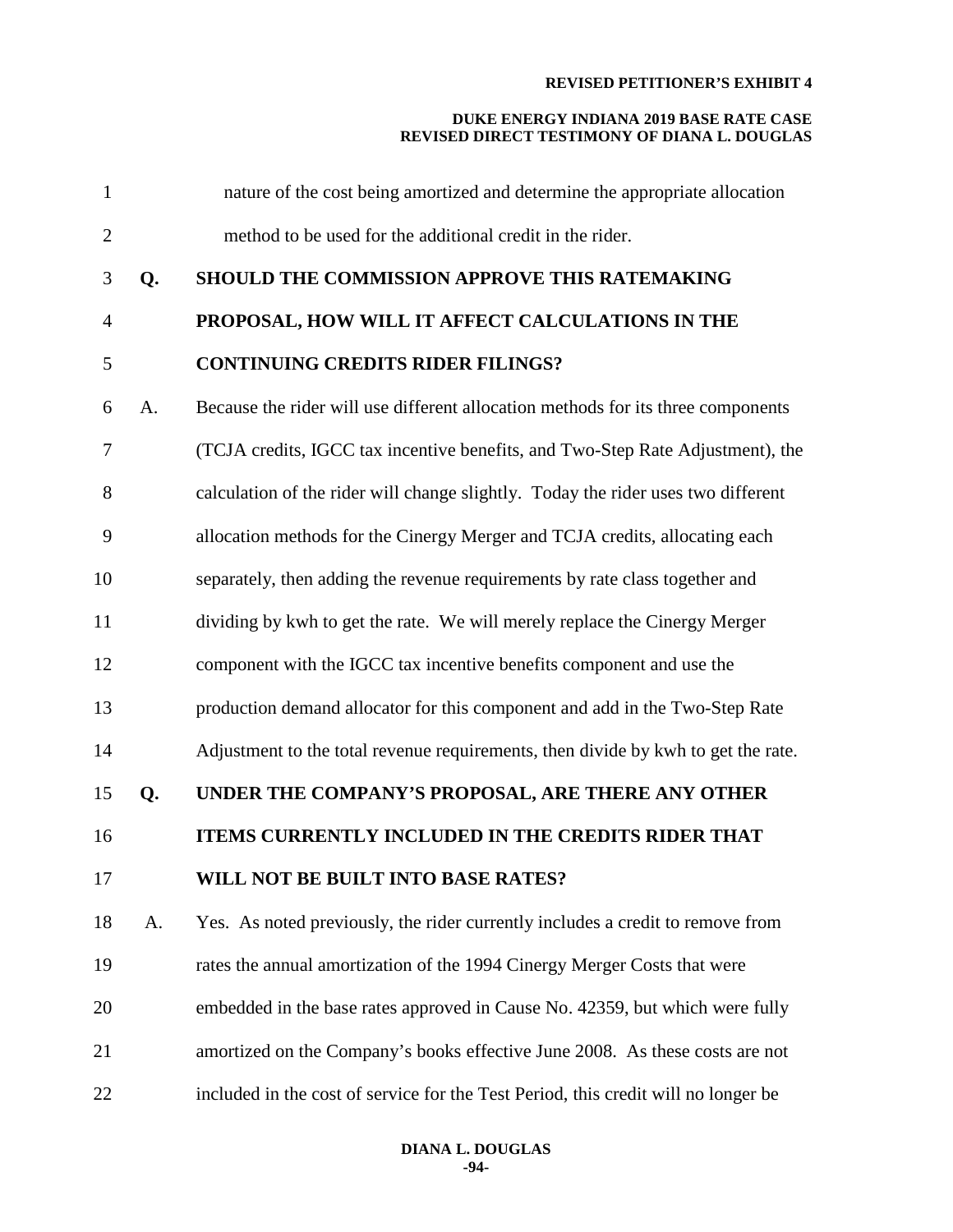# **DUKE ENERGY INDIANA 2019 BASE RATE CASE REVISED DIRECT TESTIMONY OF DIANA L. DOUGLAS**

 necessary once base rates are implemented, so it will be removed from the Credits Rider, but not built into base rates.

# **Q. WHY ARE THE COMPANY'S RATEMAKING PROPOSALS**

# **REGARDING THE CREDITS RIDER REASONABLE?**

 A. Continuing the Credits Rider is consistent with the requirements under the terms of the TCJA Settlement. As I discussed in relation to the IGCC Rider, continuing to track the IGCC facility incentive tax benefits provides transparency that the credits are indeed being provided to customers, even with the elimination of the IGCC Rider, while doing so in an already existing rider with administrative benefits due to being filed under the Thirty-Day Filing Rules. It also provides a transparent and administratively convenient means to ensure customers are only charged for used and useful plant as a result of the use of a forecasted Test Period in this base rate proceeding without creating a new rider (*i.e.,* the Two-Step Rate Adjustment). Having it available will also enable the Company to include additional credits when shorter term regulatory asset amortizations end prior to the next base rate case, allowing customers to benefit sooner in a planned way. **Q. HOW WILL THE COMPANY IMPLEMENT THE CHANGES TO THE CREDITS RIDER ONCE NEW BASE RATES ARE APPROVED?**  A. The Company will file revised rate schedules resetting the then-current rates to incorporate the changes discussed. This will be done concurrently with filing the new base rate tariffs, with both base rates and rider rate changes to be implemented on a service-rendered basis.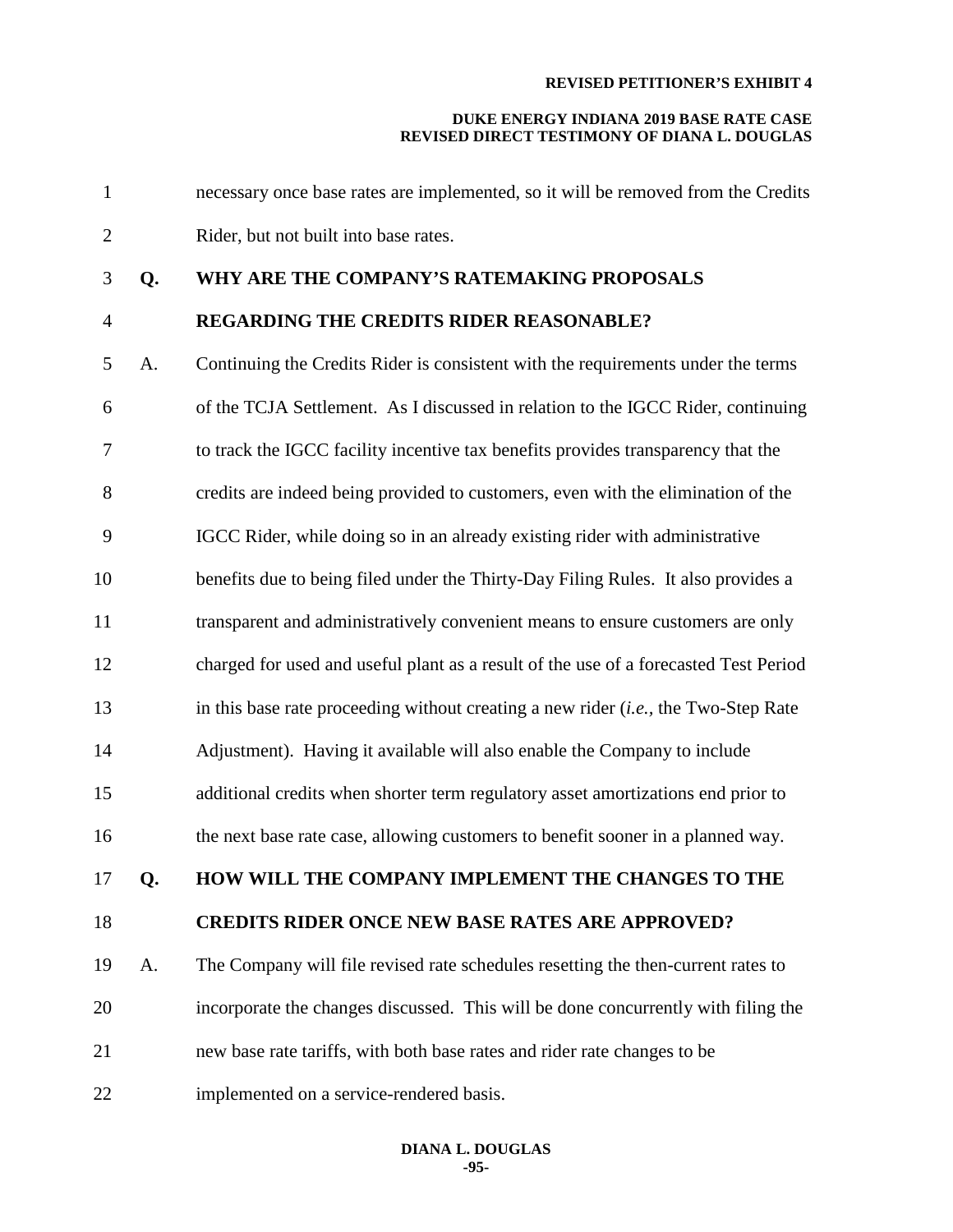# **DUKE ENERGY INDIANA 2019 BASE RATE CASE REVISED DIRECT TESTIMONY OF DIANA L. DOUGLAS**

# **Q. ARE YOU PROPOSING ANY CHANGES TO THE CURRENT CREDITS RIDER TARIFF?**

| 3              | A. | Yes. The Company is proposing some cosmetic and format changes to get more          |
|----------------|----|-------------------------------------------------------------------------------------|
| $\overline{4}$ |    | consistency across its various rider and rate tariffs, including the addition of a  |
| 5              |    | "Calculation of Adjustment" section in this tariff and resetting the tariff         |
| 6              |    | numbering, as well as reflecting an update in language to reflect the components    |
| 7              |    | to be included in the Credits Rider going forward. In addition, the Company         |
| 8              |    | proposes to rename Rider 67 as the "Credits Adjustment" going forward.              |
| 9              |    | Copies of the red-lined and clean revised tariff sheets for the Credits Rider       |
| 10             |    | will be attached to my testimony as Petitioner's Exhibit 4-S (DLD) through 4-T      |
| 11             |    | (DLD). They will also be included with the complete set of base rate and other      |
| 12             |    | rider tariffs that will be filed as Petitioner's Exhibit 9-A (RAF) and 9-B (RAF). A |
| 13             |    | complete set of all revised tariff pages will be filed for Commission approval with |
| 14             |    | the Step 1 Base Rate Phase-in Compliance filing in mid-2020, reflecting the         |
| 15             |    | changes in the then-current rates due to the Commission's findings related to base  |
| 16             |    | rates, including the use of the allocation factors approved in this proceeding.     |
| 17             |    | IX. ACCOUNTING TREATMENT, DEFERRAL AND                                              |
|                |    |                                                                                     |
| 18             |    | <b>COST RECOVERY REQUESTS</b>                                                       |
| 19             |    | A. Remaining Net Book Value of Wabash River Unit 6                                  |
| 20             | Q. | WHAT ACCOUNTING AND RATEMAKING TREATMENT IS THE                                     |
| 21             |    | <b>COMPANY REQUESTING IN RELATION TO WABASH RIVER UNIT 6?</b>                       |
| 22             | A. | The Wabash River Station coal units, including Unit 6, were retired in 2016 due     |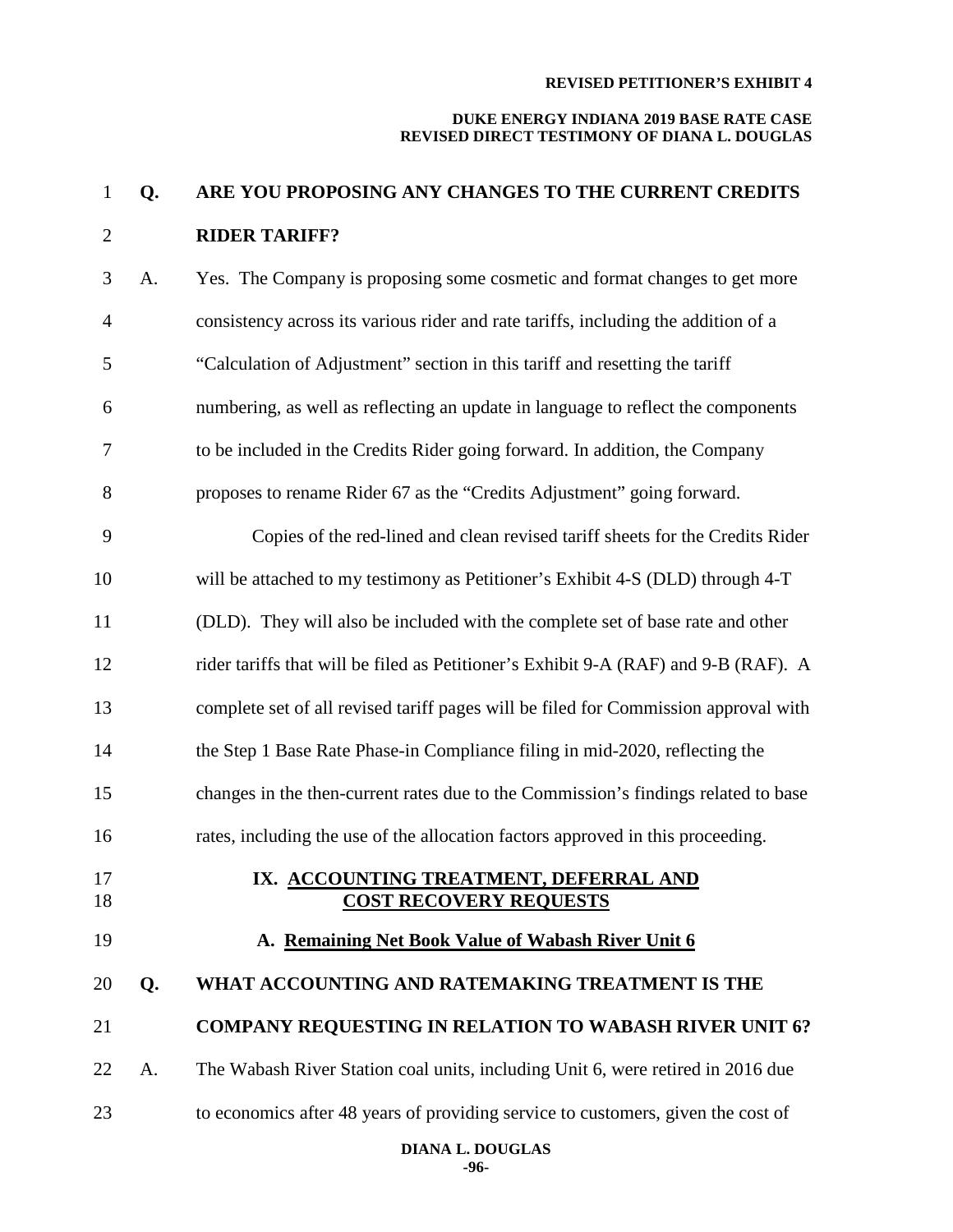| $\mathbf{1}$   | complying with several federally mandated environmental rules, as discussed in       |
|----------------|--------------------------------------------------------------------------------------|
| $\overline{c}$ | the testimony of Duke Energy Indiana witness Mr. Keith B. Pike. Wabash River         |
| 3              | Units $2 - 5$ were at the end of their life, so were accounted for as a normal       |
| 4              | retirement, an accounting term discussed earlier in my testimony in Section IV. C.   |
| 5              | Wabash River Unit 6, however, had a retirement date in the last approved             |
| 6              | depreciation study of 2028. That, along with the remaining net book value of the     |
| 7              | unit, factored into the Accounting Department's decision that normal retirement      |
| 8              | accounting could not be used for Wabash River Unit 6 (the accounting that occurs     |
| 9              | within the various plant FERC accounts at the end of an asset's life, as explained   |
| 10             | previously).                                                                         |
| 11             | However, because Wabash River Unit 6 was used and useful plant that                  |
| 12             | was included in base rates at the time of its retirement, the Company moved the      |
| 13             | remaining net book value of the unit from plant-in-service and accumulated           |
| 14             | depreciation accounts to a regulatory asset account. The Company continued to        |
| 15             | reduce the regulatory asset with amortization in the amount of the depreciation      |
| 16             | included in base rates for the unit and certain costs of removal were charged to the |
| 17             | regulatory asset, as would have been done if the amounts were still in plant         |
| 18             | accounts instead of a regulatory asset.                                              |
| 19             | The Company requests that the forecasted 2020 balance of the regulatory              |
| 20             | asset be included in rate base and that the cost of the remaining asset be recovered |
| 21             | via amortization over the remaining life through the unit's 2028 expected            |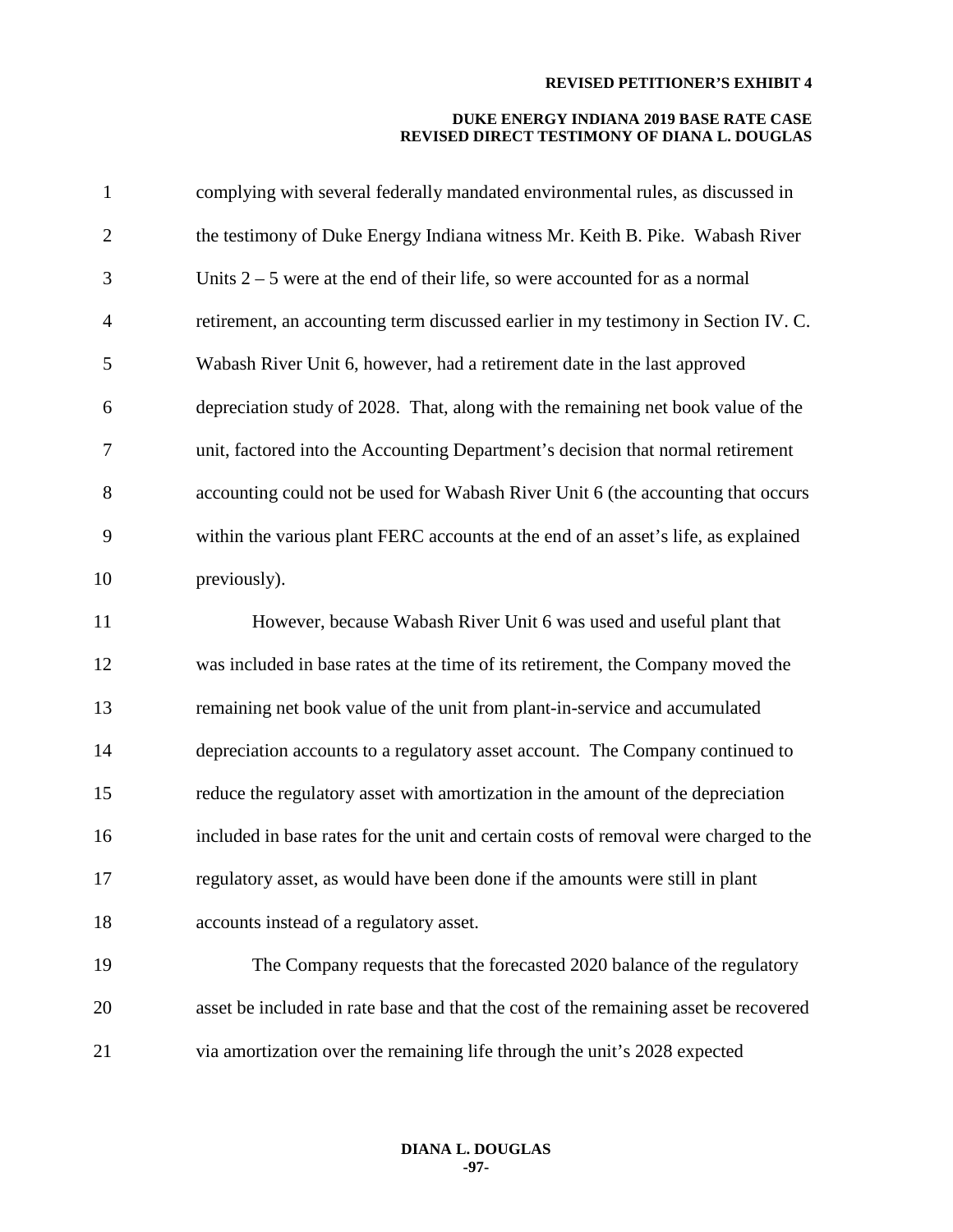| $\mathbf{1}$   |    | retirement date in the approved depreciation study that was effective at the time of        |
|----------------|----|---------------------------------------------------------------------------------------------|
| $\overline{2}$ |    | the unit's retirement.                                                                      |
| 3              | Q. | WHY IS THIS REQUESTED ACCOUNTING AND RATEMAKING                                             |
| $\overline{4}$ |    | <b>TREATMENT REASONABLE?</b>                                                                |
| 5              | A. | The requested accounting and ratemaking treatment is the same cost recovery                 |
| 6              |    | construct as for any remaining net book value of Wabash River's retired sister              |
| 7              |    | units and is no different than what would have occurred for Wabash River Unit 6             |
| 8              |    | if the unit had been closer to its retirement date at the time it was retired $-$ it's just |
| 9              |    | that the costs are included in a regulatory asset account rather than a plant               |
| 10             |    | account. This is consistent with the historical Indiana regulatory practice of              |
| 11             |    | approving depreciation rates that are intended to cover both the cost of the plant          |
| 12             |    | that provided service as well as the cost of removal at the end of the plant's life,        |
| 13             |    | and of reserve transfers and allocations that are done after review in a                    |
| 14             |    | depreciation study to ensure any remaining costs after retirement are fully                 |
| 15             |    | covered. It's normal ratemaking treatment for retired plant that has been used and          |
| 16             |    | useful in reliably serving the Company's retail customers, even though the                  |
| 17             |    | Company's accounting practices moved the costs from a plant asset account to a              |
| 18             |    | regulatory asset account.                                                                   |
| 19             |    | <b>B.</b> Coal Ash Remediation and Closure Costs                                            |
| 20             | Q. | WHAT ACCOUNTING, DEFERRAL AND COST RECOVERY                                                 |
| 21             |    | REQUESTS IS THE COMPANY REQUESTING IN RELATION TO                                           |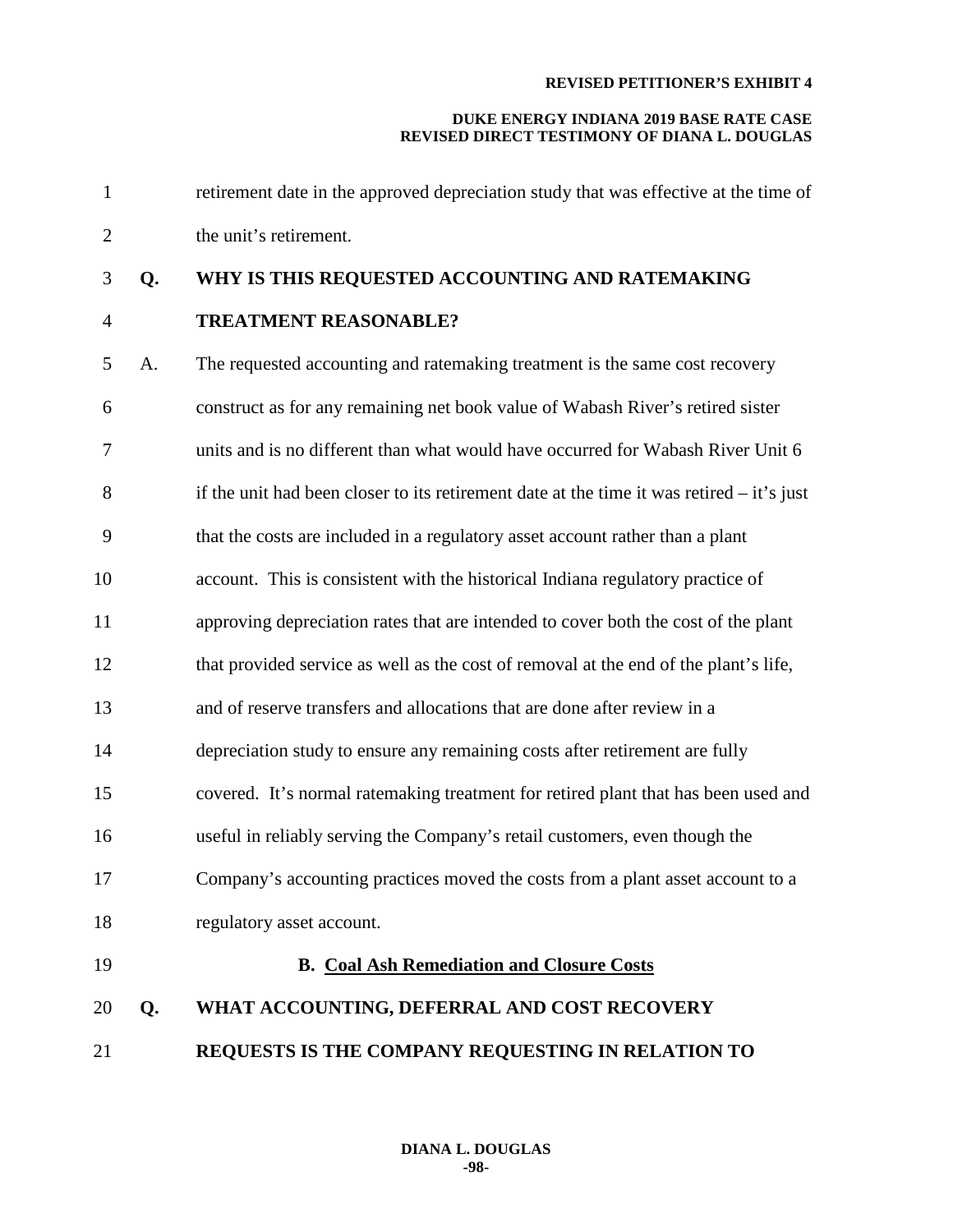# **DUKE ENERGY INDIANA 2019 BASE RATE CASE REVISED DIRECT TESTIMONY OF DIANA L. DOUGLAS**

# **COAL ASH REMEDIATION AND CLOSURE COSTS ("COAL ASH COSTS")?**

| 3              | A. | As described in detail in the testimony of Duke Energy Indiana witness Mr.            |
|----------------|----|---------------------------------------------------------------------------------------|
| $\overline{4}$ |    | Timothy J. Thiemann, the Company has incurred, is incurring and will be               |
| 5              |    | incurring various types of coal ash costs at multiple locations, under two basic      |
| 6              |    | environmental compliance rules: 1) a federally-mandated rule, the U.S.                |
| 7              |    | Environmental Protection Agency ("EPA") Coal Combustion Residuals ("CCR")             |
| 8              |    | rule, that requires approval under a state implementation plan which is under the     |
| 9              |    | purview of the Indiana Department of Environmental Management ("IDEM");               |
| 10             |    | and 2) Indiana's Solid Waste Regulations, also under the purview of IDEM. He          |
| 11             |    | also explained that the EPA is currently in the process of promulgating new or        |
| 12             |    | revised rules addressing a D.C. Circuit Court decision which vacated and              |
| 13             |    | remanded certain portions of the 2015 rule. Because of these differing factors and    |
| 14             |    | timelines, the Company's requested accounting, deferral and cost recovery             |
| 15             |    | request for Coal Ash costs is not a "One-Size-Fits-All" approach. I will discuss      |
| 16             |    | the various components of the request and ratemaking treatment used in                |
| 17             |    | developing the proposed rates in this case. In general, I will discuss it in terms of |
| 18             |    | "CCR Projects" and "IDEM Projects", categories based on the environmental             |
| 19             |    | compliance rules that govern the remediation or closure at each coal ash              |
| 20             |    | impoundment at each site.                                                             |
| 21             | Q. | <b>HOW HAVE THE COAL ASH COSTS THAT HAVE BEEN INCURRED</b>                            |

**BEEN ACCOUNTED FOR BY THE COMPANY?**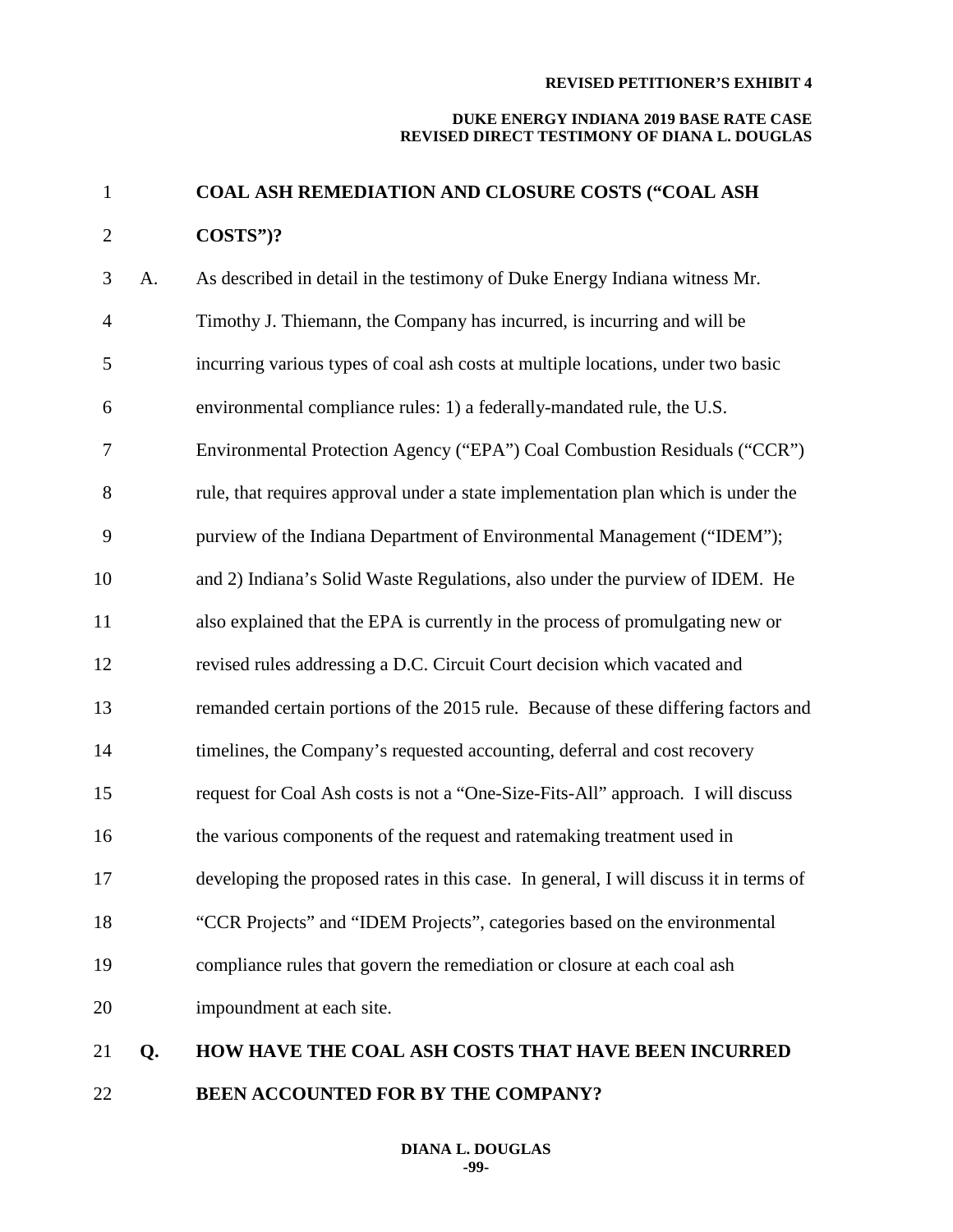# **DUKE ENERGY INDIANA 2019 BASE RATE CASE REVISED DIRECT TESTIMONY OF DIANA L. DOUGLAS**

|                | 1 A. | If these costs weren't considered a legal obligation under ARO accounting, they |
|----------------|------|---------------------------------------------------------------------------------|
| 2              |      | would have been accounted for as a cost of removal that would be charged to a   |
| 3              |      | FERC 108 account to make up the final costs for a generating plant in its plant |
| $\overline{4}$ |      | accounts:                                                                       |

# 5 **Table 11**

|    | <b>FERC</b>           |                                                                                                                                  | <b>AMOUNT</b><br><b>RECOVERED</b><br><b>THROUGH</b><br><b>CUSTOMER</b> |
|----|-----------------------|----------------------------------------------------------------------------------------------------------------------------------|------------------------------------------------------------------------|
|    | <b>ACCOUNT</b><br>101 | <b>TYPE OF COST OR CREDIT</b><br><b>Utility Plant in Service</b>                                                                 | <b>RATES</b><br>\$100,000                                              |
|    | 108                   | <b>Accumulated Depreciation Recovering</b><br>the Cost of the Plant via Depreciation<br>Expense                                  | (100,000)                                                              |
|    | 108                   | <b>Accumulated Depreciation Recovering</b><br>the Expected Cost of Removal Net of<br>Salvage ("COR") via Depreciation<br>Expense | (10,000)                                                               |
|    | 108                   | Any Salvage Value Upon<br>Retirement/Dismantling                                                                                 | (1,000)                                                                |
|    | 108                   | <b>Actual Cost of Removal</b>                                                                                                    | \$11,000                                                               |
|    | Total<br>$=$          | Net Book Value                                                                                                                   | \$<br>$-0-$                                                            |
| 6  |                       | As I discussed previously in Section IV. C., depreciation rates are traditionally set                                            |                                                                        |
| 7  |                       | for regulated utilities such that they are intended to cover the cost of the plant,                                              |                                                                        |
| 8  |                       | plus any cost of removal less salvage value remaining at the end of the life of the                                              |                                                                        |
| 9  |                       | plant, as illustrated above. The coal ash remediation and closure costs are                                                      |                                                                        |
| 10 |                       | properly considered cost of removal, dismantling and decommissioning of utility                                                  |                                                                        |
| 11 |                       | electric plant, and had the current environmental rules been foreseen and the                                                    |                                                                        |
| 12 |                       | current closure plans been developed at the time of the last depreciation study, the                                             |                                                                        |

13 costs could have been estimated as a part of the decommissioning study and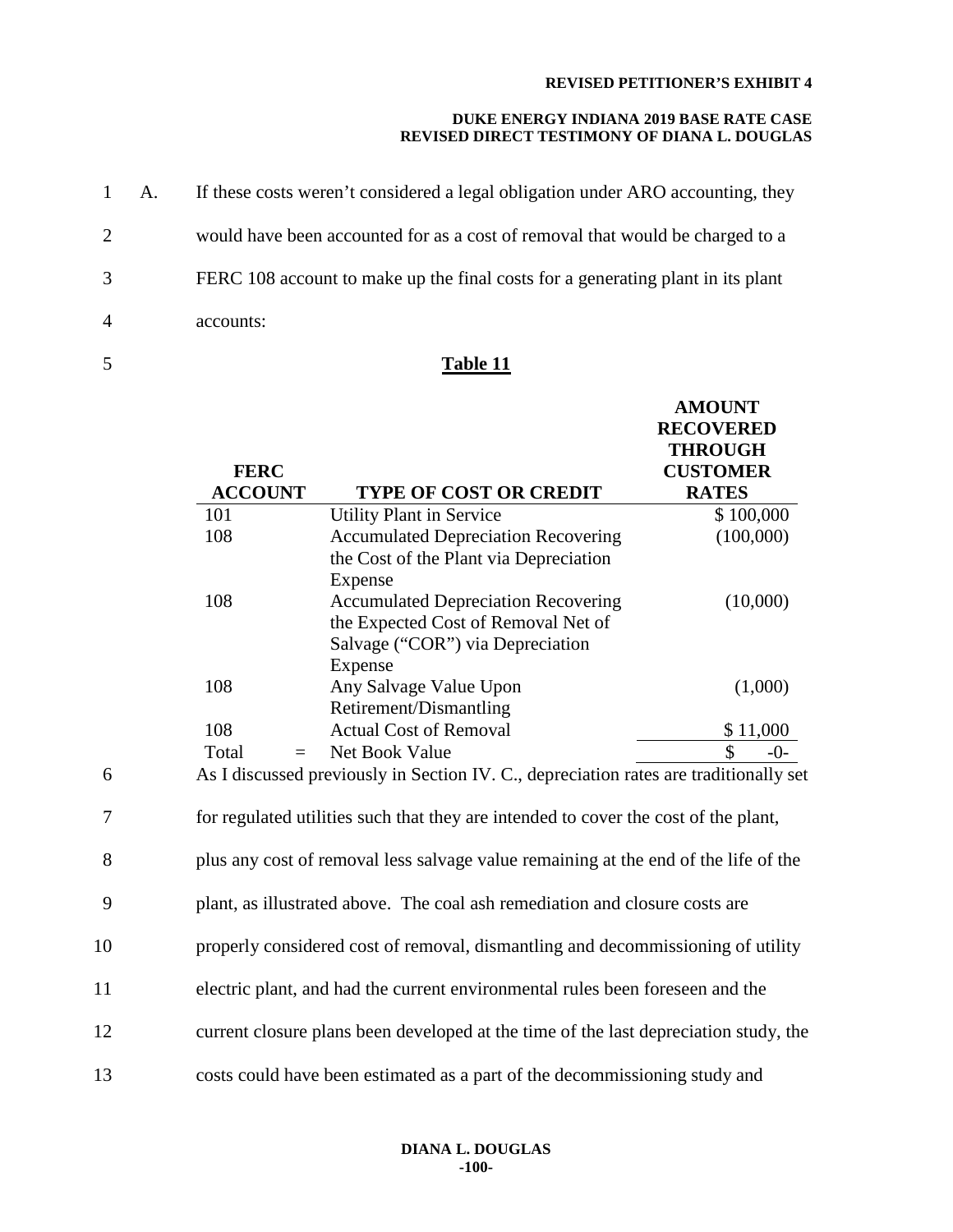| $\mathbf{1}$   |    | included in the depreciation rates, as some other Indiana utilities have done.       |
|----------------|----|--------------------------------------------------------------------------------------|
| $\overline{2}$ |    | However, they were not, and the depreciation study included a much lower level       |
| 3              |    | of coal ash costs in the cost of removal than what the Company has incurred to       |
| $\overline{4}$ |    | date and is forecasting to incur in the future under the current environmental rules |
| 5              |    | governing the remediation and closure.                                               |
| 6              |    | Because the coal ash costs that have been incurred by the Company are                |
| 7              |    | required due to the federal or state rules and meet the requirements for ARO         |
| 8              |    | Accounting under GAAP and FERC Accounting Guidance under Rule 631, the               |
| 9              |    | Company has separated out the costs from the Accumulated Depreciation Reserve        |
| 10             |    | FERC account 108 and instead accumulated the costs in a Regulatory Asset, net        |
| 11             |    | of the amounts customers have paid via depreciation rates for the coal ash portion   |
| 12             |    | of the estimated cost of removal that was included in current depreciation rates     |
| 13             |    | via a transfer from the 108 account where it was initially recorded. The Company     |
| 14             |    | believes this regulatory asset accounting treatment is appropriate and supported     |
| 15             |    | by the past practice in Indiana of recovery of both plant costs and cost of removal  |
| 16             |    | costs via depreciation rates.                                                        |
| 17             | Q. | WERE ANY OF THESE COAL ASH COSTS INCLUDED IN RATE BASE                               |
| 18             |    | IN THIS PROCEEDING?                                                                  |
| 19             | А. | Yes. The Company has included in a separate Coal Ash ARO Regulatory Asset            |
| 20             |    | Account (account number 182471) ("Coal Ash Regulatory Asset") the coal ash           |
| 21             |    | costs incurred from April 2015 when the CCR rule was promulgated through             |
| 22             |    | December 2018 for both CCR Projects and IDEM Projects, net of accumulated            |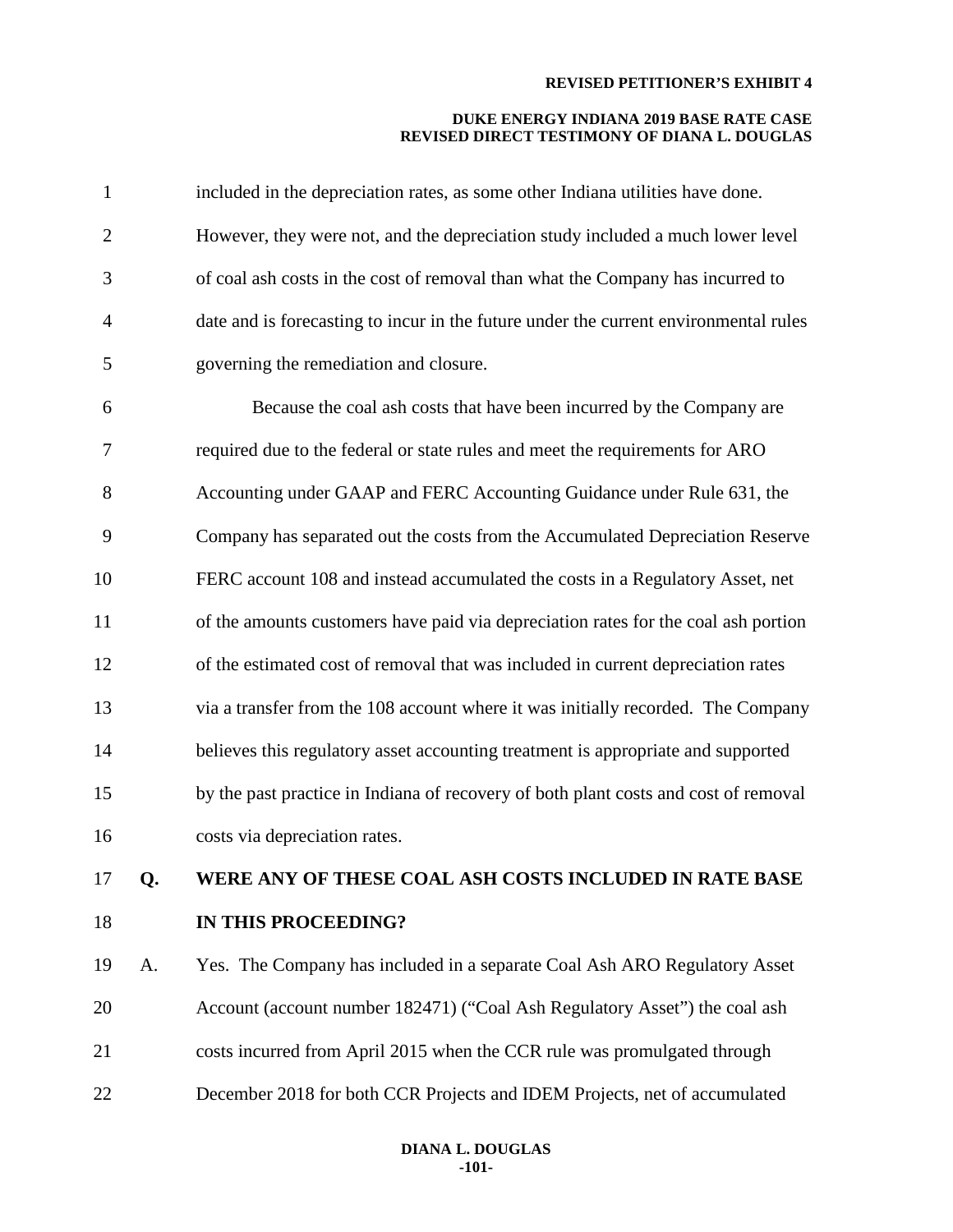| $\mathbf{1}$   |    | amounts that were recovered in depreciation rates for coal ash up through         |
|----------------|----|-----------------------------------------------------------------------------------|
| $\overline{2}$ |    | December 2018. The Coal Ash Regulatory Asset amount included in base rates        |
| 3              |    | also excludes any costs that were charged to the same regulatory asset accounting |
| $\overline{4}$ |    | related to the Company's Phase 1 CCR projects that were approved under the        |
| 5              |    | Federal Mandate Statute for timely cost recovery in the Company's ECR Riders      |
| 6              |    | in Cause No. 44765. As noted before, but for the Company's ARO accounting,        |
| 7              |    | the costs the Company included in base rates in the Coal Ash Regulatory Asset     |
| 8              |    | would have been included as a cost of the plant assets included in base rates     |
| 9              |    | which are being depreciated. The Company's ARO accounting treatment for           |
| 10             |    | these costs and its proposed ratemaking for the costs has not increased nor       |
| 11             |    | decreased the amount that would have been included in base rates in this          |
| 12             |    | proceeding.                                                                       |
| 13             | Q. | IS THE COMPANY FORECASTING TO INCUR ANY ADDITIONAL                                |
| 14             |    | <b>COAL ASH COSTS BETWEEN DECEMBER 2018 AND THE END OF</b>                        |
| 15             |    | THE FORECASTED TEST PERIOD, DECEMBER 2020?                                        |
| 16             | A. | Yes. As discussed by Mr. Thiemann, the Company will incur additional coal ash     |
| 17             |    | costs during this time.                                                           |
| 18             | Q. | HAS THE COMPANY INCLUDED THE COAL ASH COSTS                                       |
| 19             |    | <b>FORECASTED TO BE INCURRED IN 2019 AND 2020 IN BASE RATES?</b>                  |
| 20             | A. | Yes, but only costs associated with the IDEM Projects that have approved closure  |
| 21             |    | plans (Gibson East Ash Pond and Dresser Station) have been included in base       |
| 22             |    | rates for these periods. As discussed by Mr. Thiemann, the Company will incur     |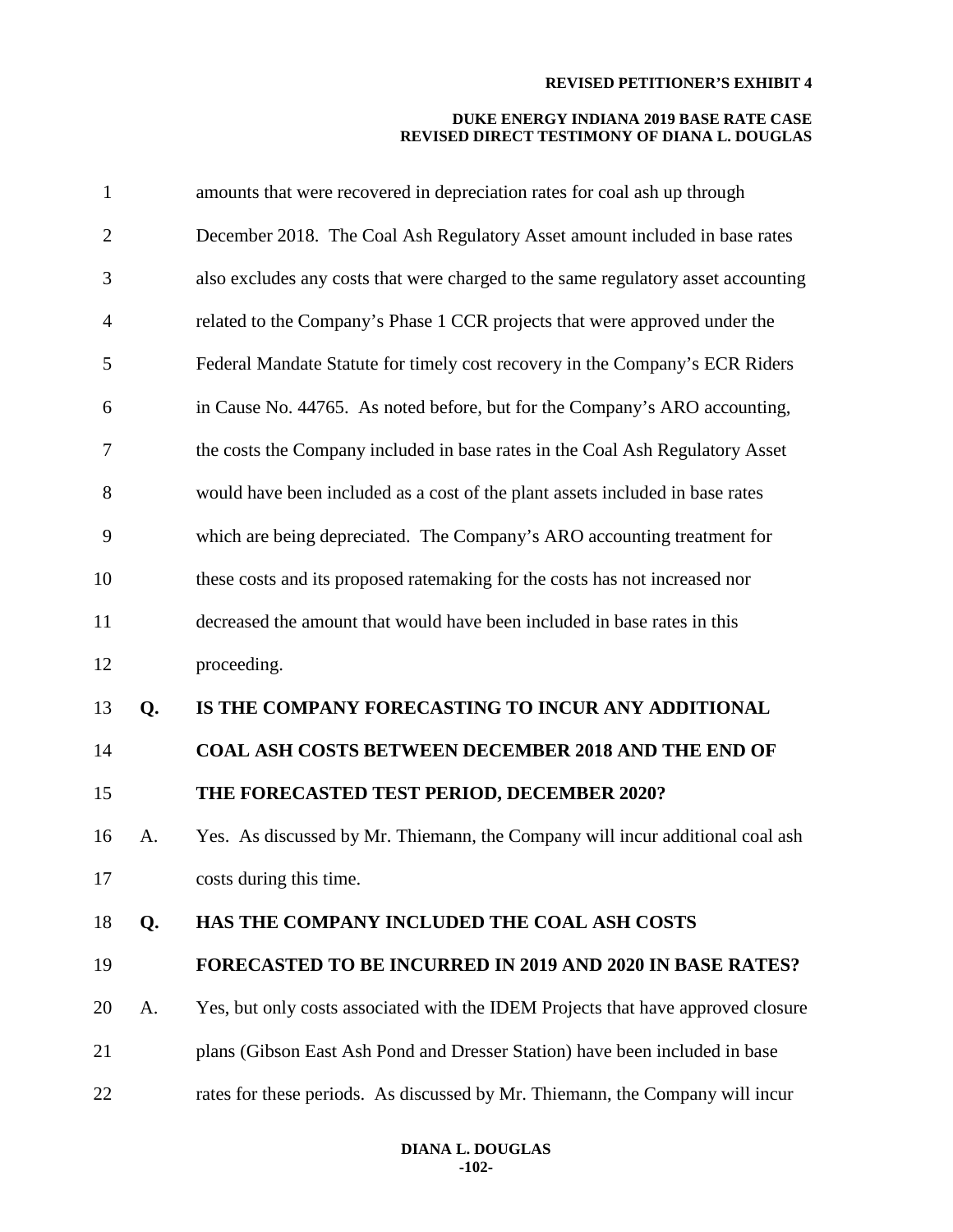| $\mathbf{1}$   |    | additional coal ash costs during this time for other IDEM and CCR Projects, but       |
|----------------|----|---------------------------------------------------------------------------------------|
| $\overline{c}$ |    | because the closure plans have not yet been approved, the Company is not              |
| 3              |    | including these forecasted costs in rate base in this case. Rather, as discussed      |
| 4              |    | below the Company is proposing continued deferral with carrying costs for these       |
| 5              |    | future coal ash costs.                                                                |
| 6              | Q. | WHAT AMORTIZATION PERIOD IS PROPOSED FOR THE COST                                     |
| 7              |    | <b>RECOVERY OF THE COAL ASH COSTS INCLUDED IN BASE RATES</b>                          |
| 8              |    | <b>IN THIS PROCEEDING?</b>                                                            |
| 9              | A. | The Company is proposing amortization of the costs over eighteen (18) years           |
| 10             |    | consistent with the remaining life of the last operating coal unit at Gibson Station, |
| 11             |    | as indicated in the updated depreciation study in this proceeding.                    |
| 12             | Q. | WHAT ACCOUNTING TREATMENT IS THE COMPANY                                              |
| 13             |    | REQUESTING IN THIS CASE FOR THE ADDITIONAL COAL ASH                                   |
| 14             |    | COSTS FORECASTED TO BE INCURRED IN 2019 AND 2020 AND POST                             |
| 15             |    | 2020 AT FACILITIES OTHER THAN THE GIBSON EAST ASH POND                                |
| 16             |    | <b>AND DRESSER STATION?</b>                                                           |
| 17             | A. | The Company is requesting authority to continue to defer these costs, as well as      |
| 18             |    | post-2020 costs for all IDEM and CCR Projects, in a regulatory asset for recovery     |
| 19             |    | in a future base rate case or, for the CCR projects, in a rider following a separate  |
| 20             |    | filing for authority under the Federal Mandate Statute.                               |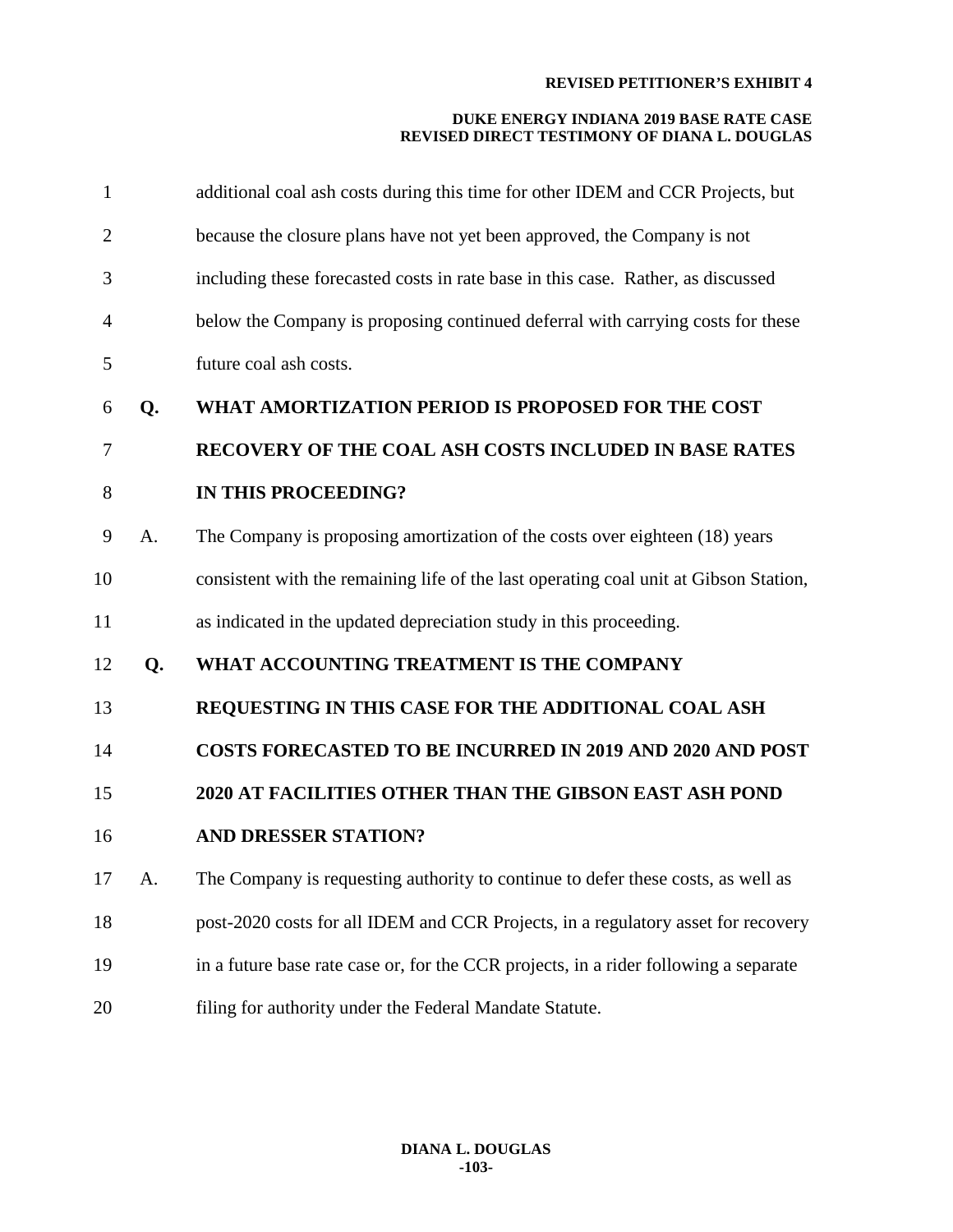# **DUKE ENERGY INDIANA 2019 BASE RATE CASE REVISED DIRECT TESTIMONY OF DIANA L. DOUGLAS**

# **Q. PLEASE PROVIDE AN OVERVIEW OF COST RECOVERY FOR FEDERALLY MANDATED REQUIREMENTS UNDER THE FEDERAL MANDATE STATUTE.**

 A. Indiana Code § 8-1-8.4-7 (c) provides for recovery of Commission-approved federally mandated costs that an energy utility incurs in connection with an approved compliance project undertaken as a result of federally mandated requirements. Indiana Code § 8-1-8.4-7(c)(1) provides that "Eighty percent (80%) of the approved federally mandated costs shall be recovered by the energy utility through a periodic retail rate adjustment mechanism that allows the timely 10 recovery of the approved federally mandated costs."<sup>[13](#page-104-0)</sup> Pursuant to Indiana Code § 8-1-8.4-4, federally mandated costs include "capital, operating, maintenance, depreciation, tax, or financing costs." Indiana Code § 8-1-8.4-7(c)(2) provides that the remaining "Twenty percent (20%) of the approved federally mandated costs, including depreciation, allowance for funds used during construction, and post in service carrying costs, based on the overall cost of capital most recently approved by the commission, shall be deferred and recovered by the energy utility as part of the next general rate case filed by the energy utility with the commission." Indiana Code § 8-1-8.4-7(c)(3) further provides that "Actual costs that exceed the projected federally mandated costs of the approved compliance project by more than twenty-five percent (25%) shall require specific justification

<span id="page-104-0"></span><sup>&</sup>lt;sup>13</sup> Indiana Code § 8-1-8.4-7(c)(1) also provides that the Commission shall adjust the energy utility's authorized net operating income to reflect any approved earnings for purposes of Indiana Code § 8-1-2-  $42(d)(3)$  and Indiana Code § 8-1-2-42(g)(3), also referred to generally as the fuel clause earnings test.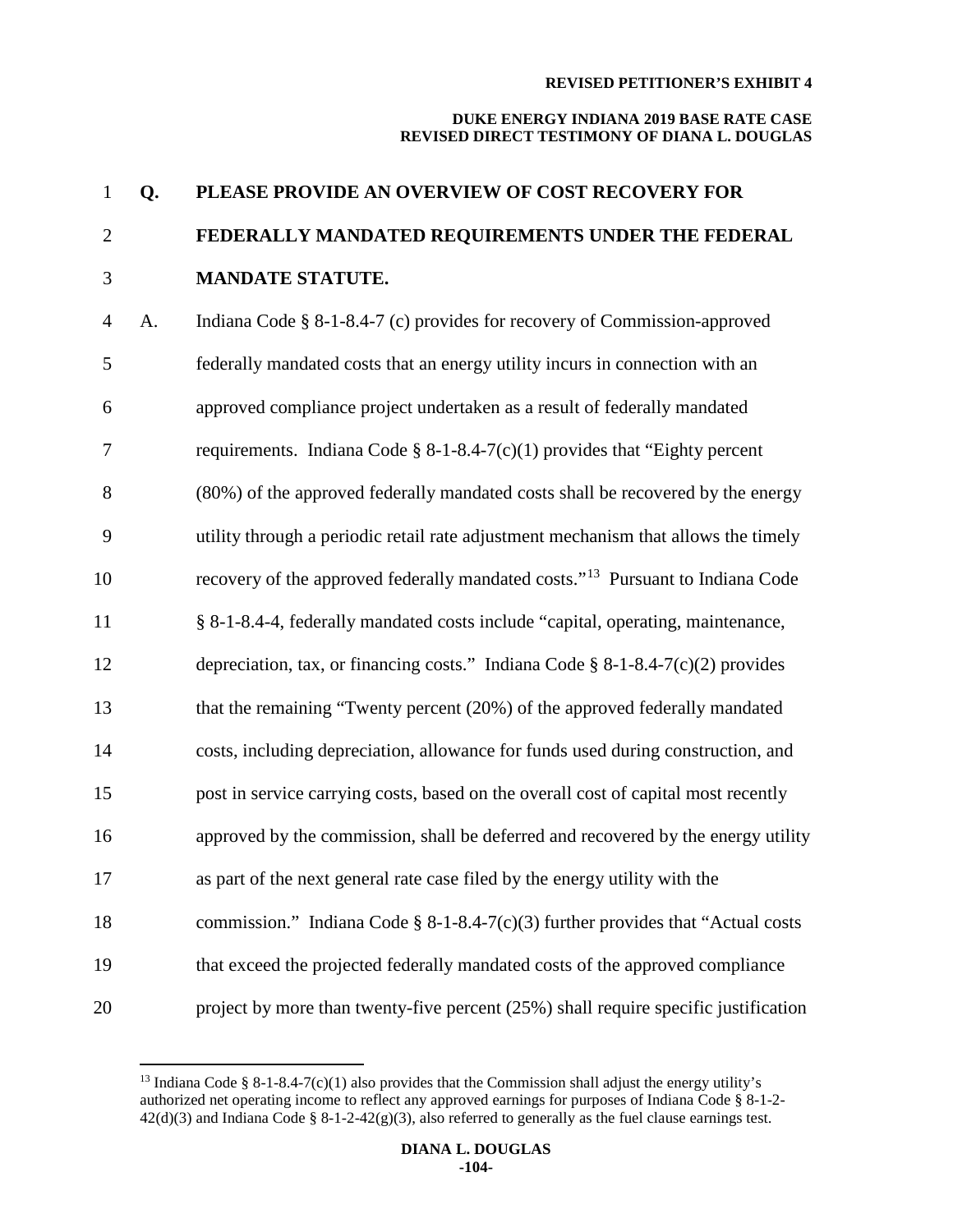# **DUKE ENERGY INDIANA 2019 BASE RATE CASE REVISED DIRECT TESTIMONY OF DIANA L. DOUGLAS**

| $\mathbf{1}$   |    | by the energy utility and specific approval by the commission before being             |
|----------------|----|----------------------------------------------------------------------------------------|
| $\mathbf{2}$   |    | authorized in the next general rate case filed by the energy utility with the          |
| 3              |    | commission."                                                                           |
| $\overline{4}$ | Q. | IS THE COMPANY REQUESTING ANY ADDITIONAL ACCOUNTING                                    |
| $\mathfrak{S}$ |    | AND RATEMAKING RELIEF IN THIS CASE FOR COAL ASH COSTS?                                 |
| 6              | A. | Yes, the Company is requesting that the Commission find the CCR Projects to be         |
| $\tau$         |    | federally mandated projects under the Federal Mandate Statute and eligible to          |
| 8              |    | receive timely recovery of the costs incurred through December 2018 for the CCR        |
| 9              |    | Projects and the financing costs it has incurred or is forecasted to incur in relation |
| 10             |    | to the December 2018 balance of costs for the CCR Projects.                            |
| 11             |    | Accordingly, the Company has computed the financing costs at its                       |
| 12             |    | applicable weighted average cost of capital associated with the cost of the CCR        |
| 13             |    | projects included in the regulatory asset to be included in base rates in this         |
| 14             |    | proceeding and has forecasted the amount of 2019 and 2020 financing costs on           |
| 15             |    | both the projects and the accrued financing costs through December 31, 2020.           |
| 16             |    | The forecasted Test Period ending balance of these accrued financing costs has         |
| 17             |    | been included as a regulatory asset, to be recovered over the same period              |
| 18             |    | requested for the coal ash assets included in base rates in this proceeding $-18$      |
| 19             |    | years. In addition, the Company requests authority to continue to defer financing      |
| 20             |    | costs on the post-December 2018 CCR Projects expenditures and the balance of           |
| 21             |    | deferred carrying costs not in base rates until they are included in future retail     |
| 22             |    | rates.                                                                                 |

# **DIANA L. DOUGLAS -105-**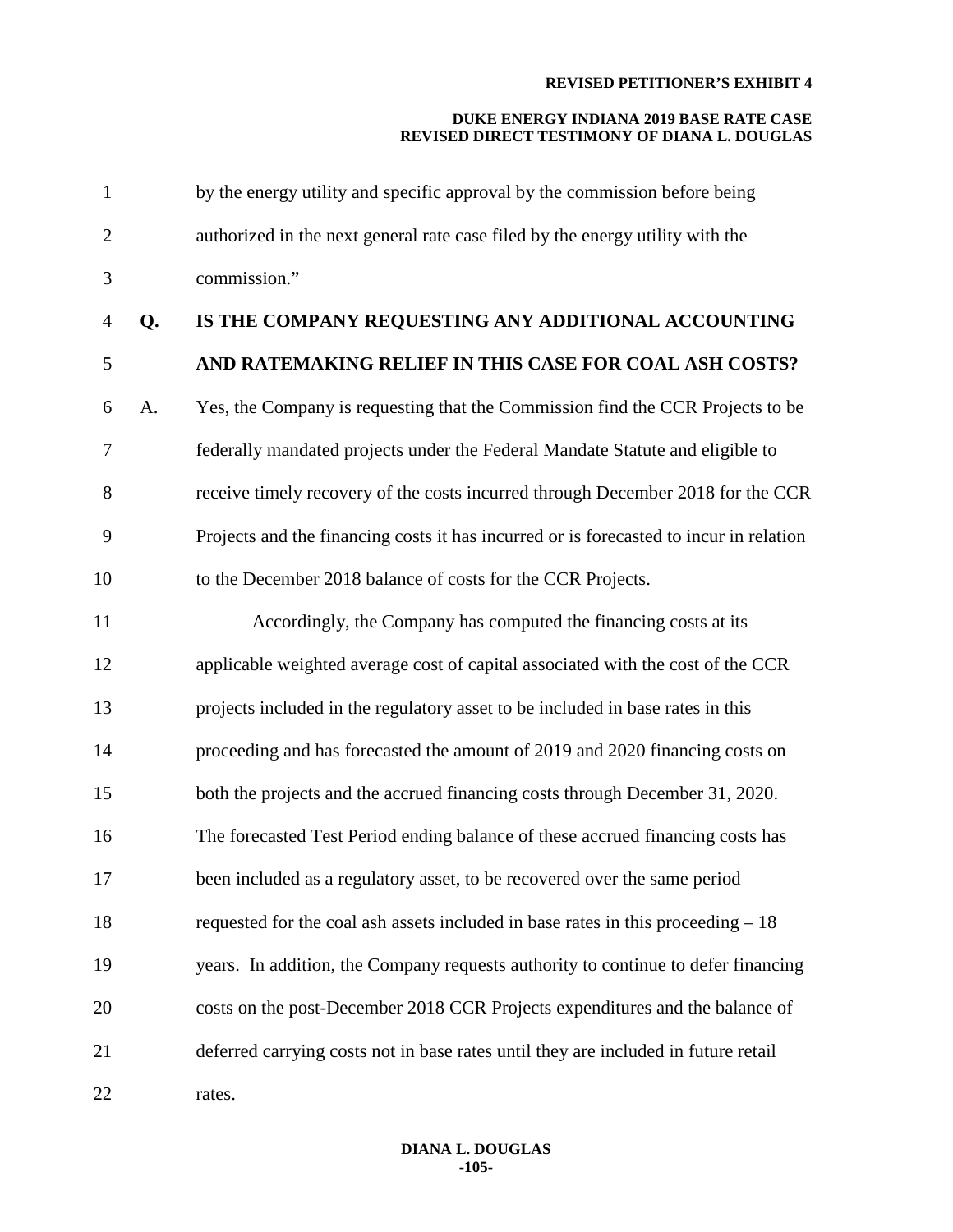| $\mathbf{1}$   |    | Additionally, the Company is requesting authority to defer carrying costs                      |
|----------------|----|------------------------------------------------------------------------------------------------|
| $\overline{2}$ |    | ( <i>i.e.</i> , financing costs) at the weighted average cost of capital approved in this base |
| 3              |    | rate proceeding on the additional costs incurred for the IDEM Projects above the               |
| $\overline{4}$ |    | amount included in base rates until they can be included in base rates.                        |
| 5              | Q. | WHY IS THIS REQUESTED ACCOUNTING AND RATEMAKING                                                |
| 6              |    | <b>TREATMENT REASONABLE?</b>                                                                   |
| 7              | A. | The requested base rate cost recovery, with both return on and of the costs, is the            |
| 8              |    | same ratemaking treatment as the costs would have received if they had been                    |
| 9              |    | treated as a normal retirement and is consistent with historical Indiana practice for          |
| 10             |    | regulated utilities of cost recovery for reasonable and necessary generating station           |
| 11             |    | costs of removal such as these. In addition, for the CCR Projects, it is consistent            |
| 12             |    | with recovery of Federally Mandated projects in a base rate case.                              |
| 13             |    | C. Edwardsport Major Planned Outage Normalization Reserve                                      |
| 14             | Q. | PLEASE EXPLAIN THE COMPANY'S REQUEST REGARDING THE                                             |
| 15             |    | EDWARDSPORT MAJOR PLANNED OUTAGE NORMALIZATION                                                 |
| 16             |    | <b>RESERVE?</b>                                                                                |
| 17             | A. | As discussed in Section VI. in explaining Petitioner's Exhibit 4-E (DLD),                      |
| 18             |    | Schedule OM16, the Company removed \$46,401,000 from forecasted Test Period                    |
| 19             |    | production maintenance costs for the incremental cost of the spring 2020 major                 |
| 20             |    | planned outage at Edwardsport Station. Although these costs were removed for                   |
| 21             |    | setting base rates because they weren't reflective of an ongoing yearly level of               |
| 22             |    | planned outage maintenance expense, they are reflective of the level of reasonable             |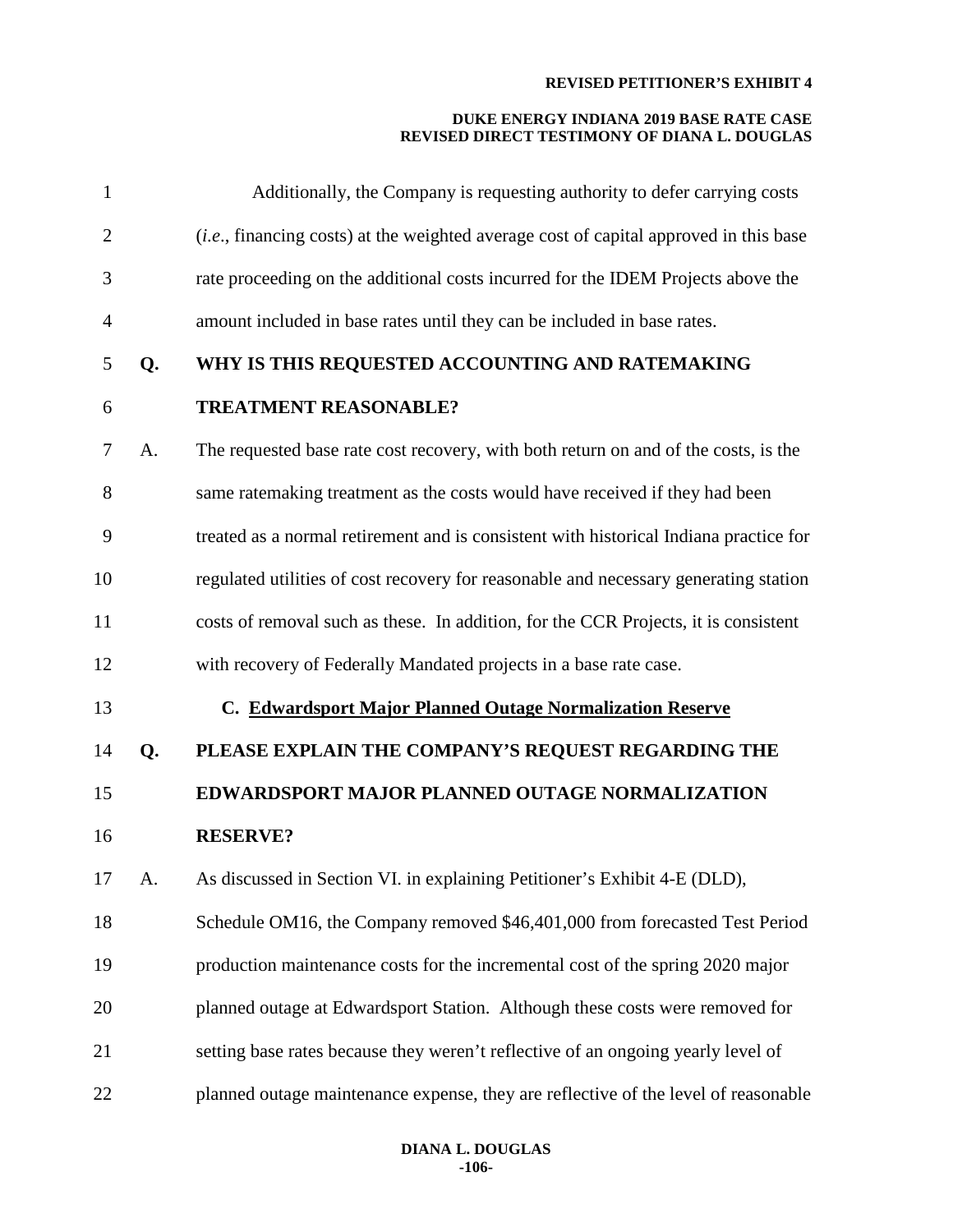| $\mathbf{1}$   |    | and necessary incremental planned outage maintenance expense that will occur at         |
|----------------|----|-----------------------------------------------------------------------------------------|
| $\overline{2}$ |    | Edwardsport approximately every seven years, as supported in the testimony of           |
| 3              |    | Mr. Gurganus. The Company therefore proposes that the retail portion of the             |
| $\overline{4}$ |    | production maintenance expense that is actually incurred for the 2020 spring            |
| 5              |    | major planned outage in excess of the remaining (after the <i>pro forma</i> adjustment) |
| 6              |    | \$4,730,902 amount included in base rates for ongoing Edwardsport planned               |
| 7              |    | outage maintenance expense up to the \$46,401,000 forecasted amount be deferred         |
| 8              |    | in a regulatory asset account for amortization and cost recovery over seven years,      |
| 9              |    | the approximate time period between major planned outages. In this way,                 |
| 10             |    | revenue requirements for customers will be smoothed out, and the Company can            |
| 11             |    | recover its reasonable and necessary maintenance costs for serving customers,           |
| 12             |    | albeit after-the-fact. The Company is not requesting carrying costs on this             |
| 13             |    | regulatory asset or inclusion of the costs in rate base, just deferred recovery of the  |
| 14             |    | expenses over time.                                                                     |
| 15             | Q. | DID THE COMPANY INCLUDE ANY FORECASTED AMORTIZATION                                     |
| 16             |    | <b>EXPENSE IN ITS COST OF SERVICE AND PROPOSED BASE RATES</b>                           |
| 17             |    | FOR THIS REQUESTED REGULATORY TREATMENT?                                                |
| 18             | A. | Yes. The proposed base rates include a forecasted amount of amortization                |
| 19             |    | (\$6,629,000) for this Edwardsport major planned outage normalization reserve.          |
| 20             | Q. | <b>BECAUSE BASE RATES WILL INCLUDE A DEFERRAL FOR THE</b>                               |
| 21             |    | AFOREMENTIONED EDWARDSPORT MAJOR PLANNED OUTAGE                                         |
| 22             |    | USING A SEVEN-YEAR RECOVERY PERIOD, WHAT WILL HAPPEN                                    |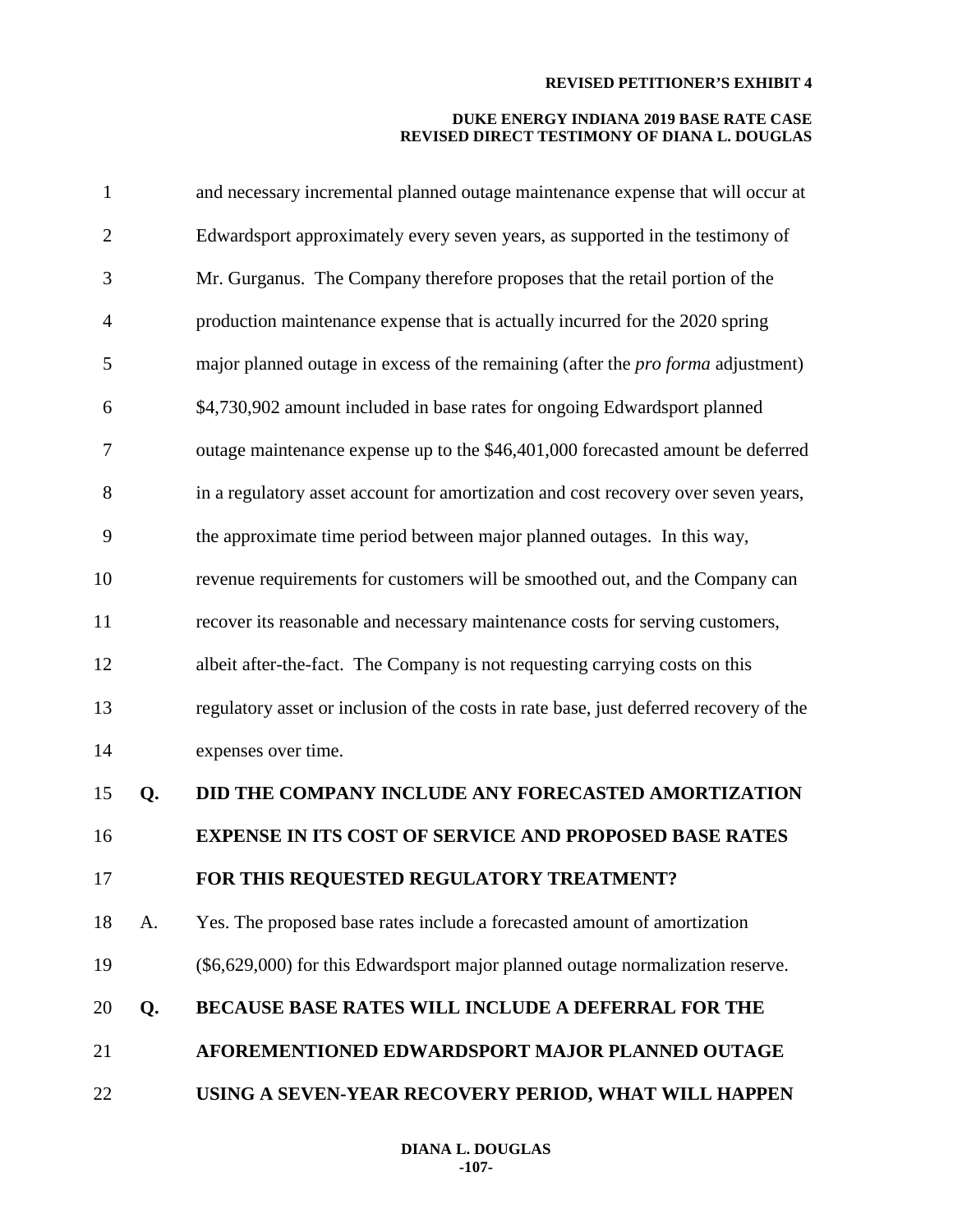| 1              |    | IF THE NEXT MAJOR PLANNED OUTAGE OCCURS LATER THAN                                   |
|----------------|----|--------------------------------------------------------------------------------------|
| $\overline{2}$ |    | THE CURRENTLY PLANNED SEVEN-YEAR CYCLE?                                              |
| 3              | A. | If the next outage is delayed, the Company would continue to collect the             |
| $\overline{4}$ |    | amortization amount included in base rates, rather than adjust rates downward        |
| 5              |    | when the 2020 outage costs in the normalization reserve are fully amortized. The     |
| 6              |    | costs would be included in a regulatory liability and offset with the costs when the |
| 7              |    | next major planned outage does occur. At the time of the next base rate case, the    |
| 8              |    | net balance in the regulatory asset or liability account would be factored into base |
| 9              |    | rates, along with current levels of costs.                                           |
| 10             | Q. | WHAT WILL HAPPEN IF THE NEXT MAJOR PLANNED OUTAGE                                    |
| 11             |    | OCCURS EARLIER THAN THE CURRENTLY PLANNED SEVEN-YEAR                                 |
| 12             |    | <b>CYCLE?</b>                                                                        |
|                |    |                                                                                      |
| 13             | A. | In that case, the Company would continue to collect the amortization amount          |
| 14             |    | included in base rates until the next base rate case and would defer the             |
| 15             |    | incremental costs of the next major planned outage into the normalization reserve    |
| 16             |    | regulatory asset account. At the time of the next base rate case, the balance in the |
|                |    | regulatory asset account would be factored into base rates, along with current       |
| 17<br>18       |    | levels of costs.                                                                     |
| 19             | Q. | WHY IS THIS REQUESTED ACCOUNTING AND RATEMAKING                                      |
| 20             |    | <b>TREATMENT REASONABLE?</b>                                                         |
| 21             | A. | The required planned maintenance schedule and costs at Edwardsport are               |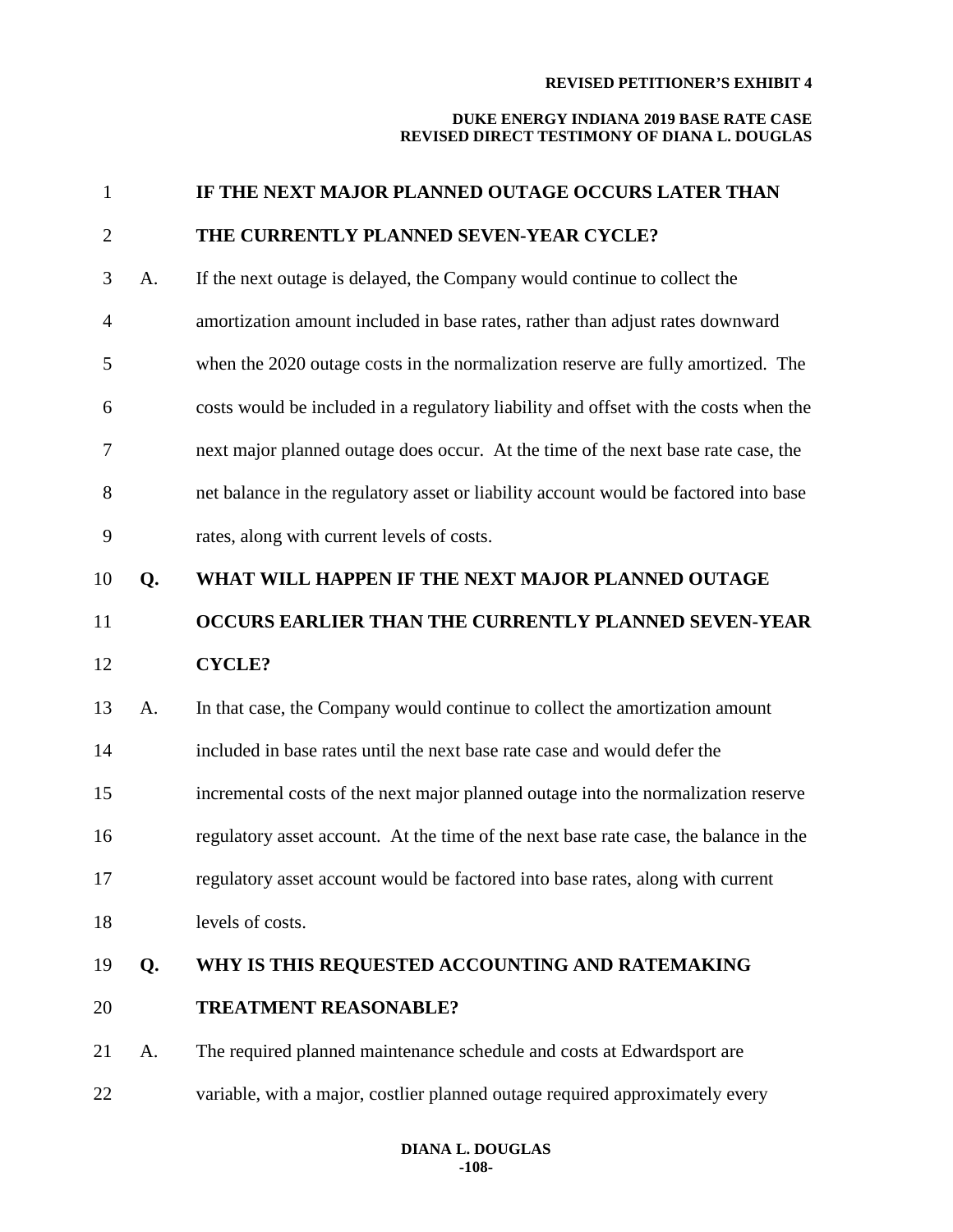| $\mathbf{1}$   |    | seven years, and the first major planned outage is in the Test Period. The          |
|----------------|----|-------------------------------------------------------------------------------------|
| $\mathbf{2}$   |    | Company's proposal provides a balanced way to afford the Company the                |
| 3              |    | opportunity to recover the reasonable and necessary costs of the 2020 major         |
| $\overline{4}$ |    | planned outage, while avoiding customer rate volatility by recovering the costs     |
| 5              |    | over time and protecting customers if the actual incremental major planned outage   |
| 6              |    | costs incurred are less than forecasted.                                            |
| 7              |    | D. Pension Settlement Accounting                                                    |
| 8              | Q. | WHAT ACCOUNTING TREATMENT IS THE COMPANY                                            |
| 9              |    | REQUESTING RELATED TO PENSION SETTLEMENT ACCOUNTING?                                |
| 10             | A. | As explained in the testimony of Duke Energy Indiana witness Mr. Jeffrey R.         |
| 11             |    | Setser, pension settlement accounting, which is prescribed by U.S.GAAP              |
| 12             |    | accounting in certain situations, results in an acceleration of recognition of the  |
| 13             |    | settled portion of gains or losses currently deferred in a pension regulatory asset |
| 14             |    | on the Company's accounting books. Absent triggering settlement accounting,         |
| 15             |    | these gains or losses would be amortized as a portion of net periodic pension cost  |
| 16             |    | over the average remaining service period of active participants. However, if all   |
| 17             |    | or most of a plan's participants are inactive, the average remaining life           |
| 18             |    | expectancy of the inactive participants is used instead of average remaining        |
| 19             |    | service period.                                                                     |
| 20             |    | If settlement accounting is triggered for regulated entities, the losses on         |
| 21             |    | the settled portion of the net periodic pension obligation must be reflected as an  |
| 22             |    | expense immediately, unless it is probable the costs (the amortization of which     |
|                |    |                                                                                     |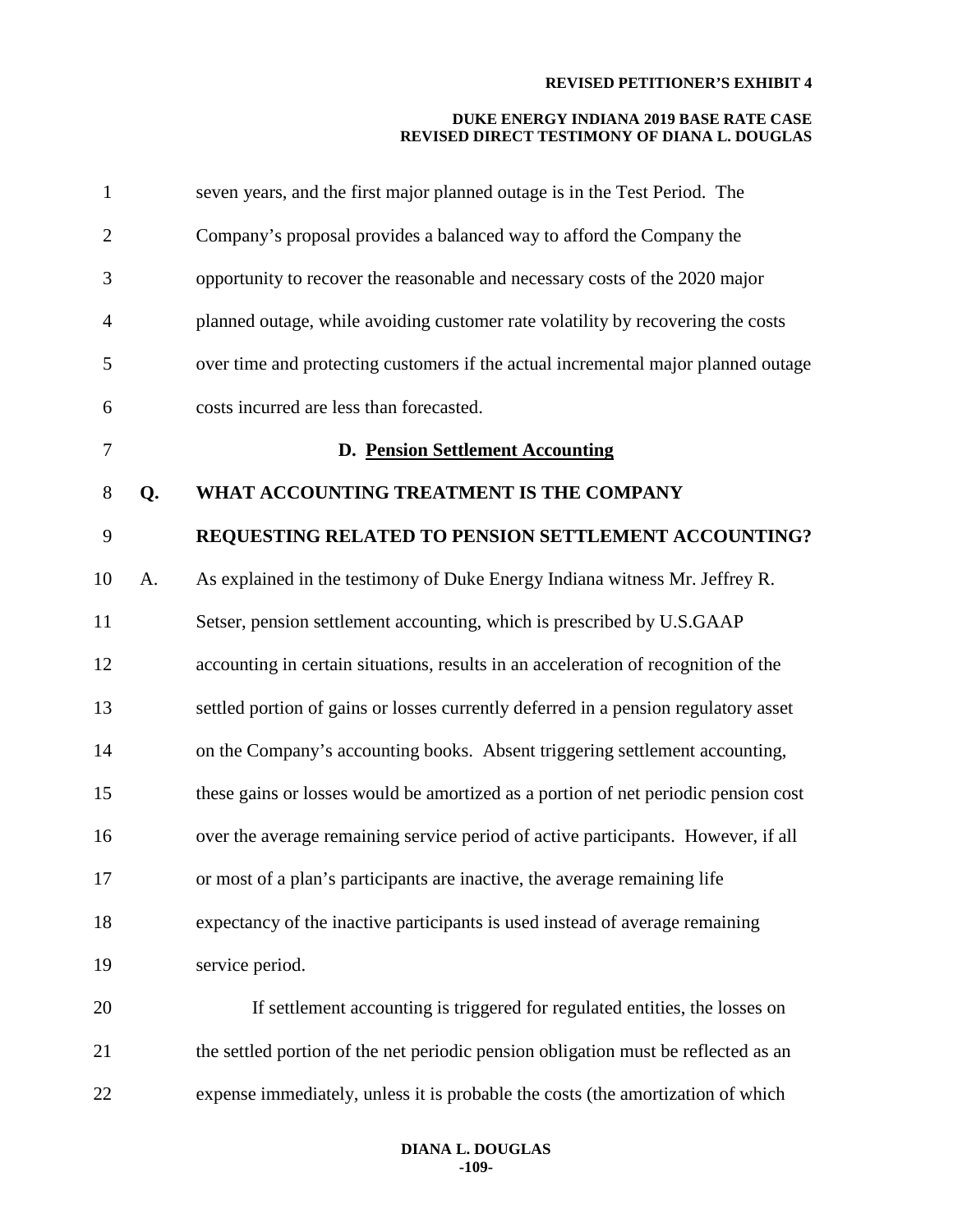| $\mathbf{1}$   |    | are currently a portion of pension cost being recovered through rates) will be      |
|----------------|----|-------------------------------------------------------------------------------------|
| $\overline{2}$ |    | recovered from customers. In this case, the Company would propose that the          |
| 3              |    | settled portion of the losses be moved to a separate regulatory asset account and   |
| $\overline{4}$ |    | continue to be amortized over the average remaining service period of the pension   |
| 5              |    | plan participants. This is the treatment the Company is requesting Commission       |
| 6              |    | authority for, both for the settlement accounting triggered in 2019, as well as for |
| $\tau$         |    | any future settlement accounting triggered.                                         |
| 8              | Q. | WHY IS THIS REQUESTED PENSION SETTLEMENT ACCOUNTING                                 |
| 9              |    | <b>TREATMENT REASONABLE?</b>                                                        |
| 10             | A. | This GAAP required settlement accounting does not increase pension cost to the      |
| 11             |    | Company or to customers $-$ it just accelerates the recognition of it on the        |
| 12             |    | Company's accounting books, reducing the original cost in the pension asset and     |
| 13             |    | future benefit costs from the actuarial study. The Company's requested              |
| 14             |    | accounting treatment would merely re-establish the costs in a separate regulatory   |
| 15             |    | asset and continue to amortize the costs over the same or similar remaining lives   |
| 16             |    | of the pension participants. Annual pension costs would remain basically the        |
| 17             |    | same. Without the Commission's approval of this accounting treatment, the           |
| 18             |    | Company would incur earnings erosion and volatility, rather than the smoothing      |
| 19             |    | of these reasonable and necessary pension costs over time that normal pension       |
| 20             |    | accounting treatment affords.                                                       |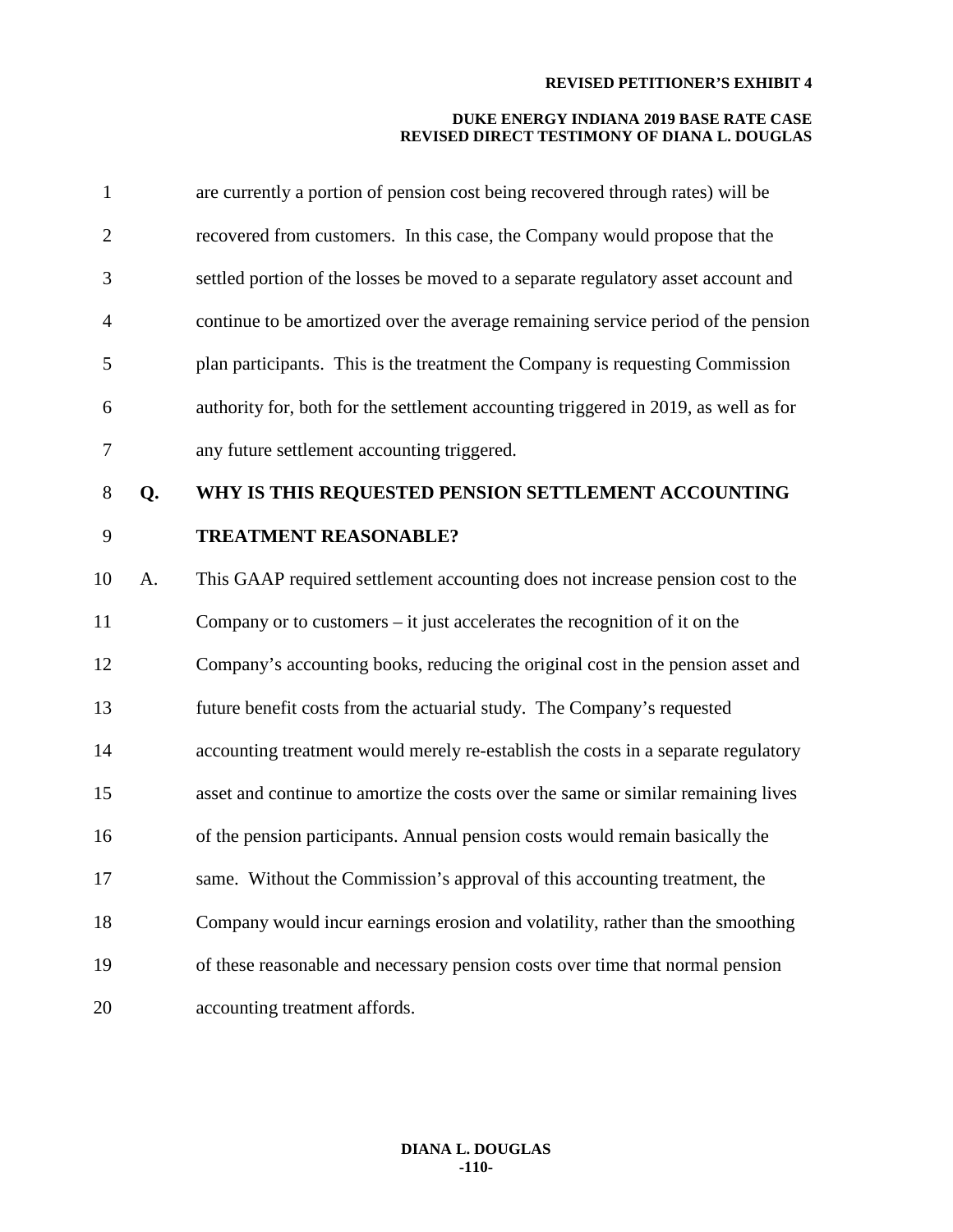| $\mathbf{1}$                                                         |    | <b>E.</b> Requested Accounting Treatment                                                                                                                                                                                                                                                                                                                                                                                                                                                                                                                                                                                                                                                                                                                                         |
|----------------------------------------------------------------------|----|----------------------------------------------------------------------------------------------------------------------------------------------------------------------------------------------------------------------------------------------------------------------------------------------------------------------------------------------------------------------------------------------------------------------------------------------------------------------------------------------------------------------------------------------------------------------------------------------------------------------------------------------------------------------------------------------------------------------------------------------------------------------------------|
| $\overline{2}$                                                       | Q. | IS THE ACCOUNTING TREATMENT PROPOSED BY THE COMPANY                                                                                                                                                                                                                                                                                                                                                                                                                                                                                                                                                                                                                                                                                                                              |
| 3                                                                    |    | FOR THE REMAINING NET BOOK VALUE OF WABASH RIVER UNIT                                                                                                                                                                                                                                                                                                                                                                                                                                                                                                                                                                                                                                                                                                                            |
| $\overline{4}$                                                       |    | 6, COAL ASH REMEDIATION AND CLOSURE COSTS,                                                                                                                                                                                                                                                                                                                                                                                                                                                                                                                                                                                                                                                                                                                                       |
| 5                                                                    |    | EDWARDSPORT MAJOR PLANNED OUTAGE NORMALIZATION                                                                                                                                                                                                                                                                                                                                                                                                                                                                                                                                                                                                                                                                                                                                   |
| 6                                                                    |    | RESERVE, AND PENSION SETTLEMENT ACCOUNTING COSTS IN                                                                                                                                                                                                                                                                                                                                                                                                                                                                                                                                                                                                                                                                                                                              |
| 7                                                                    |    | ACCORDANCE WITH GENERALLY ACCEPTED ACCOUNTING                                                                                                                                                                                                                                                                                                                                                                                                                                                                                                                                                                                                                                                                                                                                    |
| 8                                                                    |    | PRINCIPLES ("GAAP")?                                                                                                                                                                                                                                                                                                                                                                                                                                                                                                                                                                                                                                                                                                                                                             |
| 9                                                                    | A. | Yes. GAAP specifically discusses the accounting for a regulator's actions                                                                                                                                                                                                                                                                                                                                                                                                                                                                                                                                                                                                                                                                                                        |
| 10                                                                   |    | designed to protect a utility from the effects of regulatory lag. Topic 980 of the                                                                                                                                                                                                                                                                                                                                                                                                                                                                                                                                                                                                                                                                                               |
| 11                                                                   |    | Financial Accounting Standards Board's Accounting Standards Codification                                                                                                                                                                                                                                                                                                                                                                                                                                                                                                                                                                                                                                                                                                         |
| 12                                                                   |    | ("ASC") covers the accounting guidance for regulated operations formerly                                                                                                                                                                                                                                                                                                                                                                                                                                                                                                                                                                                                                                                                                                         |
| 13                                                                   |    | provided in Statement of Financial Accounting Standards No. 71. Costs                                                                                                                                                                                                                                                                                                                                                                                                                                                                                                                                                                                                                                                                                                            |
| 14                                                                   |    | associated with regulatory lag can be capitalized for accounting purposes,                                                                                                                                                                                                                                                                                                                                                                                                                                                                                                                                                                                                                                                                                                       |
| 15                                                                   |    | provided the provisions of ASC 980-340-25-1 are met. The guidance states:                                                                                                                                                                                                                                                                                                                                                                                                                                                                                                                                                                                                                                                                                                        |
| 16<br>17<br>18<br>19<br>20<br>21<br>22<br>23<br>24<br>25<br>26<br>27 |    | Rate actions of a regulator can provide reasonable assurance<br>of the existence of an asset. An entity shall capitalize all or<br>part of an incurred cost that would otherwise be charged to<br>expense if both of the following criteria are met: (a) It is<br>probable (as defined in Topic 450) that future revenue in an<br>amount at least equal to the capitalized cost will result from<br>inclusion of that cost in allowable costs for ratemaking<br>purposes and (b) Based on available evidence, the future<br>revenue will be provided to permit recovery of the<br>previously incurred cost rather than to provide for expected<br>levels of similar future costs. If the revenue will be provided<br>through an automatic rate-adjustment clause, this criterion |
| 28<br>29                                                             |    | requires that the regulator's intent clearly be to permit<br>recovery of the previously incurred cost. A cost that does                                                                                                                                                                                                                                                                                                                                                                                                                                                                                                                                                                                                                                                          |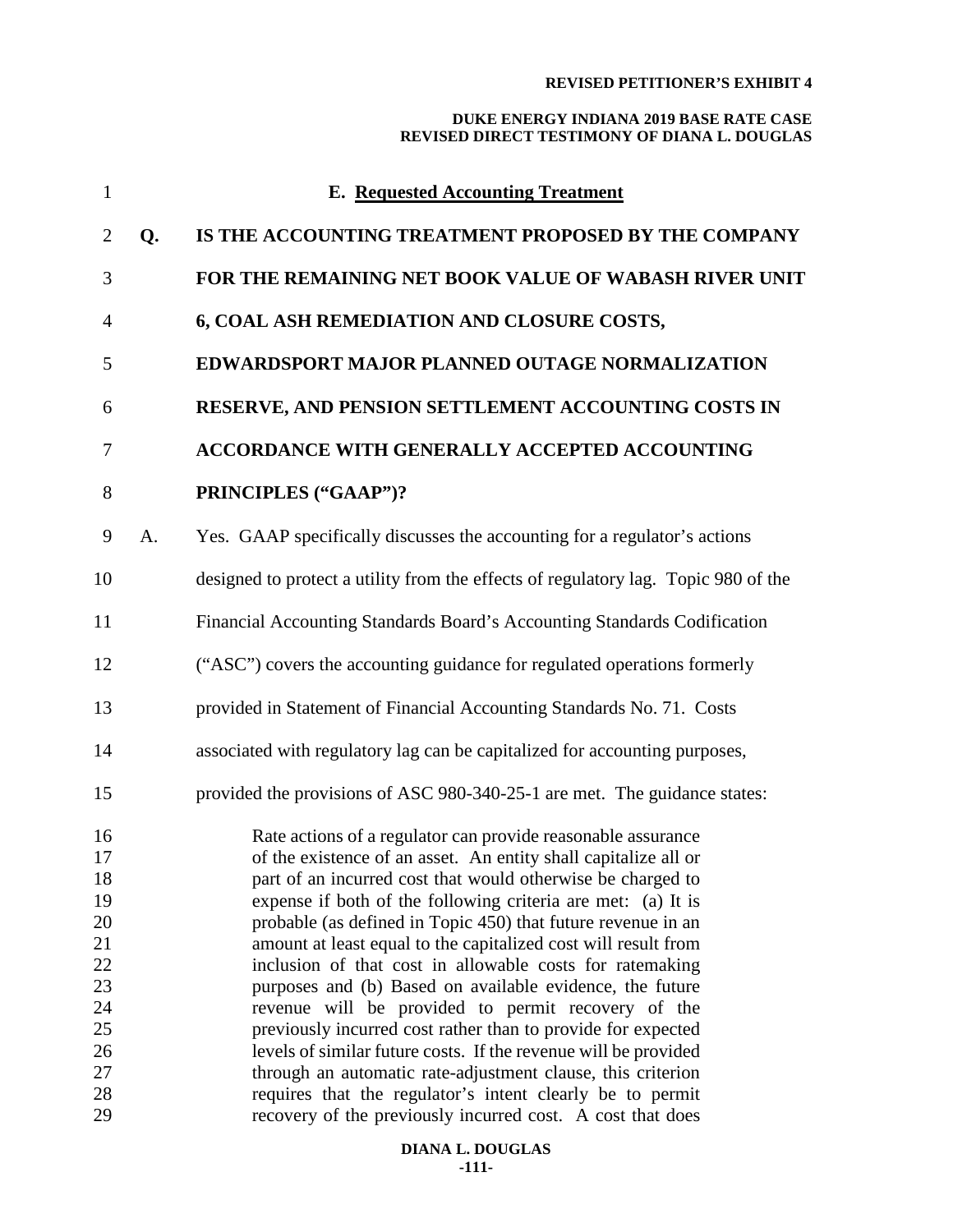# **DUKE ENERGY INDIANA 2019 BASE RATE CASE REVISED DIRECT TESTIMONY OF DIANA L. DOUGLAS**

|    | not meet these asset recognition criteria at the date the cost<br>is incurred shall be recognized as a regulatory asset when it<br>does meet those criteria at a later date. |
|----|------------------------------------------------------------------------------------------------------------------------------------------------------------------------------|
| Q. | DO YOU HAVE AN OPINION AS TO THE APPROPRIATENESS OF                                                                                                                          |
|    | AND THE ACTION REQUIRED BY THE COMMISSION TO ALLOW                                                                                                                           |
|    | FOR THE REQUESTED ACCOUNTING TREATMENT?                                                                                                                                      |
| A. | Yes. In my opinion, deferral in a regulatory asset of the retail jurisdictional                                                                                              |
|    | portion of the remaining book value of Wabash River and inclusion in rate base                                                                                               |
|    | for recovery via base rates; deferral and recovery in current or future rates of the                                                                                         |
|    | incurred and to-be-incurred coal ash remediation and closure costs, with carrying                                                                                            |
|    | costs until included in rate base in current or future rates; deferral of the 2020                                                                                           |
|    | major planned outage costs at Edwardsport for a major planned outage                                                                                                         |
|    | normalization reserve, with recovery over seven years in current rates; and                                                                                                  |
|    | deferral in a new regulatory asset of the pension settlement costs incurred or to be                                                                                         |
|    | incurred with amortization over the life of pension plan participants, until they                                                                                            |
|    | can be included in retail rates, is appropriate from a ratemaking perspective, and                                                                                           |
|    | such treatment will minimize the timing differences between cost recognition on                                                                                              |
|    | the Company's books and cost recovery.                                                                                                                                       |
|    | In addition, Indiana Code 8-1-8.4 specifically provides for the timely                                                                                                       |
|    | recovery of both direct and indirect costs, including financing costs, associated                                                                                            |
|    | with the federally mandated coal ash compliance projects. Both post-in-service                                                                                               |
|    | carrying costs and carrying costs on the costs to be deferred until the next rate                                                                                            |
|    | case are financing costs associated with the federally mandated projects.                                                                                                    |
|    |                                                                                                                                                                              |

# **DIANA L. DOUGLAS -112-**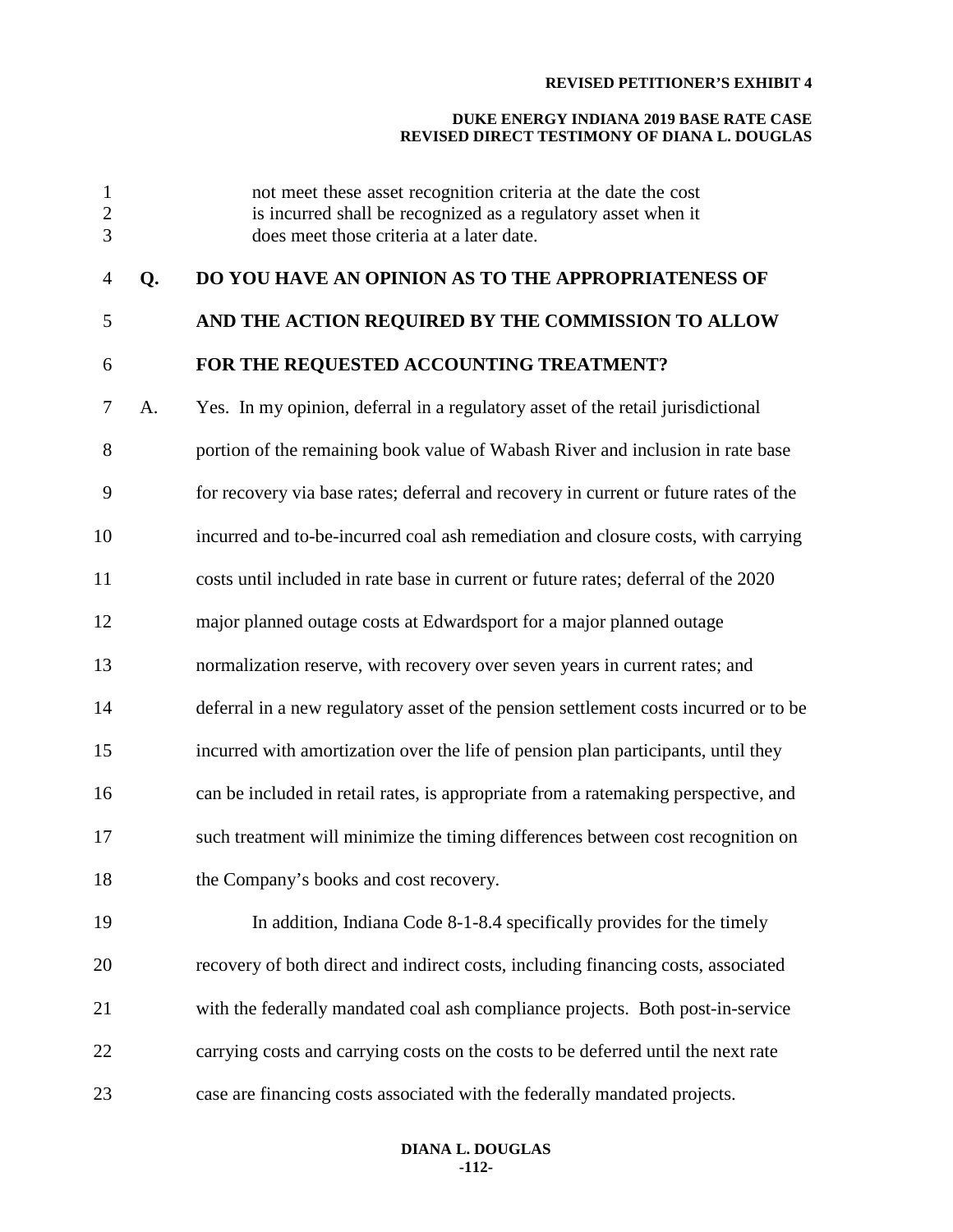| 1              |             | For the Company to defer these various costs or to continue to defer them        |
|----------------|-------------|----------------------------------------------------------------------------------|
| $\overline{2}$ |             | as a regulatory asset in the case of Wabash River Unit 6, coal ash expenditures, |
| 3              |             | and pension costs triggered by settlement accounting, it must be probable that   |
| 4              |             | such costs will be recovered through rates in future periods. To satisfy the     |
| 5              |             | probability standard, the Commission's Order in this proceeding should           |
| 6              |             | specifically approve the accounting and ratemaking treatment proposed by Duke    |
| 7              |             | Energy Indiana.                                                                  |
| 8              |             | X. CONCLUSION                                                                    |
| 9              | Q.          | WERE PETITIONER'S EXHIBITS 4-D (DLD) THROUGH 4-W (DLD)                           |
| 10             |             | PREPARED UNDER YOUR DIRECT SUPERVISION?                                          |
| 11             | $A_{\cdot}$ | Yes.                                                                             |
| 12             | Q.          | DOES THIS CONCLUDE YOUR PREFILED DIRECT TESTIMONY?                               |
| 13             | А.          | Yes, it does.                                                                    |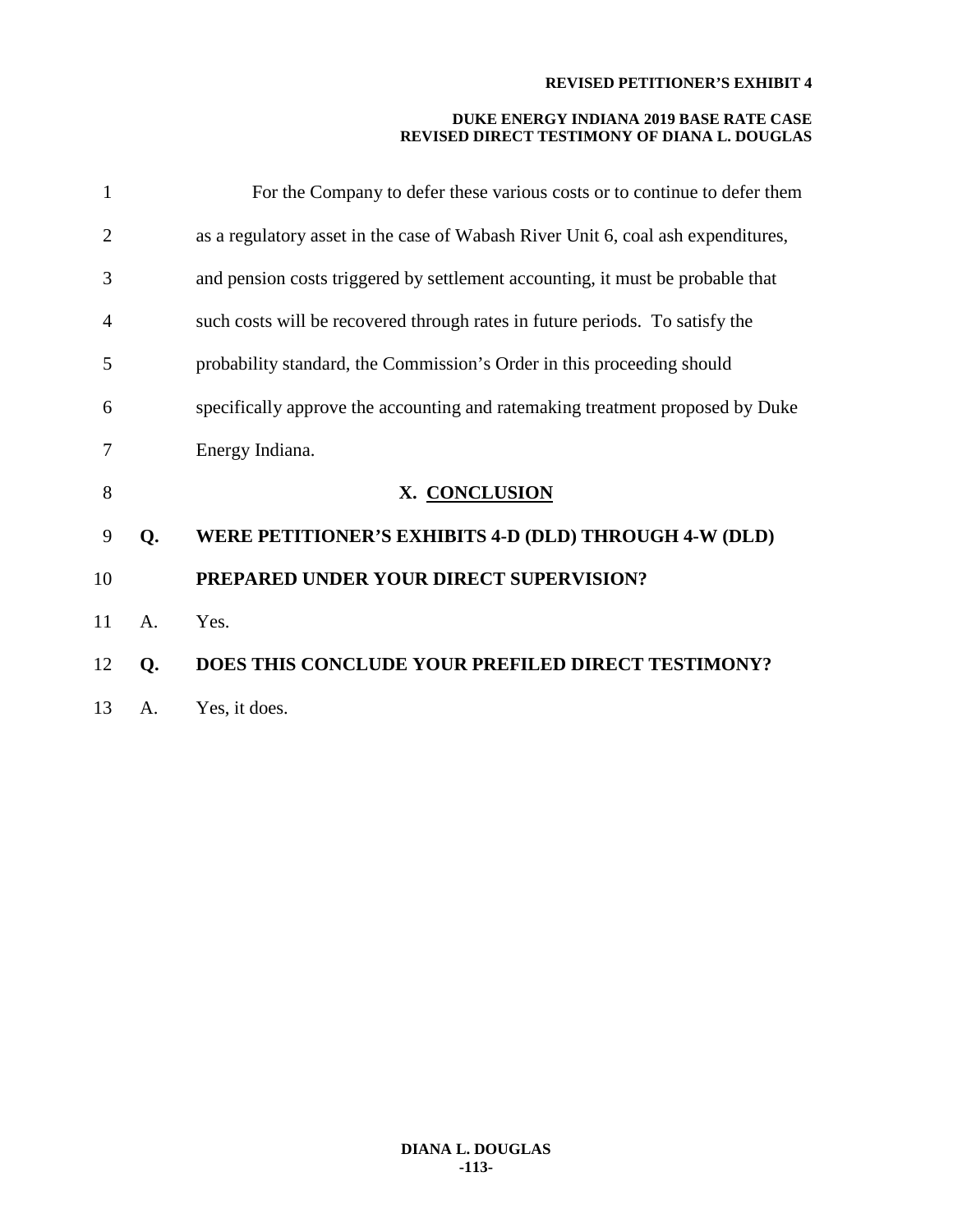#### **Duke Energy Indiana, LLC Summary of 2020 Projected Revenue and Pro Forma Adjustments** (Thousands of Dollars)

|                | <b>Pro Forma Adjustments</b>             |    |                            |     |                 |    |                 |    |                   |     |                     |    |                 |    |                      |    |                          |             |                |
|----------------|------------------------------------------|----|----------------------------|-----|-----------------|----|-----------------|----|-------------------|-----|---------------------|----|-----------------|----|----------------------|----|--------------------------|-------------|----------------|
|                |                                          |    |                            |     | Remove          |    | Remove          |    | Remove            |     | Remove              |    | Remove          |    | Update               |    |                          |             |                |
|                |                                          |    |                            |     | <b>Revenues</b> |    | Change in       |    | <b>Non-Native</b> |     | Short-term          |    | <b>MISO</b>     |    | <b>Miscellaneous</b> |    | <b>Total</b>             |             |                |
| Line           |                                          |    | 2020                       |     | Staying in      |    | <b>Unbilled</b> |    | <b>Sales</b>      |     | <b>Bundled Non-</b> |    | <b>RECB/MVP</b> |    | Charge               |    | Pro Forma                | Adjusted    | Line           |
| No.            | <b>Description</b>                       |    | Forecast                   |     | <b>Riders</b>   |    | <b>Revenues</b> |    | Revenue           |     | <b>Native Sale</b>  |    | <b>Revenues</b> |    | <b>Amounts</b>       |    | Adjustments              | Amount      | No.            |
|                |                                          |    | (A)                        |     | (B)             |    | (C)             |    | (D)               |     | (E)                 |    | (F)             |    | (G)                  |    | (H)                      | (1)         |                |
|                | <b>Retail Revenue</b>                    |    |                            |     |                 |    |                 |    |                   |     |                     |    |                 |    |                      |    |                          |             |                |
| 1              | Residential                              | \$ | 1,032,138                  | \$  | $(19, 435)$ \$  |    | $(25, 109)$ \$  |    |                   | Š.  |                     | Ś  |                 | Ś. |                      | Ś  | (44, 544)                | 987,594     | 1              |
| $\overline{2}$ | Commercial                               |    | 711,222                    |     | (6, 182)        |    | (3, 515)        |    |                   |     |                     |    |                 |    |                      |    | (9,697)                  | 701,525     | $\overline{2}$ |
| 3              | Industrial                               |    | 818,105                    |     | (3,922)         |    | (45)            |    |                   |     |                     |    |                 |    |                      |    | (3,967)                  | 814,138     | 3              |
| 4              | <b>Other Public Authorities</b>          |    | 14,406                     |     | (67)            |    | (184)           |    |                   |     |                     |    |                 |    |                      |    | (251)                    | 14,155      | 4              |
| 5              | <b>Street Lighting</b>                   |    | 557                        |     | (18)            |    | $\sim$          |    |                   |     |                     |    |                 |    |                      |    | (18)                     | 539         |                |
| 6              | <b>Total Retail Revenues</b>             | \$ | 2,576,428                  | -\$ | $(29, 624)$ \$  |    | $(28, 853)$ \$  |    | ۰                 | .\$ |                     | \$ |                 | \$ |                      | S. | (58, 477)                | \$2,517,951 | 6              |
| -7             | <b>Wholesale Sales</b>                   |    | 252,011                    |     |                 |    |                 |    | (34, 717)         |     | (23, 976)           |    |                 |    |                      |    | (58, 693)                | 193,318     | $\overline{7}$ |
|                | <b>Other Revenues</b>                    |    |                            |     |                 |    |                 |    |                   |     |                     |    |                 |    |                      |    |                          |             |                |
| 8              | <b>Production Related</b>                |    | 39,916                     |     |                 |    |                 |    |                   |     |                     |    |                 |    |                      |    | $\sim$                   | 39,916      | 8              |
| 9              | <b>Transmission Related</b>              |    | 27,893                     |     |                 |    |                 |    |                   |     |                     |    | (3, 369)        |    |                      |    | (3, 369)                 | 24,524      | 9              |
| 10             | <b>Distribution Related</b>              |    | 10,057                     |     |                 |    |                 |    |                   |     |                     |    |                 |    | (928)                |    | (928)                    | 9,129       | 10             |
| 11             | Administrative and General Related       |    | 10,352                     |     |                 |    |                 |    |                   |     |                     |    |                 |    | 266                  |    | 266                      | 10,618      | 11             |
| 12             | <b>Steam Sale Revenues</b>               |    | 6,000                      |     |                 |    |                 |    |                   |     |                     |    |                 |    |                      |    | $\overline{\phantom{a}}$ | 6,000       | 12             |
| 13             | <b>Total Other Revenues</b>              |    | 94,218                     |     |                 |    |                 |    |                   |     |                     |    | (3, 369)        |    | (662)                |    | (4,031)                  | 90,187      | 13             |
| 14             | <b>Total Revenue from Electric Sales</b> | s  | 2,922,657                  |     | (29, 624)       | -S | (28, 853)       | Ŝ. | (34, 717)         | -S  | (23, 976)           | -S | $(3,369)$ \$    |    | (662)                | s. | (121, 201)               | \$2,801,456 | 14             |
|                | Refences:                                |    | WP REV1-DLD<br>WP REV4-DLD |     | Schedule REV2   |    | Schedule REV3   |    | Schedule REV4     |     | Schedule REV5       |    | Schedule REV6   |    | Schedule REV7        |    |                          |             |                |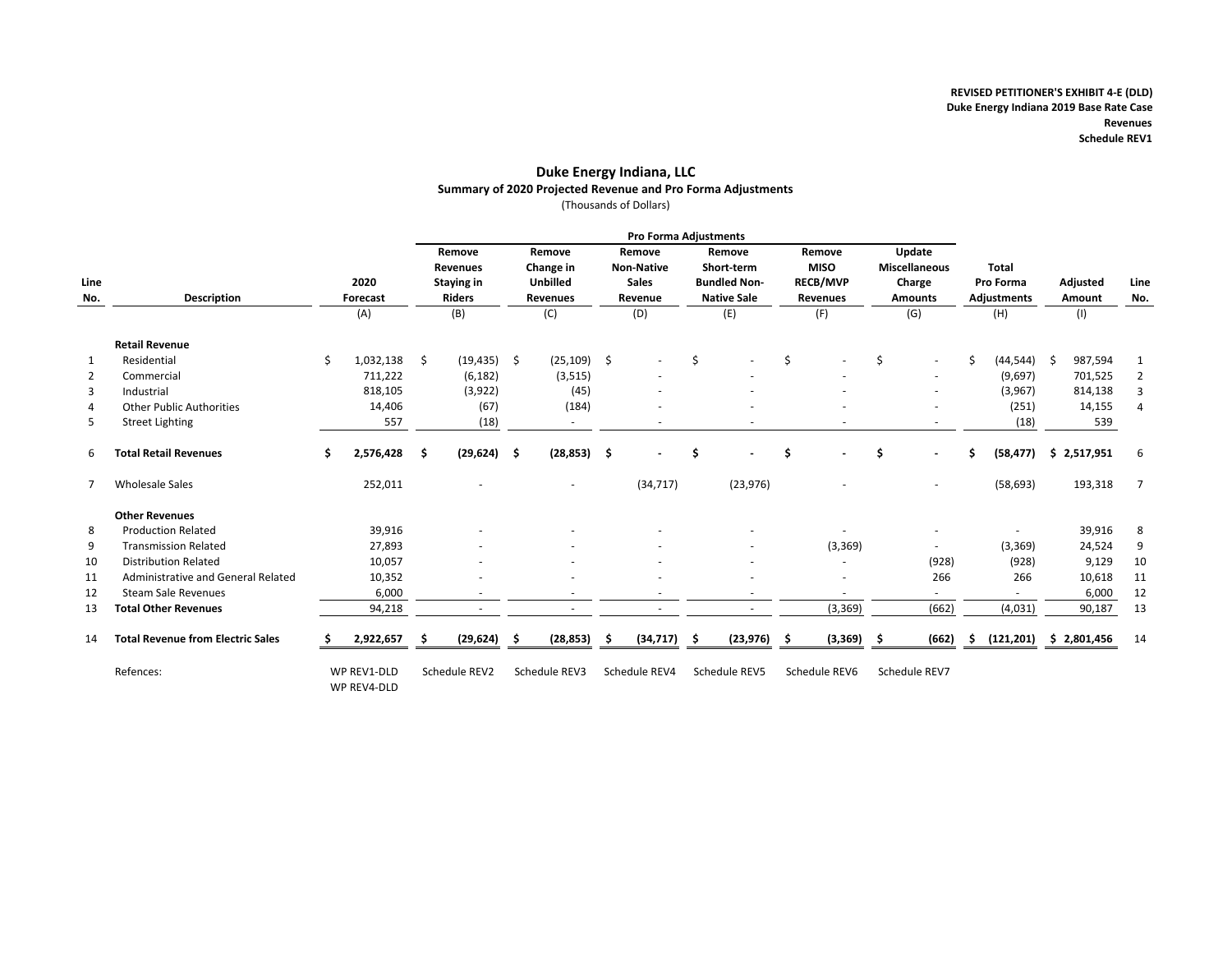#### **Summary of Exhibits and Supporting Workpapers for Witness Diana L. Douglas**

| Line<br>No     | <b>Exhibit Number</b> | <b>Exhibit Also</b><br>Included with<br><b>MSFR Filing?</b> | Schedule<br>Number | Exhibit/Schedule Description (Refers to 2020 Test Period Unless Noted)            | <b>Work Paper</b><br>Reference<br>Number(s) | Workpaper<br>Included with<br><b>MSFR Filing?</b> | IAC 170 MSFR<br>Reference<br><b>Number</b> | Line<br>No     |
|----------------|-----------------------|-------------------------------------------------------------|--------------------|-----------------------------------------------------------------------------------|---------------------------------------------|---------------------------------------------------|--------------------------------------------|----------------|
| 1              | Exhibit 4-A (DLD)     | $\checkmark$                                                | N/A                | Historical Reference Period (2018) Comparative Balance Sheet                      | N/A                                         |                                                   | $1 - 5 - 6(1)(A)$                          | 1              |
| $\overline{2}$ | Exhibit 4-B (DLD)     | $\checkmark$                                                | N/A                | Historical Reference Period (2018) Cash Flow Statement                            | N/A                                         |                                                   | $1 - 5 - 6(1)(B)$                          | $\overline{2}$ |
| 3              | Exhibit 4-C (DLD)     | $\checkmark$                                                | N/A                | Historical Reference Period (2018) Comparative Income Statement                   | N/A                                         |                                                   | $1 - 5 - 6(1)(C)$                          | $\overline{3}$ |
| 4              | Exhibit 4-D (DLD)     | $\checkmark$                                                | RR1                | Test Period Revenue Requirement Calculation                                       | N/A                                         |                                                   | $1 - 5 - 6(2)$                             | 4              |
|                |                       |                                                             |                    |                                                                                   |                                             |                                                   | Sch: $1-5-6(3)$                            |                |
| 5              | Exhibit 4-E (DLD)     | ✓                                                           | OPIN1              | Jurisdictional Test Period Electric Operating Income                              | OPIN1-DLD                                   |                                                   | $WP: 1-5-8(a)(1)$                          | 5              |
| 6              |                       |                                                             | OPIN2              | Proposed Revenue and Operating Expense Increment                                  |                                             |                                                   | $1-5-8(a)(2)$                              | 6              |
| $\overline{7}$ |                       |                                                             | OPIN3              | Total Company Test Period Electric Operating Income                               |                                             |                                                   | $1-5-8(a)(2)$                              | $\overline{7}$ |
| 8              |                       |                                                             | OPIN4              | Summary of Pro Forma Adjustments to Electric Operating Income Before Income Taxes |                                             |                                                   | $1-5-8(a)(2)$                              | 8              |
|                |                       |                                                             | <b>REVISED</b>     |                                                                                   | REVISED REV1-DLD -<br>REVISED REV3-DLD,     |                                                   |                                            |                |
| 9              |                       |                                                             | REV1               | Summary of Pro Forma Adjustments to Revenues                                      | REV4-DLD                                    | ✓                                                 | $1-5-8(a)(2)$                              | 9              |
| 10             |                       |                                                             | OM1                | Test Period O&M Expense by Account (Excluding Fuel, EA and Purchased Power)       |                                             |                                                   | $1-5-8(a)(2)$                              | 10             |
| 11             |                       |                                                             | OM <sub>2</sub>    | Summary of Pro Forma Adjustments to O&M (Excluding Fuel, EA and Purchased Power)  |                                             |                                                   | $1-5-8(a)(2)$                              | 11             |
| 12             |                       |                                                             | <b>OM15</b>        | Remove Other Post Retirement Benefits Expense                                     | OM1-DLD                                     | ✓                                                 | $1-5-8(a)(2)$                              | 12             |
| 13             |                       |                                                             | N/A                | Grantor Trust 12/31/18 Balance                                                    | 1-DLD                                       |                                                   |                                            |                |
| 14             |                       |                                                             | OM16               | Normalize Edwardsport Outage O&M Costs                                            | OM2-DLD                                     | ✓                                                 | $1-5-8(a)(2)$                              | 14             |
| 15             |                       |                                                             | DA1                | Summary of Pro Forma Adjustments to Depreciation and Amortization Expense         |                                             |                                                   |                                            | 15             |
|                |                       |                                                             |                    |                                                                                   | RB7-DLD, RB8-DLD, RB9-                      |                                                   | Sch: 1-5-8(a)(2)                           |                |
| 16             |                       |                                                             | DA3                | Adjust and Annualize Production Plant Depreciation Expense                        | <b>DLD</b>                                  |                                                   | $WP: 1-5-8(a)(2)$                          | 16             |
|                |                       |                                                             |                    |                                                                                   |                                             |                                                   |                                            |                |
|                |                       |                                                             |                    |                                                                                   | RB10-DLD, RB11-DLD,                         | ✓                                                 | Sch: 1-5-8(a)(2)                           |                |
| 17             |                       |                                                             | DA4                | Adjust and Annualize Transmission Plant Depreciation Expense                      | RB12-DLD                                    |                                                   | $WP: 1-5-8(a)(2)$                          | 17             |
|                |                       |                                                             |                    |                                                                                   | RB13-DLD, RB14-DLD,                         |                                                   | Sch: 1-5-8(a)(2)                           |                |
| 18             |                       |                                                             | DA5                | Adjust and Annualize Distribution Plant Depreciation Expense                      | RB15-DLD                                    | ✓                                                 | $WP: 1-5-8(a)(2)$                          | 18             |
|                |                       |                                                             |                    |                                                                                   | RB16-DLD, RB17-DLD,                         |                                                   | Sch: 1-5-8(a)(2)                           |                |
| 19             |                       |                                                             | DA6                | Adjust and Annualize General Plant Depreciation Expense                           | RB18-DLD                                    |                                                   | WP: 1-5-8(a)(2)                            | 19             |
|                |                       |                                                             |                    |                                                                                   | RB19-DLD, RB20-DLD,                         |                                                   | Sch: 1-5-8(a)(2)                           |                |
| 20             |                       |                                                             | DA7                | Adjust and Annualize Intangible Plant Depreciation Expense                        | RB21-DLD                                    | ✓                                                 | WP: 1-5-8(a)(2)                            | 20             |
| 21             |                       |                                                             | DA8                | Remove General Depreciation Costs Reimbursed by MISO for RECB/MVP Projects        |                                             |                                                   |                                            | 21             |
| 22             |                       |                                                             | DA9                | Summary of Pro Forma Adjustments to Regulatory Asset Amortization Expense         |                                             |                                                   |                                            | 22             |
| 23             |                       |                                                             | <b>DA10</b>        | Adjust and Annualize Regulatory Asset Amortization Expense by Function            | DA1-DLD - DA4-DLD                           | ✓                                                 | $1-5-8(a)(2)$                              | 23             |
| 24             |                       |                                                             | OTX1               | Summary of Pro Forma Adjustments to Taxes Other Than Income Taxes                 |                                             |                                                   |                                            | 24             |
| 25             |                       |                                                             | OTX5               | Annualize Property Tax Expense                                                    | OTX1-DLD-OTX3-DLD                           | ✓                                                 | $1-5-8(a)(2)$                              | 25             |
|                |                       |                                                             |                    |                                                                                   |                                             |                                                   | $Sch: 1-5-6(4)$                            |                |
| 26             | Exhibit 4-F (DLD)     | ✓                                                           | RB1                | Summary of Total Company and Jurisdictional Rate Base                             | RB5-DLD, RB22-DLD                           | ✓                                                 | $WP:1-5-9(a)(1)$                           | 26             |
|                |                       |                                                             |                    |                                                                                   | RB1-DLD, RB6- DLD -                         |                                                   | $Sch: 1-5-6(4)$                            |                |
| 27             |                       |                                                             | RB <sub>2</sub>    | Pro Forma Adjustments to Net Utility Plant                                        | RB21-DLD, RB24-DLD                          | ✓                                                 | $WP:1-5-9(a)(1)$                           | 27             |
|                |                       |                                                             |                    |                                                                                   | RB2-DLD, RB3-DLD,                           |                                                   | $Sch: 1-5-6(4)$                            |                |
| 28             |                       |                                                             | RB4                | Pro Forma Adjustments to Regulatory Assets Included in Rate Base                  | RB23-DLD, RB25-DLD                          | ✓                                                 | $WP:1-5-9(a)(1)$                           | 28             |
|                |                       |                                                             |                    |                                                                                   |                                             |                                                   | $Sch: 1-5-6(4)$                            |                |
| 29             |                       |                                                             | RB5                | Pro Forma Adjustment to Materials and Supplies Inventory                          | RB4-DLD                                     | ✓                                                 | $WP:1-5-9(a)(1)$                           | 29             |
| 30             |                       |                                                             | RB6                | Summary of Fair Value Rate Base                                                   |                                             |                                                   |                                            | 30             |
| 31             | Exhibit 4-G (DLD)     | $\checkmark$                                                | CS <sub>1</sub>    | Capital Structure and Cost of Capital for Historical Reference Period (2018)      | CS6-DLD                                     |                                                   | $1 - 5 - 6(5)$                             | 31             |
| 32             |                       |                                                             | CS <sub>2</sub>    | Embedded Cost of Long Term Debt for Historical Reference Period (2018)            | CS1-DLD - CS5-DLD                           | ✓                                                 | $1 - 5 - 6(5)$                             | 32             |
| 33             |                       |                                                             | CS3                | Capital Structure and Cost of Capital for Test Period                             | CS12-DLD                                    | ✓                                                 | $1 - 5 - 6(5)$                             | 33             |
| 34             |                       |                                                             | CS4                | Embedded Cost of Long Term Debt for Test Period                                   | CS7-DLD - CS11-DLD                          | ✓                                                 | $1 - 5 - 6(5)$                             | 34             |
|                |                       |                                                             |                    |                                                                                   |                                             |                                                   |                                            |                |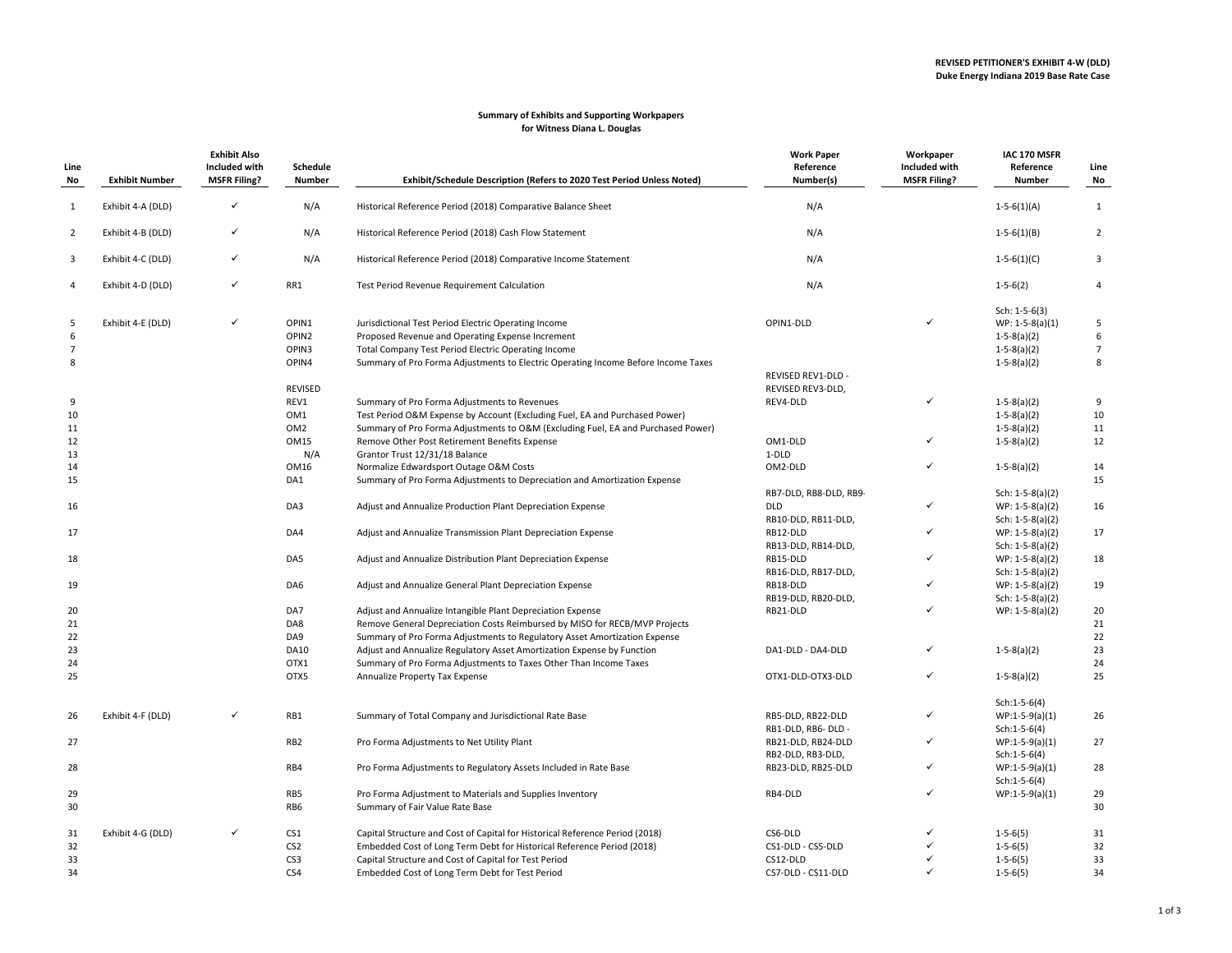#### **Summary of Exhibits and Supporting Workpapers for Witness Diana L. Douglas**

| Line<br>No | <b>Exhibit Number</b> | <b>Exhibit Also</b><br>Included with<br><b>MSFR Filing?</b> | Schedule<br>Number | Exhibit/Schedule Description (Refers to 2020 Test Period Unless Noted)               | <b>Work Paper</b><br>Reference<br>Number(s)  | Workpaper<br>Included with<br><b>MSFR Filing?</b> | IAC 170 MSFR<br>Reference<br><b>Number</b> | Line<br>No |
|------------|-----------------------|-------------------------------------------------------------|--------------------|--------------------------------------------------------------------------------------|----------------------------------------------|---------------------------------------------------|--------------------------------------------|------------|
| 35         | Exhibit 4-H (DLD)     | $\checkmark$                                                |                    | Effective Income Tax Rate for Historical Reference Period (2018) and for Test Period |                                              |                                                   | $1 - 5 - 6(5)$                             | 35         |
| 36         |                       |                                                             | TX1                | Summary of Total Company and Jurisdictional Test Period Income Taxes                 |                                              |                                                   | $1 - 5 - 6(5)$                             | 36         |
| 37         |                       |                                                             | TX <sub>2</sub>    | Pro Forma Adjustment to Computation of Current Federal and State Income Taxes        | TX3-DLD                                      | ✓                                                 | $1 - 5 - 6(5)$                             | 37         |
| 38         |                       |                                                             | TX3                | Determination of Synchronized Interest for Income Tax Calculation                    |                                              |                                                   | $1 - 5 - 6(5)$                             | 38         |
| 39         |                       |                                                             | TX4                | Determination of Parent ("Muncie Remand") Interest for Income Tax Calculation        | TX8-DLD, TX9-DLD                             | ✓                                                 | $1 - 5 - 6(5)$                             | 39         |
| 40         |                       |                                                             | TX5                | Pro Forma Adjustment to IGCC State Investment Tax Credit Taken for Income Taxes      |                                              |                                                   | $1 - 5 - 6(5)$                             | 40         |
|            |                       |                                                             |                    |                                                                                      | TX1-DLD, TX2-DLD, TX4-<br>DLD, TX5-DLD, TX7- |                                                   |                                            |            |
| 41         |                       |                                                             | TX6                | Pro Forma Adjustment to Computation of Deferred Federal and State Income Taxes       | <b>DLD</b>                                   |                                                   | $1 - 5 - 6(5)$                             | 41         |
| 42         |                       |                                                             | TX7                | Pro Forma Adjustment to Federal Investment Tax Credit                                | TX6-DLD                                      |                                                   | $1 - 5 - 6(5)$                             | 42         |
| 43         | Exhibit 4-I (DLD)     |                                                             | RA1                | Step 1 Revenue Adjustment Rate Calculation                                           | N/A                                          |                                                   |                                            | 43         |
| 44         |                       |                                                             | RA <sub>2</sub>    | Step 1 Revenue Requirement Calculation for Step 1 Revenue Adjustment                 | N/A                                          |                                                   |                                            | 44         |
| 45         | Exhibit 4-J (DLD)     |                                                             | OPIN1              | Step 1 Jurisdictional Electric Operating Income                                      | N/A                                          |                                                   |                                            | 45         |
| 46         |                       |                                                             | OPIN2              | Step 1 Proposed Revenue and Operating Expense Increment                              | N/A                                          |                                                   |                                            | 46         |
| 47         |                       |                                                             | OPIN3              | Step 1 Total Company Electric Operating Income                                       | N/A                                          |                                                   |                                            | 47         |
| 48         |                       |                                                             | DA1                | Step 1 Summary of Pro Forma Adjustments to Depreciation and Amortization Expense     | N/A                                          |                                                   |                                            | 48         |
| 49         |                       |                                                             | DA3                | Adjust and Annualize Production Plant Depreciation Expense for Step 1                | N/A                                          |                                                   |                                            | 49         |
| 50         |                       |                                                             | DA4                | Adjust and Annualize Transmission Plant Depreciation Expense for Step 1              | N/A                                          |                                                   |                                            | 50         |
| 51         |                       |                                                             | DA5                | Adjust and Annualize Distribution Plant Depreciation Expense for Step 1              | N/A                                          |                                                   |                                            | 51         |
| 52         |                       |                                                             | DA6                | Adjust and Annualize General Plant Depreciation Expense for Step 1                   | N/A                                          |                                                   |                                            | 52         |
| 53         |                       |                                                             | DA7                | Adjust and Annualize Intangible Plant Depreciation Expense for Step 1                | N/A                                          |                                                   |                                            | 53         |
| 54         |                       |                                                             | DA8                | Remove General Depreciation Costs Reimbursed by MISO for RECB/MVP Projects           | N/A                                          |                                                   |                                            | 54         |
| 55         | Exhibit 4-K (DLD)     |                                                             | RB1                | Step 1 Summary of Total Company and Jurisdictional Rate Base (2019)                  | N/A                                          |                                                   |                                            | 55         |
| 56         |                       |                                                             | RB <sub>2</sub>    | Step 1 Pro Forma Adjustments to Net Utility Plant                                    | N/A                                          |                                                   |                                            | 56         |
| 57         |                       |                                                             | RB4                | Step 1 Pro Forma Adjustments to Regulatory Assets Included in Rate Base              | N/A                                          |                                                   |                                            | 57         |
| 58         |                       |                                                             | RB5                | Step 1 Pro Forma Adjustment to Materials and Supplies Inventory                      | N/A                                          |                                                   |                                            | 58         |
| 59         | Exhibit 4-L (DLD)     |                                                             | CS1                | Step 1 Capital Structure and Cost of Capital (2019)                                  | CS18-DLD                                     |                                                   |                                            | 59         |
| 60         |                       |                                                             | CS <sub>2</sub>    | Step 1 Embedded Cost of Long Term Debt (2019)                                        | CS13-DLD - CS17-DLD                          |                                                   |                                            | 60         |
| 61         | Exhibit 4-M (DLD)     |                                                             | N/A                | Rider 65 TDSIC Clean Tariff                                                          | N/A                                          |                                                   |                                            | 61         |
| 62         | Exhibit 4-N (DLD)     |                                                             | N/A                | Rider 65 TDSIC Red-line Tariff                                                       | N/A                                          |                                                   |                                            | 62         |
| 63         | Exhibit 4-O (DLD)     |                                                             | N/A                | Rider 66 EE with RDM Clean Tariff                                                    | N/A                                          |                                                   |                                            | 63         |
| 64         | Exhibit 4-P (DLD)     |                                                             | N/A                | Rider 66 EE with RDM Red-line Tariff                                                 | N/A                                          |                                                   |                                            | 64         |
| 65         | Exhibit 4-Q (DLD)     |                                                             | N/A                | Rider 66 EE without RDM Clean Tariff                                                 | N/A                                          |                                                   |                                            | 65         |
| 66         | Exhibit 4-R (DLD)     |                                                             | N/A                | Rider 66 EE without RDM Red-line Tariff                                              | N/A                                          |                                                   |                                            | 66         |
| 67         | Exhibit 4-S (DLD)     |                                                             | N/A                | Rider 67 Credits Clean Tariff                                                        | N/A                                          |                                                   |                                            | 67         |
| 68         | Exhibit 4-T (DLD)     |                                                             | N/A                | Rider 67 Credits Red-line Tariff                                                     | N/A                                          |                                                   |                                            | 68         |
| 69         | Exhibit 4-U (DLD)     |                                                             | N/A                | Appendix A - Listing of Riders Clean Tariff                                          | N/A                                          |                                                   |                                            | 69         |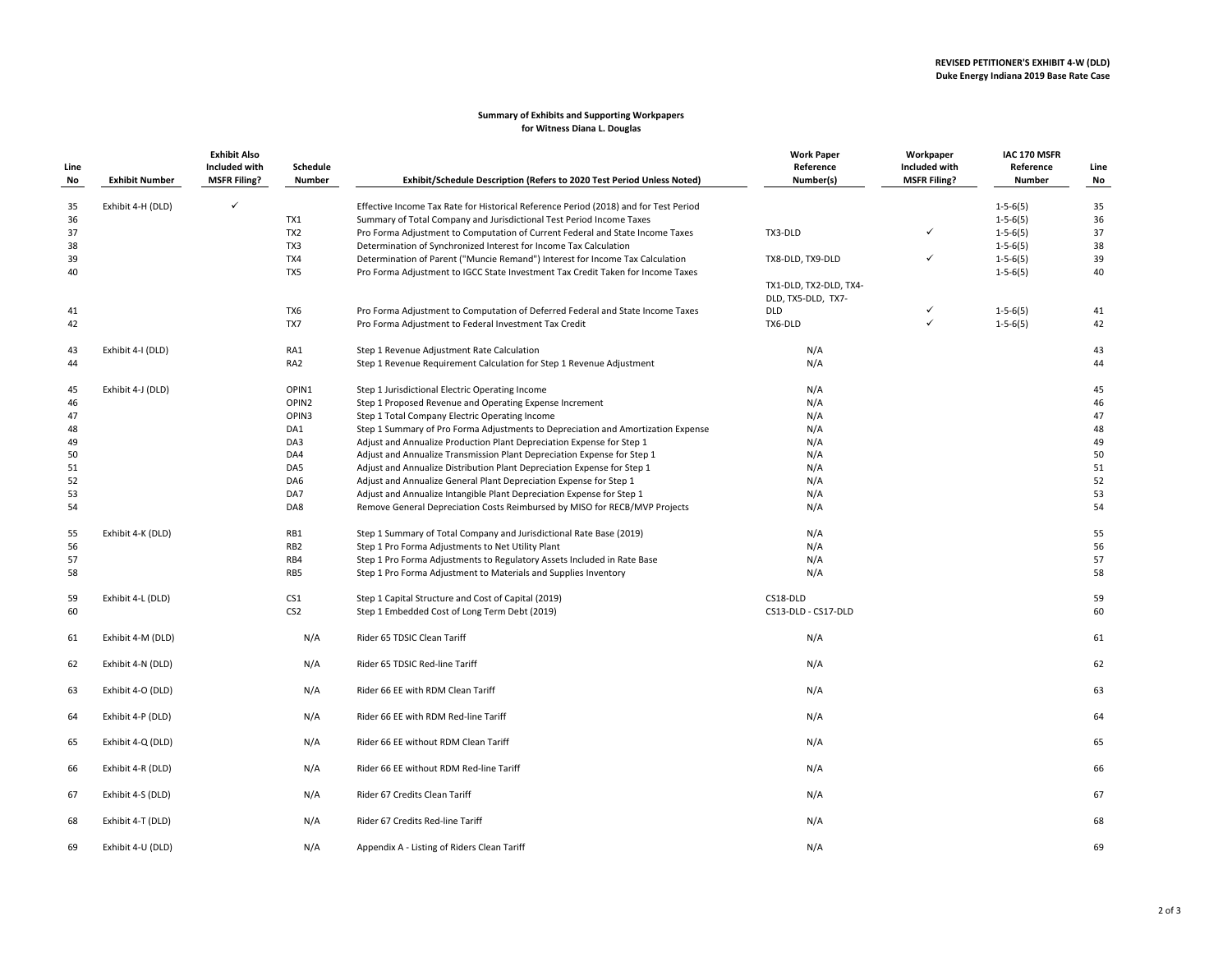#### **Summary of Exhibits and Supporting Workpapers for Witness Diana L. Douglas**

| Line<br>No | <b>Exhibit Number</b>         | <b>Exhibit Also</b><br>Included with<br><b>MSFR Filing?</b> | Schedule<br>Number | Exhibit/Schedule Description (Refers to 2020 Test Period Unless Noted) | <b>Work Paper</b><br>Reference<br>Number(s) | Workpaper<br>Included with<br><b>MSFR Filing?</b> | IAC 170 MSFR<br>Reference<br>Number | Line<br>No |
|------------|-------------------------------|-------------------------------------------------------------|--------------------|------------------------------------------------------------------------|---------------------------------------------|---------------------------------------------------|-------------------------------------|------------|
| 70         | Exhibit 4-V (DLD)             |                                                             | N/A                | Appendix A - Listing of Riders Red-line Tariff                         | N/A                                         |                                                   |                                     | 70         |
| 71         | Exhibit 4-W (DLD)             |                                                             | N/A                | Summary of Exhibits and Supporting Workpapers                          | N/A                                         |                                                   |                                     | 71         |
|            | <b>Additional Workpapers:</b> |                                                             |                    |                                                                        |                                             |                                                   |                                     |            |
| 72         |                               |                                                             |                    | <b>Grantor Trust Asset Valuation</b>                                   | WP 1-DLD                                    |                                                   |                                     | 72         |
| 73         |                               |                                                             |                    | Rider Revenues After the Rate Case                                     | SUPPLEMENTAL WP REV5-DLD                    |                                                   |                                     | 73         |